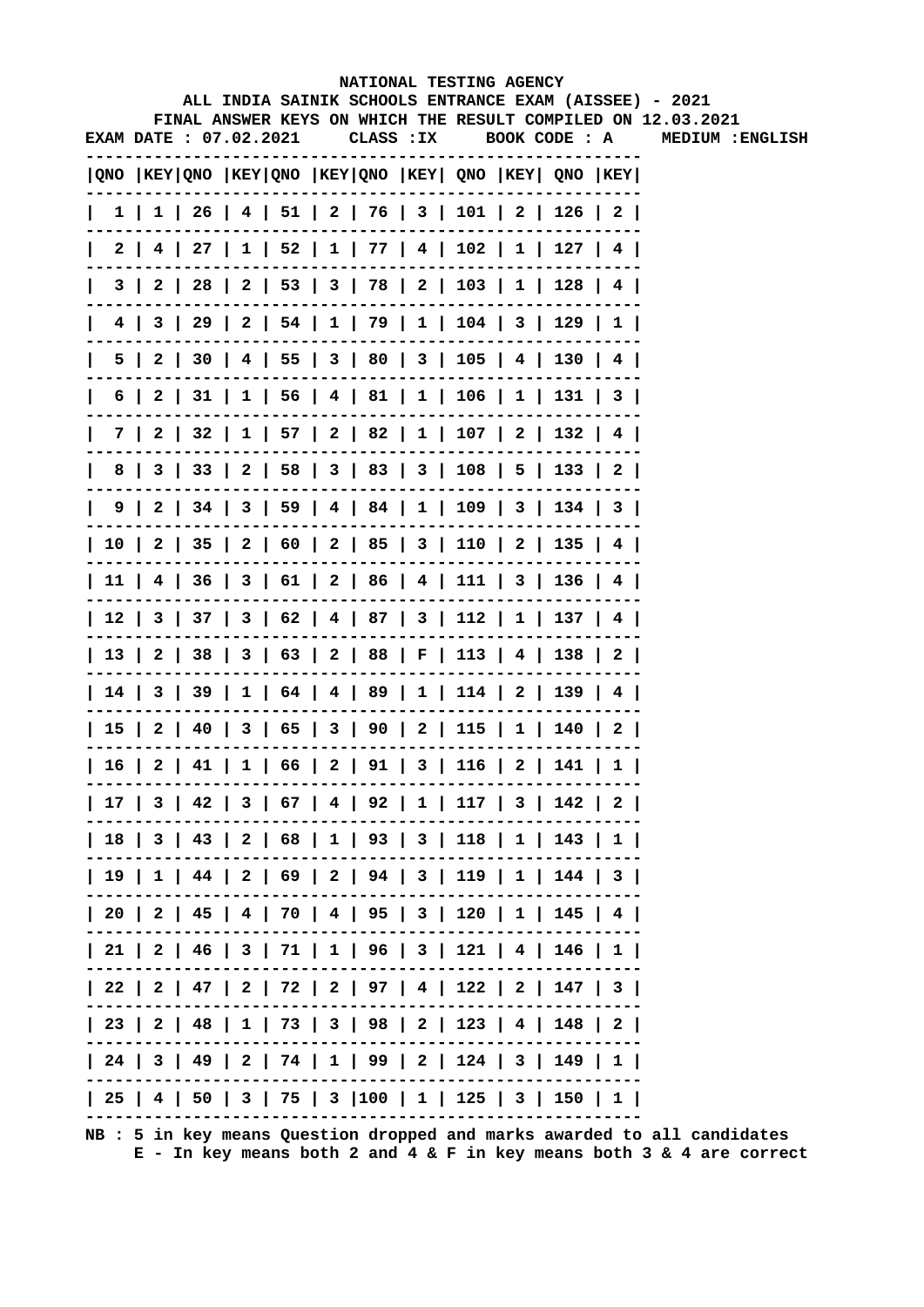|              |                        |  |  |            | NATIONAL TESTING AGENCY                                                                      |  |                                                                                                                        |
|--------------|------------------------|--|--|------------|----------------------------------------------------------------------------------------------|--|------------------------------------------------------------------------------------------------------------------------|
|              |                        |  |  |            |                                                                                              |  | ALL INDIA SAINIK SCHOOLS ENTRANCE EXAM (AISSEE) - 2021<br>FINAL ANSWER KEYS ON WHICH THE RESULT COMPILED ON 12.03.2021 |
|              | EXAM DATE : 07.02.2021 |  |  | CLASS : IX |                                                                                              |  | BOOK CODE : B MEDIUM :ENGLISH                                                                                          |
|              |                        |  |  |            | QNO  KEY QNO  KEY QNO  KEY QNO  KEY  QNO  KEY  QNO  KEY                                      |  |                                                                                                                        |
| $\perp$      |                        |  |  |            | $1 \mid 2 \mid 26 \mid 2 \mid 51 \mid 1 \mid 76 \mid 4 \mid 101 \mid 3 \mid 126 \mid 3 \mid$ |  |                                                                                                                        |
| $\mathbf{I}$ |                        |  |  |            | 2   2   27   1   52   3   77   3   102   2   127   4                                         |  |                                                                                                                        |
| $\mathsf{I}$ |                        |  |  |            | 3   3   28   3   53   2   78   F   103   3   128   4                                         |  |                                                                                                                        |
| 4 I          |                        |  |  |            | 2   29   1   54   4   79   1   104   1   129   4                                             |  |                                                                                                                        |
|              |                        |  |  |            | 5   2   30   3   55   2   80   2   105   4   130   2                                         |  |                                                                                                                        |
|              |                        |  |  |            | 6   4   31   2   56   3   81   3   106   2   131   4                                         |  |                                                                                                                        |
|              |                        |  |  |            | 7   3   32   3   57   4   82   1   107   1   132   4                                         |  |                                                                                                                        |
|              |                        |  |  |            | 8   2   33   3   58   2   83   3   108   5   133   2                                         |  |                                                                                                                        |
|              |                        |  |  |            | 9   3   34   3   59   2   84   3   109   1   134   1                                         |  |                                                                                                                        |
|              |                        |  |  |            | 10   3   35   2   60   4   85   4   110   1   135   2                                        |  |                                                                                                                        |
|              |                        |  |  |            | 11   1   36   3   61   1   86   2   111   1   136   1                                        |  |                                                                                                                        |
|              |                        |  |  |            | 12   2   37   2   62   3   87   2   112   4   137   3                                        |  |                                                                                                                        |
|              |                        |  |  |            | 13   2   38   2   63   3   88   1   113   2   138   4                                        |  |                                                                                                                        |
|              |                        |  |  |            | 14   2   39   4   64   4   89   3   114   4   139   2                                        |  |                                                                                                                        |
|              |                        |  |  |            | 15   2   40   3   65   1   90   3   115   3   140   3                                        |  |                                                                                                                        |
|              |                        |  |  |            | $16   3   41   1   66   2   91   3   116   3   141   2$                                      |  |                                                                                                                        |
|              |                        |  |  |            | 17   3   42   2   67   3   92   1   117   2   142   1                                        |  |                                                                                                                        |
|              |                        |  |  |            | 18   4   43   3   68   1   93   3   118   3   143   1                                        |  |                                                                                                                        |
|              |                        |  |  |            | 19   4   44   2   69   4   94   1   119   1   144   1                                        |  |                                                                                                                        |
|              |                        |  |  |            | 20   1   45   2   70   3   95   1   120   1   145   4                                        |  |                                                                                                                        |
|              |                        |  |  |            | 21   2   46   1   71   2   96   3   121   3   146   1                                        |  |                                                                                                                        |
|              |                        |  |  |            | 22   2   47   4   72   4   97   1   122   4   147   4                                        |  |                                                                                                                        |
|              |                        |  |  |            | 23   4   48   2   73   1   98   3   123   1   148   3                                        |  |                                                                                                                        |
|              |                        |  |  |            | 24   1   49   3   74   2   99   4   124   2   149   2                                        |  |                                                                                                                        |
|              |                        |  |  |            | 25   1   50   2   75   2  100   2   125   2   150   4                                        |  |                                                                                                                        |
|              |                        |  |  |            |                                                                                              |  |                                                                                                                        |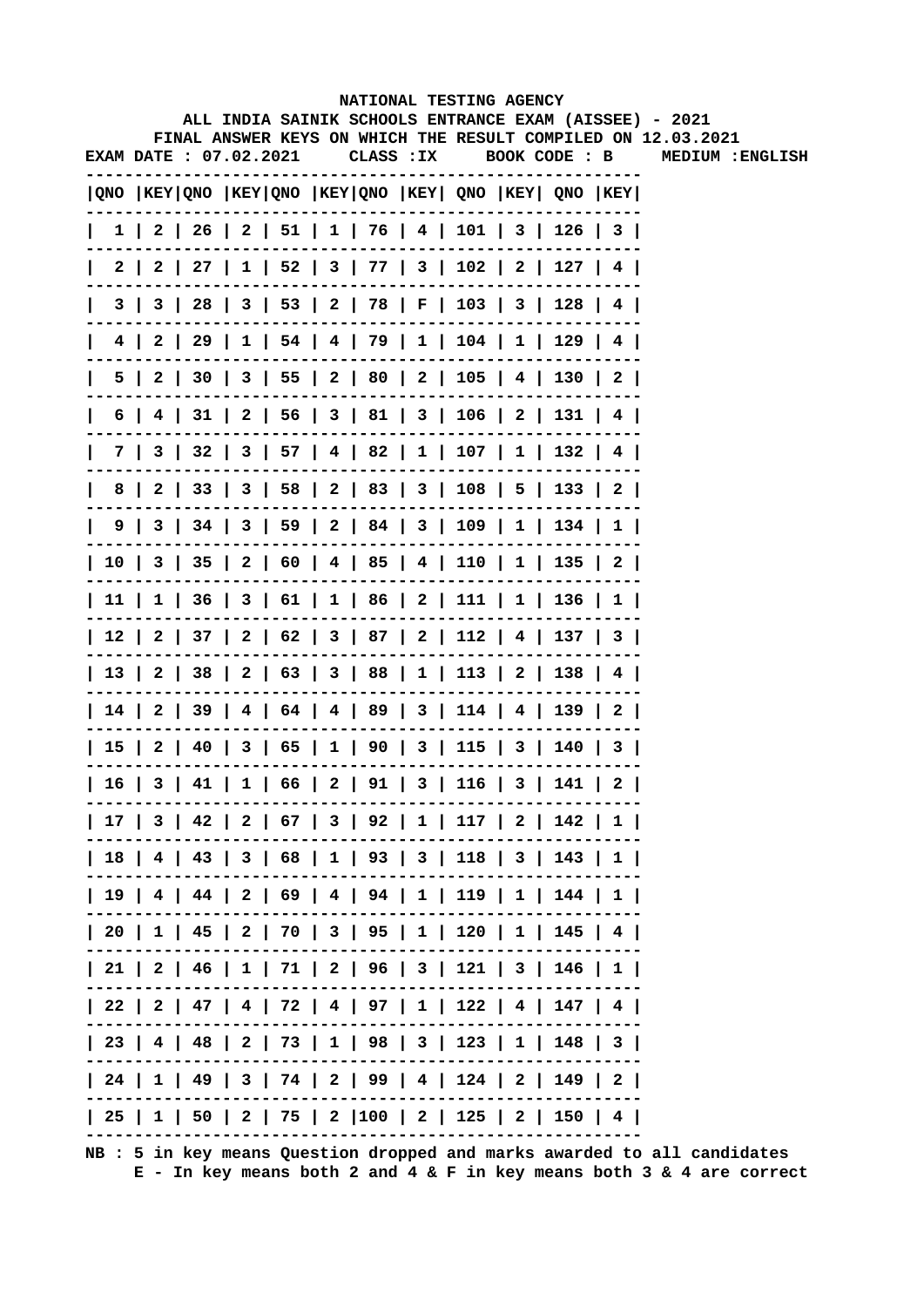|              |                       |  |  |            | NATIONAL TESTING AGENCY                                                                      |  |                                                                                                                        |
|--------------|-----------------------|--|--|------------|----------------------------------------------------------------------------------------------|--|------------------------------------------------------------------------------------------------------------------------|
|              |                       |  |  |            |                                                                                              |  | ALL INDIA SAINIK SCHOOLS ENTRANCE EXAM (AISSEE) - 2021<br>FINAL ANSWER KEYS ON WHICH THE RESULT COMPILED ON 12.03.2021 |
|              | EXAM DATE: 07.02.2021 |  |  | CLASS : IX |                                                                                              |  | BOOK CODE : C MEDIUM : ENGLISH                                                                                         |
|              |                       |  |  |            | QNO  KEY QNO  KEY QNO  KEY QNO  KEY  QNO  KEY  QNO  KEY                                      |  |                                                                                                                        |
| $\mathbf{I}$ |                       |  |  |            | $1 \mid 3 \mid 26 \mid 2 \mid 51 \mid 3 \mid 76 \mid 3 \mid 101 \mid 1 \mid 126 \mid 2 \mid$ |  |                                                                                                                        |
|              |                       |  |  |            | 2   1   27   4   52   2   77   3   102   1   127   1                                         |  |                                                                                                                        |
|              |                       |  |  |            | 3   2   28   3   53   1   78   4   103   1   128   3                                         |  |                                                                                                                        |
|              |                       |  |  |            | 4   2   29   2   54   1   79   2   104   4   129   4                                         |  |                                                                                                                        |
|              |                       |  |  |            | 5   2   30   3   55   2   80   2   105   2   130   2                                         |  |                                                                                                                        |
|              |                       |  |  |            | 6   2   31   2   56   2   81   1   106   4   131   1                                         |  |                                                                                                                        |
|              |                       |  |  |            | 7   3   32   2   57   4   82   3   107   3   132   3                                         |  |                                                                                                                        |
|              |                       |  |  |            | 8   3   33   3   58   3   83   3   108   3   133   2                                         |  |                                                                                                                        |
|              |                       |  |  |            | 9   4   34   1   59   2   84   3   109   2   134   1                                         |  |                                                                                                                        |
|              |                       |  |  |            | 10   1   35   4   60   4   85   4   110   3   135   1                                        |  |                                                                                                                        |
|              |                       |  |  |            | 11   2   36   2   61   3   86   2   111   1   136   1                                        |  |                                                                                                                        |
|              |                       |  |  |            | 12   2   37   3   62   4   87   1   112   3   137   4                                        |  |                                                                                                                        |
|              |                       |  |  |            | 13   4   38   2   63   1   88   3   113   4   138   4                                        |  |                                                                                                                        |
|              |                       |  |  |            | 14   1   39   2   64   2   89   1   114   1   139   1                                        |  |                                                                                                                        |
|              |                       |  |  |            | 15   1   40   2   65   3   90   1   115   2   140   4                                        |  |                                                                                                                        |
|              |                       |  |  |            | 16   2   41   1   66   1   91   3   116   2   141   3                                        |  |                                                                                                                        |
|              |                       |  |  |            | 17   4   42   4   67   3   92   1   117   1   142   2                                        |  |                                                                                                                        |
|              |                       |  |  |            | 18   3   43   3   68   4   93   3   118   2   143   3                                        |  |                                                                                                                        |
|              |                       |  |  |            | 19   3   44   2   69   2   94   F   119   3   144   4                                        |  |                                                                                                                        |
|              |                       |  |  |            | 20   1   45   3   70   2   95   1   120   1   145   4                                        |  |                                                                                                                        |
|              |                       |  |  |            | 21   3   46   2   71   4   96   2   121   4   146   4                                        |  |                                                                                                                        |
|              |                       |  |  |            | 22   1   47   2   72   1   97   3   122   2   147   2                                        |  |                                                                                                                        |
|              |                       |  |  |            | 23   3   48   3   73   3   98   1   123   1   148   4                                        |  |                                                                                                                        |
|              |                       |  |  |            | 24   2   49   2   74   4   99   3   124   5   149   4                                        |  |                                                                                                                        |
|              |                       |  |  |            | 25   3   50   2   75   2  100   4   125   3   150   2                                        |  |                                                                                                                        |
|              |                       |  |  |            |                                                                                              |  |                                                                                                                        |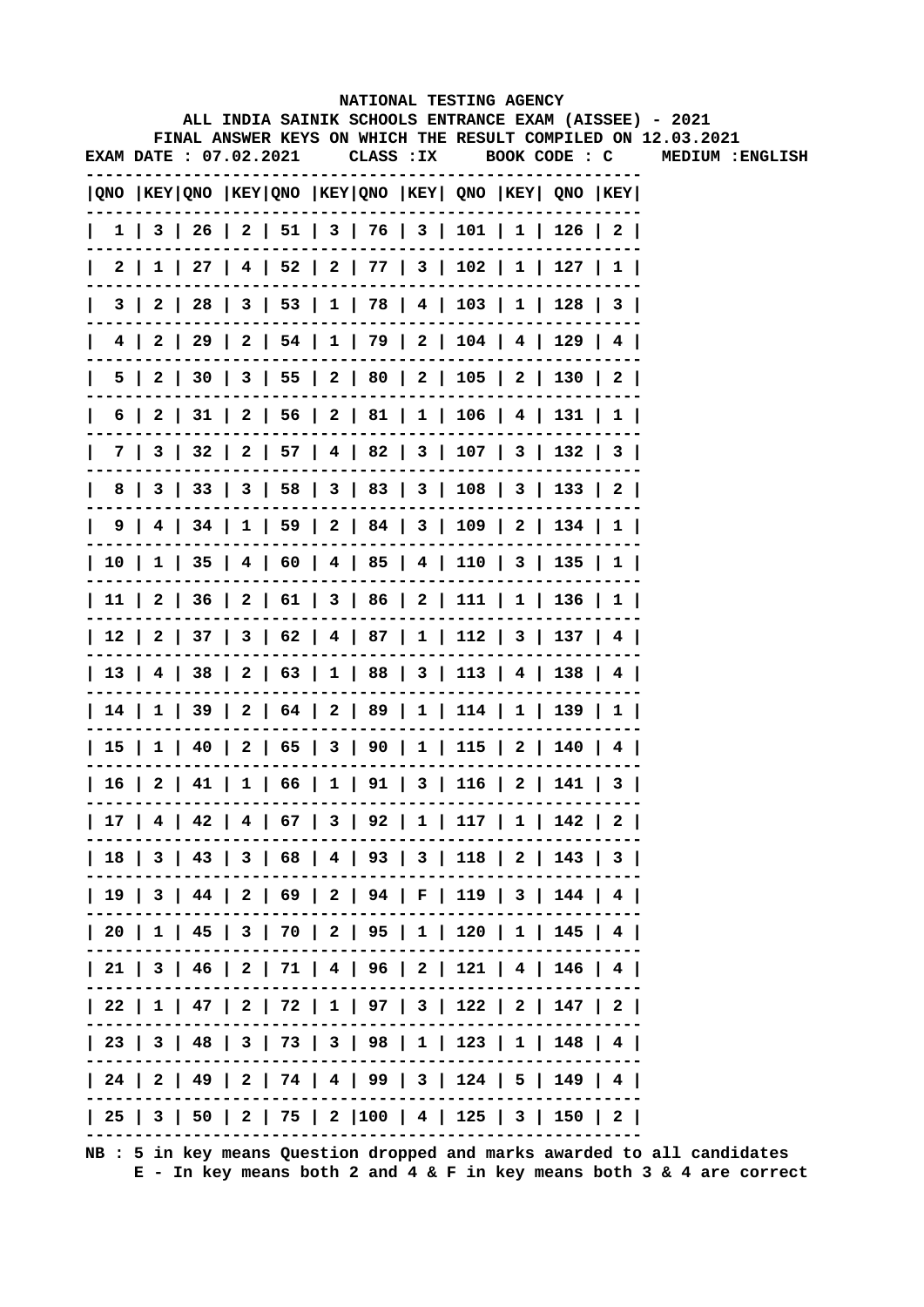|   |                       |  |  |            | NATIONAL TESTING AGENCY                                                                      |               |  |                                                                                                                        |
|---|-----------------------|--|--|------------|----------------------------------------------------------------------------------------------|---------------|--|------------------------------------------------------------------------------------------------------------------------|
|   |                       |  |  |            |                                                                                              |               |  | ALL INDIA SAINIK SCHOOLS ENTRANCE EXAM (AISSEE) - 2021<br>FINAL ANSWER KEYS ON WHICH THE RESULT COMPILED ON 12.03.2021 |
|   | EXAM DATE: 07.02.2021 |  |  | CLASS : IX |                                                                                              | BOOK CODE : D |  | MEDIUM : ENGLISH                                                                                                       |
|   |                       |  |  |            | QNO   KEY   QNO   KEY   QNO   KEY   QNO   KEY   QNO   KEY   QNO   KEY                        |               |  |                                                                                                                        |
|   |                       |  |  |            | $1 \mid 2 \mid 26 \mid 3 \mid 51 \mid 1 \mid 76 \mid 2 \mid 101 \mid 1 \mid 126 \mid 4 \mid$ |               |  |                                                                                                                        |
|   |                       |  |  |            | 2   4   27   2   52   2   77   2   102   4   127   4                                         |               |  |                                                                                                                        |
|   |                       |  |  |            | 3   1   28   4   53   3   78   1   103   2   128   4                                         |               |  |                                                                                                                        |
|   |                       |  |  |            | 4   1   29   3   54   3   79   3   104   1   129   2                                         |               |  |                                                                                                                        |
|   |                       |  |  |            | 5   2   30   2   55   4   80   3   105   5   130   4                                         |               |  |                                                                                                                        |
|   |                       |  |  |            | 6   4   31   3   56   1   81   3   106   3   131   4                                         |               |  |                                                                                                                        |
|   |                       |  |  |            | 7   4   32   2   57   2   82   3   107   2   132   2                                         |               |  |                                                                                                                        |
| 8 |                       |  |  |            | 1   33   2   58   3   83   4   108   3   133   3                                             |               |  |                                                                                                                        |
|   |                       |  |  |            | 9   2   34   3   59   1   84   F   109   3   134   1                                         |               |  |                                                                                                                        |
|   |                       |  |  |            | 10   3   35   2   60   2   85   1   110   4   135   3                                        |               |  |                                                                                                                        |
|   |                       |  |  |            | 11   3   36   2   61   3   86   2   111   1   136   4                                        |               |  |                                                                                                                        |
|   |                       |  |  |            | 12   1   37   2   62   4   87   3   112   2   137   2                                        |               |  |                                                                                                                        |
|   |                       |  |  |            | 13   3   38   2   63   2   88   1   113   2   138   1                                        |               |  |                                                                                                                        |
|   |                       |  |  |            | 14   1   39   2   64   2   89   3   114   1   139   2                                        |               |  |                                                                                                                        |
|   |                       |  |  |            | 15   3   40   3   65   4   90   4   115   1   140   3                                        |               |  |                                                                                                                        |
|   |                       |  |  |            | 16   2   41   3   66   1   91   3   116   1   141   2                                        |               |  |                                                                                                                        |
|   |                       |  |  |            | 17   3   42   3   67   3   92   1   117   1   142   1                                        |               |  |                                                                                                                        |
|   |                       |  |  |            | 18   2   43   1   68   4   93   1   118   1   143   1                                        |               |  |                                                                                                                        |
|   |                       |  |  |            | 19   4   44   2   69   2   94   3   119   4   144   1                                        |               |  |                                                                                                                        |
|   |                       |  |  |            | 20   3   45   2   70   4   95   1   120   2   145   2                                        |               |  |                                                                                                                        |
|   |                       |  |  |            | 21   2   46   2   71   1   96   3   121   4   146   4                                        |               |  |                                                                                                                        |
|   |                       |  |  |            | 22   3   47   1   72   2   97   4   122   3   147   4                                        |               |  |                                                                                                                        |
|   |                       |  |  |            | 23   2   48   4   73   2   98   2   123   3   148   1                                        |               |  |                                                                                                                        |
|   |                       |  |  |            | 24   1   49   2   74   4   99   1   124   2   149   4                                        |               |  |                                                                                                                        |
|   |                       |  |  |            | 25   2   50   3   75   3  100   3   125   3   150   3                                        |               |  |                                                                                                                        |
|   |                       |  |  |            |                                                                                              |               |  |                                                                                                                        |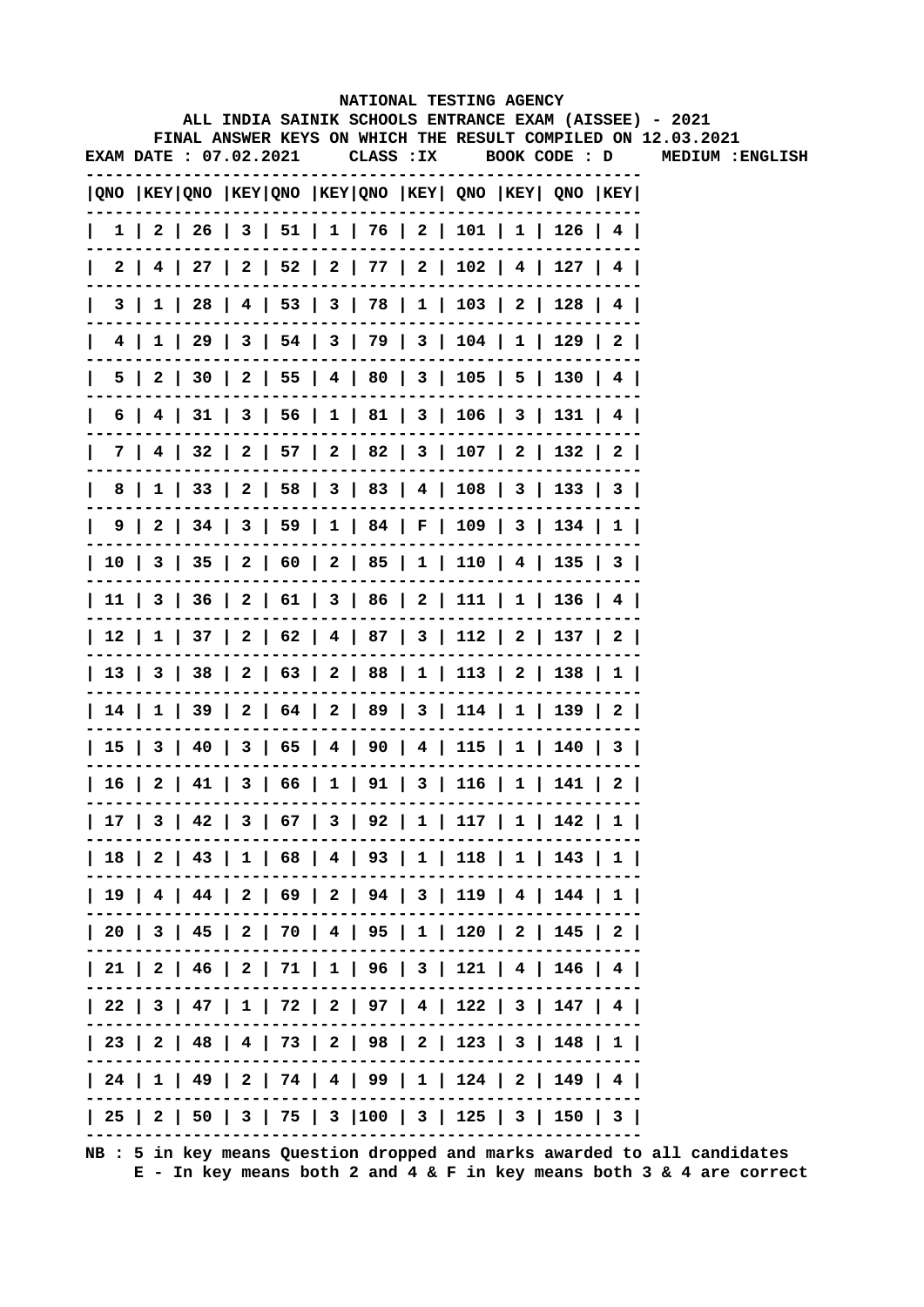|              |                        |  |  |            | NATIONAL TESTING AGENCY |  |                                                                                       |          |                                                                                                                        |
|--------------|------------------------|--|--|------------|-------------------------|--|---------------------------------------------------------------------------------------|----------|------------------------------------------------------------------------------------------------------------------------|
|              |                        |  |  |            |                         |  |                                                                                       |          | ALL INDIA SAINIK SCHOOLS ENTRANCE EXAM (AISSEE) - 2021<br>FINAL ANSWER KEYS ON WHICH THE RESULT COMPILED ON 12.03.2021 |
|              | EXAM DATE : 07.02.2021 |  |  | CLASS : VI |                         |  | BOOK CODE : A                                                                         |          | <b>MEDIUM :ASSAMESE</b>                                                                                                |
|              |                        |  |  |            |                         |  | QNO  KEY QNO  KEY QNO  KEY QNO  KEY  QNO  KEY  QNO  KEY                               |          |                                                                                                                        |
| L            |                        |  |  |            |                         |  | $1 \mid 3 \mid 26 \mid 1 \mid 51 \mid 2 \mid 76 \mid 2 \mid 101 \mid 3 \mid 126 \mid$ |          |                                                                                                                        |
|              |                        |  |  |            |                         |  | 2   2   27   3   52   3   77   1   102   3   127                                      |          |                                                                                                                        |
|              |                        |  |  |            |                         |  | 3   3   28   3   53   3   78   4   103   3   128                                      |          |                                                                                                                        |
|              |                        |  |  |            |                         |  | 4   1   29   2   54   1   79   1   104   2   129                                      |          |                                                                                                                        |
| $\mathsf{I}$ |                        |  |  |            |                         |  | 5   1   30   3   55   1   80   2   105   3   130                                      |          |                                                                                                                        |
| $\mathbf{I}$ |                        |  |  |            |                         |  | 6   3   31   2   56   3   81   2   106   4   131                                      |          |                                                                                                                        |
| $\mathsf{I}$ |                        |  |  |            |                         |  | 7   1   32   3   57   3   82   2   107   4   132                                      |          |                                                                                                                        |
| 8            |                        |  |  |            |                         |  | 4   33   2   58   3   83   2   108   3   133                                          |          |                                                                                                                        |
|              |                        |  |  |            |                         |  | 9   2   34   3   59   1   84   3   109   3   134                                      |          |                                                                                                                        |
|              |                        |  |  |            |                         |  | 10   2   35   4   60   3   85   4   110   4   135                                     |          |                                                                                                                        |
|              |                        |  |  |            |                         |  | 11   2   36   1   61   1   86   3   111   2   136                                     |          |                                                                                                                        |
|              |                        |  |  |            |                         |  | 12   2   37   2   62   1   87   1   112   3   137                                     |          |                                                                                                                        |
|              |                        |  |  |            |                         |  | 13   1   38   3   63   3   88   1   113   1   138                                     |          |                                                                                                                        |
|              |                        |  |  |            |                         |  | 14   3   39   2   64   2   89   4   114   3   139                                     |          |                                                                                                                        |
|              |                        |  |  |            |                         |  | 15   3   40   4   65   1   90   3   115   3   140                                     |          |                                                                                                                        |
|              |                        |  |  |            |                         |  | 16   3   41   4   66   3   91   2   116   3   141                                     |          |                                                                                                                        |
|              |                        |  |  |            |                         |  | 17   3   42   4   67   4   92   3   117   1   142                                     |          |                                                                                                                        |
|              |                        |  |  |            |                         |  | 18   4   43   3   68   2   93   2   118   4   143                                     |          |                                                                                                                        |
|              |                        |  |  |            |                         |  | 19   2   44   1   69   1   94   1   119   2   144                                     |          |                                                                                                                        |
|              |                        |  |  |            |                         |  | 20   3   45   1   70   3   95   4   120   2   145                                     |          |                                                                                                                        |
|              |                        |  |  |            |                         |  | 21   2   46   3   71   3   96   3   121   4   146                                     |          |                                                                                                                        |
|              |                        |  |  |            |                         |  | 22   1   47   1   72   2   97   4   122   3   147                                     |          |                                                                                                                        |
|              |                        |  |  |            |                         |  | 23   4   48   1   73   3   98   1   123   2   148                                     |          |                                                                                                                        |
|              |                        |  |  |            |                         |  | 24   2   49   2   74   3   99   3   124   4   149                                     |          |                                                                                                                        |
|              |                        |  |  |            |                         |  | 25   4   50   2   75   3  100   4   125   3   150                                     | $\sim$ 1 |                                                                                                                        |
|              |                        |  |  |            |                         |  |                                                                                       |          |                                                                                                                        |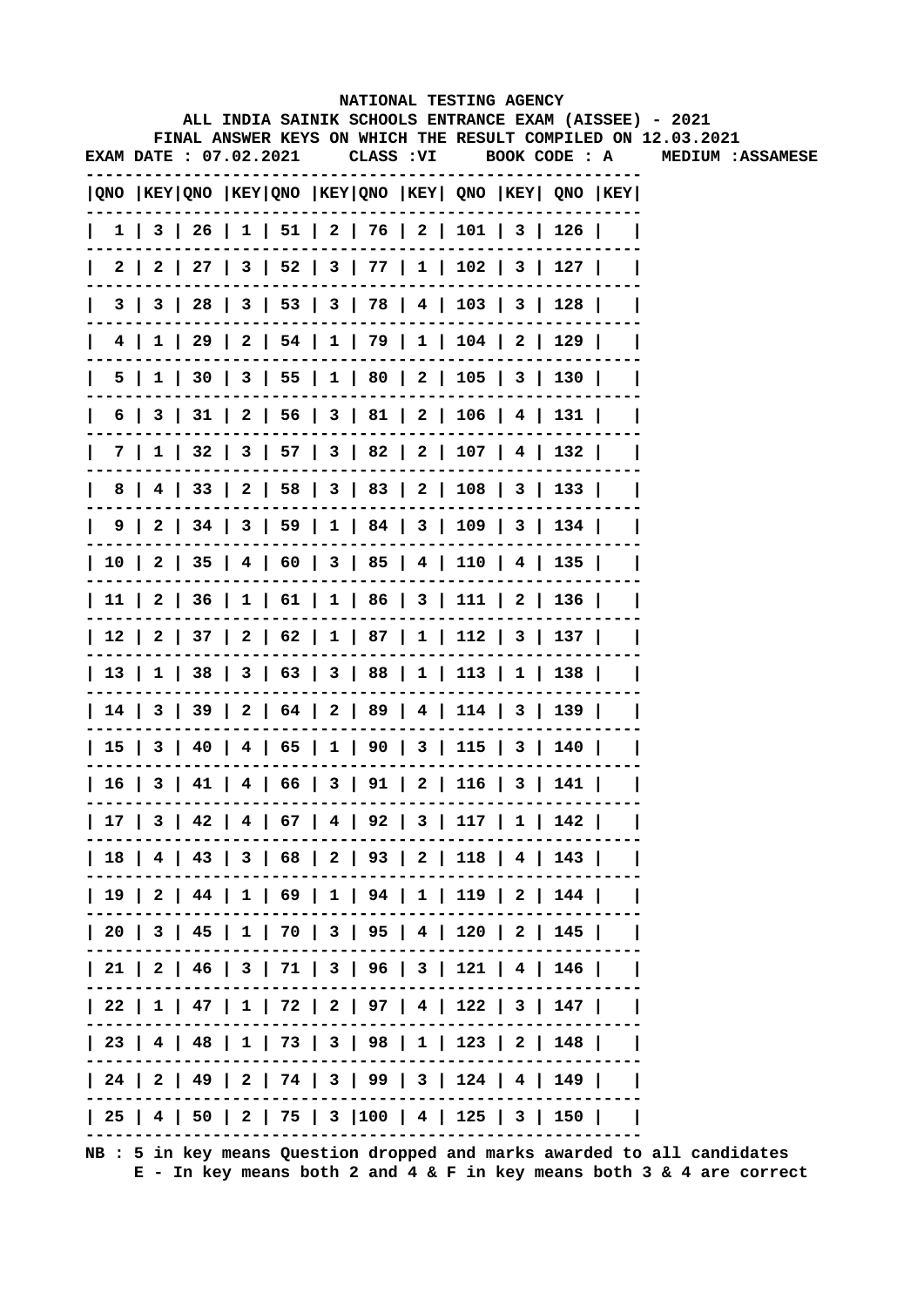|              |                        |  |  |           | NATIONAL TESTING AGENCY |  |                                                                                       |          |                                                                                                                        |
|--------------|------------------------|--|--|-----------|-------------------------|--|---------------------------------------------------------------------------------------|----------|------------------------------------------------------------------------------------------------------------------------|
|              |                        |  |  |           |                         |  |                                                                                       |          | ALL INDIA SAINIK SCHOOLS ENTRANCE EXAM (AISSEE) - 2021<br>FINAL ANSWER KEYS ON WHICH THE RESULT COMPILED ON 12.03.2021 |
|              | EXAM DATE : 07.02.2021 |  |  | CLASS :VI |                         |  | BOOK CODE : B                                                                         |          | <b>MEDIUM :ASSAMESE</b>                                                                                                |
|              |                        |  |  |           |                         |  | QNO  KEY QNO  KEY QNO  KEY QNO  KEY  QNO  KEY  QNO  KEY                               |          |                                                                                                                        |
| L            |                        |  |  |           |                         |  | $1 \mid 2 \mid 26 \mid 2 \mid 51 \mid 4 \mid 76 \mid 1 \mid 101 \mid 4 \mid 126 \mid$ |          |                                                                                                                        |
|              |                        |  |  |           |                         |  | 2   1   27   3   52   2   77   4   102   4   127                                      |          |                                                                                                                        |
|              |                        |  |  |           |                         |  | 3   3   28   2   53   1   78   1   103   3   128                                      |          |                                                                                                                        |
|              |                        |  |  |           |                         |  | 4   2   29   1   54   3   79   2   104   3   129                                      |          |                                                                                                                        |
| $\mathsf{I}$ |                        |  |  |           |                         |  | 5   3   30   4   55   3   80   2   105   2   130                                      |          |                                                                                                                        |
| $\mathsf{I}$ |                        |  |  |           |                         |  | 6   3   31   4   56   2   81   3   106   3   131                                      |          |                                                                                                                        |
| $\mathsf{I}$ |                        |  |  |           |                         |  | 7   4   32   4   57   3   82   4   107   1   132                                      |          |                                                                                                                        |
|              |                        |  |  |           |                         |  | 8   3   33   1   58   3   83   3   108   3   133                                      |          |                                                                                                                        |
|              |                        |  |  |           |                         |  | 9   3   34   1   59   3   84   1   109   4   134                                      |          |                                                                                                                        |
|              |                        |  |  |           |                         |  | 10   2   35   3   60   3   85   1   110   3   135                                     |          |                                                                                                                        |
|              |                        |  |  |           |                         |  | 11   1   36   3   61   3   86   4   111   1   136                                     |          |                                                                                                                        |
|              |                        |  |  |           |                         |  | 12   4   37   1   62   3   87   2   112   3   137                                     |          |                                                                                                                        |
|              |                        |  |  |           |                         |  | 13   2   38   2   63   1   88   2   113   3   138                                     |          |                                                                                                                        |
|              |                        |  |  |           |                         |  | 14   4   39   2   64   1   89   2   114   2   139                                     |          |                                                                                                                        |
|              |                        |  |  |           |                         |  | 15   1   40   1   65   2   90   2   115   2   140                                     |          |                                                                                                                        |
|              |                        |  |  |           |                         |  | 16   3   41   3   66   3   91   1   116   4   141                                     |          |                                                                                                                        |
|              |                        |  |  |           |                         |  | 17   3   42   1   67   3   92   4   117   4   142                                     |          |                                                                                                                        |
|              |                        |  |  |           |                         |  | 18   2   43   1   68   1   93   3   118   3   143                                     |          |                                                                                                                        |
|              |                        |  |  |           |                         |  | 19   3   44   3   69   3   94   4   119   4   144                                     |          |                                                                                                                        |
|              |                        |  |  |           |                         |  | 20   2   45   2   70   3   95   1   120   3   145                                     |          |                                                                                                                        |
|              |                        |  |  |           |                         |  | 21   3   46   1   71   1   96   3   121   2   146                                     |          |                                                                                                                        |
|              |                        |  |  |           |                         |  | 22   2   47   4   72   3   97   4   122   3   147                                     |          |                                                                                                                        |
|              |                        |  |  |           |                         |  | 23   3   48   2   73   2   98   3   123   3   148                                     |          |                                                                                                                        |
|              |                        |  |  |           |                         |  | 24   4   49   2   74   1   99   2   124   2   149                                     |          |                                                                                                                        |
|              |                        |  |  |           |                         |  | 25   2   50   3   75   1  100   3   125   3   150                                     | $\sim$ 1 |                                                                                                                        |
|              |                        |  |  |           |                         |  |                                                                                       |          |                                                                                                                        |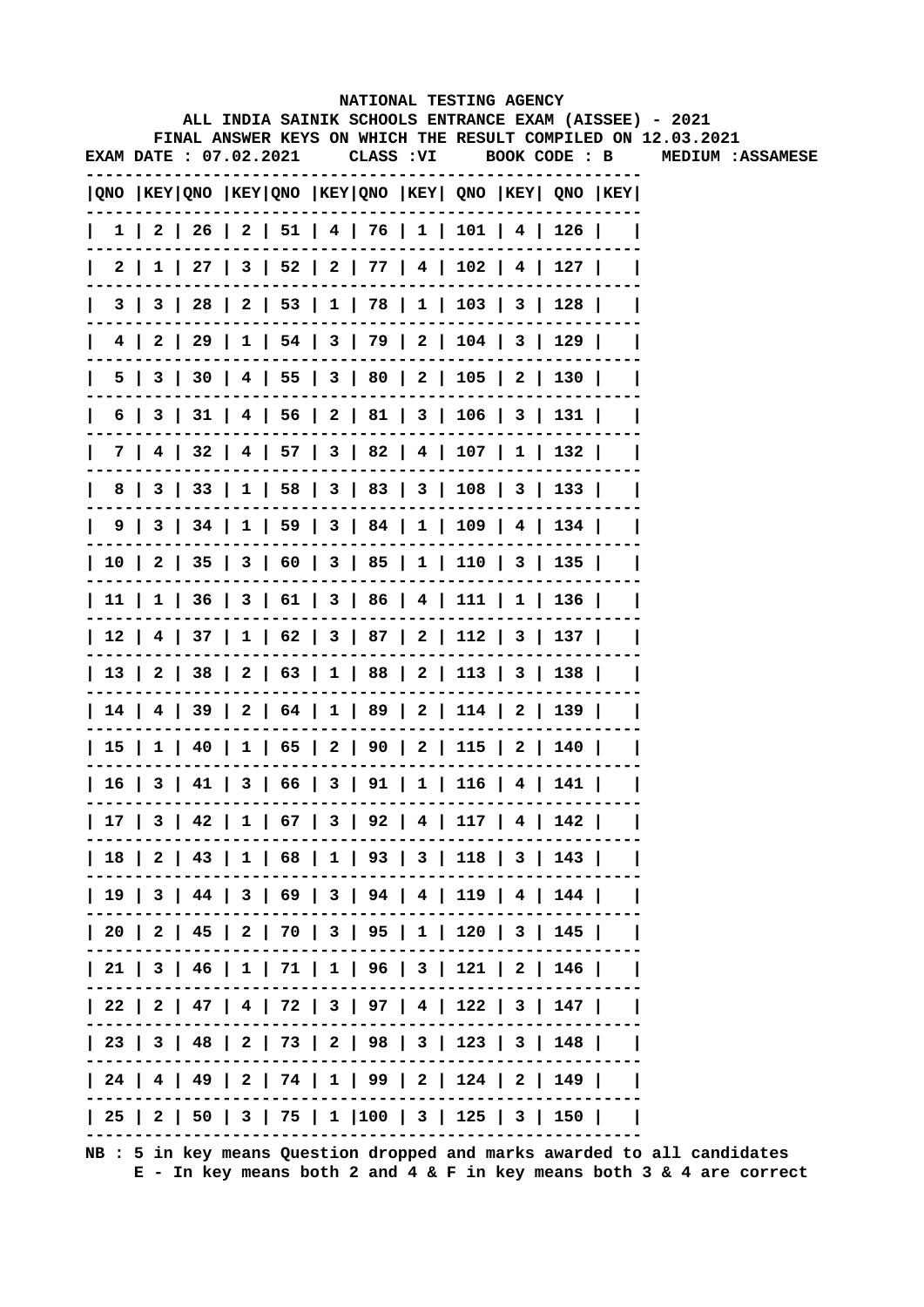|              |                        |  |  |            | NATIONAL TESTING AGENCY |  |                                                                                       |                                                                                                                        |
|--------------|------------------------|--|--|------------|-------------------------|--|---------------------------------------------------------------------------------------|------------------------------------------------------------------------------------------------------------------------|
|              |                        |  |  |            |                         |  |                                                                                       | ALL INDIA SAINIK SCHOOLS ENTRANCE EXAM (AISSEE) - 2021<br>FINAL ANSWER KEYS ON WHICH THE RESULT COMPILED ON 12.03.2021 |
|              | EXAM DATE : 07.02.2021 |  |  | CLASS : VI |                         |  | BOOK CODE : C                                                                         | <b>MEDIUM :ASSAMESE</b>                                                                                                |
|              |                        |  |  |            |                         |  | QNO  KEY QNO  KEY QNO  KEY QNO  KEY  QNO  KEY  QNO  KEY                               |                                                                                                                        |
| $\mathbf{I}$ |                        |  |  |            |                         |  | $1 \mid 2 \mid 26 \mid 3 \mid 51 \mid 3 \mid 76 \mid 4 \mid 101 \mid 3 \mid 126 \mid$ |                                                                                                                        |
|              |                        |  |  |            |                         |  | 2   1   27   3   52   2   77   1   102   3   127                                      |                                                                                                                        |
| $\mathsf{I}$ |                        |  |  |            |                         |  | 3   4   28   1   53   1   78   2   103   3   128                                      |                                                                                                                        |
|              |                        |  |  |            |                         |  | 4   2   29   2   54   1   79   2   104   1   129                                      |                                                                                                                        |
| L            |                        |  |  |            |                         |  | 5   3   30   2   55   1   80   1   105   2   130                                      |                                                                                                                        |
| L            |                        |  |  |            |                         |  | 6   1   31   1   56   1   81   3   106   2   131                                      |                                                                                                                        |
|              |                        |  |  |            |                         |  | 7   3   32   1   57   3   82   4   107   4   132                                      |                                                                                                                        |
|              |                        |  |  |            |                         |  | 8   3   33   3   58   3   83   1   108   3   133                                      |                                                                                                                        |
|              |                        |  |  |            |                         |  | 9   2   34   1   59   4   84   3   109   4   134                                      |                                                                                                                        |
|              |                        |  |  |            |                         |  | 10   4   35   1   60   2   85   4   110   4   135                                     |                                                                                                                        |
|              |                        |  |  |            |                         |  | 11   2   36   3   61   3   86   3   111   3   136                                     |                                                                                                                        |
|              |                        |  |  |            |                         |  | 12   3   37   2   62   3   87   2   112   2   137                                     |                                                                                                                        |
|              |                        |  |  |            |                         |  | 13   2   38   4   63   3   88   3   113   3   138                                     |                                                                                                                        |
|              |                        |  |  |            |                         |  | 14   3   39   2   64   3   89   2   114   3   139                                     |                                                                                                                        |
|              |                        |  |  |            |                         |  | 15   3   40   2   65   2   90   1   115   2   140                                     |                                                                                                                        |
|              |                        |  |  |            |                         |  | 16   4   41   3   66   3   91   4   116   3   141                                     |                                                                                                                        |
|              |                        |  |  |            |                         |  | 17   2   42   1   67   3   92   3   117   4   142                                     |                                                                                                                        |
|              |                        |  |  |            |                         |  | 18   3   43   2   68   1   93   1   118   4   143                                     |                                                                                                                        |
|              |                        |  |  |            |                         |  | 19   2   44   1   69   1   94   1   119   3   144                                     |                                                                                                                        |
|              |                        |  |  |            |                         |  | 20   1   45   3   70   2   95   4   120   3   145                                     |                                                                                                                        |
|              |                        |  |  |            |                         |  | 21   2   46   2   71   3   96   2   121   4   146                                     |                                                                                                                        |
|              |                        |  |  |            |                         |  | 22   4   47   3   72   1   97   2   122   2   147                                     |                                                                                                                        |
|              |                        |  |  |            |                         |  | 23   4   48   4   73   3   98   2   123   3   148                                     |                                                                                                                        |
|              |                        |  |  |            |                         |  | 24   4   49   3   74   3   99   3   124   1   149                                     |                                                                                                                        |
|              |                        |  |  |            |                         |  | 25   1   50   3   75   3  100   4   125   3   150                                     |                                                                                                                        |
|              |                        |  |  |            |                         |  |                                                                                       |                                                                                                                        |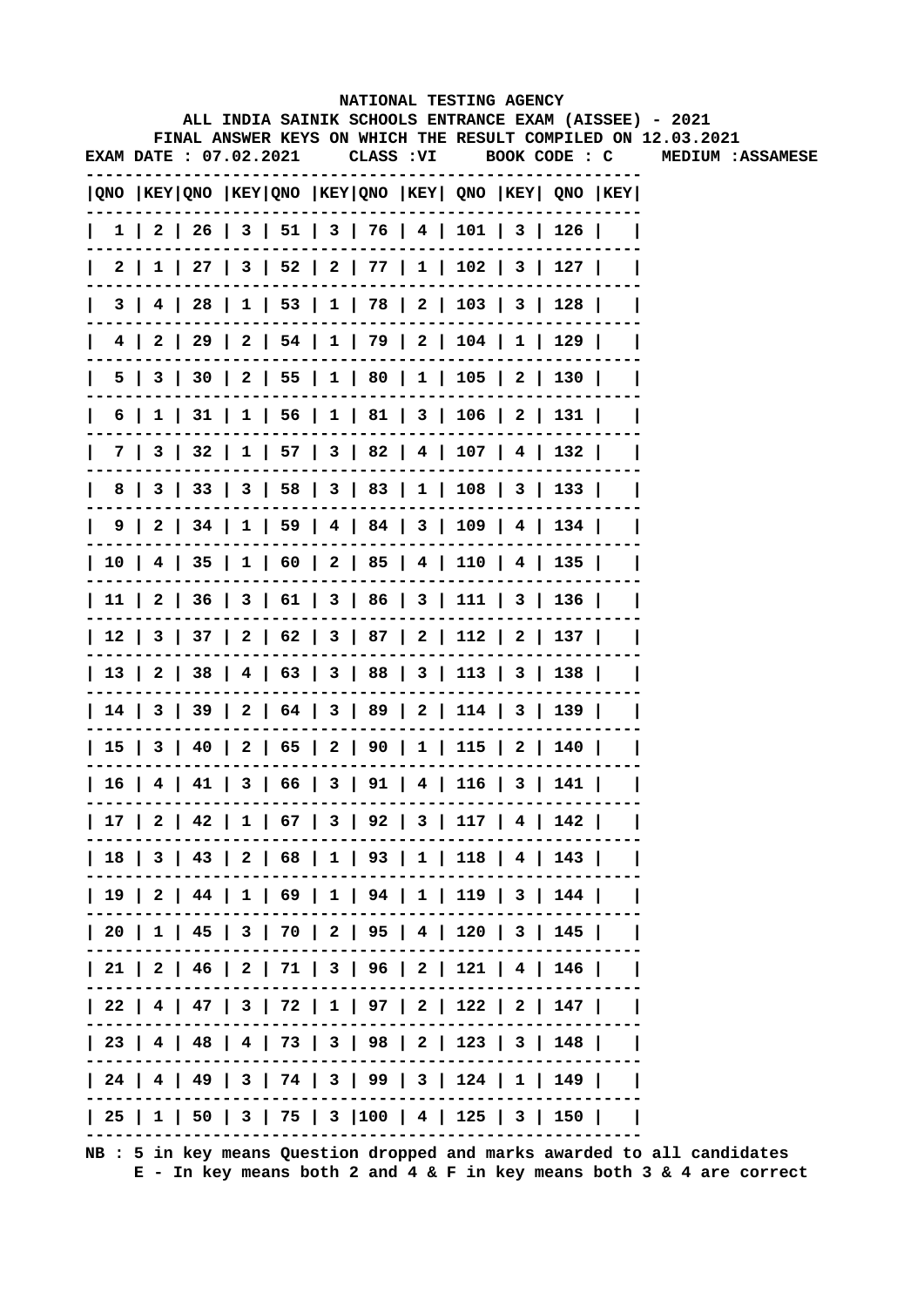|              |                              |  |  |            | NATIONAL TESTING AGENCY                           |  |                                                         |                                                                                                                        |
|--------------|------------------------------|--|--|------------|---------------------------------------------------|--|---------------------------------------------------------|------------------------------------------------------------------------------------------------------------------------|
|              |                              |  |  |            |                                                   |  |                                                         | ALL INDIA SAINIK SCHOOLS ENTRANCE EXAM (AISSEE) - 2021<br>FINAL ANSWER KEYS ON WHICH THE RESULT COMPILED ON 12.03.2021 |
|              | <b>EXAM DATE: 07.02.2021</b> |  |  | CLASS : VI |                                                   |  | BOOK CODE : D                                           | <b>MEDIUM :ASSAMESE</b>                                                                                                |
|              |                              |  |  |            |                                                   |  | QNO  KEY QNO  KEY QNO  KEY QNO  KEY  QNO  KEY  QNO  KEY |                                                                                                                        |
| $\mathbf{L}$ |                              |  |  |            |                                                   |  | $1$   4   26   4   51   3   76   1   101   2   126      |                                                                                                                        |
|              |                              |  |  |            |                                                   |  | 2   4   27   3   52   3   77   2   102   3   127        |                                                                                                                        |
| $\mathsf{I}$ |                              |  |  |            |                                                   |  | 3   4   28   3   53   3   78   2   103   1   128        |                                                                                                                        |
|              |                              |  |  |            |                                                   |  | 4   3   29   3   54   3   79   1   104   3   129        |                                                                                                                        |
| L            |                              |  |  |            |                                                   |  | 5   3   30   4   55   2   80   4   105   4   130        |                                                                                                                        |
| $\mathsf{I}$ |                              |  |  |            |                                                   |  | 6   1   31   2   56   3   81   2   106   3   131        |                                                                                                                        |
| L            |                              |  |  |            |                                                   |  | 7   1   32   3   57   3   82   3   107   3   132        |                                                                                                                        |
|              |                              |  |  |            |                                                   |  | 8   1   33   2   58   1   83   4   108   1   133        |                                                                                                                        |
|              |                              |  |  |            |                                                   |  | 9   2   34   1   59   1   84   3   109   3   134        |                                                                                                                        |
|              |                              |  |  |            |                                                   |  | 10   2   35   3   60   2   85   1   110   2   135       |                                                                                                                        |
|              |                              |  |  |            |                                                   |  | 11   1   36   2   61   1   86   1   111   2   136       |                                                                                                                        |
|              |                              |  |  |            |                                                   |  | 12   2   37   4   62   3   87   4   112   4   137       |                                                                                                                        |
|              |                              |  |  |            |                                                   |  | 13   3   38   1   63   3   88   2   113   4   138       |                                                                                                                        |
|              |                              |  |  |            |                                                   |  | 14   1   39   3   64   3   89   2   114   3   139       |                                                                                                                        |
|              |                              |  |  |            |                                                   |  | 15   1   40   3   65   3   90   4   115   2   140       |                                                                                                                        |
|              |                              |  |  |            | 16   3   41   2   66   3   91   1   116   4   141 |  |                                                         |                                                                                                                        |
|              |                              |  |  |            |                                                   |  | 17   2   42   3   67   2   92   3   117   3   142       |                                                                                                                        |
|              |                              |  |  |            |                                                   |  | 18   3   43   2   68   1   93   4   118   3   143       |                                                                                                                        |
|              |                              |  |  |            |                                                   |  | 19   1   44   3   69   1   94   3   119   3   144       |                                                                                                                        |
|              |                              |  |  |            |                                                   |  | 20   4   45   4   70   1   95   2   120   2   145       |                                                                                                                        |
|              |                              |  |  |            |                                                   |  | 21   2   46   2   71   1   96   3   121   3   146       |                                                                                                                        |
|              |                              |  |  |            |                                                   |  | 22   3   47   2   72   3   97   2   122   4   147       |                                                                                                                        |
|              |                              |  |  |            |                                                   |  | 23   2   48   3   73   3   98   1   123   4   148       |                                                                                                                        |
|              |                              |  |  |            |                                                   |  | 24   2   49   2   74   4   99   4   124   3   149       |                                                                                                                        |
|              |                              |  |  |            |                                                   |  | 25   1   50   1   75   2  100   3   125   3   150       |                                                                                                                        |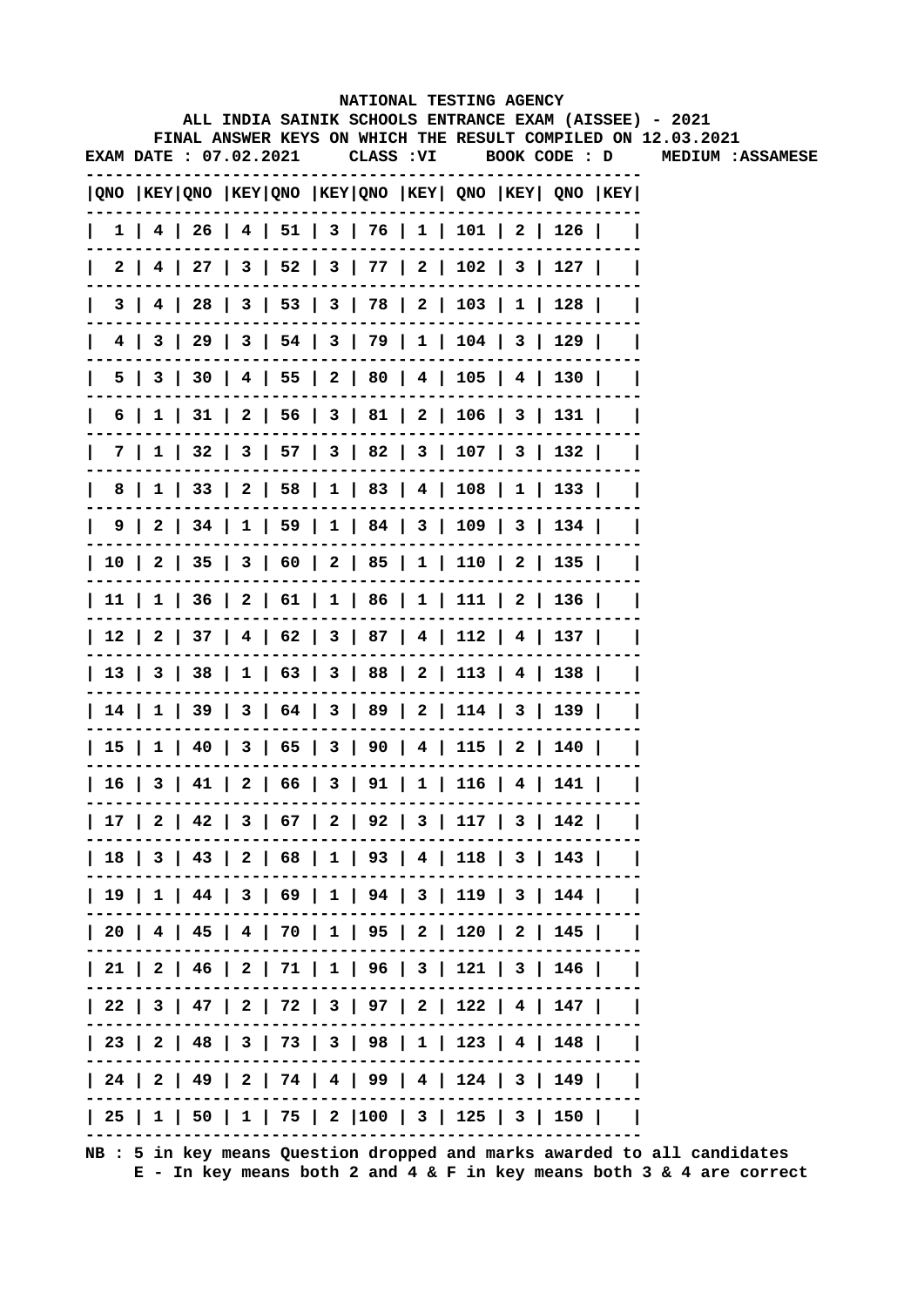|              |     |                        |  |            |  | NATIONAL TESTING AGENCY                                 |  |                                                                                                                        |
|--------------|-----|------------------------|--|------------|--|---------------------------------------------------------|--|------------------------------------------------------------------------------------------------------------------------|
|              |     |                        |  |            |  |                                                         |  | ALL INDIA SAINIK SCHOOLS ENTRANCE EXAM (AISSEE) - 2021<br>FINAL ANSWER KEYS ON WHICH THE RESULT COMPILED ON 12.03.2021 |
|              |     | EXAM DATE : 07.02.2021 |  | CLASS : VI |  | BOOK CODE : A                                           |  | MEDIUM : BENGALI                                                                                                       |
|              |     |                        |  |            |  | QNO  KEY QNO  KEY QNO  KEY QNO  KEY  QNO  KEY  QNO  KEY |  |                                                                                                                        |
| $\mathbf{I}$ |     |                        |  |            |  | 1   3   26   1   51   2   76   4   101   3   126        |  |                                                                                                                        |
| 2 I          |     |                        |  |            |  | 2   27   3   52   3   77   3   102   3   127            |  |                                                                                                                        |
|              | 3 I |                        |  |            |  | 3   28   3   53   3   78   2   103   3   128            |  |                                                                                                                        |
|              |     |                        |  |            |  | 4   1   29   2   54   1   79   3   104   2   129        |  |                                                                                                                        |
|              | 5   |                        |  |            |  | $1$   30   3   55   1   80   4   105   3   130          |  |                                                                                                                        |
| 6            |     |                        |  |            |  | 3   31   2   56   3   81   2   106   4   131            |  |                                                                                                                        |
|              | 7 I |                        |  |            |  | $1$   32   3   57   3   82   3   107   4   132          |  |                                                                                                                        |
| 8            |     |                        |  |            |  | 4   33   2   58   3   83   1   108   3   133            |  |                                                                                                                        |
|              |     |                        |  |            |  | 9   2   34   3   59   1   84   3   109   3   134        |  |                                                                                                                        |
|              |     |                        |  |            |  | 10   2   35   4   60   3   85   2   110   4   135       |  |                                                                                                                        |
|              |     |                        |  |            |  | 11   2   36   1   61   1   86   4   111   2   136       |  |                                                                                                                        |
|              |     |                        |  |            |  | 12   2   37   2   62   1   87   3   112   3   137       |  |                                                                                                                        |
|              |     |                        |  |            |  | 13   1   38   3   63   3   88   4   113   1   138       |  |                                                                                                                        |
|              |     |                        |  |            |  | 14   3   39   2   64   2   89   1   114   3   139       |  |                                                                                                                        |
|              |     |                        |  |            |  | 15   3   40   4   65   1   90   3   115   3   140       |  |                                                                                                                        |
|              |     |                        |  |            |  | 16   3   41   4   66   3   91   3   116   3   141       |  |                                                                                                                        |
|              |     |                        |  |            |  | 17   3   42   4   67   4   92   2   117   1   142       |  |                                                                                                                        |
|              |     |                        |  |            |  | 18   4   43   3   68   2   93   3   118   4   143       |  |                                                                                                                        |
|              |     |                        |  |            |  | 19   2   44   1   69   1   94   4   119   2   144       |  |                                                                                                                        |
|              |     |                        |  |            |  | 20   3   45   1   70   3   95   3   120   2   145       |  |                                                                                                                        |
|              |     |                        |  |            |  | 21   2   46   3   71   3   96   3   121   4   146       |  |                                                                                                                        |
|              |     |                        |  |            |  | 22   1   47   1   72   2   97   1   122   3   147       |  |                                                                                                                        |
|              |     |                        |  |            |  | 23   4   48   1   73   3   98   3   123   2   148       |  |                                                                                                                        |
|              |     |                        |  |            |  | 24   2   49   2   74   3   99   3   124   4   149       |  |                                                                                                                        |
|              |     |                        |  |            |  | 25   4   50   2   75   3  100   2   125   3   150       |  |                                                                                                                        |
|              |     |                        |  |            |  |                                                         |  |                                                                                                                        |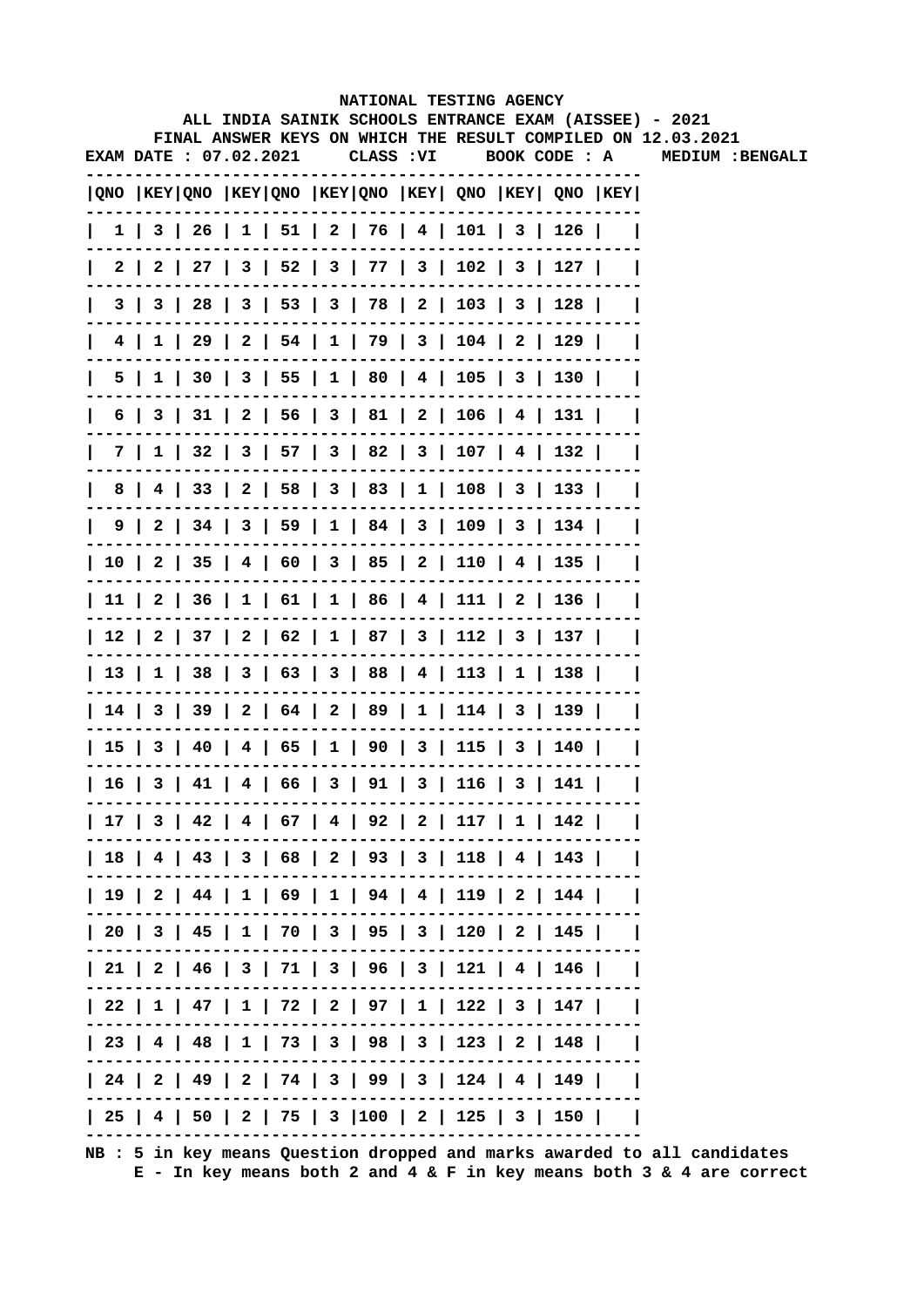|      |     |                               |  |            | NATIONAL TESTING AGENCY                      |  |                                                                                       |                                                                                                                        |
|------|-----|-------------------------------|--|------------|----------------------------------------------|--|---------------------------------------------------------------------------------------|------------------------------------------------------------------------------------------------------------------------|
|      |     |                               |  |            |                                              |  |                                                                                       | ALL INDIA SAINIK SCHOOLS ENTRANCE EXAM (AISSEE) - 2021<br>FINAL ANSWER KEYS ON WHICH THE RESULT COMPILED ON 12.03.2021 |
|      |     | <b>EXAM DATE : 07.02.2021</b> |  | CLASS : VI |                                              |  | BOOK CODE : B                                                                         | MEDIUM : BENGALI                                                                                                       |
|      |     |                               |  |            |                                              |  | $ QNO $ KEY $ QNO $ KEY $ QNO $ KEY $ QNO $ KEY $ QNO $ KEY $ QNO $ KEY $ QNO $ KEY   |                                                                                                                        |
|      |     |                               |  |            |                                              |  | $1 \mid 2 \mid 26 \mid 2 \mid 51 \mid 4 \mid 76 \mid 3 \mid 101 \mid 4 \mid 126 \mid$ |                                                                                                                        |
| 2 I  |     |                               |  |            |                                              |  | 1   27   3   52   2   77   2   102   4   127                                          |                                                                                                                        |
| 31   | 3 I |                               |  |            |                                              |  | 28   2   53   1   78   3   103   3   128                                              |                                                                                                                        |
| 4 I  | 2   |                               |  |            |                                              |  | 29   1   54   3   79   4   104   3   129                                              |                                                                                                                        |
| 5.   | 3   |                               |  |            |                                              |  | 30   4   55   3   80   4   105   2   130                                              |                                                                                                                        |
| 6    | 3   |                               |  |            |                                              |  | $31$   4   56   2   81   3   106   3   131                                            |                                                                                                                        |
| 7 I  |     |                               |  |            |                                              |  | 4   32   4   57   3   82   1   107   1   132                                          |                                                                                                                        |
| 8    |     |                               |  |            |                                              |  | 3   33   1   58   3   83   2   108   3   133                                          |                                                                                                                        |
| 9    |     |                               |  |            |                                              |  | 3   34   1   59   3   84   2   109   4   134                                          |                                                                                                                        |
|      |     |                               |  |            |                                              |  | 10   2   35   3   60   3   85   4   110   3   135                                     |                                                                                                                        |
|      |     |                               |  |            |                                              |  | 11   1   36   3   61   3   86   3   111   1   136                                     |                                                                                                                        |
|      |     |                               |  |            |                                              |  | 12   4   37   1   62   3   87   4   112   3   137                                     |                                                                                                                        |
|      |     |                               |  |            |                                              |  | 13   2   38   2   63   1   88   1   113   3   138                                     |                                                                                                                        |
|      |     |                               |  |            |                                              |  | 14   4   39   2   64   1   89   3   114   2   139                                     |                                                                                                                        |
|      |     |                               |  |            |                                              |  | 15   1   40   1   65   2   90   3   115   2   140                                     |                                                                                                                        |
| 16 I |     |                               |  |            | 3   41   3   66   3   91   3   116   4   141 |  |                                                                                       |                                                                                                                        |
|      |     |                               |  |            |                                              |  | 17   3   42   1   67   3   92   3   117   4   142                                     |                                                                                                                        |
|      |     |                               |  |            |                                              |  | 18   2   43   1   68   1   93   3   118   3   143                                     |                                                                                                                        |
|      |     |                               |  |            |                                              |  | 19   3   44   3   69   3   94   1   119   4   144                                     |                                                                                                                        |
|      |     |                               |  |            |                                              |  | 20   2   45   2   70   3   95   3   120   3   145                                     |                                                                                                                        |
|      |     |                               |  |            |                                              |  | 21   3   46   1   71   1   96   2   121   2   146                                     |                                                                                                                        |
|      |     |                               |  |            |                                              |  | 22   2   47   4   72   3   97   3   122   3   147                                     |                                                                                                                        |
|      |     |                               |  |            |                                              |  | 23   3   48   2   73   2   98   4   123   3   148                                     |                                                                                                                        |
|      |     |                               |  |            |                                              |  | 24   4   49   2   74   1   99   2   124   2   149                                     |                                                                                                                        |
|      |     |                               |  |            |                                              |  | 25   2   50   3   75   1   100   3   125   3   150                                    |                                                                                                                        |
|      |     |                               |  |            |                                              |  |                                                                                       |                                                                                                                        |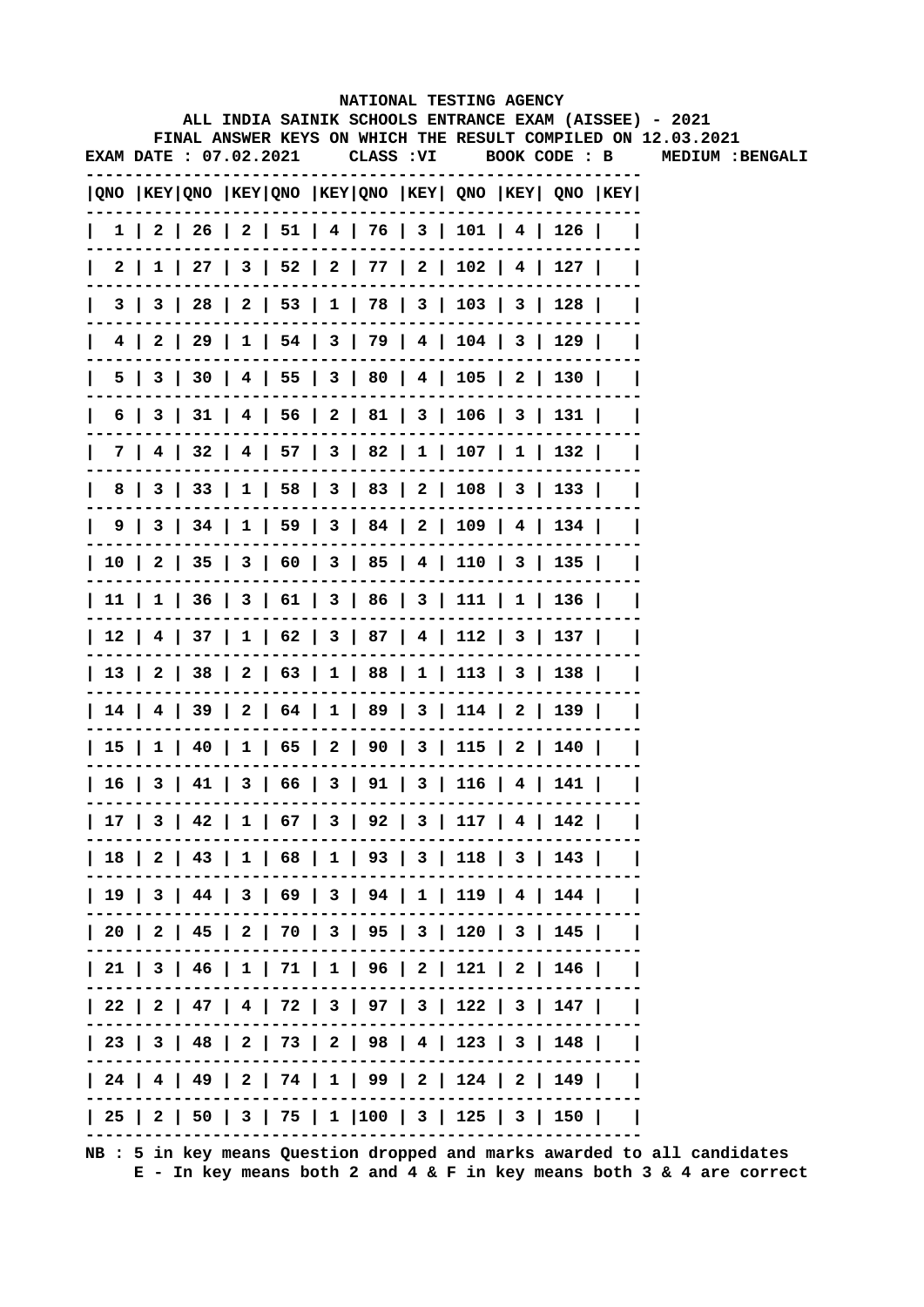|     |                        |  |            | NATIONAL TESTING AGENCY                           |  |                                                                                       |                                                                                                                        |
|-----|------------------------|--|------------|---------------------------------------------------|--|---------------------------------------------------------------------------------------|------------------------------------------------------------------------------------------------------------------------|
|     |                        |  |            |                                                   |  |                                                                                       | ALL INDIA SAINIK SCHOOLS ENTRANCE EXAM (AISSEE) - 2021<br>FINAL ANSWER KEYS ON WHICH THE RESULT COMPILED ON 12.03.2021 |
|     | EXAM DATE : 07.02.2021 |  | CLASS : VI |                                                   |  | BOOK CODE : C                                                                         | <b>MEDIUM :BENGALI</b>                                                                                                 |
|     |                        |  |            |                                                   |  |                                                                                       |                                                                                                                        |
|     |                        |  |            |                                                   |  | QNO  KEY QNO  KEY QNO  KEY QNO  KEY  QNO  KEY  QNO  KEY                               |                                                                                                                        |
|     |                        |  |            |                                                   |  | $1 \mid 2 \mid 26 \mid 3 \mid 51 \mid 3 \mid 76 \mid 2 \mid 101 \mid 3 \mid 126 \mid$ |                                                                                                                        |
|     |                        |  |            |                                                   |  | 2   1   27   3   52   2   77   3   102   3   127                                      |                                                                                                                        |
| 3 I |                        |  |            |                                                   |  | 4   28   1   53   1   78   4   103   3   128                                          |                                                                                                                        |
| 4   |                        |  |            |                                                   |  | 2   29   2   54   1   79   4   104   1   129                                          |                                                                                                                        |
|     |                        |  |            |                                                   |  | 5   3   30   2   55   1   80   3   105   2   130                                      |                                                                                                                        |
|     |                        |  |            |                                                   |  | 6   1   31   1   56   1   81   1   106   2   131                                      |                                                                                                                        |
|     |                        |  |            |                                                   |  | 7   3   32   1   57   3   82   2   107   4   132                                      |                                                                                                                        |
| 8   |                        |  |            |                                                   |  | 3   33   3   58   3   83   3   108   3   133                                          |                                                                                                                        |
|     |                        |  |            |                                                   |  | 9   2   34   1   59   4   84   4   109   4   134                                      |                                                                                                                        |
|     |                        |  |            |                                                   |  | 10   4   35   1   60   2   85   3   110   4   135                                     |                                                                                                                        |
|     |                        |  |            |                                                   |  | 11   2   36   3   61   3   86   2   111   3   136                                     |                                                                                                                        |
|     |                        |  |            |                                                   |  | 12   3   37   2   62   3   87   1   112   2   137                                     |                                                                                                                        |
|     |                        |  |            |                                                   |  | 13   2   38   4   63   3   88   3   113   3   138                                     |                                                                                                                        |
|     |                        |  |            |                                                   |  | 14   3   39   2   64   3   89   4   114   3   139                                     |                                                                                                                        |
|     |                        |  |            |                                                   |  | 15   3   40   2   65   2   90   3   115   2   140                                     |                                                                                                                        |
|     |                        |  |            | 16   4   41   3   66   3   91   3   116   3   141 |  |                                                                                       |                                                                                                                        |
|     |                        |  |            |                                                   |  | 17   2   42   1   67   3   92   1   117   4   142                                     |                                                                                                                        |
|     |                        |  |            |                                                   |  | 18   3   43   2   68   1   93   3   118   4   143                                     |                                                                                                                        |
|     |                        |  |            |                                                   |  | 19   2   44   1   69   1   94   2   119   3   144                                     |                                                                                                                        |
|     |                        |  |            |                                                   |  | 20   1   45   3   70   2   95   3   120   3   145                                     |                                                                                                                        |
|     |                        |  |            |                                                   |  | 21   2   46   2   71   3   96   4   121   4   146                                     |                                                                                                                        |
|     |                        |  |            |                                                   |  | 22   4   47   3   72   1   97   3   122   2   147                                     |                                                                                                                        |
|     |                        |  |            |                                                   |  | 23   4   48   4   73   3   98   3   123   3   148                                     |                                                                                                                        |
|     |                        |  |            |                                                   |  | 24   4   49   3   74   3   99   3   124   1   149                                     |                                                                                                                        |
|     |                        |  |            |                                                   |  | 25   1   50   3   75   3  100   2   125   3   150                                     |                                                                                                                        |
|     |                        |  |            |                                                   |  |                                                                                       |                                                                                                                        |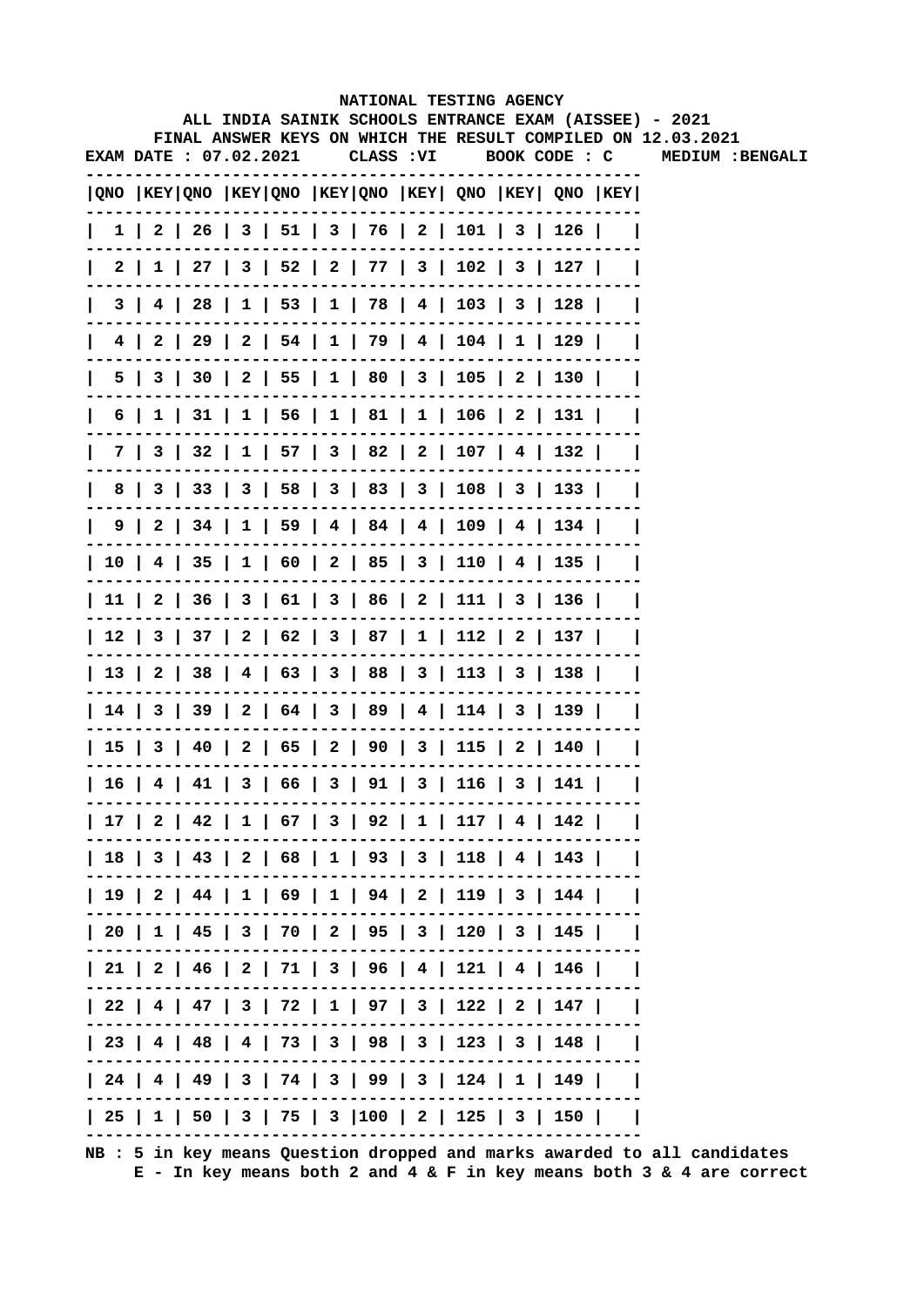|    |     |                        |  |            |  | NATIONAL TESTING AGENCY                                                               |  |                                                                                                                        |
|----|-----|------------------------|--|------------|--|---------------------------------------------------------------------------------------|--|------------------------------------------------------------------------------------------------------------------------|
|    |     |                        |  |            |  |                                                                                       |  | ALL INDIA SAINIK SCHOOLS ENTRANCE EXAM (AISSEE) - 2021<br>FINAL ANSWER KEYS ON WHICH THE RESULT COMPILED ON 12.03.2021 |
|    |     | EXAM DATE : 07.02.2021 |  | CLASS : VI |  | BOOK CODE : D                                                                         |  | MEDIUM : BENGALI                                                                                                       |
|    |     |                        |  |            |  | QNO  KEY QNO  KEY QNO  KEY QNO  KEY  QNO  KEY  QNO  KEY                               |  |                                                                                                                        |
|    |     |                        |  |            |  | $1$   4   26   4   51   3   76   3   101   2   126                                    |  |                                                                                                                        |
|    |     |                        |  |            |  | 2   4   27   3   52   3   77   4   102   3   127                                      |  |                                                                                                                        |
|    | 3 I |                        |  |            |  | 4   28   3   53   3   78   4   103   1   128                                          |  |                                                                                                                        |
|    |     |                        |  |            |  | 4   3   29   3   54   3   79   3   104   3   129                                      |  |                                                                                                                        |
|    |     |                        |  |            |  | 5   3   30   4   55   2   80   2   105   4   130                                      |  |                                                                                                                        |
| 6  |     |                        |  |            |  | 1   31   2   56   3   81   3   106   3   131                                          |  |                                                                                                                        |
|    |     |                        |  |            |  | 7   1   32   3   57   3   82   2   107   3   132                                      |  |                                                                                                                        |
| 8  |     |                        |  |            |  | 1   33   2   58   1   83   1   108   1   133                                          |  |                                                                                                                        |
|    |     |                        |  |            |  | $9 \mid 2 \mid 34 \mid 1 \mid 59 \mid 1 \mid 84 \mid 2 \mid 109 \mid 3 \mid 134 \mid$ |  |                                                                                                                        |
|    |     |                        |  |            |  | 10   2   35   3   60   2   85   3   110   2   135                                     |  |                                                                                                                        |
|    |     |                        |  |            |  | 11   1   36   2   61   1   86   4   111   2   136                                     |  |                                                                                                                        |
|    |     |                        |  |            |  | 12   2   37   4   62   3   87   4   112   4   137                                     |  |                                                                                                                        |
|    |     |                        |  |            |  | 13   3   38   1   63   3   88   3   113   4   138                                     |  |                                                                                                                        |
|    |     |                        |  |            |  | 14   1   39   3   64   3   89   1   114   3   139                                     |  |                                                                                                                        |
|    |     |                        |  |            |  | 15   1   40   3   65   3   90   3   115   2   140                                     |  |                                                                                                                        |
| 16 |     |                        |  |            |  | 3   41   2   66   3   91   3   116   4   141                                          |  |                                                                                                                        |
|    |     |                        |  |            |  | 17   2   42   3   67   2   92   3   117   3   142                                     |  |                                                                                                                        |
|    |     |                        |  |            |  | 18   3   43   2   68   1   93   4   118   3   143                                     |  |                                                                                                                        |
|    |     |                        |  |            |  | 19   1   44   3   69   1   94   3   119   3   144                                     |  |                                                                                                                        |
|    |     |                        |  |            |  | 20   4   45   4   70   1   95   3   120   2   145                                     |  |                                                                                                                        |
|    |     |                        |  |            |  | 21   2   46   2   71   1   96   1   121   3   146                                     |  |                                                                                                                        |
|    |     |                        |  |            |  | 22   3   47   2   72   3   97   3   122   4   147                                     |  |                                                                                                                        |
|    |     |                        |  |            |  | 23   2   48   3   73   3   98   2   123   4   148                                     |  |                                                                                                                        |
|    |     |                        |  |            |  | 24   2   49   2   74   4   99   2   124   3   149                                     |  |                                                                                                                        |
|    |     |                        |  |            |  | 25   1   50   1   75   2  100   3   125   3   150                                     |  |                                                                                                                        |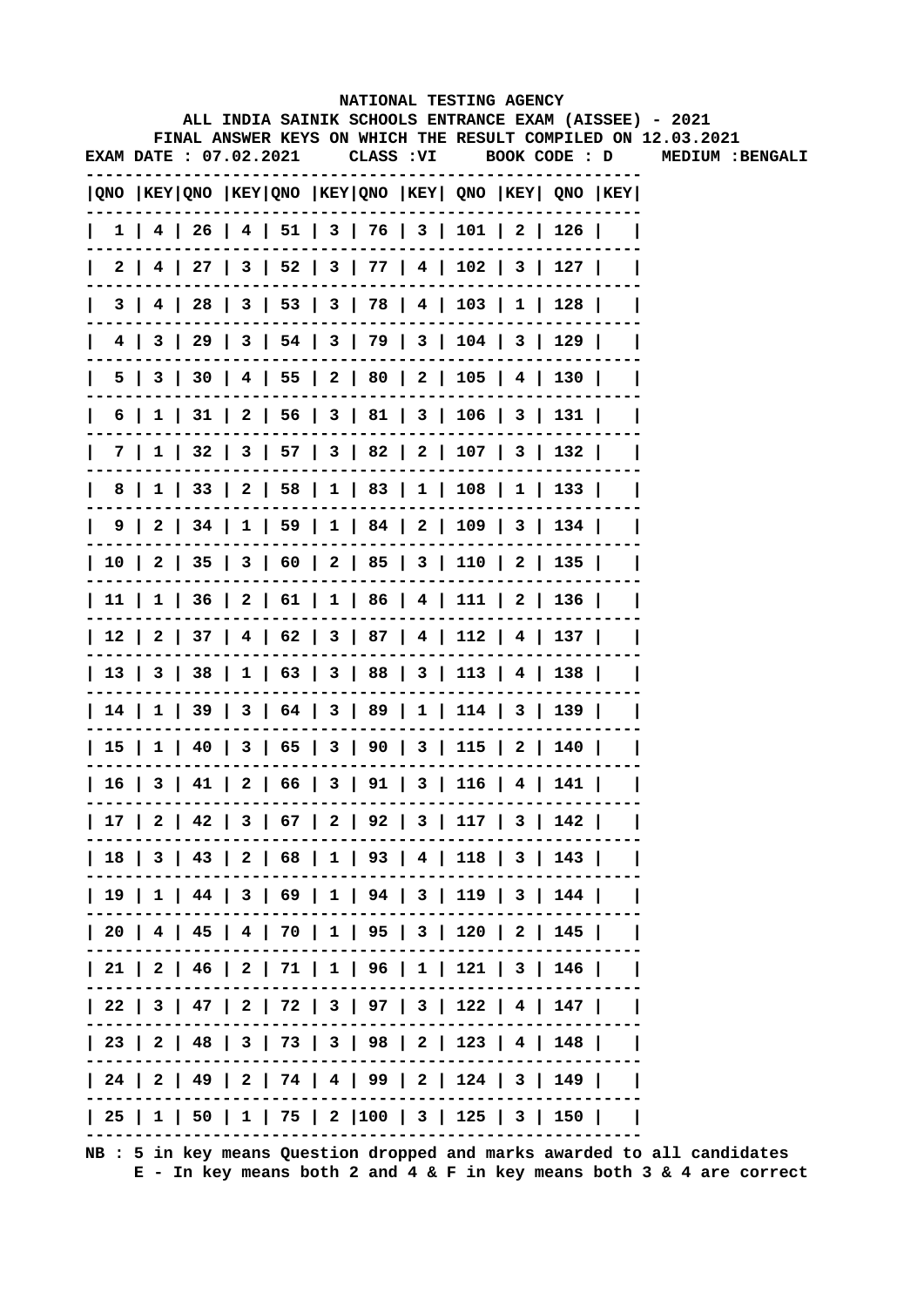|   |                        |  |  |            | NATIONAL TESTING AGENCY                                                               |              | ALL INDIA SAINIK SCHOOLS ENTRANCE EXAM (AISSEE) - 2021       |
|---|------------------------|--|--|------------|---------------------------------------------------------------------------------------|--------------|--------------------------------------------------------------|
|   |                        |  |  |            |                                                                                       |              | FINAL ANSWER KEYS ON WHICH THE RESULT COMPILED ON 12.03.2021 |
|   | EXAM DATE : 07.02.2021 |  |  | CLASS : VI | BOOK CODE : A                                                                         |              | MEDIUM : ENGLISH                                             |
|   |                        |  |  |            | $ QNO $ KEY $ QNO $ KEY $ QNO $ KEY $ QNO $ KEY $ QNO $ KEY $ QNO $ KEY $ QNO $ KEY   |              |                                                              |
|   |                        |  |  |            | $1 \mid 3 \mid 26 \mid 1 \mid 51 \mid 2 \mid 76 \mid 2 \mid 101 \mid 3 \mid 126 \mid$ |              |                                                              |
|   |                        |  |  |            | 2   2   27   3   52   3   77   3   102   3   127                                      |              |                                                              |
|   |                        |  |  |            | 3   3   28   3   53   3   78   4   103   3   128                                      |              |                                                              |
|   |                        |  |  |            | 4   1   29   2   54   1   79   3   104   2   129                                      |              |                                                              |
|   |                        |  |  |            | 5   1   30   3   55   1   80   3   105   3   130                                      |              |                                                              |
|   |                        |  |  |            | 6   3   31   2   56   3   81   2   106   4   131                                      |              |                                                              |
|   |                        |  |  |            | 7   1   32   3   57   3   82   3   107   4   132                                      |              |                                                              |
| 8 |                        |  |  |            | 4   33   2   58   3   83   2   108   3   133                                          |              |                                                              |
|   |                        |  |  |            | $9 \mid 2 \mid 34 \mid 3 \mid 59 \mid 1 \mid 84 \mid 4 \mid 109 \mid 3 \mid 134$      |              |                                                              |
|   |                        |  |  |            | 10   2   35   4   60   3   85   3   110   4   135                                     |              |                                                              |
|   |                        |  |  |            | 11   2   36   1   61   1   86   3   111   2   136                                     |              |                                                              |
|   |                        |  |  |            | 12   2   37   2   62   1   87   1   112   3   137                                     |              |                                                              |
|   |                        |  |  |            | 13   1   38   3   63   3   88   2   113   1   138                                     | $\mathbf{I}$ |                                                              |
|   |                        |  |  |            | 14   3   39   2   64   2   89   3   114   3   139                                     |              |                                                              |
|   |                        |  |  |            | 15   3   40   4   65   1   90   4   115   3   140                                     |              |                                                              |
|   |                        |  |  |            | 16   3   41   4   66   3   91   3   116   3   141                                     |              |                                                              |
|   |                        |  |  |            | 17   3   42   4   67   4   92   4   117   1   142                                     |              |                                                              |
|   |                        |  |  |            | 18   4   43   3   68   2   93   3   118   4   143                                     |              |                                                              |
|   |                        |  |  |            | 19   2   44   1   69   1   94   1   119   2   144                                     |              |                                                              |
|   |                        |  |  |            | 20   3   45   1   70   3   95   2   120   2   145                                     |              |                                                              |
|   |                        |  |  |            | 21   2   46   3   71   3   96   2   121   4   146                                     |              |                                                              |
|   |                        |  |  |            | 22   1   47   1   72   2   97   4   122   3   147                                     |              |                                                              |
|   |                        |  |  |            | 23   4   48   1   73   3   98   1   123   2   148                                     |              |                                                              |
|   |                        |  |  |            | 24   2   49   2   74   3   99   2   124   4   149                                     |              |                                                              |
|   |                        |  |  |            | 25   4   50   2   75   3  100   3   125   3   150                                     |              |                                                              |
|   |                        |  |  |            |                                                                                       |              |                                                              |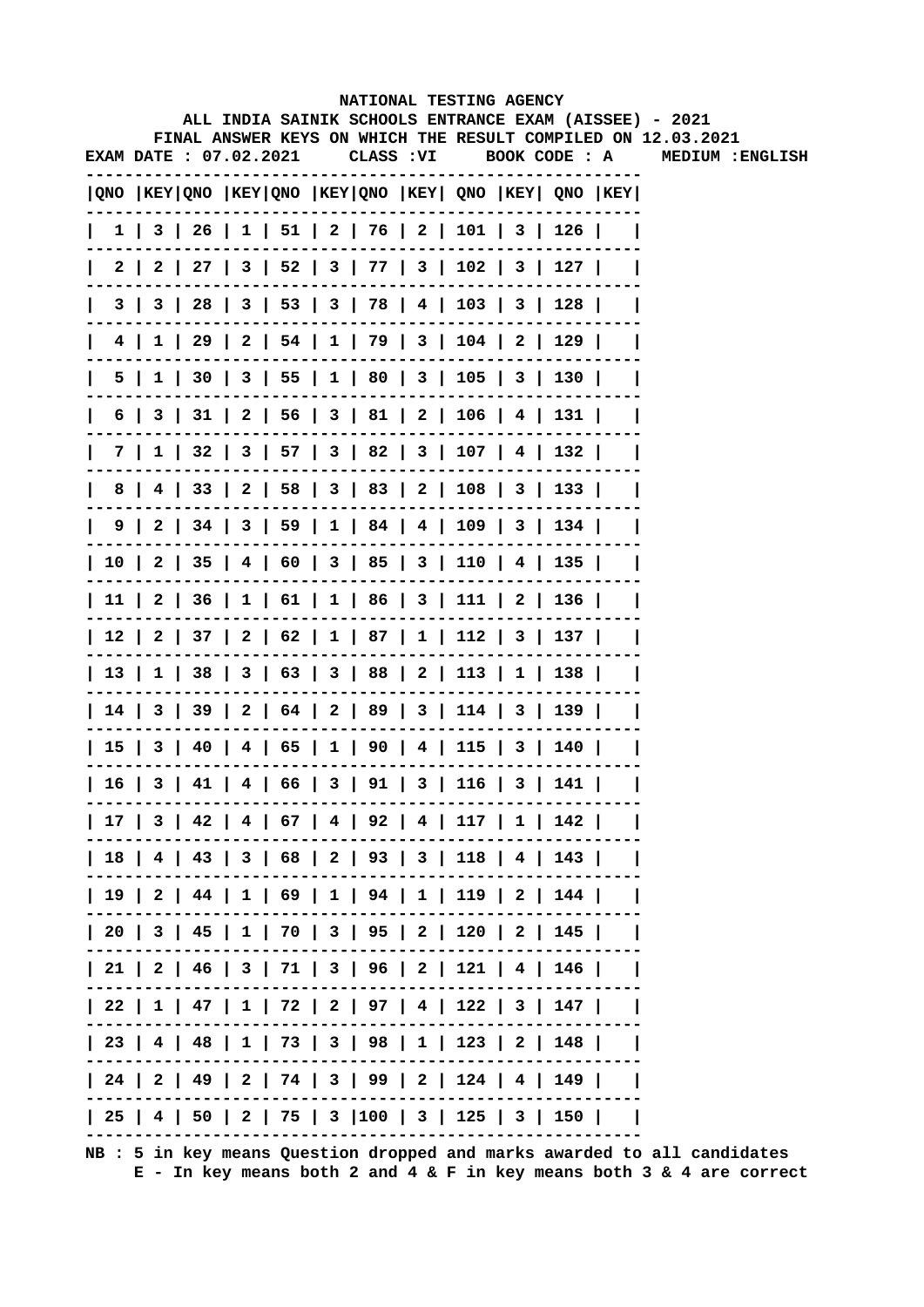|   |                        |  |                                                                                       | NATIONAL TESTING AGENCY |  |               | ALL INDIA SAINIK SCHOOLS ENTRANCE EXAM (AISSEE) - 2021       |
|---|------------------------|--|---------------------------------------------------------------------------------------|-------------------------|--|---------------|--------------------------------------------------------------|
|   |                        |  |                                                                                       |                         |  |               | FINAL ANSWER KEYS ON WHICH THE RESULT COMPILED ON 12.03.2021 |
|   | EXAM DATE : 07.02.2021 |  |                                                                                       | CLASS : VI              |  | BOOK CODE : B | MEDIUM : ENGLISH                                             |
|   |                        |  | $ QNO $ KEY $ QNO $ KEY $ QNO $ KEY $ QNO $ KEY $ QNO $ KEY $ QNO $ KEY $ QNO $ KEY   |                         |  |               |                                                              |
|   |                        |  | $1 \mid 2 \mid 26 \mid 2 \mid 51 \mid 4 \mid 76 \mid 3 \mid 101 \mid 4 \mid 126 \mid$ |                         |  |               |                                                              |
|   |                        |  | $2 \mid 1 \mid 27 \mid 3 \mid 52 \mid 2 \mid 77 \mid 4 \mid 102 \mid 4 \mid 127 \mid$ |                         |  |               |                                                              |
|   |                        |  | 3   3   28   2   53   1   78   2   103   3   128                                      |                         |  |               |                                                              |
|   |                        |  | 4   2   29   1   54   3   79   3   104   3   129                                      |                         |  |               |                                                              |
|   |                        |  | 5   3   30   4   55   3   80   2   105   2   130                                      |                         |  |               |                                                              |
|   |                        |  | 6   3   31   4   56   2   81   3   106   3   131                                      |                         |  |               |                                                              |
|   |                        |  | 7   4   32   4   57   3   82   2   107   1   132                                      |                         |  | $\mathbf{I}$  |                                                              |
| 8 |                        |  | 3   33   1   58   3   83   3   108   3   133                                          |                         |  |               |                                                              |
|   |                        |  | 9   3   34   1   59   3   84   3   109   4   134                                      |                         |  |               |                                                              |
|   |                        |  | 10   2   35   3   60   3   85   1   110   3   135                                     |                         |  |               |                                                              |
|   |                        |  | 11   1   36   3   61   3   86   2   111   1   136                                     |                         |  |               |                                                              |
|   |                        |  | 12   4   37   1   62   3   87   3   112   3   137                                     |                         |  |               |                                                              |
|   |                        |  | 13   2   38   2   63   1   88   4   113   3   138                                     |                         |  | $\mathbf{I}$  |                                                              |
|   |                        |  | 14   4   39   2   64   1   89   3   114   2   139                                     |                         |  |               |                                                              |
|   |                        |  | 15   1   40   1   65   2   90   4   115   2   140                                     |                         |  |               |                                                              |
|   |                        |  | 16   3   41   3   66   3   91   3   116   4   141                                     |                         |  |               |                                                              |
|   |                        |  | 17   3   42   1   67   3   92   1   117   4   142                                     |                         |  |               |                                                              |
|   |                        |  | 18   2   43   1   68   1   93   2   118   3   143                                     |                         |  |               |                                                              |
|   |                        |  | 19   3   44   3   69   3   94   2   119   4   144                                     |                         |  |               |                                                              |
|   |                        |  | 20   2   45   2   70   3   95   4   120   3   145                                     |                         |  |               |                                                              |
|   |                        |  | 21   3   46   1   71   1   96   1   121   2   146                                     |                         |  |               |                                                              |
|   |                        |  | 22   2   47   4   72   3   97   2   122   3   147                                     |                         |  |               |                                                              |
|   |                        |  | 23   3   48   2   73   2   98   3   123   3   148                                     |                         |  |               |                                                              |
|   |                        |  | 24   4   49   2   74   1   99   4   124   2   149                                     |                         |  |               |                                                              |
|   |                        |  | 25   2   50   3   75   1  100   3   125   3   150                                     |                         |  |               |                                                              |
|   |                        |  |                                                                                       |                         |  |               |                                                              |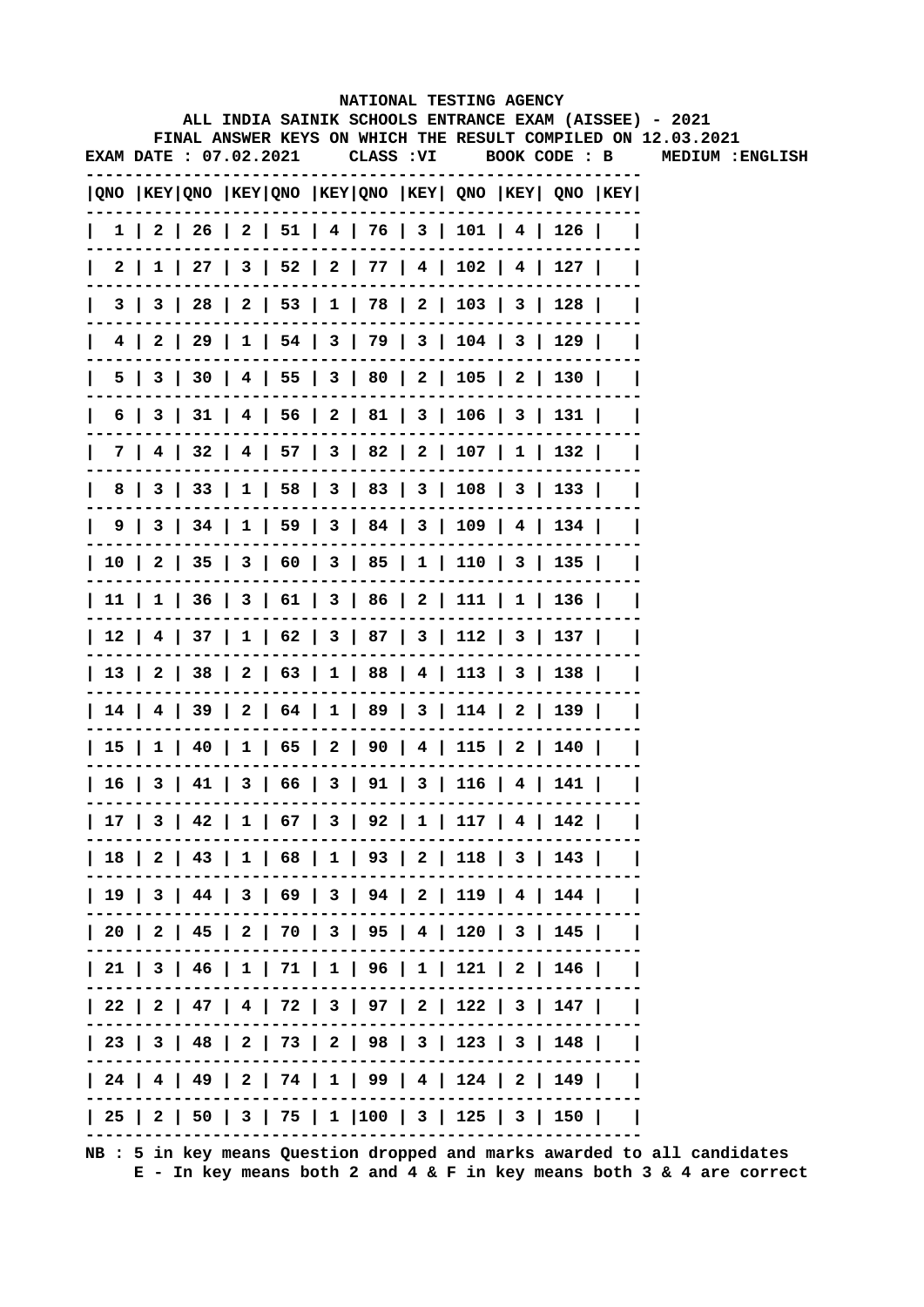|   |                        |  |  |                                                                                       | NATIONAL TESTING AGENCY |  | ALL INDIA SAINIK SCHOOLS ENTRANCE EXAM (AISSEE) - 2021       |
|---|------------------------|--|--|---------------------------------------------------------------------------------------|-------------------------|--|--------------------------------------------------------------|
|   |                        |  |  |                                                                                       |                         |  | FINAL ANSWER KEYS ON WHICH THE RESULT COMPILED ON 12.03.2021 |
|   | EXAM DATE : 07.02.2021 |  |  | CLASS : VI                                                                            | BOOK CODE : C           |  | MEDIUM : ENGLISH                                             |
|   |                        |  |  | QNO  KEY QNO  KEY QNO  KEY QNO  KEY  QNO  KEY  QNO  KEY                               |                         |  |                                                              |
|   |                        |  |  | $1 \mid 2 \mid 26 \mid 3 \mid 51 \mid 3 \mid 76 \mid 4 \mid 101 \mid 3 \mid 126 \mid$ |                         |  |                                                              |
|   |                        |  |  | 2   1   27   3   52   2   77   2   102   3   127                                      |                         |  |                                                              |
|   |                        |  |  | 3   4   28   1   53   1   78   3   103   3   128                                      |                         |  |                                                              |
|   |                        |  |  | 4   2   29   2   54   1   79   2   104   1   129                                      |                         |  |                                                              |
|   |                        |  |  | 5   3   30   2   55   1   80   3   105   2   130                                      |                         |  |                                                              |
|   |                        |  |  | 6   1   31   1   56   1   81   3   106   2   131                                      |                         |  |                                                              |
|   |                        |  |  | 7   3   32   1   57   3   82   3   107   4   132                                      |                         |  |                                                              |
| 8 |                        |  |  | 3   33   3   58   3   83   2   108   3   133                                          |                         |  |                                                              |
|   |                        |  |  | $9 \mid 2 \mid 34 \mid 1 \mid 59 \mid 4 \mid 84 \mid 2 \mid 109 \mid 4 \mid 134 \mid$ |                         |  |                                                              |
|   |                        |  |  | 10   4   35   1   60   2   85   2   110   4   135                                     |                         |  |                                                              |
|   |                        |  |  | 11   2   36   3   61   3   86   4   111   3   136                                     |                         |  |                                                              |
|   |                        |  |  | 12   3   37   2   62   3   87   1   112   2   137                                     |                         |  |                                                              |
|   |                        |  |  | 13   2   38   4   63   3   88   2   113   3   138                                     |                         |  |                                                              |
|   |                        |  |  | 14   3   39   2   64   3   89   3   114   3   139                                     |                         |  |                                                              |
|   |                        |  |  | 15   3   40   2   65   2   90   4   115   2   140                                     |                         |  |                                                              |
|   |                        |  |  | 16   4   41   3   66   3   91   3   116   3   141                                     |                         |  |                                                              |
|   |                        |  |  | 17   2   42   1   67   3   92   1   117   4   142                                     |                         |  |                                                              |
|   |                        |  |  | 18   3   43   2   68   1   93   1   118   4   143                                     |                         |  |                                                              |
|   |                        |  |  | 19   2   44   1   69   1   94   2   119   3   144                                     |                         |  |                                                              |
|   |                        |  |  | 20   1   45   3   70   2   95   3   120   3   145                                     |                         |  |                                                              |
|   |                        |  |  | 21   2   46   2   71   3   96   4   121   4   146                                     |                         |  |                                                              |
|   |                        |  |  | 22   4   47   3   72   1   97   3   122   2   147                                     |                         |  |                                                              |
|   |                        |  |  | 23   4   48   4   73   3   98   4   123   3   148                                     |                         |  |                                                              |
|   |                        |  |  | 24   4   49   3   74   3   99   3   124   1   149                                     |                         |  |                                                              |
|   |                        |  |  | 25   1   50   3   75   3  100   3   125   3   150                                     |                         |  |                                                              |
|   |                        |  |  |                                                                                       |                         |  |                                                              |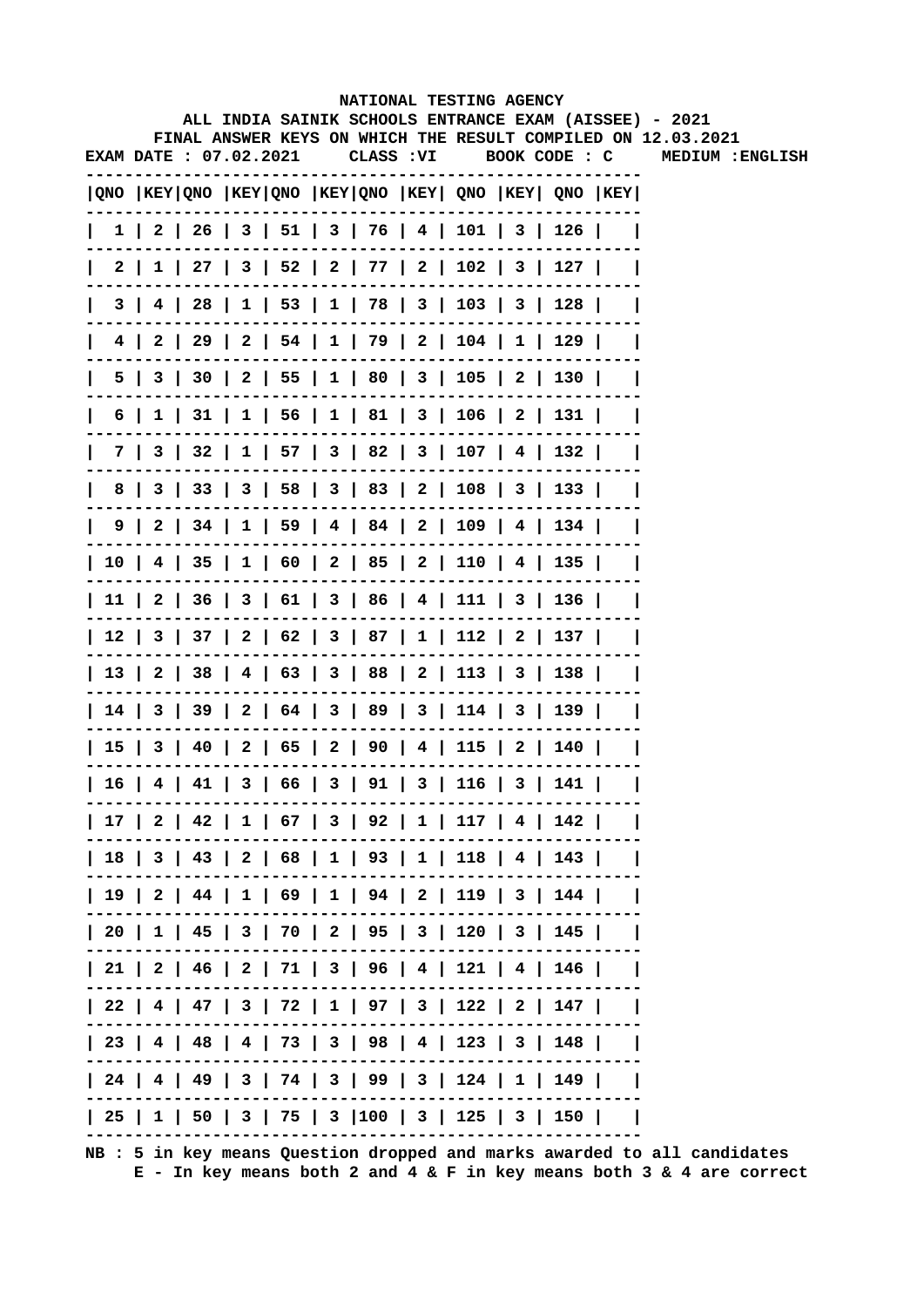|  |                       |  |  |            | ALL INDIA SAINIK SCHOOLS ENTRANCE EXAM (AISSEE) - 2021                                |  |                                                              |
|--|-----------------------|--|--|------------|---------------------------------------------------------------------------------------|--|--------------------------------------------------------------|
|  |                       |  |  |            |                                                                                       |  | FINAL ANSWER KEYS ON WHICH THE RESULT COMPILED ON 12.03.2021 |
|  | EXAM DATE: 07.02.2021 |  |  | CLASS : VI | BOOK CODE : D                                                                         |  | MEDIUM : ENGLISH                                             |
|  |                       |  |  |            | QNO  KEY QNO  KEY QNO  KEY QNO  KEY  QNO  KEY  QNO  KEY                               |  |                                                              |
|  |                       |  |  |            | $1$   4   26   4   51   3   76   2   101   2   126                                    |  |                                                              |
|  |                       |  |  |            | 2   4   27   3   52   3   77   4   102   3   127                                      |  |                                                              |
|  |                       |  |  |            | 3   4   28   3   53   3   78   3   103   1   128                                      |  |                                                              |
|  |                       |  |  |            | 4   3   29   3   54   3   79   3   104   3   129                                      |  |                                                              |
|  |                       |  |  |            | 5   3   30   4   55   2   80   2   105   4   130                                      |  |                                                              |
|  |                       |  |  |            | 6   1   31   2   56   3   81   3   106   3   131                                      |  |                                                              |
|  |                       |  |  |            | 7   1   32   3   57   3   82   2   107   3   132                                      |  |                                                              |
|  |                       |  |  |            | 8   1   33   2   58   1   83   3   108   1   133                                      |  |                                                              |
|  |                       |  |  |            | $9 \mid 2 \mid 34 \mid 1 \mid 59 \mid 1 \mid 84 \mid 3 \mid 109 \mid 3 \mid 134 \mid$ |  |                                                              |
|  |                       |  |  |            | 10   2   35   3   60   2   85   4   110   2   135                                     |  |                                                              |
|  |                       |  |  |            | 11   1   36   2   61   1   86   3   111   2   136                                     |  |                                                              |
|  |                       |  |  |            | 12   2   37   4   62   3   87   4   112   4   137                                     |  |                                                              |
|  |                       |  |  |            | 13   3   38   1   63   3   88   3   113   4   138                                     |  |                                                              |
|  |                       |  |  |            | 14   1   39   3   64   3   89   3   114   3   139                                     |  |                                                              |
|  |                       |  |  |            | 15   1   40   3   65   3   90   1   115   2   140                                     |  |                                                              |
|  |                       |  |  |            | 16   3   41   2   66   3   91   2   116   4   141                                     |  |                                                              |
|  |                       |  |  |            | 17   2   42   3   67   2   92   1   117   3   142                                     |  |                                                              |
|  |                       |  |  |            | 18   3   43   2   68   1   93   2   118   3   143                                     |  |                                                              |
|  |                       |  |  |            | 19   1   44   3   69   1   94   3   119   3   144                                     |  |                                                              |
|  |                       |  |  |            | 20   4   45   4   70   1   95   4   120   2   145                                     |  |                                                              |
|  |                       |  |  |            | $  21   2   46   2   71   1   96   3   121   3   146  $                               |  |                                                              |
|  |                       |  |  |            | 22   3   47   2   72   3   97   1   122   4   147                                     |  |                                                              |
|  |                       |  |  |            | 23   2   48   3   73   3   98   2   123   4   148                                     |  |                                                              |
|  |                       |  |  |            | 24   2   49   2   74   4   99   2   124   3   149                                     |  |                                                              |
|  |                       |  |  |            | 25   1   50   1   75   2  100   4   125   3   150                                     |  |                                                              |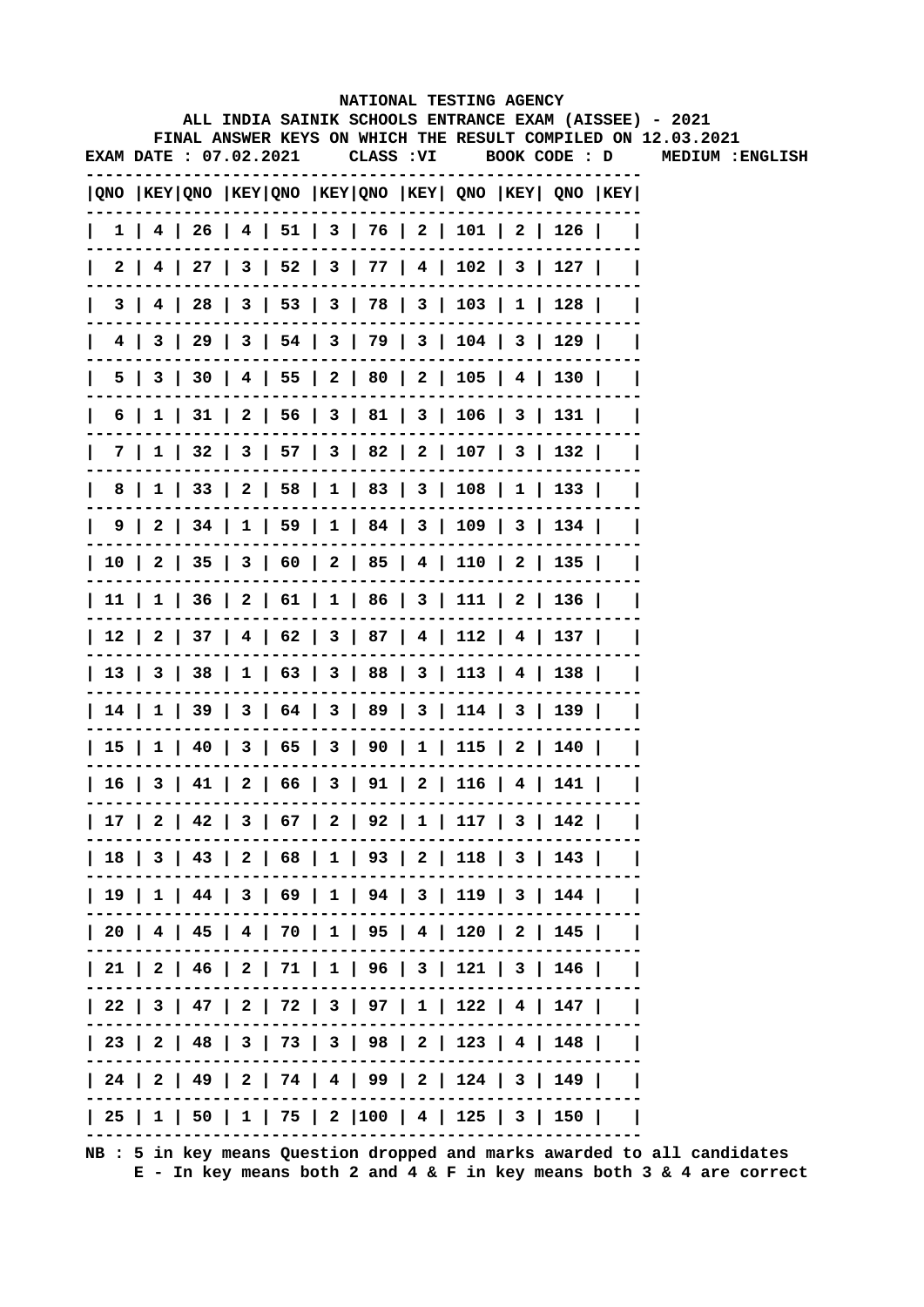|              |                        |  |  | NATIONAL TESTING AGENCY                                                               |               |       |                                                                                                                        |
|--------------|------------------------|--|--|---------------------------------------------------------------------------------------|---------------|-------|------------------------------------------------------------------------------------------------------------------------|
|              |                        |  |  |                                                                                       |               |       | ALL INDIA SAINIK SCHOOLS ENTRANCE EXAM (AISSEE) - 2021<br>FINAL ANSWER KEYS ON WHICH THE RESULT COMPILED ON 12.03.2021 |
|              | EXAM DATE : 07.02.2021 |  |  | CLASS : VI                                                                            | BOOK CODE : A |       | <b>MEDIUM :GUJARATI</b>                                                                                                |
|              |                        |  |  | $ QNO $ KEY $ QNO $ KEY $ QNO $ KEY $ QNO $ KEY $ QNO $ KEY $ QNO $ KEY $ QNO $ KEY   |               |       |                                                                                                                        |
| $\mathbf{L}$ |                        |  |  | $1 \mid 3 \mid 26 \mid 1 \mid 51 \mid 2 \mid 76 \mid 3 \mid 101 \mid 3 \mid 126 \mid$ |               |       |                                                                                                                        |
| L            |                        |  |  | 2   2   27   3   52   3   77   1   102   3   127                                      |               |       |                                                                                                                        |
| $\mathsf{I}$ |                        |  |  | 3   3   28   3   53   3   78   2   103   3   128                                      |               |       |                                                                                                                        |
| $\mathsf{I}$ |                        |  |  | 4   1   29   2   54   1   79   4   104   2   129                                      |               |       |                                                                                                                        |
| $\mathbf{L}$ |                        |  |  | 5   1   30   3   55   1   80   4   105   3   130                                      |               |       |                                                                                                                        |
| L            |                        |  |  | $6$   3   31   2   56   3   81   1   106   4   131                                    |               |       |                                                                                                                        |
| $\mathsf{L}$ |                        |  |  | 7   1   32   3   57   3   82   2   107   4   132                                      |               |       |                                                                                                                        |
| $\mathbf{L}$ |                        |  |  | 8   4   33   2   58   3   83   1   108   3   133                                      |               |       |                                                                                                                        |
|              |                        |  |  | 9   2   34   3   59   1   84   1   109   3   134                                      |               |       |                                                                                                                        |
|              |                        |  |  | 10   2   35   4   60   3   85   2   110   4   135                                     |               |       |                                                                                                                        |
|              |                        |  |  | 11   2   36   1   61   1   86   2   111   2   136                                     |               |       |                                                                                                                        |
|              |                        |  |  | 12   2   37   2   62   1   87   4   112   3   137                                     |               |       |                                                                                                                        |
|              |                        |  |  | 13   1   38   3   63   3   88   3   113   1   138                                     |               |       |                                                                                                                        |
|              |                        |  |  | 14   3   39   2   64   2   89   3   114   3   139                                     |               |       |                                                                                                                        |
|              |                        |  |  | 15   3   40   4   65   1   90   2   115   3   140                                     |               |       |                                                                                                                        |
|              |                        |  |  | 16   3   41   4   66   3   91   4   116   3                                           |               | 141 l |                                                                                                                        |
|              |                        |  |  | 17   3   42   4   67   4   92   3   117   1   142                                     |               |       |                                                                                                                        |
|              |                        |  |  | 18   4   43   3   68   2   93   4   118   4   143                                     |               |       |                                                                                                                        |
|              |                        |  |  | 19   2   44   1   69   1   94   3   119   2   144                                     |               |       |                                                                                                                        |
|              |                        |  |  | 20   3   45   1   70   3   95   2   120   2   145                                     |               |       |                                                                                                                        |
|              |                        |  |  | 21   2   46   3   71   3   96   4   121   4   146                                     |               |       |                                                                                                                        |
|              |                        |  |  | 22   1   47   1   72   2   97   1   122   3   147                                     |               |       |                                                                                                                        |
|              |                        |  |  | 23   4   48   1   73   3   98   2   123   2   148                                     |               |       |                                                                                                                        |
|              |                        |  |  | 24   2   49   2   74   3   99   3   124   4   149                                     |               |       |                                                                                                                        |
|              |                        |  |  | 25   4   50   2   75   3  100   3   125   3   150                                     |               |       |                                                                                                                        |
|              |                        |  |  |                                                                                       |               |       |                                                                                                                        |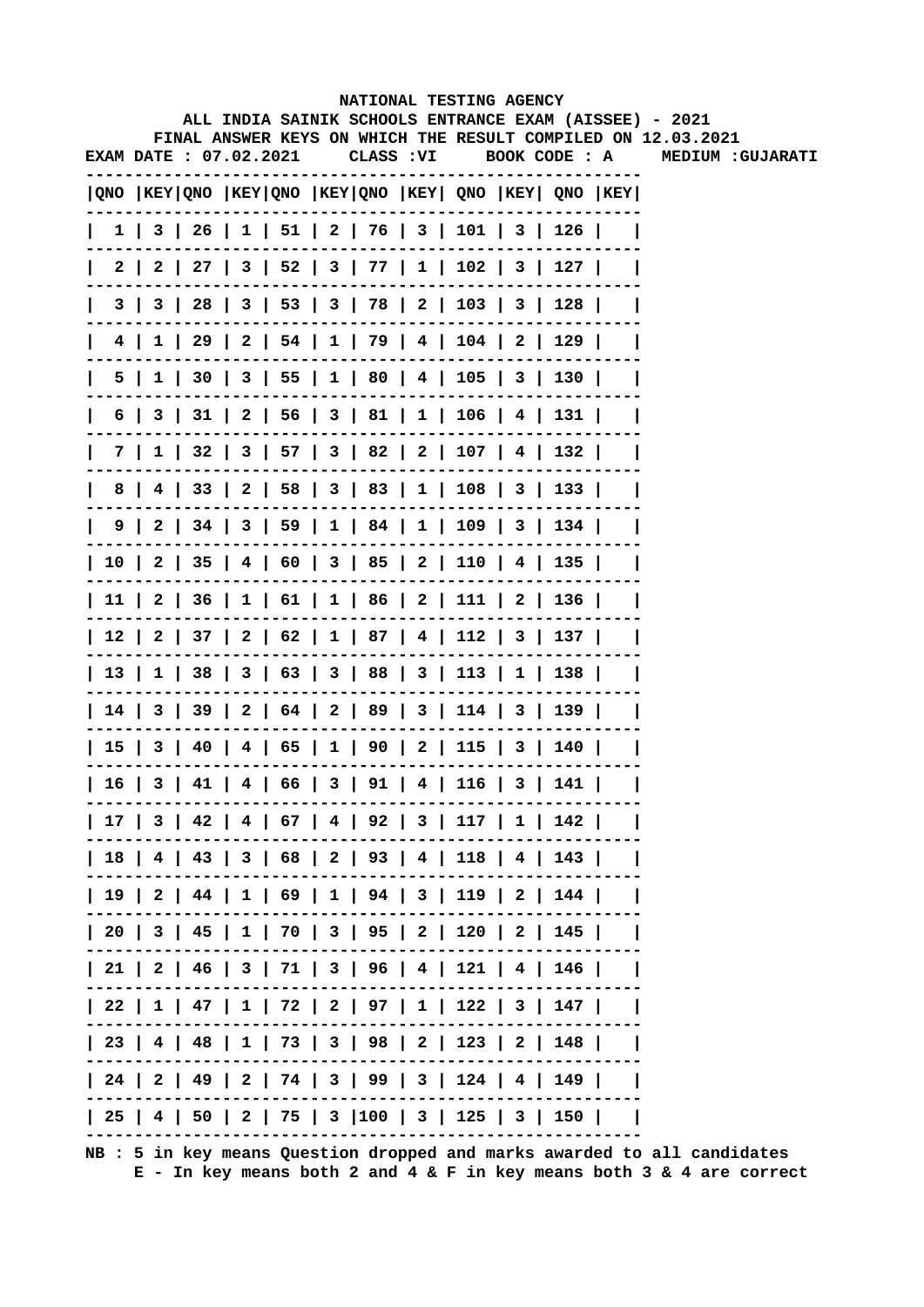|                       |  |  |            | NATIONAL TESTING AGENCY                                                               |               |  |                                                                                                                        |
|-----------------------|--|--|------------|---------------------------------------------------------------------------------------|---------------|--|------------------------------------------------------------------------------------------------------------------------|
|                       |  |  |            |                                                                                       |               |  | ALL INDIA SAINIK SCHOOLS ENTRANCE EXAM (AISSEE) - 2021<br>FINAL ANSWER KEYS ON WHICH THE RESULT COMPILED ON 12.03.2021 |
| EXAM DATE: 07.02.2021 |  |  | CLASS : VI |                                                                                       | BOOK CODE : B |  | <b>MEDIUM :GUJARATI</b>                                                                                                |
|                       |  |  |            | QNO  KEY QNO  KEY QNO  KEY QNO  KEY  QNO  KEY  QNO  KEY                               |               |  |                                                                                                                        |
|                       |  |  |            | $1 \mid 2 \mid 26 \mid 2 \mid 51 \mid 4 \mid 76 \mid 3 \mid 101 \mid 4 \mid 126 \mid$ |               |  |                                                                                                                        |
|                       |  |  |            | $2   1   27   3   52   2   77   3   102   4   127  $                                  |               |  |                                                                                                                        |
|                       |  |  |            | 3   3   28   2   53   1   78   2   103   3   128                                      |               |  |                                                                                                                        |
|                       |  |  |            | 4   2   29   1   54   3   79   4   104   3   129                                      |               |  |                                                                                                                        |
|                       |  |  |            | 5   3   30   4   55   3   80   3   105   2   130                                      |               |  |                                                                                                                        |
|                       |  |  |            | 6   3   31   4   56   2   81   4   106   3   131                                      |               |  |                                                                                                                        |
|                       |  |  |            | 7   4   32   4   57   3   82   3   107   1   132                                      |               |  |                                                                                                                        |
|                       |  |  |            | 8   3   33   1   58   3   83   2   108   3   133                                      |               |  |                                                                                                                        |
|                       |  |  |            | 9   3   34   1   59   3   84   2   109   4   134                                      |               |  |                                                                                                                        |
|                       |  |  |            | 10   2   35   3   60   3   85   4   110   3   135                                     |               |  |                                                                                                                        |
|                       |  |  |            | 11   1   36   3   61   3   86   4   111   1   136                                     |               |  |                                                                                                                        |
|                       |  |  |            | 12   4   37   1   62   3   87   4   112   3   137                                     |               |  |                                                                                                                        |
|                       |  |  |            | 13   2   38   2   63   1   88   1   113   3   138                                     |               |  |                                                                                                                        |
|                       |  |  |            | 14   4   39   2   64   1   89   2   114   2   139                                     |               |  |                                                                                                                        |
|                       |  |  |            | 15   1   40   1   65   2   90   1   115   2   140                                     |               |  |                                                                                                                        |
|                       |  |  |            | 16   3   41   3   66   3   91   1   116   4   141                                     |               |  |                                                                                                                        |
|                       |  |  |            | 17   3   42   1   67   3   92   2   117   4   142                                     |               |  |                                                                                                                        |
|                       |  |  |            | 18   2   43   1   68   1   93   3   118   3   143                                     |               |  |                                                                                                                        |
|                       |  |  |            | 19   3   44   3   69   3   94   1   119   4   144                                     |               |  |                                                                                                                        |
|                       |  |  |            | 20   2   45   2   70   3   95   2   120   3   145                                     |               |  |                                                                                                                        |
|                       |  |  |            | 21   3   46   1   71   1   96   1   121   2   146                                     |               |  |                                                                                                                        |
|                       |  |  |            | 22   2   47   4   72   3   97   2   122   3   147                                     |               |  |                                                                                                                        |
|                       |  |  |            | 23   3   48   2   73   2   98   3   123   3   148                                     |               |  |                                                                                                                        |
|                       |  |  |            | 24   4   49   2   74   1   99   3   124   2   149                                     |               |  |                                                                                                                        |
|                       |  |  |            | 25   2   50   3   75   1  100   4   125   3   150                                     |               |  |                                                                                                                        |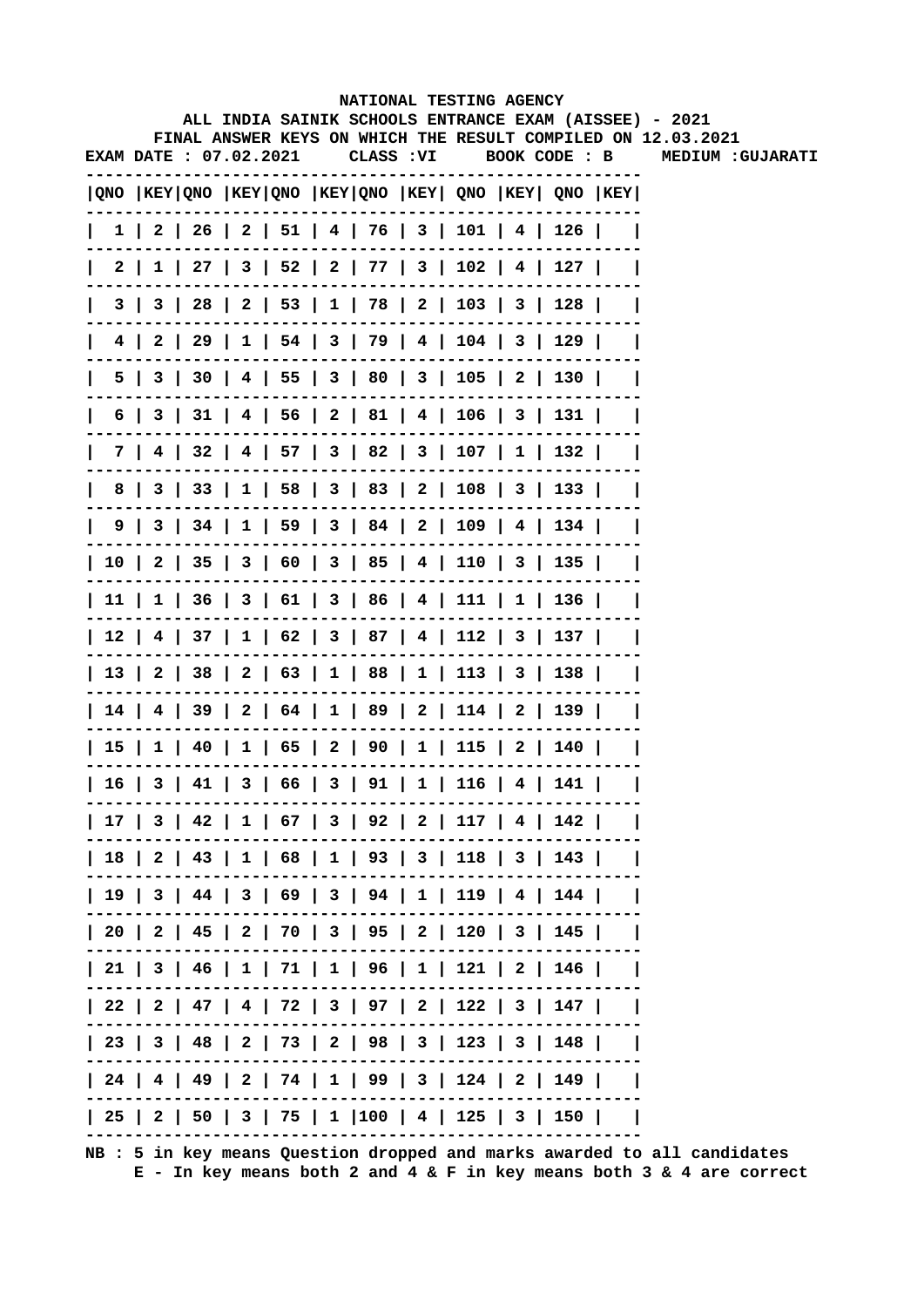|              |                        |  |  |            | NATIONAL TESTING AGENCY                                                               |               |       |                                                                                                                        |
|--------------|------------------------|--|--|------------|---------------------------------------------------------------------------------------|---------------|-------|------------------------------------------------------------------------------------------------------------------------|
|              |                        |  |  |            |                                                                                       |               |       | ALL INDIA SAINIK SCHOOLS ENTRANCE EXAM (AISSEE) - 2021<br>FINAL ANSWER KEYS ON WHICH THE RESULT COMPILED ON 12.03.2021 |
|              | EXAM DATE : 07.02.2021 |  |  | CLASS : VI |                                                                                       | BOOK CODE : C |       | <b>MEDIUM :GUJARATI</b>                                                                                                |
|              |                        |  |  |            | QNO  KEY QNO  KEY QNO  KEY QNO  KEY  QNO  KEY  QNO  KEY                               |               |       |                                                                                                                        |
| $\mathbf{L}$ |                        |  |  |            | $1 \mid 2 \mid 26 \mid 3 \mid 51 \mid 3 \mid 76 \mid 4 \mid 101 \mid 3 \mid 126 \mid$ |               |       |                                                                                                                        |
| $\mathbf{I}$ |                        |  |  |            | 2   1   27   3   52   2   77   1   102   3   127                                      |               |       |                                                                                                                        |
| $\mathsf{I}$ |                        |  |  |            | 3   4   28   1   53   1   78   2   103   3   128                                      |               |       |                                                                                                                        |
| $\mathsf{I}$ |                        |  |  |            | 4   2   29   2   54   1   79   1   104   1   129                                      |               |       |                                                                                                                        |
| $\mathsf{L}$ |                        |  |  |            | 5   3   30   2   55   1   80   1   105   2   130                                      |               |       |                                                                                                                        |
| L            |                        |  |  |            | 6   1   31   1   56   1   81   2   106   2   131                                      |               |       |                                                                                                                        |
| L            |                        |  |  |            | 7   3   32   1   57   3   82   3   107   4   132                                      |               |       |                                                                                                                        |
|              |                        |  |  |            | 8   3   33   3   58   3   83   1   108   3   133                                      |               |       |                                                                                                                        |
|              |                        |  |  |            | 9   2   34   1   59   4   84   2   109   4   134                                      |               |       |                                                                                                                        |
|              |                        |  |  |            | 10   4   35   1   60   2   85   4   110   4   135                                     |               |       |                                                                                                                        |
|              |                        |  |  |            | 11   2   36   3   61   3   86   2   111   3   136                                     |               |       |                                                                                                                        |
|              |                        |  |  |            | 12   3   37   2   62   3   87   4   112   2   137                                     |               |       |                                                                                                                        |
|              |                        |  |  |            | 13   2   38   4   63   3   88   3   113   3   138                                     |               |       |                                                                                                                        |
|              |                        |  |  |            | 14   3   39   2   64   3   89   4   114   3   139                                     |               |       |                                                                                                                        |
|              |                        |  |  |            | 15   3   40   2   65   2   90   3   115   2   140                                     |               |       |                                                                                                                        |
|              |                        |  |  |            | 16   4   41   3   66   3   91   2   116   3                                           |               | 141 l |                                                                                                                        |
|              |                        |  |  |            | 17   2   42   1   67   3   92   2   117   4   142                                     |               |       |                                                                                                                        |
|              |                        |  |  |            | 18   3   43   2   68   1   93   4   118   4   143                                     |               |       |                                                                                                                        |
|              |                        |  |  |            | 19   2   44   1   69   1   94   3   119   3   144                                     |               |       |                                                                                                                        |
|              |                        |  |  |            | 20   1   45   3   70   2   95   3   120   3   145                                     |               |       |                                                                                                                        |
|              |                        |  |  |            | 21   2   46   2   71   3   96   2   121   4   146                                     |               |       |                                                                                                                        |
|              |                        |  |  |            | 22   4   47   3   72   1   97   3   122   2   147                                     |               |       |                                                                                                                        |
|              |                        |  |  |            | 23   4   48   4   73   3   98   3   123   3   148                                     |               |       |                                                                                                                        |
|              |                        |  |  |            | 24   4   49   3   74   3   99   4   124   1   149                                     |               |       |                                                                                                                        |
|              |                        |  |  |            | 25   1   50   3   75   3  100   1   125   3   150                                     |               |       |                                                                                                                        |
|              |                        |  |  |            |                                                                                       |               |       |                                                                                                                        |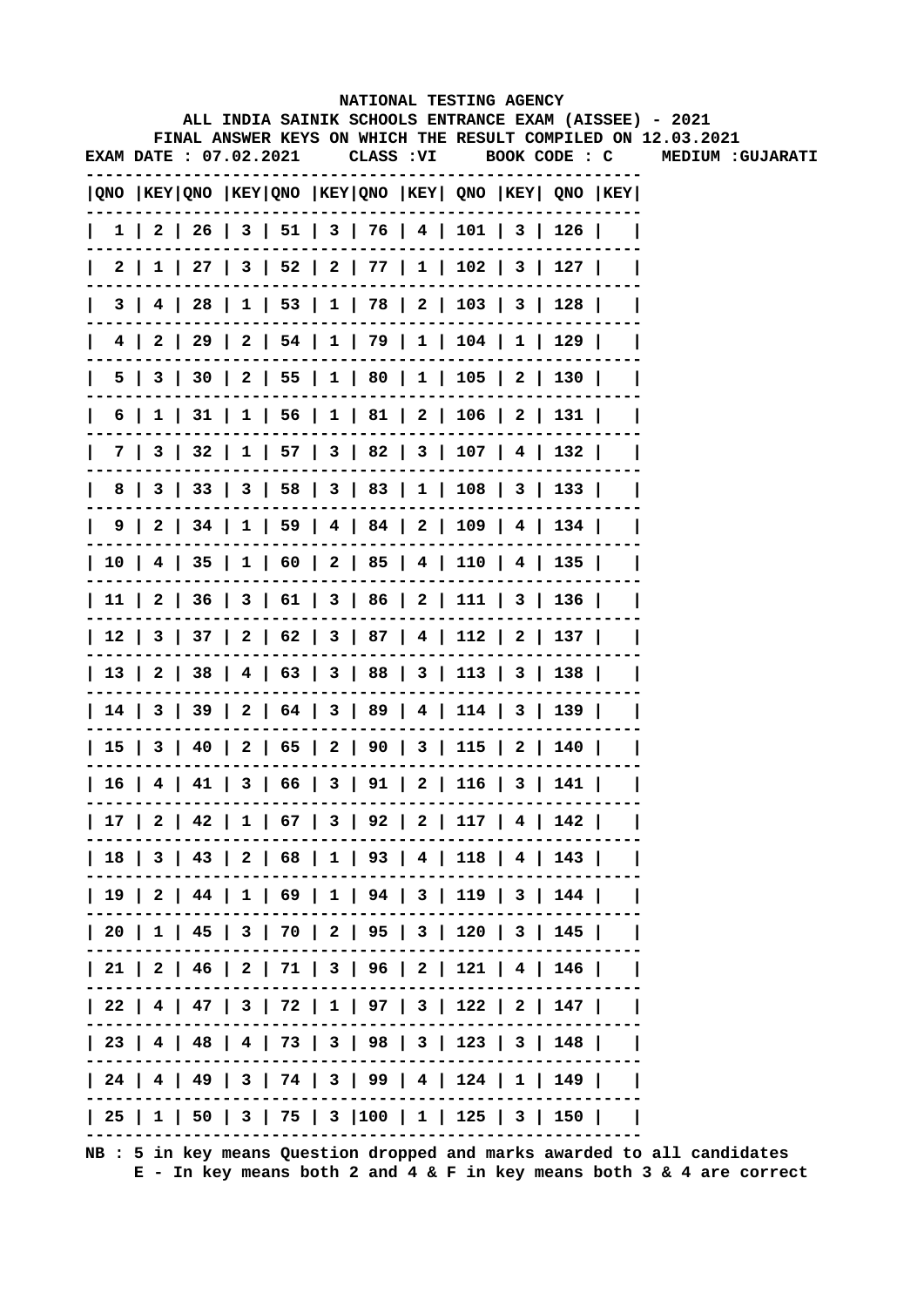|                              |  |  |  | NATIONAL TESTING AGENCY                                                       |               |     |                                                                                                                        |
|------------------------------|--|--|--|-------------------------------------------------------------------------------|---------------|-----|------------------------------------------------------------------------------------------------------------------------|
|                              |  |  |  |                                                                               |               |     | ALL INDIA SAINIK SCHOOLS ENTRANCE EXAM (AISSEE) - 2021<br>FINAL ANSWER KEYS ON WHICH THE RESULT COMPILED ON 12.03.2021 |
| <b>EXAM DATE: 07.02.2021</b> |  |  |  | CLASS : VI                                                                    | BOOK CODE : D |     | MEDIUM :GUJARATI                                                                                                       |
|                              |  |  |  | QNO  KEY QNO  KEY QNO  KEY QNO  KEY  QNO  KEY  QNO  KEY                       |               |     |                                                                                                                        |
| L                            |  |  |  | $1$   4   26   4   51   3   76   4   101   2   126                            |               |     |                                                                                                                        |
|                              |  |  |  | 2   4   27   3   52   3   77   3   102   3   127                              |               |     |                                                                                                                        |
| $\mathsf{I}$                 |  |  |  | 3   4   28   3   53   3   78   4   103   1   128                              |               |     |                                                                                                                        |
|                              |  |  |  | 4   3   29   3   54   3   79   3   104   3   129                              |               |     |                                                                                                                        |
| $\mathsf{I}$                 |  |  |  | 5   3   30   4   55   2   80   2   105   4   130                              |               |     |                                                                                                                        |
| $\mathsf{I}$                 |  |  |  | 6   1   31   2   56   3   81   2   106   3   131                              |               |     |                                                                                                                        |
| L                            |  |  |  | 7   1   32   3   57   3   82   4   107   3   132                              |               |     |                                                                                                                        |
|                              |  |  |  | 8   1   33   2   58   1   83   3   108   1   133                              |               |     |                                                                                                                        |
|                              |  |  |  | 9   2   34   1   59   1   84   3   109   3   134                              |               |     |                                                                                                                        |
|                              |  |  |  | 10   2   35   3   60   2   85   2   110   2   135                             |               |     |                                                                                                                        |
|                              |  |  |  | 11   1   36   2   61   1   86   1   111   2   136                             |               |     |                                                                                                                        |
|                              |  |  |  | 12   2   37   4   62   3   87   1   112   4   137                             |               |     |                                                                                                                        |
|                              |  |  |  | 13   3   38   1   63   3   88   2   113   4   138                             |               |     |                                                                                                                        |
|                              |  |  |  | 14   1   39   3   64   3   89   3   114   3   139                             |               |     |                                                                                                                        |
|                              |  |  |  | 15   1   40   3   65   3   90   1   115   2   140                             |               |     |                                                                                                                        |
|                              |  |  |  | $16 \mid 3 \mid 41 \mid 2 \mid 66 \mid 3 \mid 91 \mid 2 \mid 116 \mid 4 \mid$ |               | 141 |                                                                                                                        |
|                              |  |  |  | 17   2   42   3   67   2   92   4   117   3   142                             |               |     |                                                                                                                        |
|                              |  |  |  | 18   3   43   2   68   1   93   4   118   3   143                             |               |     |                                                                                                                        |
|                              |  |  |  | 19   1   44   3   69   1   94   1   119   3   144                             |               |     |                                                                                                                        |
|                              |  |  |  | 20   4   45   4   70   1   95   2   120   2   145                             |               |     |                                                                                                                        |
|                              |  |  |  | 21   2   46   2   71   1   96   3   121   3   146                             |               |     |                                                                                                                        |
|                              |  |  |  | 22   3   47   2   72   3   97   3   122   4   147                             |               |     |                                                                                                                        |
|                              |  |  |  | 23   2   48   3   73   3   98   4   123   4   148                             |               |     |                                                                                                                        |
|                              |  |  |  | 24   2   49   2   74   4   99   1   124   3   149                             |               |     |                                                                                                                        |
|                              |  |  |  | 25   1   50   1   75   2  100   2   125   3   150                             |               |     |                                                                                                                        |
|                              |  |  |  |                                                                               |               |     |                                                                                                                        |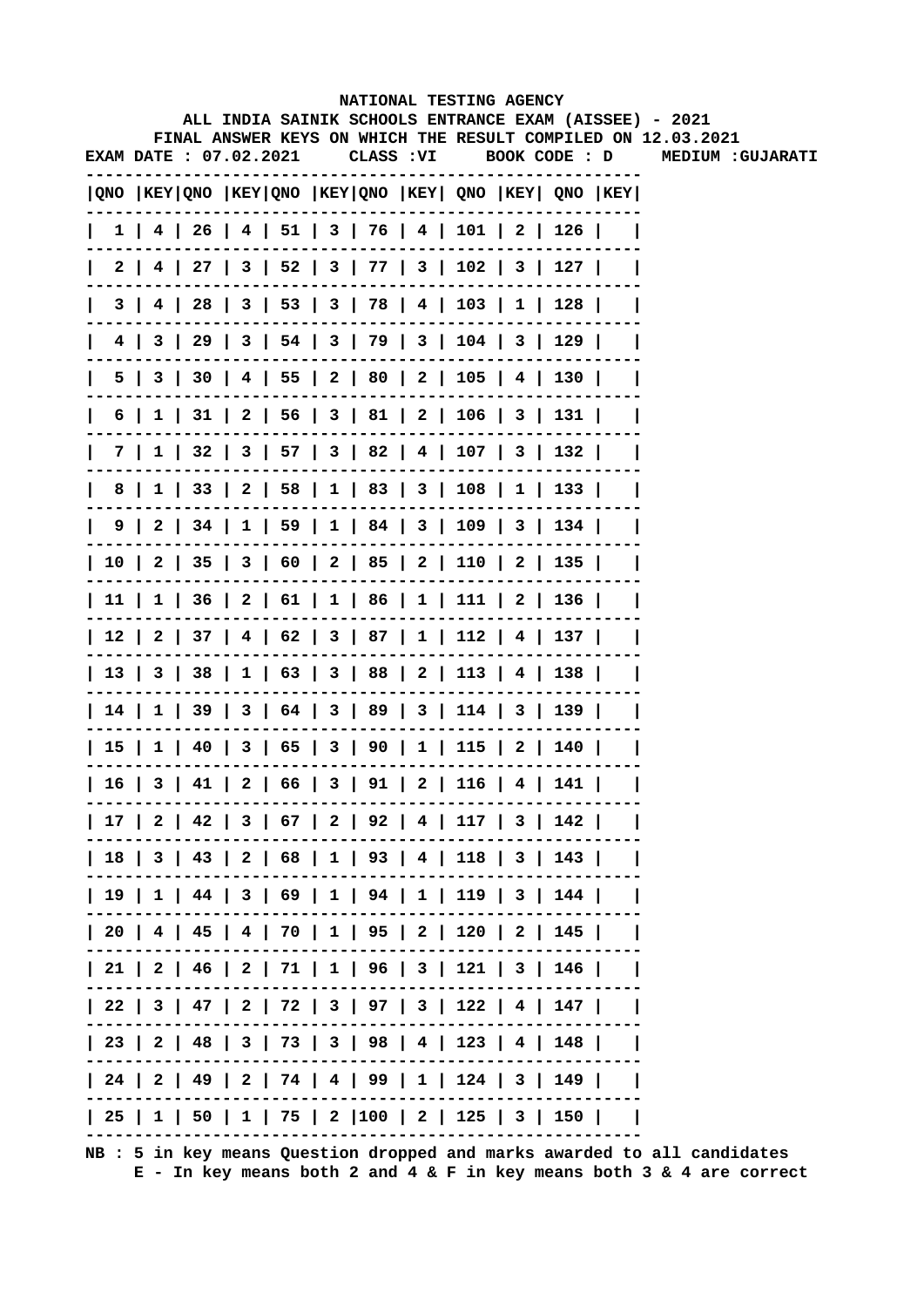|                       |  |  |  | NATIONAL TESTING AGENCY                                                               |  |                                                                                                                        |  |
|-----------------------|--|--|--|---------------------------------------------------------------------------------------|--|------------------------------------------------------------------------------------------------------------------------|--|
|                       |  |  |  |                                                                                       |  | ALL INDIA SAINIK SCHOOLS ENTRANCE EXAM (AISSEE) - 2021<br>FINAL ANSWER KEYS ON WHICH THE RESULT COMPILED ON 12.03.2021 |  |
| EXAM DATE: 07.02.2021 |  |  |  |                                                                                       |  | CLASS :VI BOOK CODE : A MEDIUM :HINDI                                                                                  |  |
|                       |  |  |  | QNO  KEY QNO  KEY QNO  KEY QNO  KEY  QNO  KEY  QNO  KEY                               |  |                                                                                                                        |  |
|                       |  |  |  | $1 \mid 3 \mid 26 \mid 1 \mid 51 \mid 2 \mid 76 \mid 2 \mid 101 \mid 3 \mid 126 \mid$ |  |                                                                                                                        |  |
| 2 I                   |  |  |  | 2   27   3   52   3   77   3   102   3   127                                          |  |                                                                                                                        |  |
|                       |  |  |  | 3   3   28   3   53   3   78   4   103   3   128                                      |  |                                                                                                                        |  |
|                       |  |  |  | 4   1   29   2   54   1   79   3   104   2   129                                      |  |                                                                                                                        |  |
|                       |  |  |  | 5   1   30   3   55   1   80   3   105   3   130                                      |  |                                                                                                                        |  |
|                       |  |  |  | $6$   3   31   2   56   3   81   2   106   4   131                                    |  |                                                                                                                        |  |
|                       |  |  |  | 7   1   32   3   57   3   82   3   107   4   132                                      |  |                                                                                                                        |  |
|                       |  |  |  | 8   4   33   2   58   3   83   2   108   3   133                                      |  |                                                                                                                        |  |
|                       |  |  |  | 9   2   34   3   59   1   84   4   109   3   134                                      |  |                                                                                                                        |  |
|                       |  |  |  | 10   2   35   4   60   3   85   3   110   4   135                                     |  |                                                                                                                        |  |
|                       |  |  |  | 11   2   36   1   61   1   86   3   111   2   136                                     |  |                                                                                                                        |  |
|                       |  |  |  | 12   2   37   2   62   1   87   1   112   3   137                                     |  |                                                                                                                        |  |
|                       |  |  |  | 13   1   38   3   63   3   88   2   113   1   138                                     |  |                                                                                                                        |  |
|                       |  |  |  | 14   3   39   2   64   2   89   3   114   3   139                                     |  |                                                                                                                        |  |
|                       |  |  |  | 15   3   40   4   65   1   90   4   115   3   140                                     |  |                                                                                                                        |  |
|                       |  |  |  | 16   3   41   4   66   3   91   3   116   3   141                                     |  |                                                                                                                        |  |
|                       |  |  |  | 17   3   42   4   67   4   92   4   117   1   142                                     |  |                                                                                                                        |  |
|                       |  |  |  | 18   4   43   3   68   2   93   3   118   4   143                                     |  |                                                                                                                        |  |
|                       |  |  |  | 19   2   44   1   69   1   94   1   119   2   144                                     |  |                                                                                                                        |  |
|                       |  |  |  | 20   3   45   1   70   3   95   2   120   2   145                                     |  |                                                                                                                        |  |
|                       |  |  |  | 21   2   46   3   71   3   96   2   121   4   146                                     |  |                                                                                                                        |  |
|                       |  |  |  | 22   1   47   1   72   2   97   4   122   3   147                                     |  |                                                                                                                        |  |
|                       |  |  |  | 23   4   48   1   73   3   98   1   123   2   148                                     |  |                                                                                                                        |  |
|                       |  |  |  | 24   2   49   2   74   3   99   3   124   4   149                                     |  |                                                                                                                        |  |
|                       |  |  |  | 25   4   50   2   75   3  100   3   125   3   150                                     |  |                                                                                                                        |  |
|                       |  |  |  |                                                                                       |  |                                                                                                                        |  |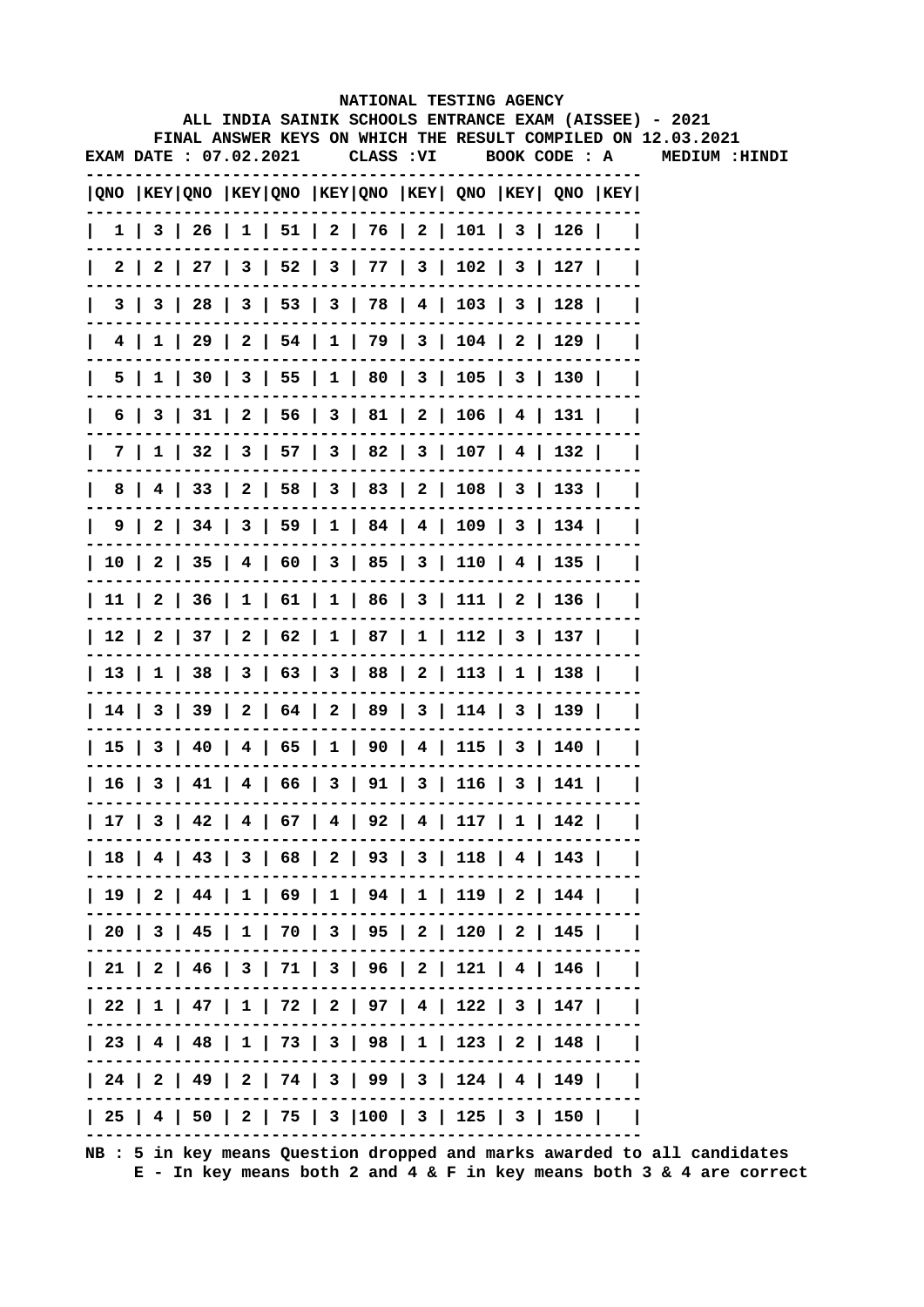|   |                        |  |  |           | NATIONAL TESTING AGENCY                                                                |  |                                                                                                                        |
|---|------------------------|--|--|-----------|----------------------------------------------------------------------------------------|--|------------------------------------------------------------------------------------------------------------------------|
|   |                        |  |  |           |                                                                                        |  | ALL INDIA SAINIK SCHOOLS ENTRANCE EXAM (AISSEE) - 2021<br>FINAL ANSWER KEYS ON WHICH THE RESULT COMPILED ON 12.03.2021 |
|   | EXAM DATE : 07.02.2021 |  |  | CLASS :VI |                                                                                        |  | BOOK CODE : B MEDIUM :HINDI                                                                                            |
|   |                        |  |  |           | QNO  KEY QNO  KEY QNO  KEY QNO  KEY  QNO  KEY  QNO  KEY                                |  |                                                                                                                        |
|   |                        |  |  |           | $1 \mid 2 \mid 26 \mid 2 \mid 51 \mid 4 \mid 76 \mid 3 \mid 101 \mid 4 \mid 126 \mid$  |  |                                                                                                                        |
|   | 2 I                    |  |  |           | $1$   27   3   52   2   77   2   102   4   127                                         |  |                                                                                                                        |
|   | 3 I                    |  |  |           | 3   28   2   53   1   78   3   103   3   128                                           |  |                                                                                                                        |
| 4 |                        |  |  |           | 2   29   1   54   3   79   2   104   3   129                                           |  |                                                                                                                        |
|   | 5                      |  |  |           | 3   30   4   55   3   80   2   105   2   130                                           |  |                                                                                                                        |
| 6 |                        |  |  |           | 3   31   4   56   2   81   3   106   3   131                                           |  |                                                                                                                        |
|   |                        |  |  |           | 7   4   32   4   57   3   82   4   107   1   132                                       |  |                                                                                                                        |
| 8 |                        |  |  |           | 3   33   1   58   3   83   3   108   3   133                                           |  |                                                                                                                        |
|   |                        |  |  |           | $9 \mid 3 \mid 34 \mid 1 \mid 59 \mid 3 \mid 84 \mid 3 \mid 109 \mid 4 \mid 134 \mid$  |  |                                                                                                                        |
|   |                        |  |  |           | 10   2   35   3   60   3   85   3   110   3   135                                      |  |                                                                                                                        |
|   |                        |  |  |           | $11 \mid 1 \mid 36 \mid 3 \mid 61 \mid 3 \mid 86 \mid 1 \mid 111 \mid 1 \mid 136 \mid$ |  |                                                                                                                        |
|   |                        |  |  |           | $12$   4   37   1   62   3   87   4   112   3   137                                    |  |                                                                                                                        |
|   |                        |  |  |           | 13   2   38   2   63   1   88   3   113   3   138                                      |  |                                                                                                                        |
|   |                        |  |  |           | 14   4   39   2   64   1   89   4   114   2   139                                      |  |                                                                                                                        |
|   |                        |  |  |           | 15   1   40   1   65   2   90   3   115   2   140                                      |  |                                                                                                                        |
|   |                        |  |  |           | $16$   3   41   3   66   3   91   4   116   4   141                                    |  |                                                                                                                        |
|   |                        |  |  |           | 17   3   42   1   67   3   92   2   117   4   142                                      |  |                                                                                                                        |
|   |                        |  |  |           | 18   2   43   1   68   1   93   2   118   3   143                                      |  |                                                                                                                        |
|   |                        |  |  |           | 19   3   44   3   69   3   94   2   119   4   144                                      |  |                                                                                                                        |
|   |                        |  |  |           | 20   2   45   2   70   3   95   4   120   3   145                                      |  |                                                                                                                        |
|   |                        |  |  |           | 21   3   46   1   71   1   96   1   121   2   146                                      |  |                                                                                                                        |
|   |                        |  |  |           | 22   2   47   4   72   3   97   3   122   3   147                                      |  |                                                                                                                        |
|   |                        |  |  |           | 23   3   48   2   73   2   98   3   123   3   148                                      |  |                                                                                                                        |
|   |                        |  |  |           | 24   4   49   2   74   1   99   3   124   2   149                                      |  |                                                                                                                        |
|   |                        |  |  |           | 25   2   50   3   75   1  100   1   125   3   150                                      |  |                                                                                                                        |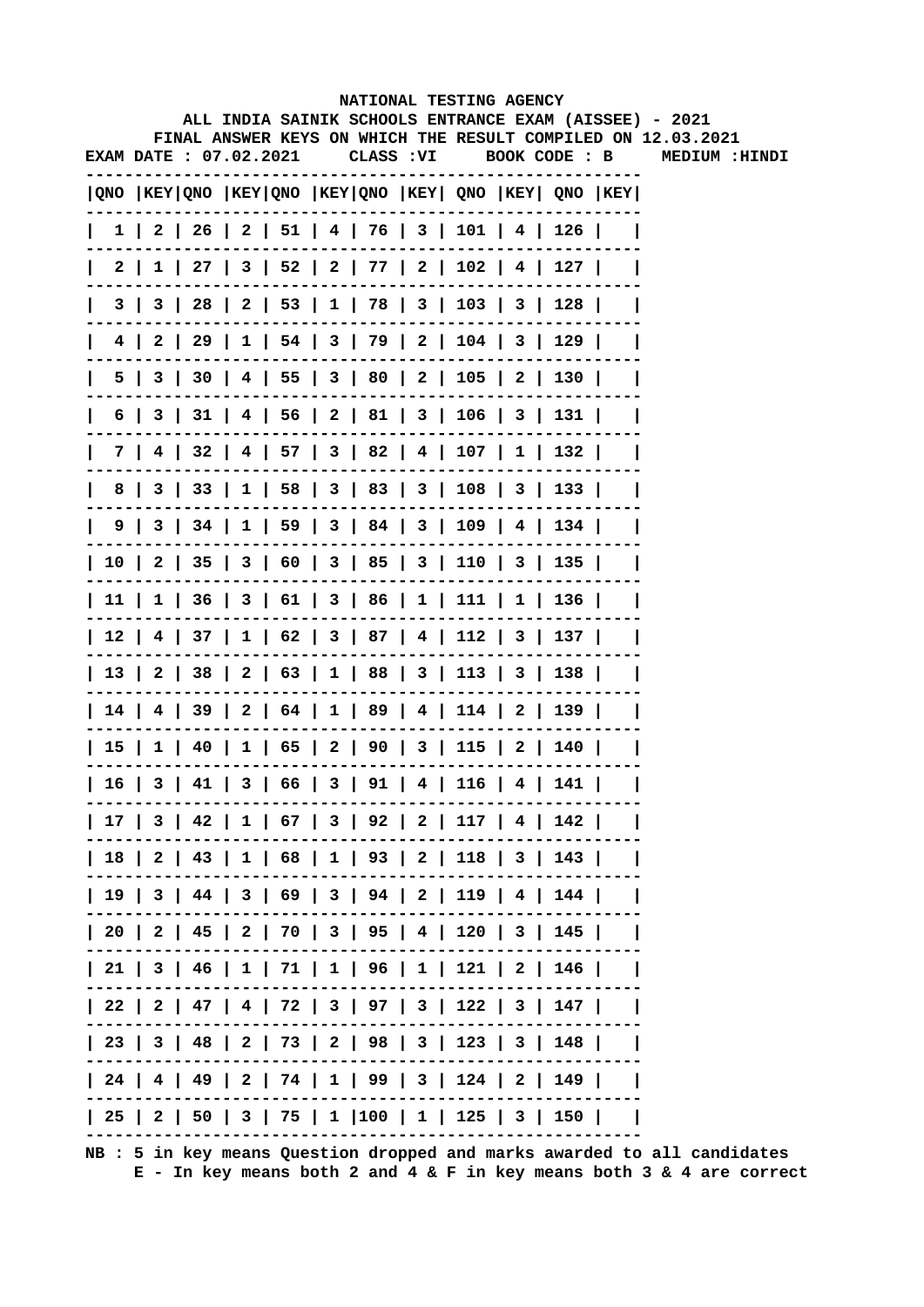|                        |  |  |  |  |  |  |  | NATIONAL TESTING AGENCY<br>ALL INDIA SAINIK SCHOOLS ENTRANCE EXAM (AISSEE) - 2021<br>FINAL ANSWER KEYS ON WHICH THE RESULT COMPILED ON 12.03.2021 |  |  |  |  |  |                |
|------------------------|--|--|--|--|--|--|--|---------------------------------------------------------------------------------------------------------------------------------------------------|--|--|--|--|--|----------------|
| EXAM DATE : 07.02.2021 |  |  |  |  |  |  |  | CLASS: VI BOOK CODE: C                                                                                                                            |  |  |  |  |  | MEDIUM : HINDI |
|                        |  |  |  |  |  |  |  | QNO  KEY QNO  KEY QNO  KEY QNO  KEY  QNO  KEY  QNO  KEY                                                                                           |  |  |  |  |  |                |
|                        |  |  |  |  |  |  |  | 1   2   26   3   51   3   76   3   101   3   126                                                                                                  |  |  |  |  |  |                |
|                        |  |  |  |  |  |  |  | 2   1   27   3   52   2   77   2   102   3   127                                                                                                  |  |  |  |  |  |                |
| $\mathbf{I}$           |  |  |  |  |  |  |  | $3   4   28   1   53   1   78   2   103   3   128  $                                                                                              |  |  |  |  |  |                |
|                        |  |  |  |  |  |  |  | 4   2   29   2   54   1   79   3   104   1   129                                                                                                  |  |  |  |  |  |                |
|                        |  |  |  |  |  |  |  | 5   3   30   2   55   1   80   4   105   2   130                                                                                                  |  |  |  |  |  |                |
| $\mathbf{I}$           |  |  |  |  |  |  |  | 6   1   31   1   56   1   81   3   106   2   131                                                                                                  |  |  |  |  |  |                |
|                        |  |  |  |  |  |  |  | 7   3   32   1   57   3   82   3   107   4   132                                                                                                  |  |  |  |  |  |                |
|                        |  |  |  |  |  |  |  | 8   3   33   3   58   3   83   2   108   3   133                                                                                                  |  |  |  |  |  |                |
|                        |  |  |  |  |  |  |  | 9   2   34   1   59   4   84   3   109   4   134                                                                                                  |  |  |  |  |  |                |
|                        |  |  |  |  |  |  |  | 10   4   35   1   60   2   85   1   110   4   135                                                                                                 |  |  |  |  |  |                |
|                        |  |  |  |  |  |  |  | 11   2   36   3   61   3   86   4   111   3   136                                                                                                 |  |  |  |  |  |                |
|                        |  |  |  |  |  |  |  | 12   3   37   2   62   3   87   3   112   2   137                                                                                                 |  |  |  |  |  |                |
|                        |  |  |  |  |  |  |  | 13   2   38   4   63   3   88   4   113   3   138                                                                                                 |  |  |  |  |  |                |
|                        |  |  |  |  |  |  |  | 14   3   39   2   64   3   89   3   114   3   139                                                                                                 |  |  |  |  |  |                |
|                        |  |  |  |  |  |  |  | 15   3   40   2   65   2   90   4   115   2   140                                                                                                 |  |  |  |  |  |                |
|                        |  |  |  |  |  |  |  | $  16   4   41   3   66   3   91   2   116   3   141  $                                                                                           |  |  |  |  |  |                |
|                        |  |  |  |  |  |  |  | 17   2   42   1   67   3   92   3   117   4   142                                                                                                 |  |  |  |  |  |                |
|                        |  |  |  |  |  |  |  | 18   3   43   2   68   1   93   4   118   4   143                                                                                                 |  |  |  |  |  |                |
|                        |  |  |  |  |  |  |  | 19   2   44   1   69   1   94   1   119   3   144                                                                                                 |  |  |  |  |  |                |
|                        |  |  |  |  |  |  |  | 20   1   45   3   70   2   95   3   120   3   145                                                                                                 |  |  |  |  |  |                |
|                        |  |  |  |  |  |  |  | 21   2   46   2   71   3   96   3   121   4   146                                                                                                 |  |  |  |  |  |                |
|                        |  |  |  |  |  |  |  | 22   4   47   3   72   1   97   3   122   2   147                                                                                                 |  |  |  |  |  |                |
|                        |  |  |  |  |  |  |  | 23   4   48   4   73   3   98   1   123   3   148                                                                                                 |  |  |  |  |  |                |
|                        |  |  |  |  |  |  |  | 24   4   49   3   74   3   99   2   124   1   149                                                                                                 |  |  |  |  |  |                |
|                        |  |  |  |  |  |  |  | 25   1   50   3   75   3   100   2   125   3   150                                                                                                |  |  |  |  |  |                |
|                        |  |  |  |  |  |  |  |                                                                                                                                                   |  |  |  |  |  |                |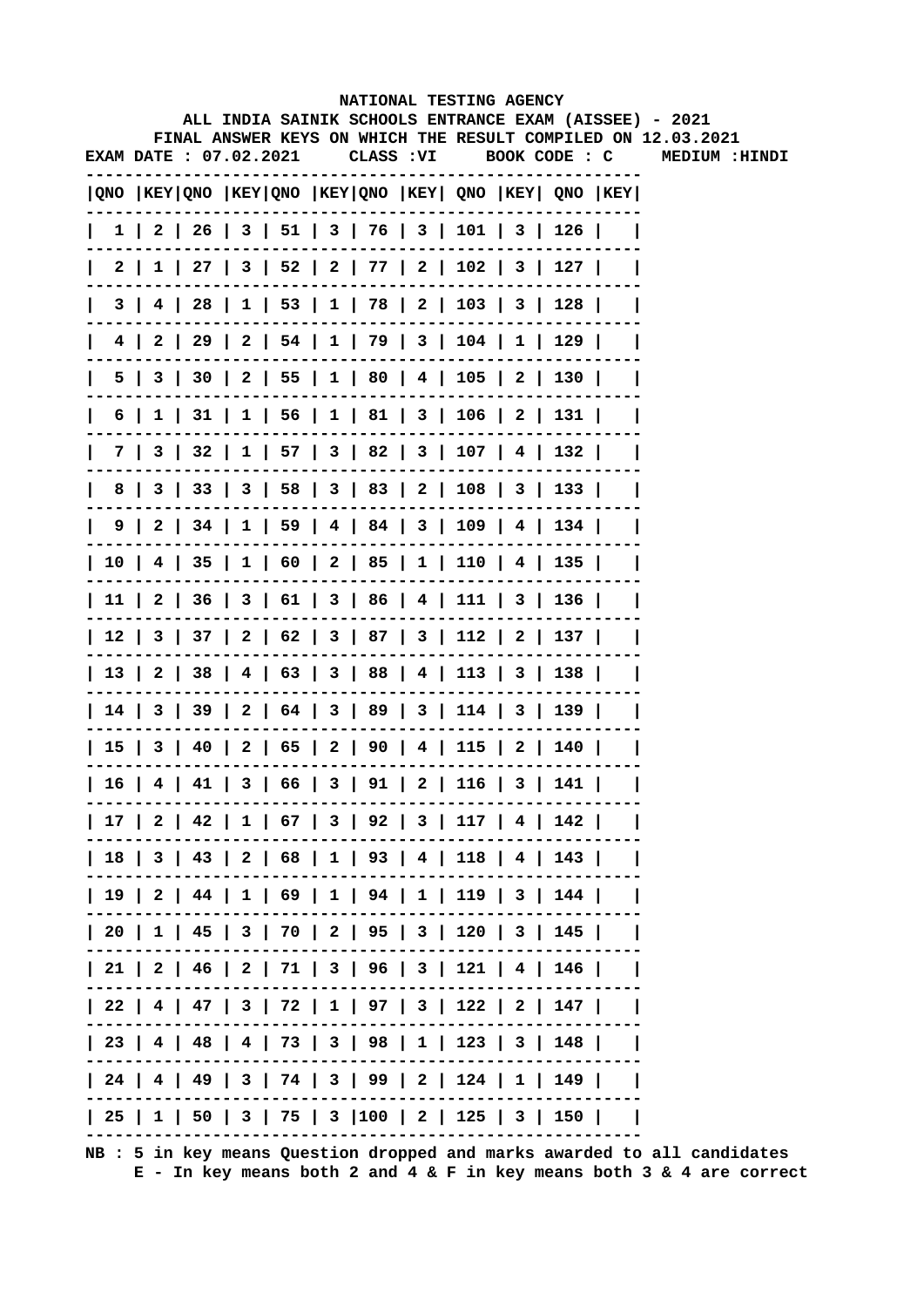|                        |  |  | NATIONAL TESTING AGENCY                                                             |  |  |                                                              |
|------------------------|--|--|-------------------------------------------------------------------------------------|--|--|--------------------------------------------------------------|
|                        |  |  | ALL INDIA SAINIK SCHOOLS ENTRANCE EXAM (AISSEE) - 2021                              |  |  | FINAL ANSWER KEYS ON WHICH THE RESULT COMPILED ON 12.03.2021 |
| EXAM DATE : 07.02.2021 |  |  |                                                                                     |  |  | CLASS: VI BOOK CODE: D MEDIUM: HINDI                         |
|                        |  |  | $ QNO $ KEY $ QNO $ KEY $ QNO $ KEY $ QNO $ KEY $ QNO $ KEY $ QNO $ KEY $ QNO $ KEY |  |  |                                                              |
|                        |  |  | $1$   4   26   4   51   3   76   4   101   2   126                                  |  |  |                                                              |
|                        |  |  | 2   4   27   3   52   3   77   3   102   3   127                                    |  |  |                                                              |
| 3 I                    |  |  | 4   28   3   53   3   78   3   103   1   128                                        |  |  |                                                              |
|                        |  |  | 4   3   29   3   54   3   79   2   104   3   129                                    |  |  |                                                              |
|                        |  |  | 5   3   30   4   55   2   80   3   105   4   130                                    |  |  |                                                              |
|                        |  |  | 6   1   31   2   56   3   81   2   106   3   131                                    |  |  |                                                              |
|                        |  |  | 7   1   32   3   57   3   82   2   107   3   132                                    |  |  |                                                              |
|                        |  |  | 8   1   33   2   58   1   83   3   108   1   133                                    |  |  |                                                              |
|                        |  |  | 9   2   34   1   59   1   84   1   109   3   134                                    |  |  |                                                              |
|                        |  |  | 10   2   35   3   60   2   85   4   110   2   135                                   |  |  |                                                              |
|                        |  |  | 11   1   36   2   61   1   86   3   111   2   136                                   |  |  |                                                              |
|                        |  |  | 12   2   37   4   62   3   87   3   112   4   137                                   |  |  |                                                              |
|                        |  |  | 13   3   38   1   63   3   88   3   113   4   138                                   |  |  |                                                              |
|                        |  |  | 14   1   39   3   64   3   89   4   114   3   139                                   |  |  |                                                              |
|                        |  |  | 15   1   40   3   65   3   90   2   115   2   140                                   |  |  |                                                              |
|                        |  |  | 16   3   41   2   66   3   91   3   116   4   141                                   |  |  |                                                              |
|                        |  |  | 17   2   42   3   67   2   92   4   117   3   142                                   |  |  |                                                              |
|                        |  |  | 18   3   43   2   68   1   93   3   118   3   143                                   |  |  |                                                              |
|                        |  |  | 19   1   44   3   69   1   94   3   119   3   144                                   |  |  |                                                              |
|                        |  |  | 20   4   45   4   70   1   95   3   120   2   145                                   |  |  |                                                              |
|                        |  |  | 21   2   46   2   71   1   96   1   121   3   146                                   |  |  |                                                              |
|                        |  |  | 22   3   47   2   72   3   97   2   122   4   147                                   |  |  |                                                              |
|                        |  |  | 23   2   48   3   73   3   98   2   123   4   148                                   |  |  |                                                              |
|                        |  |  | 24   2   49   2   74   4   99   4   124   3   149                                   |  |  |                                                              |
|                        |  |  | 25   1   50   1   75   2  100   1   125   3   150                                   |  |  |                                                              |
|                        |  |  |                                                                                     |  |  |                                                              |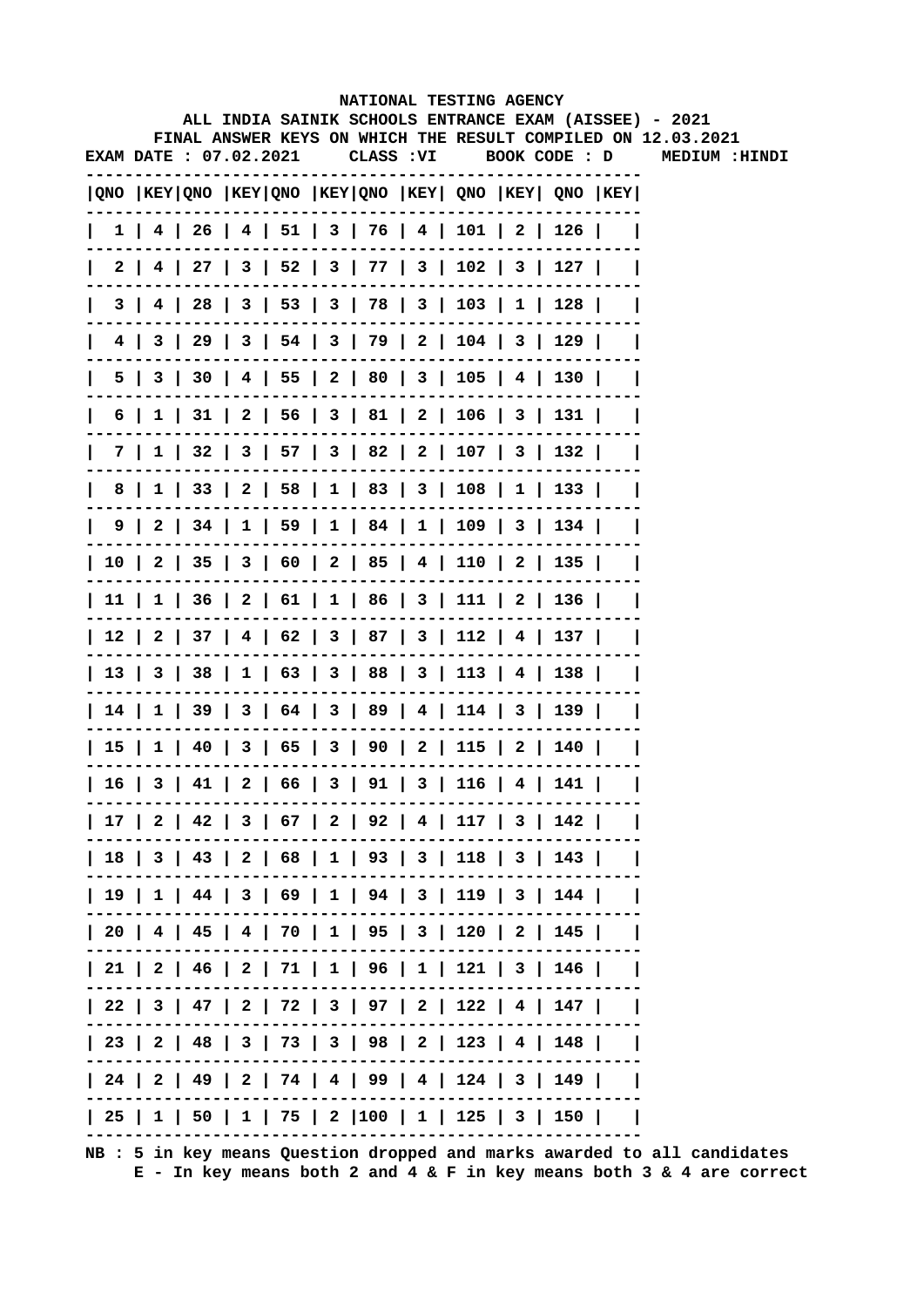|   |                        |  |                                                                                  |            | NATIONAL TESTING AGENCY |  | ALL INDIA SAINIK SCHOOLS ENTRANCE EXAM (AISSEE) - 2021       |
|---|------------------------|--|----------------------------------------------------------------------------------|------------|-------------------------|--|--------------------------------------------------------------|
|   |                        |  |                                                                                  |            |                         |  | FINAL ANSWER KEYS ON WHICH THE RESULT COMPILED ON 12.03.2021 |
|   | EXAM DATE : 07.02.2021 |  |                                                                                  | CLASS : VI | BOOK CODE : A           |  | <b>MEDIUM: KANNADA</b>                                       |
|   |                        |  | QNO  KEY QNO  KEY QNO  KEY QNO  KEY  QNO  KEY  QNO  KEY                          |            |                         |  |                                                              |
|   |                        |  | $1 \mid 3 \mid 26 \mid 1 \mid 51 \mid 2 \mid 76 \mid 2 \mid 101 \mid 3 \mid 126$ |            |                         |  |                                                              |
|   |                        |  | 2   2   27   3   52   3   77   1   102   3   127                                 |            |                         |  |                                                              |
|   |                        |  | 3   3   28   3   53   3   78   3   103   3   128                                 |            |                         |  |                                                              |
|   |                        |  | 4   1   29   2   54   1   79   4   104   2   129                                 |            |                         |  |                                                              |
|   |                        |  | 5   1   30   3   55   1   80   1   105   3   130                                 |            |                         |  |                                                              |
|   |                        |  | 6   3   31   2   56   3   81   1   106   4   131                                 |            |                         |  |                                                              |
|   |                        |  | 7   1   32   3   57   3   82   2   107   4   132                                 |            |                         |  |                                                              |
| 8 |                        |  | 4   33   2   58   3   83   3   108   3   133                                     |            |                         |  |                                                              |
|   |                        |  | 9   2   34   3   59   1   84   3   109   3   134                                 |            |                         |  |                                                              |
|   |                        |  | 10   2   35   4   60   3   85   2   110   4   135                                |            |                         |  |                                                              |
|   |                        |  | 11   2   36   1   61   1   86   1   111   2   136                                |            |                         |  |                                                              |
|   |                        |  | 12   2   37   2   62   1   87   4   112   3   137                                |            |                         |  |                                                              |
|   |                        |  | 13   1   38   3   63   3   88   2   113   1   138                                |            |                         |  |                                                              |
|   |                        |  | 14   3   39   2   64   2   89   3   114   3   139                                |            |                         |  |                                                              |
|   |                        |  | 15   3   40   4   65   1   90   4   115   3   140                                |            |                         |  |                                                              |
|   |                        |  | 16   3   41   4   66   3   91   2   116   3   141                                |            |                         |  |                                                              |
|   |                        |  | 17   3   42   4   67   4   92   3   117   1   142                                |            |                         |  |                                                              |
|   |                        |  | 18   4   43   3   68   2   93   1   118   4   143                                |            |                         |  |                                                              |
|   |                        |  | 19   2   44   1   69   1   94   1   119   2   144                                |            |                         |  |                                                              |
|   |                        |  | 20   3   45   1   70   3   95   4   120   2   145                                |            |                         |  |                                                              |
|   |                        |  | 21   2   46   3   71   3   96   2   121   4   146                                |            |                         |  |                                                              |
|   |                        |  | 22   1   47   1   72   2   97   3   122   3   147                                |            |                         |  |                                                              |
|   |                        |  | 23   4   48   1   73   3   98   1   123   2   148                                |            |                         |  |                                                              |
|   |                        |  | 24   2   49   2   74   3   99   4   124   4   149                                |            |                         |  |                                                              |
|   |                        |  | 25   4   50   2   75   3  100   2   125   3   150                                |            |                         |  |                                                              |
|   |                        |  |                                                                                  |            |                         |  |                                                              |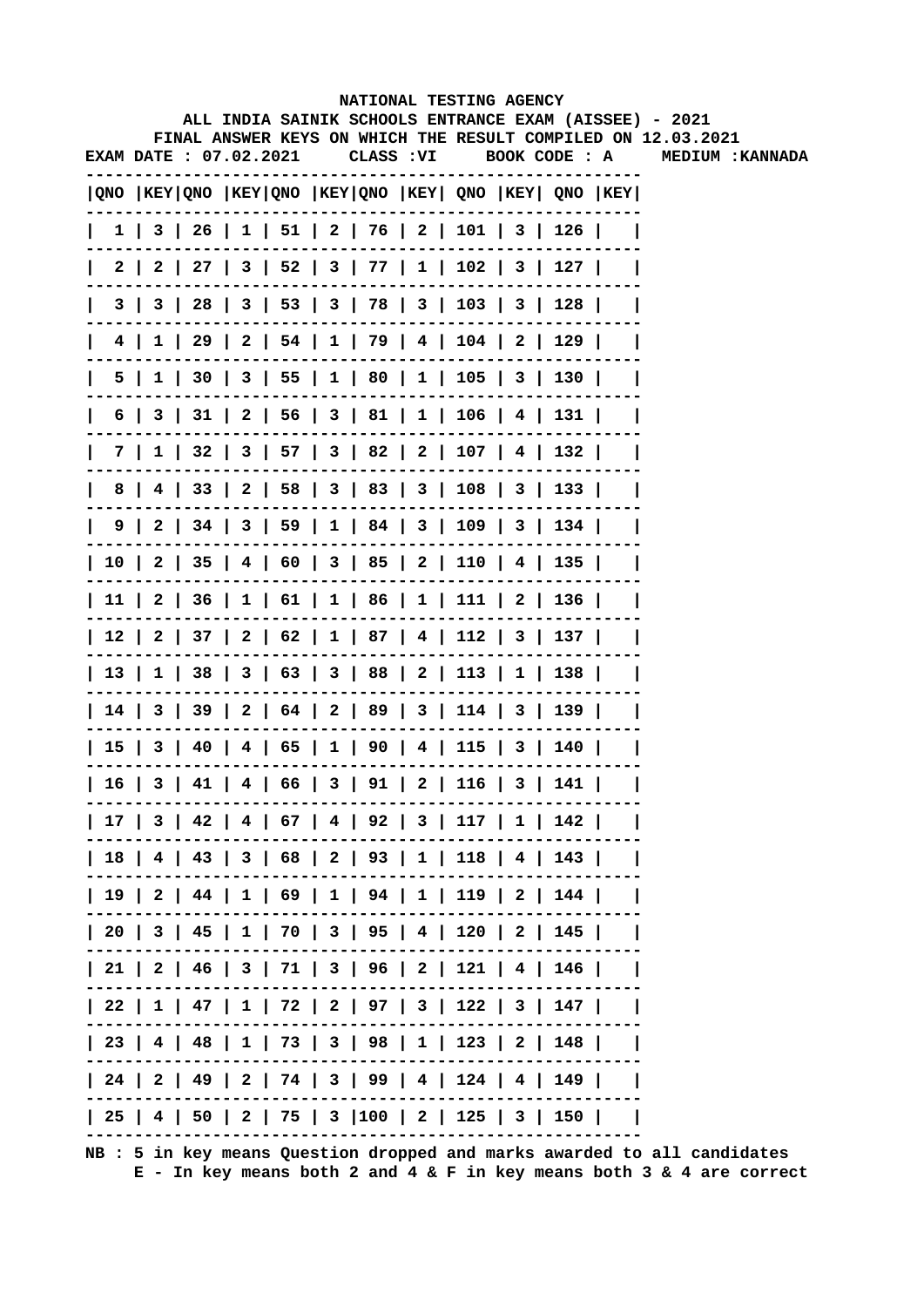|   |                        |  |  | NATIONAL TESTING AGENCY                                                               |               |  | ALL INDIA SAINIK SCHOOLS ENTRANCE EXAM (AISSEE) - 2021       |
|---|------------------------|--|--|---------------------------------------------------------------------------------------|---------------|--|--------------------------------------------------------------|
|   |                        |  |  |                                                                                       |               |  | FINAL ANSWER KEYS ON WHICH THE RESULT COMPILED ON 12.03.2021 |
|   | EXAM DATE : 07.02.2021 |  |  | CLASS : VI                                                                            | BOOK CODE : B |  | <b>MEDIUM: KANNADA</b>                                       |
|   |                        |  |  | QNO  KEY QNO  KEY QNO  KEY QNO  KEY  QNO  KEY  QNO  KEY                               |               |  |                                                              |
|   |                        |  |  | $1 \mid 2 \mid 26 \mid 2 \mid 51 \mid 4 \mid 76 \mid 1 \mid 101 \mid 4 \mid 126 \mid$ |               |  |                                                              |
|   |                        |  |  | 2   1   27   3   52   2   77   3   102   4   127                                      |               |  |                                                              |
|   |                        |  |  | 3   3   28   2   53   1   78   4   103   3   128                                      |               |  |                                                              |
|   |                        |  |  | 4   2   29   1   54   3   79   1   104   3   129                                      |               |  |                                                              |
|   |                        |  |  | 5   3   30   4   55   3   80   2   105   2   130                                      |               |  |                                                              |
|   |                        |  |  | 6   3   31   4   56   2   81   2   106   3   131                                      |               |  |                                                              |
|   |                        |  |  | 7   4   32   4   57   3   82   3   107   1   132                                      |               |  |                                                              |
| 8 |                        |  |  | 3   33   1   58   3   83   1   108   3   133                                          |               |  |                                                              |
|   |                        |  |  | $9 \mid 3 \mid 34 \mid 1 \mid 59 \mid 3 \mid 84 \mid 1 \mid 109 \mid 4 \mid 134 \mid$ |               |  |                                                              |
|   |                        |  |  | 10   2   35   3   60   3   85   4   110   3   135                                     |               |  |                                                              |
|   |                        |  |  | 11   1   36   3   61   3   86   2   111   1   136                                     |               |  |                                                              |
|   |                        |  |  | 12   4   37   1   62   3   87   3   112   3   137                                     |               |  |                                                              |
|   |                        |  |  | 13   2   38   2   63   1   88   3   113   3   138                                     |               |  |                                                              |
|   |                        |  |  | 14   4   39   2   64   1   89   2   114   2   139                                     |               |  |                                                              |
|   |                        |  |  | 15   1   40   1   65   2   90   3   115   2   140                                     |               |  |                                                              |
|   |                        |  |  | 16   3   41   3   66   3   91   1   116   4   141                                     |               |  |                                                              |
|   |                        |  |  | 17   3   42   1   67   3   92   1   117   4   142                                     |               |  |                                                              |
|   |                        |  |  | 18   2   43   1   68   1   93   4   118   3   143                                     |               |  |                                                              |
|   |                        |  |  | 19   3   44   3   69   3   94   2   119   4   144                                     |               |  |                                                              |
|   |                        |  |  | 20   2   45   2   70   3   95   3   120   3   145                                     |               |  |                                                              |
|   |                        |  |  | 21   3   46   1   71   1   96   1   121   2   146                                     |               |  |                                                              |
|   |                        |  |  | 22   2   47   4   72   3   97   4   122   3   147                                     |               |  |                                                              |
|   |                        |  |  | 23   3   48   2   73   2   98   2   123   3   148                                     |               |  |                                                              |
|   |                        |  |  | 24   4   49   2   74   1   99   4   124   2   149                                     |               |  |                                                              |
|   |                        |  |  | 25   2   50   3   75   1  100   2   125   3   150                                     |               |  |                                                              |
|   |                        |  |  |                                                                                       |               |  |                                                              |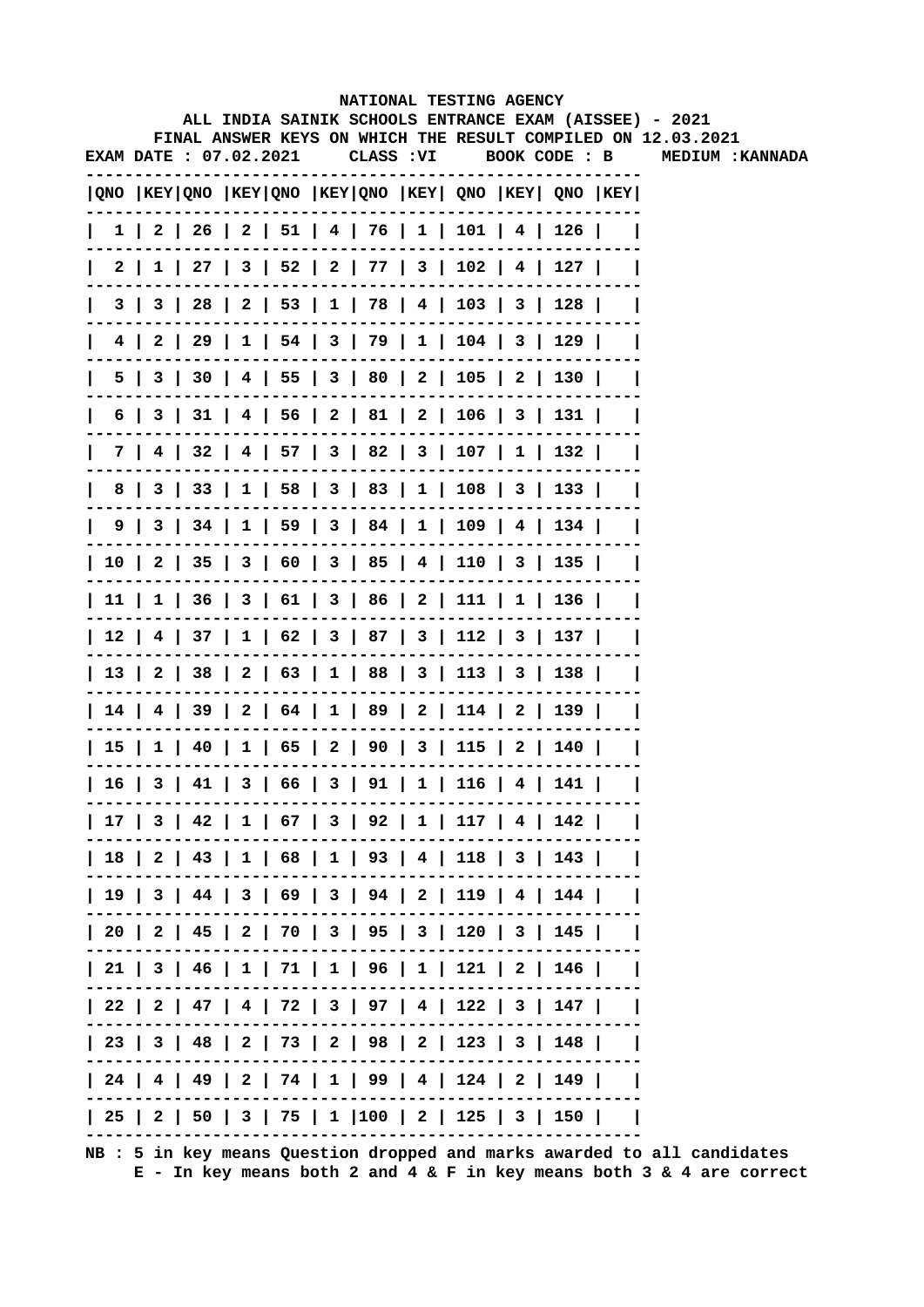|   |                        |  |                                                                                       |            | NATIONAL TESTING AGENCY |  | ALL INDIA SAINIK SCHOOLS ENTRANCE EXAM (AISSEE) - 2021       |
|---|------------------------|--|---------------------------------------------------------------------------------------|------------|-------------------------|--|--------------------------------------------------------------|
|   |                        |  |                                                                                       |            |                         |  | FINAL ANSWER KEYS ON WHICH THE RESULT COMPILED ON 12.03.2021 |
|   | EXAM DATE : 07.02.2021 |  |                                                                                       | CLASS : VI | BOOK CODE : C           |  | <b>MEDIUM : KANNADA</b>                                      |
|   |                        |  | $ QNO $ KEY $ QNO $ KEY $ QNO $ KEY $ QNO $ KEY $ QNO $ KEY $ QNO $ KEY $ QNO $ KEY   |            |                         |  |                                                              |
|   |                        |  | $1 \mid 2 \mid 26 \mid 3 \mid 51 \mid 3 \mid 76 \mid 3 \mid 101 \mid 3 \mid 126 \mid$ |            |                         |  |                                                              |
|   |                        |  | 2   1   27   3   52   2   77   4   102   3   127                                      |            |                         |  |                                                              |
|   |                        |  | 3   4   28   1   53   1   78   1   103   3   128                                      |            |                         |  |                                                              |
|   |                        |  | 4   2   29   2   54   1   79   2   104   1   129                                      |            |                         |  |                                                              |
|   |                        |  | 5   3   30   2   55   1   80   1   105   2   130                                      |            |                         |  |                                                              |
|   |                        |  | 6   1   31   1   56   1   81   3   106   2   131                                      |            |                         |  |                                                              |
|   |                        |  | 7   3   32   1   57   3   82   1   107   4   132                                      |            |                         |  |                                                              |
| 8 |                        |  | 3   33   3   58   3   83   2   108   3   133                                          |            |                         |  |                                                              |
|   |                        |  | $9 \mid 2 \mid 34 \mid 1 \mid 59 \mid 4 \mid 84 \mid 4 \mid 109 \mid 4 \mid 134 \mid$ |            |                         |  |                                                              |
|   |                        |  | 10   4   35   1   60   2   85   2   110   4   135                                     |            |                         |  |                                                              |
|   |                        |  | 11   2   36   3   61   3   86   3   111   3   136                                     |            |                         |  |                                                              |
|   |                        |  | 12   3   37   2   62   3   87   3   112   2   137                                     |            |                         |  |                                                              |
|   |                        |  | 13   2   38   4   63   3   88   2   113   3   138                                     |            |                         |  |                                                              |
|   |                        |  | 14   3   39   2   64   3   89   1   114   3   139                                     |            |                         |  |                                                              |
|   |                        |  | 15   3   40   2   65   2   90   1   115   2   140                                     |            |                         |  |                                                              |
|   |                        |  | 16   4   41   3   66   3   91   4   116   3   141                                     |            |                         |  |                                                              |
|   |                        |  | 17   2   42   1   67   3   92   2   117   4   142                                     |            |                         |  |                                                              |
|   |                        |  | 18   3   43   2   68   1   93   3   118   4   143                                     |            |                         |  |                                                              |
|   |                        |  | 19   2   44   1   69   1   94   1   119   3   144                                     |            |                         |  |                                                              |
|   |                        |  | 20   1   45   3   70   2   95   4   120   3   145                                     |            |                         |  |                                                              |
|   |                        |  | 21   2   46   2   71   3   96   2   121   4   146                                     |            |                         |  |                                                              |
|   |                        |  | 22   4   47   3   72   1   97   4   122   2   147                                     |            |                         |  |                                                              |
|   |                        |  | 23   4   48   4   73   3   98   2   123   3   148                                     |            |                         |  |                                                              |
|   |                        |  | 24   4   49   3   74   3   99   3   124   1   149                                     |            |                         |  |                                                              |
|   |                        |  | 25   1   50   3   75   3  100   1   125   3   150                                     |            |                         |  |                                                              |
|   |                        |  |                                                                                       |            |                         |  |                                                              |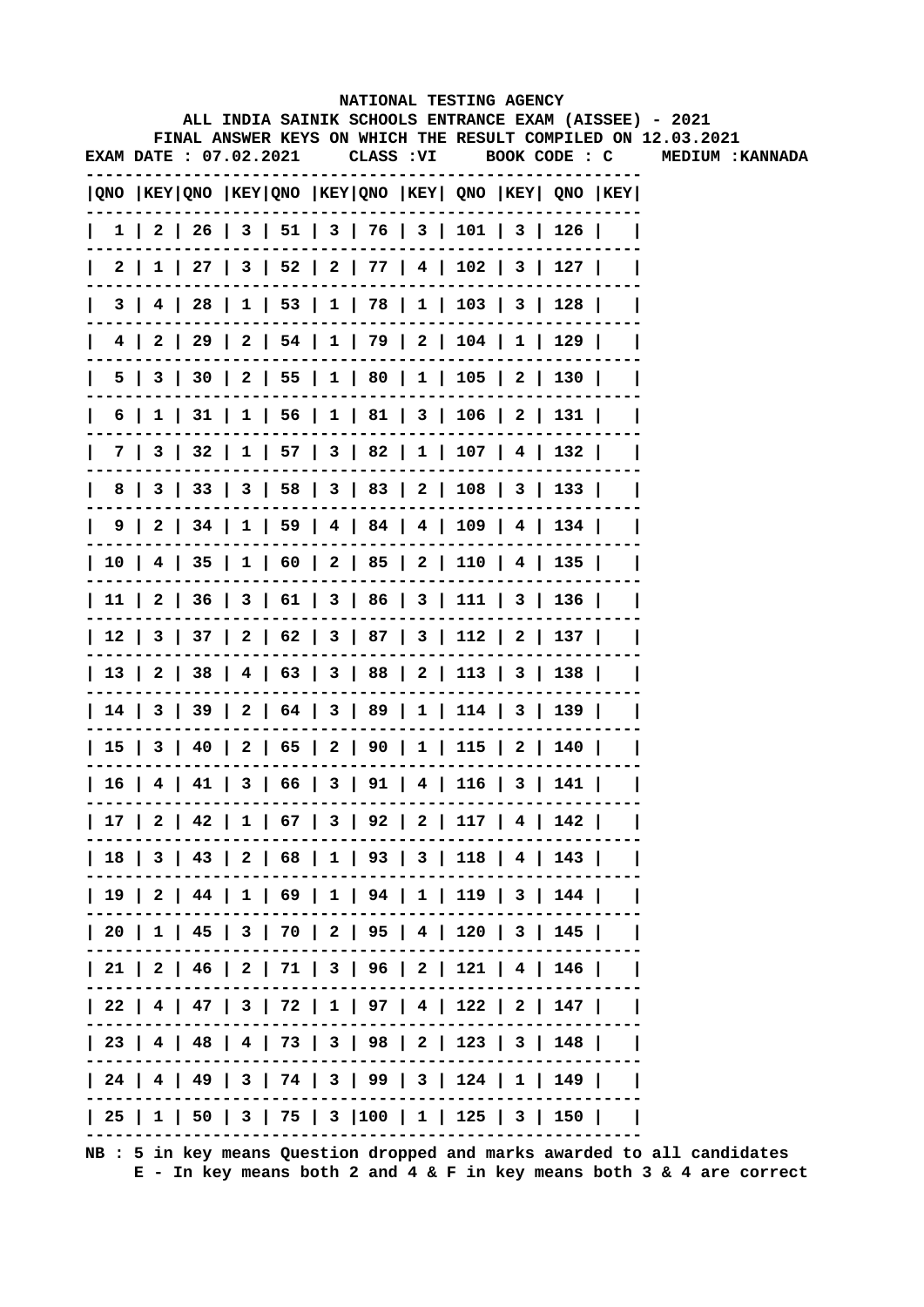|  |                        |  |  |            | NATIONAL TESTING AGENCY                                                               |  | ALL INDIA SAINIK SCHOOLS ENTRANCE EXAM (AISSEE) - 2021       |
|--|------------------------|--|--|------------|---------------------------------------------------------------------------------------|--|--------------------------------------------------------------|
|  |                        |  |  |            |                                                                                       |  | FINAL ANSWER KEYS ON WHICH THE RESULT COMPILED ON 12.03.2021 |
|  | EXAM DATE : 07.02.2021 |  |  | CLASS : VI | BOOK CODE : D                                                                         |  | MEDIUM : KANNADA                                             |
|  |                        |  |  |            | QNO  KEY QNO  KEY QNO  KEY QNO  KEY  QNO  KEY  QNO  KEY                               |  |                                                              |
|  |                        |  |  |            | $1$   4   26   4   51   3   76   4   101   2   126                                    |  |                                                              |
|  |                        |  |  |            | 2   4   27   3   52   3   77   1   102   3   127                                      |  |                                                              |
|  |                        |  |  |            | 3   4   28   3   53   3   78   2   103   1   128                                      |  |                                                              |
|  |                        |  |  |            | 4   3   29   3   54   3   79   1   104   3   129                                      |  |                                                              |
|  |                        |  |  |            | 5   3   30   4   55   2   80   3   105   4   130                                      |  |                                                              |
|  |                        |  |  |            | 6   1   31   2   56   3   81   1   106   3   131                                      |  |                                                              |
|  |                        |  |  |            | 7   1   32   3   57   3   82   3   107   3   132                                      |  |                                                              |
|  |                        |  |  |            | 8   1   33   2   58   1   83   2   108   1   133                                      |  |                                                              |
|  |                        |  |  |            | $9 \mid 2 \mid 34 \mid 1 \mid 59 \mid 1 \mid 84 \mid 2 \mid 109 \mid 3 \mid 134 \mid$ |  |                                                              |
|  |                        |  |  |            | 10   2   35   3   60   2   85   3   110   2   135                                     |  |                                                              |
|  |                        |  |  |            | 11   1   36   2   61   1   86   3   111   2   136                                     |  |                                                              |
|  |                        |  |  |            | 12   2   37   4   62   3   87   2   112   4   137                                     |  |                                                              |
|  |                        |  |  |            | 13   3   38   1   63   3   88   1   113   4   138                                     |  |                                                              |
|  |                        |  |  |            | 14   1   39   3   64   3   89   4   114   3   139                                     |  |                                                              |
|  |                        |  |  |            | 15   1   40   3   65   3   90   3   115   2   140                                     |  |                                                              |
|  |                        |  |  |            | 16   3   41   2   66   3   91   1   116   4   141                                     |  |                                                              |
|  |                        |  |  |            | 17   2   42   3   67   2   92   4   117   3   142                                     |  |                                                              |
|  |                        |  |  |            | 18   3   43   2   68   1   93   2   118   3   143                                     |  |                                                              |
|  |                        |  |  |            | 19   1   44   3   69   1   94   4   119   3   144                                     |  |                                                              |
|  |                        |  |  |            | 20   4   45   4   70   1   95   2   120   2   145                                     |  |                                                              |
|  |                        |  |  |            | $  21   2   46   2   71   1   96   3   121   3   146  $                               |  |                                                              |
|  |                        |  |  |            | 22   3   47   2   72   3   97   1   122   4   147                                     |  |                                                              |
|  |                        |  |  |            | 23   2   48   3   73   3   98   1   123   4   148                                     |  |                                                              |
|  |                        |  |  |            | 24   2   49   2   74   4   99   4   124   3   149                                     |  |                                                              |
|  |                        |  |  |            | 25   1   50   1   75   2  100   2   125   3   150                                     |  |                                                              |
|  |                        |  |  |            |                                                                                       |  |                                                              |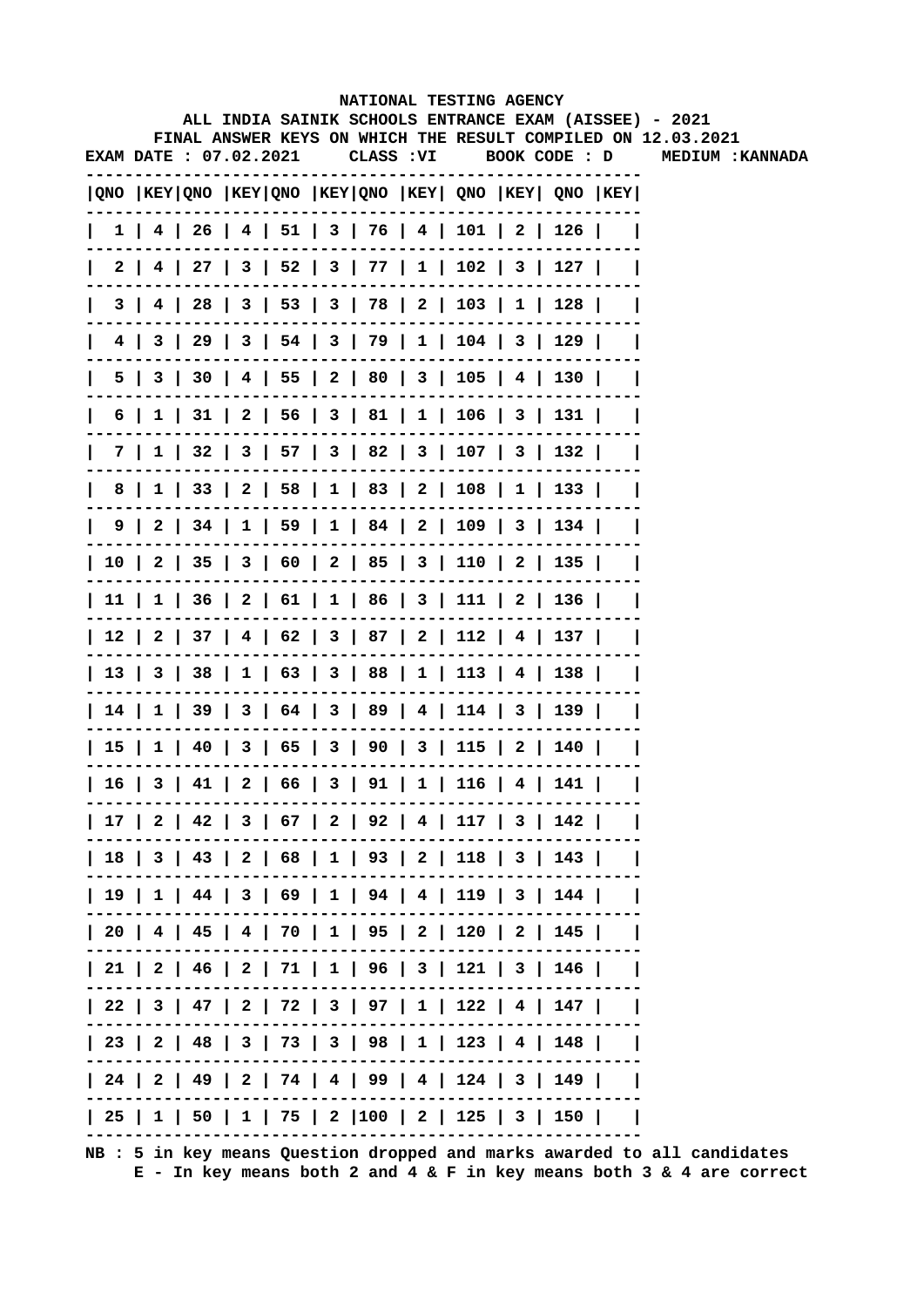|              |                               |  |  |  | <b>NATIONAL TESTING AGENCY</b>                                                        |     |                                                                                                             |
|--------------|-------------------------------|--|--|--|---------------------------------------------------------------------------------------|-----|-------------------------------------------------------------------------------------------------------------|
|              |                               |  |  |  |                                                                                       |     | ALL INDIA SAINIK SCHOOLS ENTRANCE EXAM (AISSEE) - 2021                                                      |
|              | <b>EXAM DATE : 07.02.2021</b> |  |  |  |                                                                                       |     | FINAL ANSWER KEYS ON WHICH THE RESULT COMPILED ON 12.03.2021<br>CLASS : VI BOOK CODE : A MEDIUM : MALAYALAM |
|              |                               |  |  |  | QNO  KEY QNO  KEY QNO  KEY QNO  KEY  QNO  KEY  QNO  KEY                               |     |                                                                                                             |
| $\mathbf{L}$ |                               |  |  |  | $1 \mid 3 \mid 26 \mid 1 \mid 51 \mid 2 \mid 76 \mid 2 \mid 101 \mid 3 \mid 126 \mid$ |     |                                                                                                             |
| $\mathbf{L}$ |                               |  |  |  | 2   2   27   3   52   3   77   4   102   3   127                                      |     |                                                                                                             |
| $\mathbf{I}$ |                               |  |  |  | 3   3   28   3   53   3   78   1   103   3   128                                      |     |                                                                                                             |
| $\mathbf{I}$ |                               |  |  |  | 4   1   29   2   54   1   79   3   104   2   129                                      |     |                                                                                                             |
| $\mathbf{I}$ |                               |  |  |  | 5   1   30   3   55   1   80   2   105   3   130                                      |     |                                                                                                             |
| $\mathbf{I}$ |                               |  |  |  | 6   3   31   2   56   3   81   3   106   4   131                                      |     |                                                                                                             |
| L            |                               |  |  |  | 7   1   32   3   57   3   82   3   107   4   132                                      |     |                                                                                                             |
|              |                               |  |  |  | 8   4   33   2   58   3   83   3   108   3   133                                      |     |                                                                                                             |
| $\mathbf{L}$ |                               |  |  |  | $9 \mid 2 \mid 34 \mid 3 \mid 59 \mid 1 \mid 84 \mid 4 \mid 109 \mid 3 \mid 134 \mid$ |     |                                                                                                             |
|              |                               |  |  |  | 10   2   35   4   60   3   85   2   110   4   135                                     |     |                                                                                                             |
|              |                               |  |  |  | 11   2   36   1   61   1   86   2   111   2   136                                     |     |                                                                                                             |
|              |                               |  |  |  | 12   2   37   2   62   1   87   3   112   3   137                                     |     |                                                                                                             |
|              |                               |  |  |  | 13   1   38   3   63   3   88   3   113   1   138                                     |     |                                                                                                             |
|              |                               |  |  |  | 14   3   39   2   64   2   89   4   114   3   139                                     |     |                                                                                                             |
|              |                               |  |  |  | 15   3   40   4   65   1   90   2   115   3   140                                     |     |                                                                                                             |
|              |                               |  |  |  | 16   3   41   4   66   3   91   3   116   3                                           | 141 |                                                                                                             |
|              |                               |  |  |  | 17   3   42   4   67   4   92   2   117   1   142                                     |     |                                                                                                             |
|              |                               |  |  |  | 18   4   43   3   68   2   93   2   118   4   143                                     |     |                                                                                                             |
|              |                               |  |  |  | 19   2   44   1   69   1   94   1   119   2   144                                     |     |                                                                                                             |
|              |                               |  |  |  | 20   3   45   1   70   3   95   2   120   2   145                                     |     |                                                                                                             |
|              |                               |  |  |  | $  21   2   46   3   71   3   96   2   121   4   146  $                               |     |                                                                                                             |
|              |                               |  |  |  | 22   1   47   1   72   2   97   4   122   3   147                                     |     |                                                                                                             |
|              |                               |  |  |  | 23   4   48   1   73   3   98   4   123   2   148                                     |     |                                                                                                             |
|              |                               |  |  |  | 24   2   49   2   74   3   99   1   124   4   149                                     |     |                                                                                                             |
|              |                               |  |  |  | 25   4   50   2   75   3  100   3   125   3   150                                     |     |                                                                                                             |
|              |                               |  |  |  |                                                                                       |     |                                                                                                             |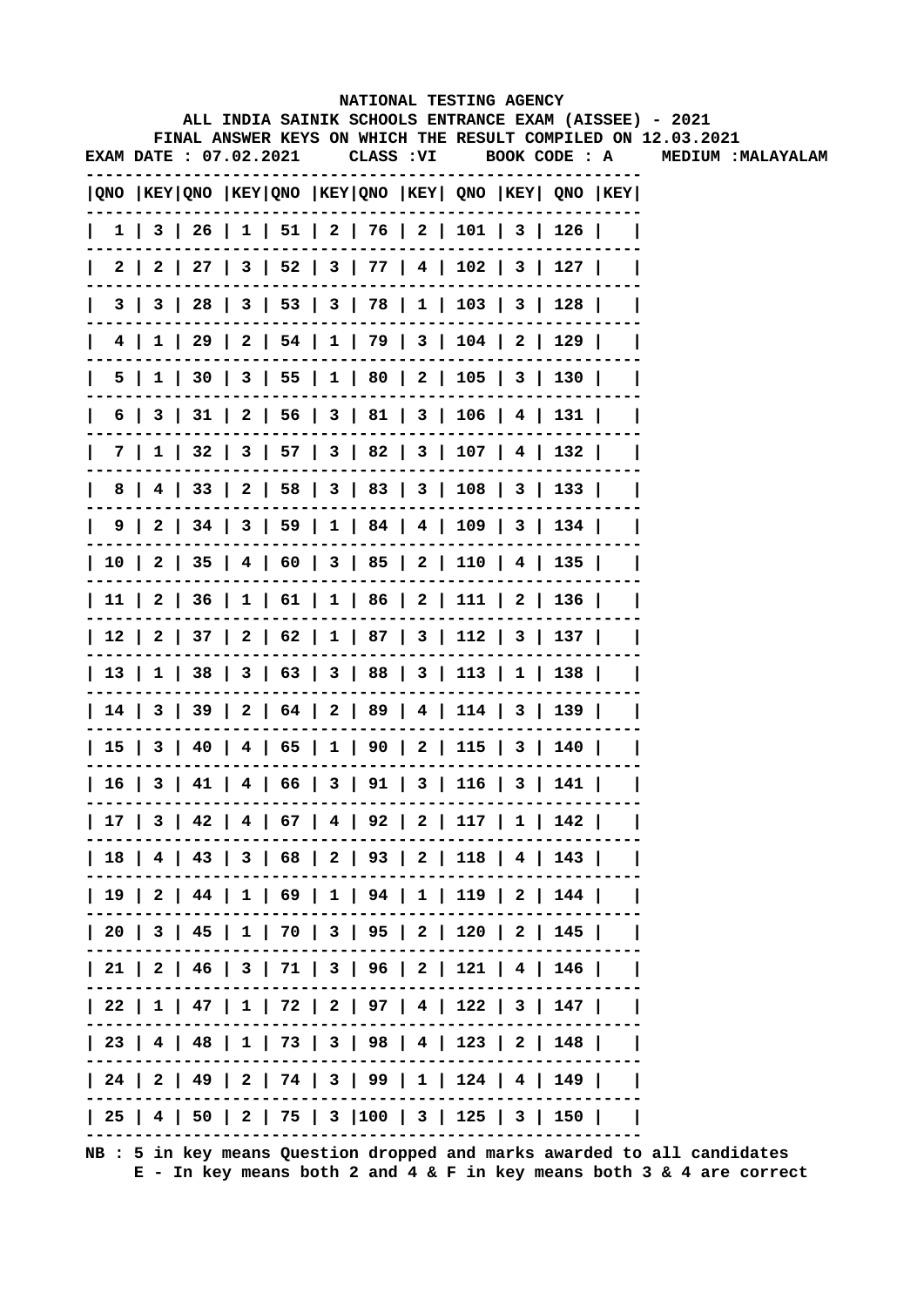|              |                               |  |  | NATIONAL TESTING AGENCY                     |  |                                                         |                                                                                                                        |
|--------------|-------------------------------|--|--|---------------------------------------------|--|---------------------------------------------------------|------------------------------------------------------------------------------------------------------------------------|
|              |                               |  |  |                                             |  |                                                         | ALL INDIA SAINIK SCHOOLS ENTRANCE EXAM (AISSEE) - 2021<br>FINAL ANSWER KEYS ON WHICH THE RESULT COMPILED ON 12.03.2021 |
|              | <b>EXAM DATE : 07.02.2021</b> |  |  | CLASS :VI                                   |  |                                                         | BOOK CODE : B MEDIUM : MALAYALAM                                                                                       |
|              |                               |  |  |                                             |  | QNO  KEY QNO  KEY QNO  KEY QNO  KEY  QNO  KEY  QNO  KEY |                                                                                                                        |
|              |                               |  |  |                                             |  | 1   2   26   2   51   4   76   4   101   4   126        |                                                                                                                        |
| $\mathbf{L}$ |                               |  |  |                                             |  | 2   1   27   3   52   2   77   1   102   4   127        |                                                                                                                        |
| $\mathbf{L}$ |                               |  |  |                                             |  | 3   3   28   2   53   1   78   3   103   3   128        |                                                                                                                        |
| $\mathbf{I}$ |                               |  |  |                                             |  | 4   2   29   1   54   3   79   2   104   3   129        |                                                                                                                        |
| $\mathbf{I}$ |                               |  |  |                                             |  | 5   3   30   4   55   3   80   2   105   2   130        |                                                                                                                        |
| $\mathbf{L}$ |                               |  |  |                                             |  | 6   3   31   4   56   2   81   3   106   3   131        |                                                                                                                        |
| $\mathbf{L}$ |                               |  |  |                                             |  | 7   4   32   4   57   3   82   3   107   1   132        |                                                                                                                        |
| $\mathbf{L}$ |                               |  |  |                                             |  | 8   3   33   1   58   3   83   4   108   3   133        |                                                                                                                        |
|              |                               |  |  |                                             |  | 9   3   34   1   59   3   84   2   109   4   134        |                                                                                                                        |
|              |                               |  |  |                                             |  | 10   2   35   3   60   3   85   3   110   3   135       |                                                                                                                        |
|              |                               |  |  |                                             |  | 11   1   36   3   61   3   86   3   111   1   136       |                                                                                                                        |
|              |                               |  |  |                                             |  | 12   4   37   1   62   3   87   2   112   3   137       |                                                                                                                        |
|              |                               |  |  |                                             |  | 13   2   38   2   63   1   88   3   113   3   138       |                                                                                                                        |
|              |                               |  |  |                                             |  | 14   4   39   2   64   1   89   2   114   2   139       |                                                                                                                        |
|              |                               |  |  |                                             |  | 15   1   40   1   65   2   90   2   115   2   140       |                                                                                                                        |
|              |                               |  |  | 16   3   41   3   66   3   91   1   116   4 |  | 141 l                                                   |                                                                                                                        |
|              |                               |  |  |                                             |  | 17   3   42   1   67   3   92   2   117   4   142       |                                                                                                                        |
|              |                               |  |  |                                             |  | 18   2   43   1   68   1   93   2   118   3   143       |                                                                                                                        |
|              |                               |  |  |                                             |  | 19   3   44   3   69   3   94   4   119   4   144       |                                                                                                                        |
|              |                               |  |  |                                             |  | 20   2   45   2   70   3   95   4   120   3   145       |                                                                                                                        |
|              |                               |  |  |                                             |  | 21   3   46   1   71   1   96   1   121   2   146       |                                                                                                                        |
|              |                               |  |  |                                             |  | 22   2   47   4   72   3   97   3   122   3   147       |                                                                                                                        |
|              |                               |  |  |                                             |  | 23   3   48   2   73   2   98   3   123   3   148       |                                                                                                                        |
|              |                               |  |  |                                             |  | 24   4   49   2   74   1   99   4   124   2   149       |                                                                                                                        |
|              |                               |  |  |                                             |  | 25   2   50   3   75   1  100   2   125   3   150       |                                                                                                                        |
|              |                               |  |  |                                             |  |                                                         |                                                                                                                        |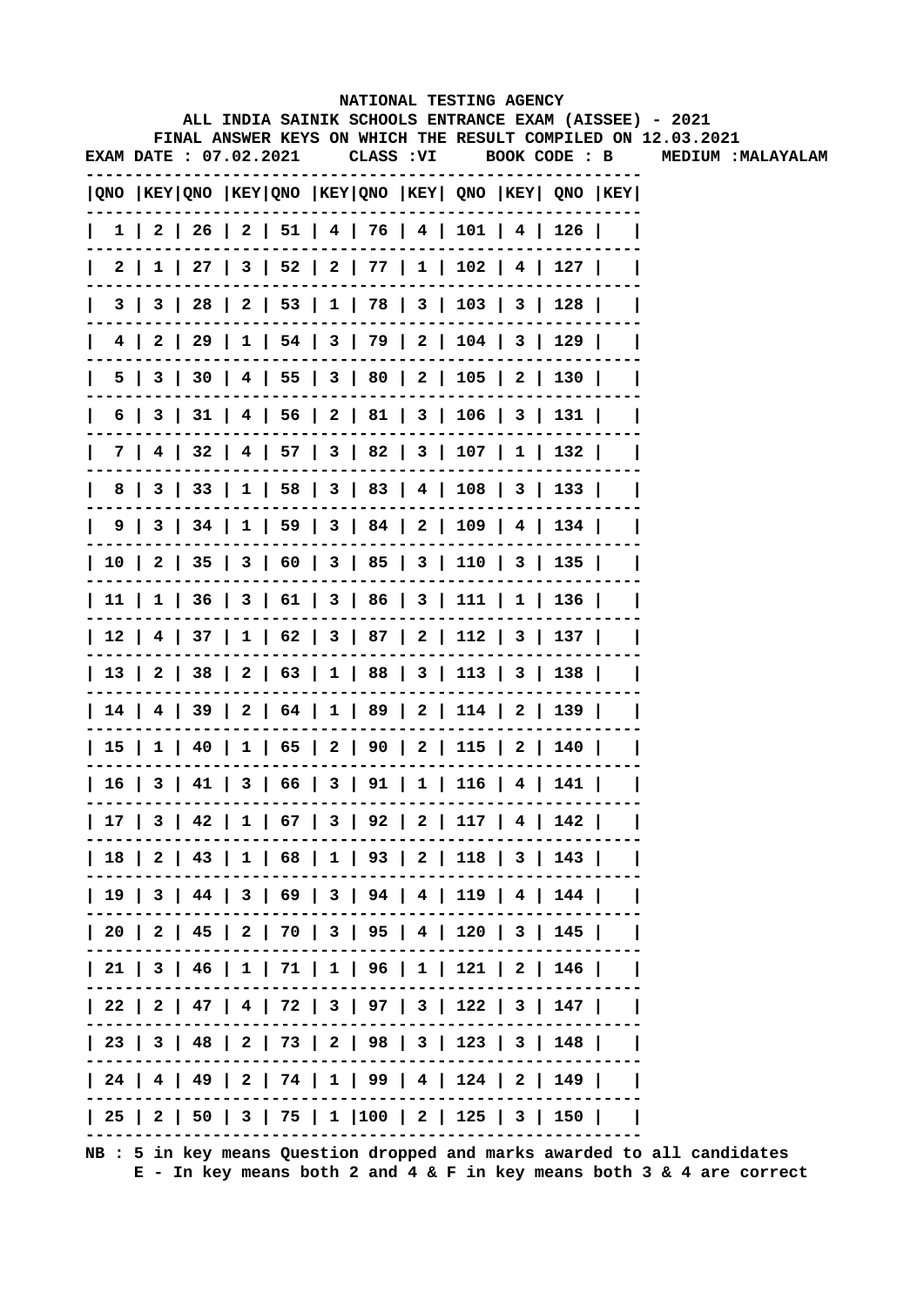|              |                               |  |  | NATIONAL TESTING AGENCY                     |  |                                                                                     |                                                                                                                        |
|--------------|-------------------------------|--|--|---------------------------------------------|--|-------------------------------------------------------------------------------------|------------------------------------------------------------------------------------------------------------------------|
|              |                               |  |  |                                             |  |                                                                                     | ALL INDIA SAINIK SCHOOLS ENTRANCE EXAM (AISSEE) - 2021<br>FINAL ANSWER KEYS ON WHICH THE RESULT COMPILED ON 12.03.2021 |
|              | <b>EXAM DATE : 07.02.2021</b> |  |  | CLASS :VI                                   |  |                                                                                     | BOOK CODE : C MEDIUM : MALAYALAM                                                                                       |
|              |                               |  |  |                                             |  | $ QNO $ KEY $ QNO $ KEY $ QNO $ KEY $ QNO $ KEY $ QNO $ KEY $ QNO $ KEY $ QNO $ KEY |                                                                                                                        |
|              |                               |  |  |                                             |  | 1   2   26   3   51   3   76   1   101   3   126                                    |                                                                                                                        |
| $\mathbf{L}$ |                               |  |  |                                             |  | 2   1   27   3   52   2   77   3   102   3   127                                    |                                                                                                                        |
| $\mathbf{L}$ |                               |  |  |                                             |  | 3   4   28   1   53   1   78   2   103   3   128                                    |                                                                                                                        |
| $\mathbf{I}$ |                               |  |  |                                             |  | 4   2   29   2   54   1   79   2   104   1   129                                    |                                                                                                                        |
| $\mathbf{I}$ |                               |  |  |                                             |  | 5   3   30   2   55   1   80   4   105   2   130                                    |                                                                                                                        |
| $\mathbf{L}$ |                               |  |  |                                             |  | 6   1   31   1   56   1   81   3   106   2   131                                    |                                                                                                                        |
| $\mathbf{L}$ |                               |  |  |                                             |  | 7   3   32   1   57   3   82   4   107   4   132                                    |                                                                                                                        |
| $\mathbf{L}$ |                               |  |  |                                             |  | 8   3   33   3   58   3   83   2   108   3   133                                    |                                                                                                                        |
|              |                               |  |  |                                             |  | 9   2   34   1   59   4   84   3   109   4   134                                    |                                                                                                                        |
|              |                               |  |  |                                             |  | 10   4   35   1   60   2   85   3   110   4   135                                   |                                                                                                                        |
|              |                               |  |  |                                             |  | 11   2   36   3   61   3   86   2   111   3   136                                   |                                                                                                                        |
|              |                               |  |  |                                             |  | 12   3   37   2   62   3   87   3   112   2   137                                   |                                                                                                                        |
|              |                               |  |  |                                             |  | 13   2   38   4   63   3   88   1   113   3   138                                   |                                                                                                                        |
|              |                               |  |  |                                             |  | 14   3   39   2   64   3   89   2   114   3   139                                   |                                                                                                                        |
|              |                               |  |  |                                             |  | 15   3   40   2   65   2   90   2   115   2   140                                   |                                                                                                                        |
|              |                               |  |  | 16   4   41   3   66   3   91   4   116   3 |  | 141 l                                                                               |                                                                                                                        |
|              |                               |  |  |                                             |  | 17   2   42   1   67   3   92   4   117   4   142                                   |                                                                                                                        |
|              |                               |  |  |                                             |  | 18   3   43   2   68   1   93   1   118   4   143                                   |                                                                                                                        |
|              |                               |  |  |                                             |  | 19   2   44   1   69   1   94   3   119   3   144                                   |                                                                                                                        |
|              |                               |  |  |                                             |  | 20   1   45   3   70   2   95   3   120   3   145                                   |                                                                                                                        |
|              |                               |  |  |                                             |  | 21   2   46   2   71   3   96   4   121   4   146                                   |                                                                                                                        |
|              |                               |  |  |                                             |  | 22   4   47   3   72   1   97   2   122   2   147                                   |                                                                                                                        |
|              |                               |  |  |                                             |  | 23   4   48   4   73   3   98   3   123   3   148                                   |                                                                                                                        |
|              |                               |  |  |                                             |  | 24   4   49   3   74   3   99   2   124   1   149                                   |                                                                                                                        |
|              |                               |  |  |                                             |  | 25   1   50   3   75   3  100   2   125   3   150                                   |                                                                                                                        |
|              |                               |  |  |                                             |  |                                                                                     |                                                                                                                        |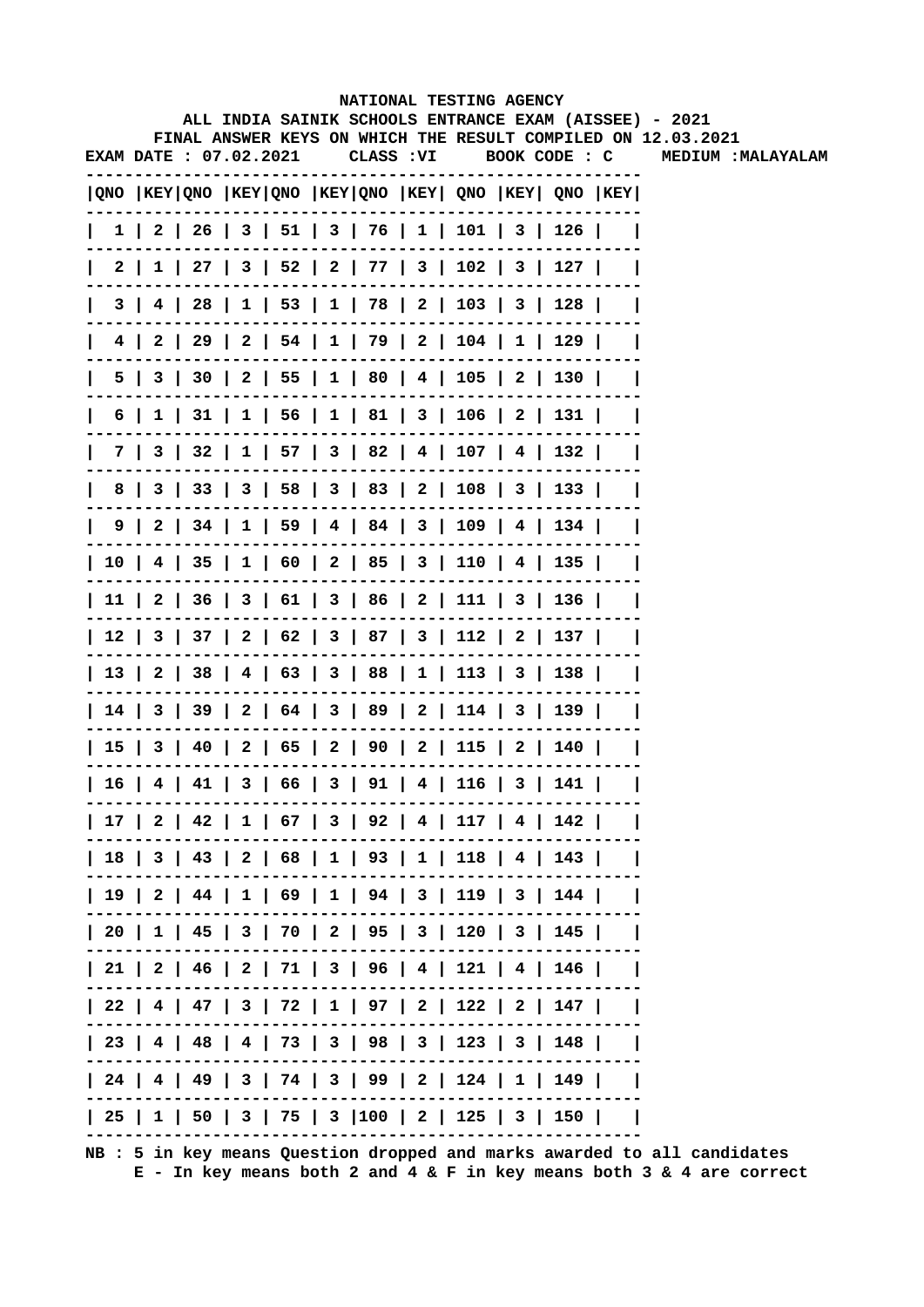|              |                               |  |  | NATIONAL TESTING AGENCY                           |  |                                                         |                                                                                           |
|--------------|-------------------------------|--|--|---------------------------------------------------|--|---------------------------------------------------------|-------------------------------------------------------------------------------------------|
|              |                               |  |  |                                                   |  |                                                         | ALL INDIA SAINIK SCHOOLS ENTRANCE EXAM (AISSEE) - 2021                                    |
|              | <b>EXAM DATE : 07.02.2021</b> |  |  | CLASS : VI                                        |  | BOOK CODE : D                                           | FINAL ANSWER KEYS ON WHICH THE RESULT COMPILED ON 12.03.2021<br><b>MEDIUM : MALAYALAM</b> |
|              |                               |  |  |                                                   |  |                                                         |                                                                                           |
|              |                               |  |  |                                                   |  | QNO  KEY QNO  KEY QNO  KEY QNO  KEY  QNO  KEY  QNO  KEY |                                                                                           |
| $\mathbf{L}$ |                               |  |  |                                                   |  | 1   4   26   4   51   3   76   3   101   2   126        |                                                                                           |
|              |                               |  |  |                                                   |  | 2   4   27   3   52   3   77   2   102   3   127        |                                                                                           |
|              |                               |  |  |                                                   |  | 3   4   28   3   53   3   78   2   103   1   128        |                                                                                           |
| $\mathsf{I}$ |                               |  |  |                                                   |  | 4   3   29   3   54   3   79   4   104   3   129        |                                                                                           |
| $\mathsf{I}$ |                               |  |  |                                                   |  | 5   3   30   4   55   2   80   1   105   4   130        |                                                                                           |
| $\mathsf{I}$ |                               |  |  |                                                   |  | 6   1   31   2   56   3   81   4   106   3   131        |                                                                                           |
| L            |                               |  |  |                                                   |  | 7   1   32   3   57   3   82   2   107   3   132        |                                                                                           |
| $\mathsf{L}$ |                               |  |  |                                                   |  | 8   1   33   2   58   1   83   3   108   1   133        |                                                                                           |
|              |                               |  |  |                                                   |  | 9   2   34   1   59   1   84   3   109   3   134        |                                                                                           |
|              |                               |  |  |                                                   |  | 10   2   35   3   60   2   85   3   110   2   135       |                                                                                           |
|              |                               |  |  |                                                   |  | 11   1   36   2   61   1   86   3   111   2   136       |                                                                                           |
|              |                               |  |  |                                                   |  | 12   2   37   4   62   3   87   2   112   4   137       |                                                                                           |
|              |                               |  |  |                                                   |  | 13   3   38   1   63   3   88   4   113   4   138       |                                                                                           |
|              |                               |  |  |                                                   |  | 14   1   39   3   64   3   89   4   114   3   139       |                                                                                           |
|              |                               |  |  |                                                   |  | 15   1   40   3   65   3   90   1   115   2   140       |                                                                                           |
|              |                               |  |  | 16   3   41   2   66   3   91   3   116   4   141 |  |                                                         |                                                                                           |
|              |                               |  |  |                                                   |  | 17   2   42   3   67   2   92   3   117   3   142       |                                                                                           |
|              |                               |  |  |                                                   |  | 18   3   43   2   68   1   93   4   118   3   143       |                                                                                           |
|              |                               |  |  |                                                   |  | 19   1   44   3   69   1   94   2   119   3   144       |                                                                                           |
|              |                               |  |  |                                                   |  | 20   4   45   4   70   1   95   3   120   2   145       |                                                                                           |
|              |                               |  |  |                                                   |  | 21   2   46   2   71   1   96   2   121   3   146       |                                                                                           |
|              |                               |  |  |                                                   |  | 22   3   47   2   72   3   97   2   122   4   147       |                                                                                           |
|              |                               |  |  |                                                   |  | 23   2   48   3   73   3   98   1   123   4   148       |                                                                                           |
|              |                               |  |  |                                                   |  | 24   2   49   2   74   4   99   2   124   3   149       |                                                                                           |
|              |                               |  |  |                                                   |  | 25   1   50   1   75   2  100   2   125   3   150       |                                                                                           |
|              |                               |  |  |                                                   |  |                                                         |                                                                                           |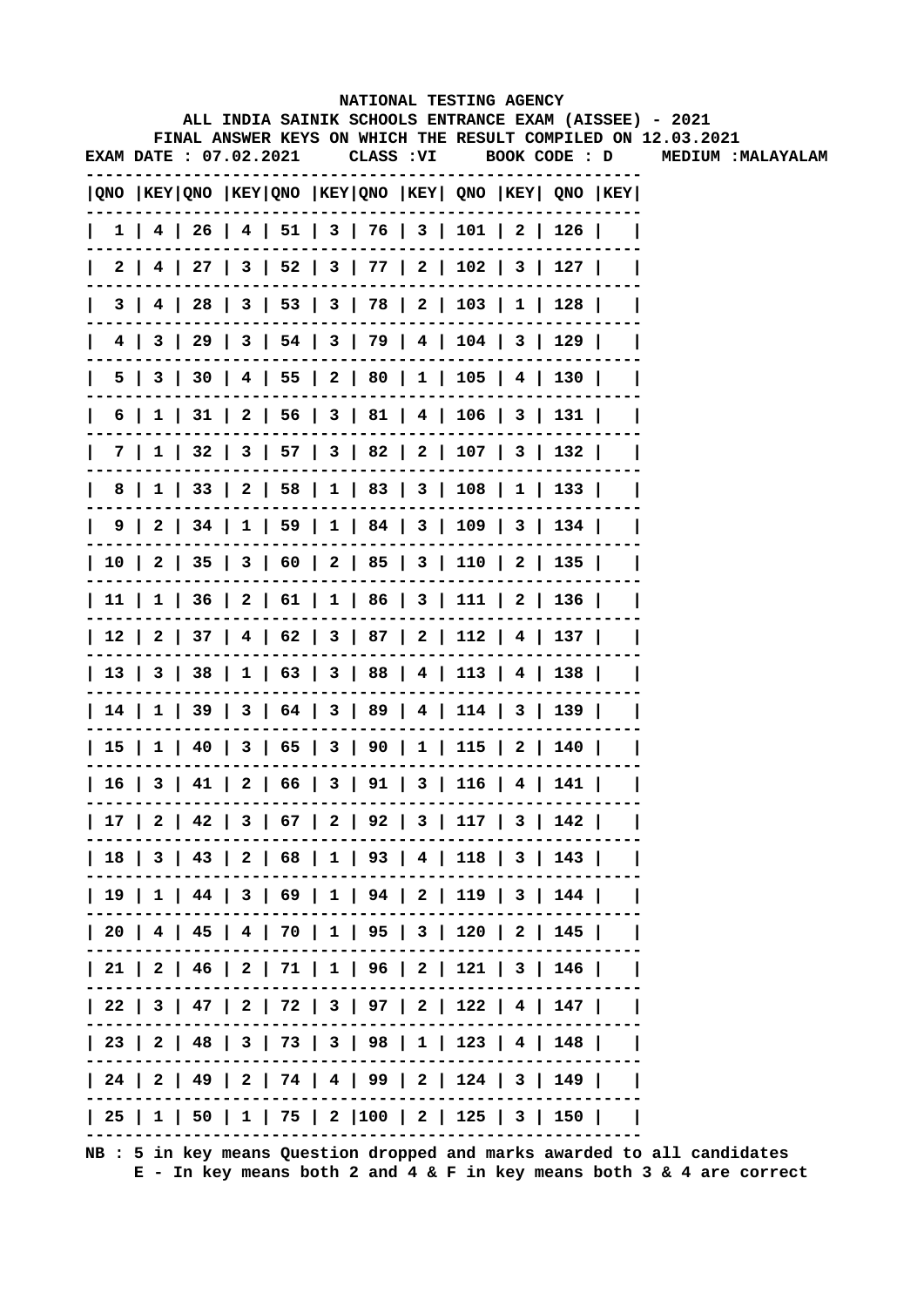|              |   |                        |  |            |  | NATIONAL TESTING AGENCY                                                               |  |                                                                                                                        |
|--------------|---|------------------------|--|------------|--|---------------------------------------------------------------------------------------|--|------------------------------------------------------------------------------------------------------------------------|
|              |   |                        |  |            |  |                                                                                       |  | ALL INDIA SAINIK SCHOOLS ENTRANCE EXAM (AISSEE) - 2021<br>FINAL ANSWER KEYS ON WHICH THE RESULT COMPILED ON 12.03.2021 |
|              |   | EXAM DATE : 07.02.2021 |  | CLASS : VI |  | BOOK CODE : A                                                                         |  | MEDIUM: MARATHI                                                                                                        |
|              |   |                        |  |            |  | QNO  KEY QNO  KEY QNO  KEY QNO  KEY  QNO  KEY  QNO  KEY                               |  |                                                                                                                        |
| $\mathbf{I}$ |   |                        |  |            |  | $1 \mid 3 \mid 26 \mid 1 \mid 51 \mid 2 \mid 76 \mid 2 \mid 101 \mid 3 \mid 126 \mid$ |  |                                                                                                                        |
| 2 I          |   |                        |  |            |  | 2   27   3   52   3   77   3   102   3   127                                          |  |                                                                                                                        |
| 31           |   |                        |  |            |  | $3 \mid 28 \mid 3 \mid 53 \mid 3 \mid 78 \mid 3 \mid 103 \mid 3 \mid 128$             |  |                                                                                                                        |
|              |   |                        |  |            |  | 4   1   29   2   54   1   79   4   104   2   129                                      |  |                                                                                                                        |
|              | 5 |                        |  |            |  | $1$   30   3   55   1   80   1   105   3   130                                        |  |                                                                                                                        |
| 6            |   |                        |  |            |  | 3   31   2   56   3   81   2   106   4   131                                          |  |                                                                                                                        |
| 7 I          |   |                        |  |            |  | $1 \mid 32 \mid 3 \mid 57 \mid 3 \mid 82 \mid 1 \mid 107 \mid 4 \mid 132 \mid$        |  |                                                                                                                        |
| 8            |   |                        |  |            |  | 4   33   2   58   3   83   3   108   3   133                                          |  |                                                                                                                        |
|              |   |                        |  |            |  | 9   2   34   3   59   1   84   3   109   3   134                                      |  |                                                                                                                        |
|              |   |                        |  |            |  | 10   2   35   4   60   3   85   2   110   4   135                                     |  |                                                                                                                        |
|              |   |                        |  |            |  | 11   2   36   1   61   1   86   4   111   2   136                                     |  |                                                                                                                        |
|              |   |                        |  |            |  | 12   2   37   2   62   1   87   4   112   3   137                                     |  |                                                                                                                        |
|              |   |                        |  |            |  | 13   1   38   3   63   3   88   2   113   1   138                                     |  |                                                                                                                        |
|              |   |                        |  |            |  | 14   3   39   2   64   2   89   3   114   3   139                                     |  |                                                                                                                        |
|              |   |                        |  |            |  | 15   3   40   4   65   1   90   2   115   3   140                                     |  |                                                                                                                        |
|              |   |                        |  |            |  | 16   3   41   4   66   3   91   2   116   3   141                                     |  |                                                                                                                        |
|              |   |                        |  |            |  | 17   3   42   4   67   4   92   4   117   1   142                                     |  |                                                                                                                        |
|              |   |                        |  |            |  | 18   4   43   3   68   2   93   2   118   4   143                                     |  |                                                                                                                        |
|              |   |                        |  |            |  | 19   2   44   1   69   1   94   2   119   2   144                                     |  |                                                                                                                        |
|              |   |                        |  |            |  | 20   3   45   1   70   3   95   2   120   2   145                                     |  |                                                                                                                        |
|              |   |                        |  |            |  | 21   2   46   3   71   3   96   1   121   4   146                                     |  |                                                                                                                        |
|              |   |                        |  |            |  | 22   1   47   1   72   2   97   3   122   3   147                                     |  |                                                                                                                        |
|              |   |                        |  |            |  | 23   4   48   1   73   3   98   4   123   2   148                                     |  |                                                                                                                        |
|              |   |                        |  |            |  | 24   2   49   2   74   3   99   4   124   4   149                                     |  |                                                                                                                        |
|              |   |                        |  |            |  | 25   4   50   2   75   3  100   1   125   3   150                                     |  |                                                                                                                        |
|              |   |                        |  |            |  |                                                                                       |  |                                                                                                                        |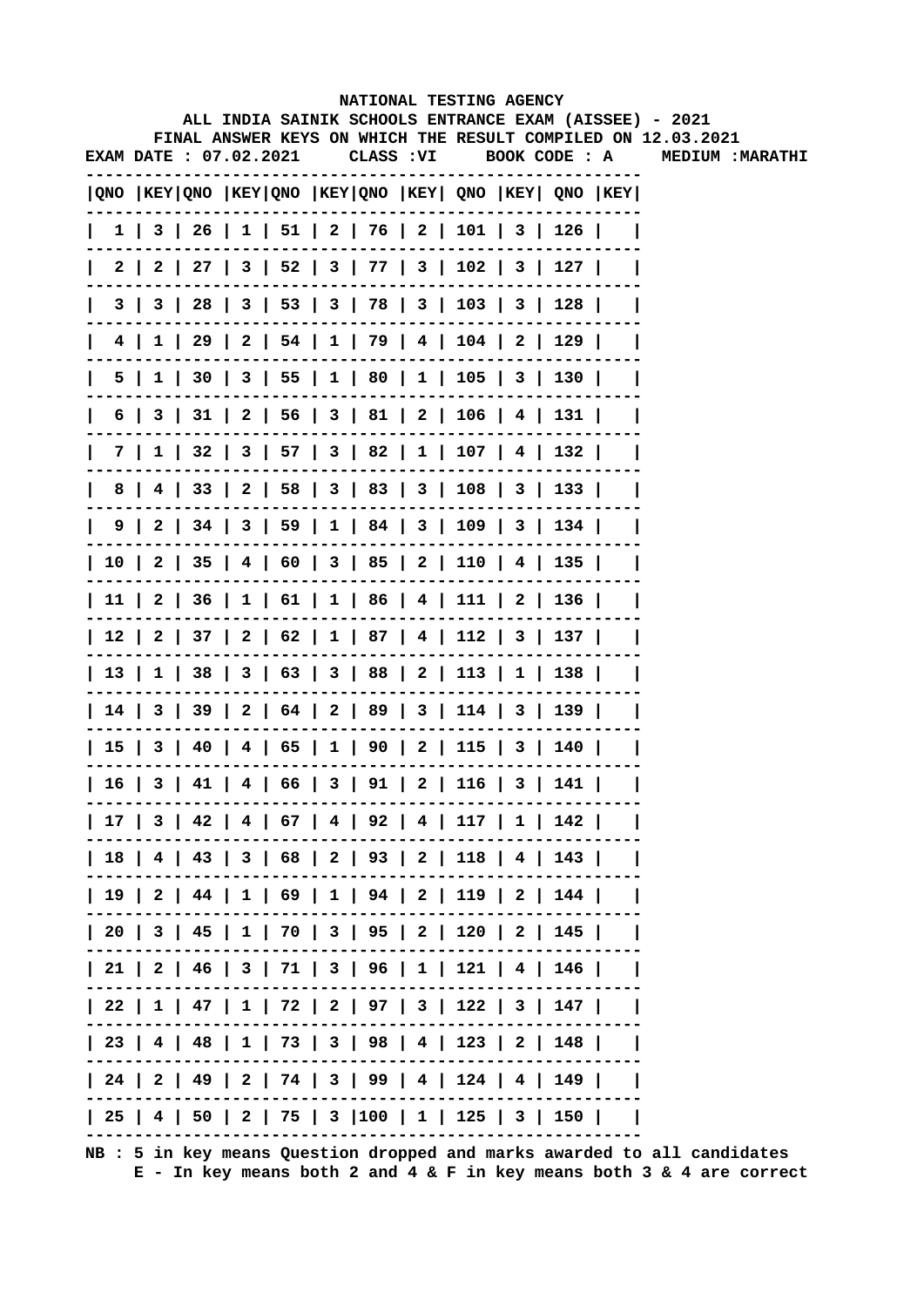|    |                        |  |            | NATIONAL TESTING AGENCY                      |  |                                                                                       |                                                                                                                        |
|----|------------------------|--|------------|----------------------------------------------|--|---------------------------------------------------------------------------------------|------------------------------------------------------------------------------------------------------------------------|
|    |                        |  |            |                                              |  |                                                                                       | ALL INDIA SAINIK SCHOOLS ENTRANCE EXAM (AISSEE) - 2021<br>FINAL ANSWER KEYS ON WHICH THE RESULT COMPILED ON 12.03.2021 |
|    | EXAM DATE : 07.02.2021 |  | CLASS : VI |                                              |  | BOOK CODE : B                                                                         | <b>MEDIUM: MARATHI</b>                                                                                                 |
|    |                        |  |            |                                              |  |                                                                                       |                                                                                                                        |
|    |                        |  |            |                                              |  | QNO  KEY QNO  KEY QNO  KEY QNO  KEY  QNO  KEY  QNO  KEY                               |                                                                                                                        |
|    |                        |  |            |                                              |  | $1 \mid 2 \mid 26 \mid 2 \mid 51 \mid 4 \mid 76 \mid 4 \mid 101 \mid 4 \mid 126 \mid$ |                                                                                                                        |
|    |                        |  |            |                                              |  | 2   1   27   3   52   2   77   1   102   4   127                                      |                                                                                                                        |
|    |                        |  |            |                                              |  | 3   3   28   2   53   1   78   2   103   3   128                                      |                                                                                                                        |
| 4  |                        |  |            |                                              |  | 2   29   1   54   3   79   1   104   3   129                                          |                                                                                                                        |
|    |                        |  |            |                                              |  | 5   3   30   4   55   3   80   3   105   2   130                                      |                                                                                                                        |
| 6  |                        |  |            |                                              |  | 3   31   4   56   2   81   3   106   3   131                                          |                                                                                                                        |
|    |                        |  |            |                                              |  | 7   4   32   4   57   3   82   2   107   1   132                                      |                                                                                                                        |
| 8  |                        |  |            |                                              |  | 3   33   1   58   3   83   3   108   3   133                                          |                                                                                                                        |
|    |                        |  |            |                                              |  | 9   3   34   1   59   3   84   3   109   4   134                                      |                                                                                                                        |
|    |                        |  |            |                                              |  | 10   2   35   3   60   3   85   4   110   3   135                                     |                                                                                                                        |
|    |                        |  |            |                                              |  | 11   1   36   3   61   3   86   4   111   1   136                                     |                                                                                                                        |
|    |                        |  |            |                                              |  | 12   4   37   1   62   3   87   2   112   3   137                                     |                                                                                                                        |
|    |                        |  |            |                                              |  | 13   2   38   2   63   1   88   3   113   3   138                                     |                                                                                                                        |
|    |                        |  |            |                                              |  | 14   4   39   2   64   1   89   2   114   2   139                                     |                                                                                                                        |
|    |                        |  |            |                                              |  | 15   1   40   1   65   2   90   4   115   2   140                                     |                                                                                                                        |
| 16 |                        |  |            | 3   41   3   66   3   91   2   116   4   141 |  |                                                                                       |                                                                                                                        |
|    |                        |  |            |                                              |  | 17   3   42   1   67   3   92   2   117   4   142                                     |                                                                                                                        |
|    |                        |  |            |                                              |  | 18   2   43   1   68   1   93   2   118   3   143                                     |                                                                                                                        |
|    |                        |  |            |                                              |  | 19   3   44   3   69   3   94   1   119   4   144                                     |                                                                                                                        |
|    |                        |  |            |                                              |  | 20   2   45   2   70   3   95   3   120   3   145                                     |                                                                                                                        |
|    |                        |  |            |                                              |  | 21   3   46   1   71   1   96   4   121   2   146                                     |                                                                                                                        |
|    |                        |  |            |                                              |  | 22   2   47   4   72   3   97   4   122   3   147                                     |                                                                                                                        |
|    |                        |  |            |                                              |  | 23   3   48   2   73   2   98   1   123   3   148                                     |                                                                                                                        |
|    |                        |  |            |                                              |  | 24   4   49   2   74   1   99   2   124   2   149                                     |                                                                                                                        |
|    |                        |  |            |                                              |  | 25   2   50   3   75   1  100   2   125   3   150                                     |                                                                                                                        |
|    |                        |  |            |                                              |  |                                                                                       |                                                                                                                        |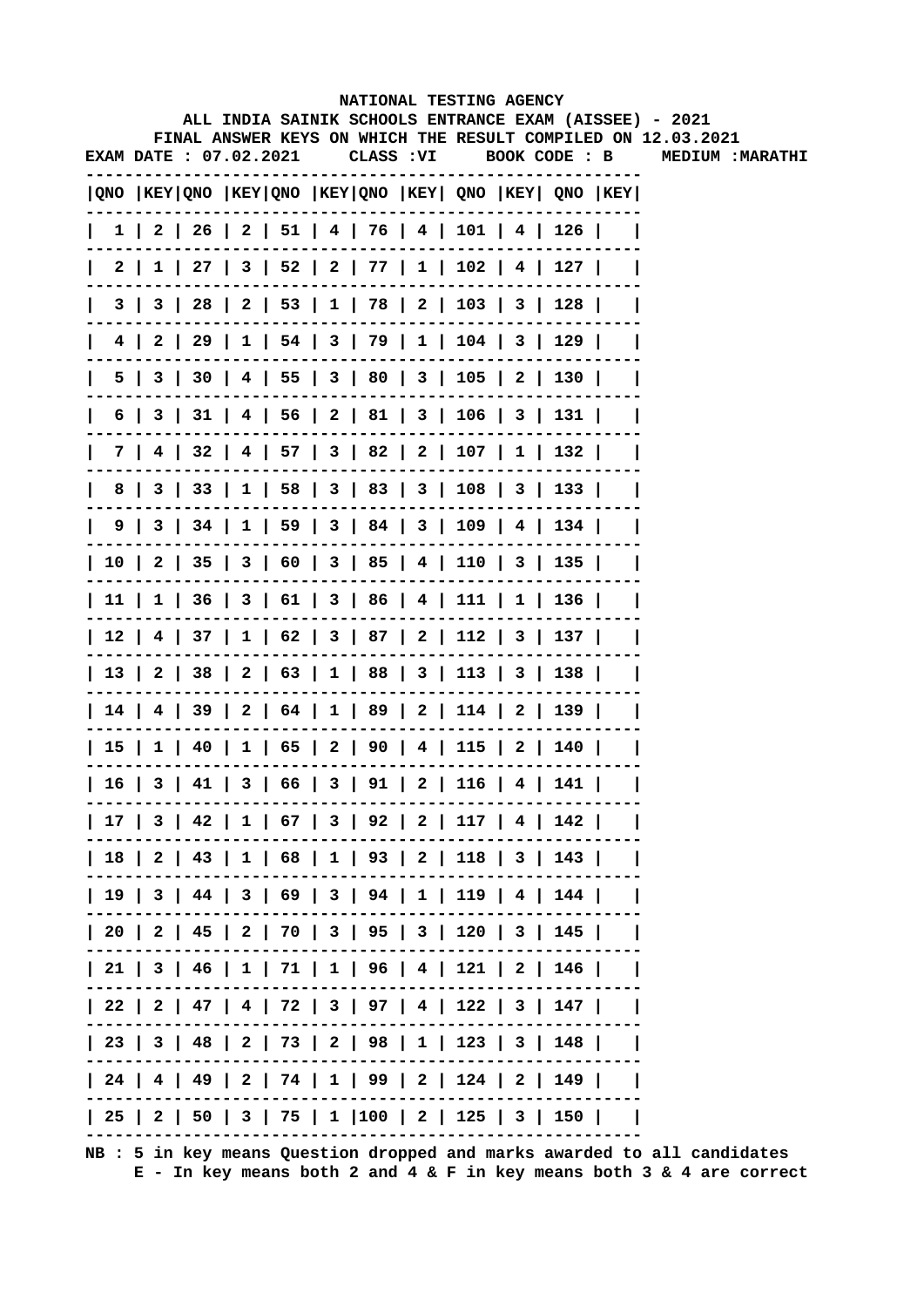|     |  |                               |            | NATIONAL TESTING AGENCY                           |  |                                                                                       |                                                                                                                        |
|-----|--|-------------------------------|------------|---------------------------------------------------|--|---------------------------------------------------------------------------------------|------------------------------------------------------------------------------------------------------------------------|
|     |  |                               |            |                                                   |  |                                                                                       | ALL INDIA SAINIK SCHOOLS ENTRANCE EXAM (AISSEE) - 2021<br>FINAL ANSWER KEYS ON WHICH THE RESULT COMPILED ON 12.03.2021 |
|     |  | <b>EXAM DATE : 07.02.2021</b> | CLASS : VI |                                                   |  | BOOK CODE : C                                                                         | <b>MEDIUM: MARATHI</b>                                                                                                 |
|     |  |                               |            |                                                   |  |                                                                                       |                                                                                                                        |
|     |  |                               |            |                                                   |  | QNO  KEY QNO  KEY QNO  KEY QNO  KEY  QNO  KEY  QNO  KEY                               |                                                                                                                        |
|     |  |                               |            |                                                   |  | $1 \mid 2 \mid 26 \mid 3 \mid 51 \mid 3 \mid 76 \mid 2 \mid 101 \mid 3 \mid 126 \mid$ |                                                                                                                        |
|     |  |                               |            |                                                   |  | 2   1   27   3   52   2   77   1   102   3   127                                      |                                                                                                                        |
| 3 I |  |                               |            |                                                   |  | 4   28   1   53   1   78   3   103   3   128                                          |                                                                                                                        |
|     |  |                               |            |                                                   |  | 4   2   29   2   54   1   79   3   104   1   129                                      |                                                                                                                        |
| 5   |  |                               |            |                                                   |  | 3   30   2   55   1   80   2   105   2   130                                          |                                                                                                                        |
| 6   |  |                               |            |                                                   |  | 1   31   1   56   1   81   3   106   2   131                                          |                                                                                                                        |
|     |  |                               |            |                                                   |  | 7   3   32   1   57   3   82   3   107   4   132                                      |                                                                                                                        |
| 8   |  |                               |            |                                                   |  | 3   33   3   58   3   83   4   108   3   133                                          |                                                                                                                        |
|     |  |                               |            |                                                   |  | $9 \mid 2 \mid 34 \mid 1 \mid 59 \mid 4 \mid 84 \mid 1 \mid 109 \mid 4 \mid 134 \mid$ |                                                                                                                        |
|     |  |                               |            |                                                   |  | 10   4   35   1   60   2   85   2   110   4   135                                     |                                                                                                                        |
|     |  |                               |            |                                                   |  | 11   2   36   3   61   3   86   3   111   3   136                                     |                                                                                                                        |
|     |  |                               |            |                                                   |  | 12   3   37   2   62   3   87   2   112   2   137                                     |                                                                                                                        |
|     |  |                               |            |                                                   |  | 13   2   38   4   63   3   88   4   113   3   138                                     |                                                                                                                        |
|     |  |                               |            |                                                   |  | 14   3   39   2   64   3   89   4   114   3   139                                     |                                                                                                                        |
|     |  |                               |            |                                                   |  | 15   3   40   2   65   2   90   2   115   2   140                                     |                                                                                                                        |
|     |  |                               |            | 16   4   41   3   66   3   91   2   116   3   141 |  |                                                                                       |                                                                                                                        |
|     |  |                               |            |                                                   |  | 17   2   42   1   67   3   92   1   117   4   142                                     |                                                                                                                        |
|     |  |                               |            |                                                   |  | 18   3   43   2   68   1   93   3   118   4   143                                     |                                                                                                                        |
|     |  |                               |            |                                                   |  | 19   2   44   1   69   1   94   4   119   3   144                                     |                                                                                                                        |
|     |  |                               |            |                                                   |  | 20   1   45   3   70   2   95   4   120   3   145                                     |                                                                                                                        |
|     |  |                               |            |                                                   |  | 21   2   46   2   71   3   96   1   121   4   146                                     |                                                                                                                        |
|     |  |                               |            |                                                   |  | 22   4   47   3   72   1   97   2   122   2   147                                     |                                                                                                                        |
|     |  |                               |            |                                                   |  | 23   4   48   4   73   3   98   2   123   3   148                                     |                                                                                                                        |
|     |  |                               |            |                                                   |  | 24   4   49   3   74   3   99   4   124   1   149                                     |                                                                                                                        |
|     |  |                               |            |                                                   |  | 25   1   50   3   75   3  100   2   125   3   150                                     |                                                                                                                        |
|     |  |                               |            |                                                   |  |                                                                                       |                                                                                                                        |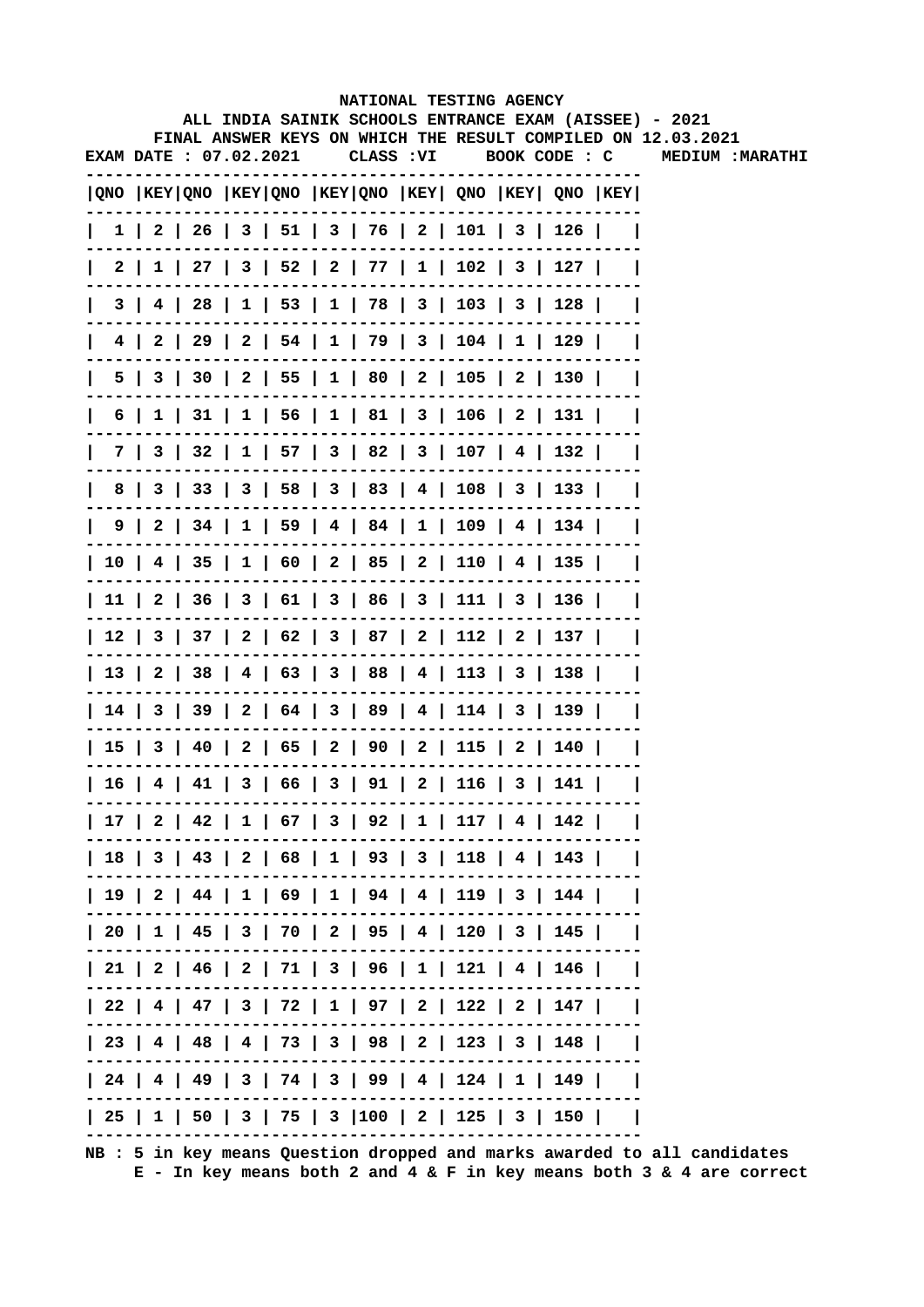|    |     |                        |  |            |  | NATIONAL TESTING AGENCY                                                               |  |                                                                                                                        |
|----|-----|------------------------|--|------------|--|---------------------------------------------------------------------------------------|--|------------------------------------------------------------------------------------------------------------------------|
|    |     |                        |  |            |  |                                                                                       |  | ALL INDIA SAINIK SCHOOLS ENTRANCE EXAM (AISSEE) - 2021<br>FINAL ANSWER KEYS ON WHICH THE RESULT COMPILED ON 12.03.2021 |
|    |     | EXAM DATE : 07.02.2021 |  | CLASS : VI |  | BOOK CODE : D                                                                         |  | MEDIUM: MARATHI                                                                                                        |
|    |     |                        |  |            |  | QNO  KEY QNO  KEY QNO  KEY QNO  KEY  QNO  KEY  QNO  KEY                               |  |                                                                                                                        |
|    |     |                        |  |            |  | $1$   4   26   4   51   3   76   1   101   2   126                                    |  |                                                                                                                        |
|    |     |                        |  |            |  | 2   4   27   3   52   3   77   3   102   3   127                                      |  |                                                                                                                        |
|    | 3 I |                        |  |            |  | 4   28   3   53   3   78   3   103   1   128                                          |  |                                                                                                                        |
|    |     |                        |  |            |  | 4   3   29   3   54   3   79   2   104   3   129                                      |  |                                                                                                                        |
|    |     |                        |  |            |  | 5   3   30   4   55   2   80   3   105   4   130                                      |  |                                                                                                                        |
| 6  |     |                        |  |            |  | 1   31   2   56   3   81   3   106   3   131                                          |  |                                                                                                                        |
|    |     |                        |  |            |  | 7   1   32   3   57   3   82   4   107   3   132                                      |  |                                                                                                                        |
| 8  |     |                        |  |            |  | 1   33   2   58   1   83   1   108   1   133                                          |  |                                                                                                                        |
|    |     |                        |  |            |  | $9 \mid 2 \mid 34 \mid 1 \mid 59 \mid 1 \mid 84 \mid 2 \mid 109 \mid 3 \mid 134 \mid$ |  |                                                                                                                        |
|    |     |                        |  |            |  | 10   2   35   3   60   2   85   4   110   2   135                                     |  |                                                                                                                        |
|    |     |                        |  |            |  | 11   1   36   2   61   1   86   2   111   2   136                                     |  |                                                                                                                        |
|    |     |                        |  |            |  | 12   2   37   4   62   3   87   3   112   4   137                                     |  |                                                                                                                        |
|    |     |                        |  |            |  | 13   3   38   1   63   3   88   2   113   4   138                                     |  |                                                                                                                        |
|    |     |                        |  |            |  | 14   1   39   3   64   3   89   4   114   3   139                                     |  |                                                                                                                        |
|    |     |                        |  |            |  | 15   1   40   3   65   3   90   1   115   2   140                                     |  |                                                                                                                        |
| 16 |     |                        |  |            |  | 3   41   2   66   3   91   3   116   4   141                                          |  |                                                                                                                        |
|    |     |                        |  |            |  | 17   2   42   3   67   2   92   4   117   3   142                                     |  |                                                                                                                        |
|    |     |                        |  |            |  | 18   3   43   2   68   1   93   4   118   3   143                                     |  |                                                                                                                        |
|    |     |                        |  |            |  | 19   1   44   3   69   1   94   1   119   3   144                                     |  |                                                                                                                        |
|    |     |                        |  |            |  | 20   4   45   4   70   1   95   2   120   2   145                                     |  |                                                                                                                        |
|    |     |                        |  |            |  | 21   2   46   2   71   1   96   2   121   3   146                                     |  |                                                                                                                        |
|    |     |                        |  |            |  | 22   3   47   2   72   3   97   4   122   4   147                                     |  |                                                                                                                        |
|    |     |                        |  |            |  | 23   2   48   3   73   3   98   2   123   4   148                                     |  |                                                                                                                        |
|    |     |                        |  |            |  | 24   2   49   2   74   4   99   2   124   3   149                                     |  |                                                                                                                        |
|    |     |                        |  |            |  | 25   1   50   1   75   2  100   2   125   3   150                                     |  |                                                                                                                        |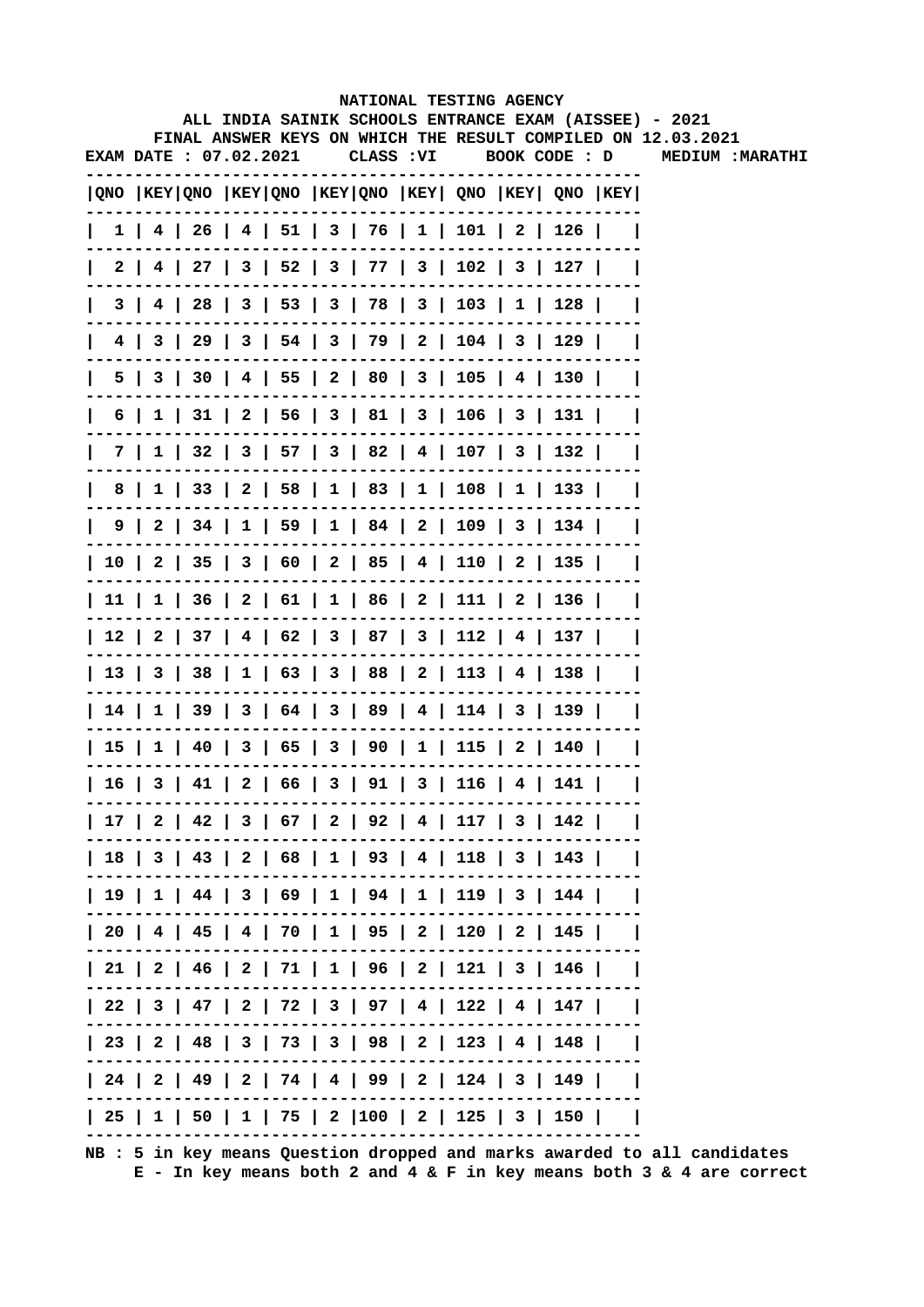|                        |     |  |  |  |  |  |  | NATIONAL TESTING AGENCY                           |  |                                                                                        |                                                                                                                        |
|------------------------|-----|--|--|--|--|--|--|---------------------------------------------------|--|----------------------------------------------------------------------------------------|------------------------------------------------------------------------------------------------------------------------|
|                        |     |  |  |  |  |  |  |                                                   |  |                                                                                        | ALL INDIA SAINIK SCHOOLS ENTRANCE EXAM (AISSEE) - 2021<br>FINAL ANSWER KEYS ON WHICH THE RESULT COMPILED ON 12.03.2021 |
| EXAM DATE : 07.02.2021 |     |  |  |  |  |  |  |                                                   |  | CLASS: VI BOOK CODE: A                                                                 | <b>MEDIUM :ORIYA</b>                                                                                                   |
|                        |     |  |  |  |  |  |  |                                                   |  | ONO KEY QNO KEY QNO KEY QNO KEY QNO KEY QNO KEY QNO KEY                                |                                                                                                                        |
|                        |     |  |  |  |  |  |  |                                                   |  | $1 \mid 3 \mid 26 \mid 1 \mid 51 \mid 2 \mid 76 \mid 4 \mid 101 \mid 3 \mid 126 \mid$  |                                                                                                                        |
|                        | 2 I |  |  |  |  |  |  |                                                   |  | 2   27   3   52   3   77   2   102   3   127                                           |                                                                                                                        |
|                        | 3 I |  |  |  |  |  |  |                                                   |  | 3   28   3   53   3   78   1   103   3   128                                           |                                                                                                                        |
| 4                      |     |  |  |  |  |  |  | $1   29   2   54   1   79   2   104   2   129$    |  |                                                                                        |                                                                                                                        |
| 5                      |     |  |  |  |  |  |  |                                                   |  | 1   30   3   55   1   80   1   105   3   130                                           |                                                                                                                        |
|                        | 6   |  |  |  |  |  |  |                                                   |  | 3   31   2   56   3   81   1   106   4   131                                           |                                                                                                                        |
|                        | 7 I |  |  |  |  |  |  |                                                   |  | $1 \mid 32 \mid 3 \mid 57 \mid 3 \mid 82 \mid 3 \mid 107 \mid 4 \mid 132 \mid$         |                                                                                                                        |
| 8                      |     |  |  |  |  |  |  |                                                   |  | 4   33   2   58   3   83   3   108   3   133                                           |                                                                                                                        |
|                        |     |  |  |  |  |  |  |                                                   |  | $9 \mid 2 \mid 34 \mid 3 \mid 59 \mid 1 \mid 84 \mid 1 \mid 109 \mid 3 \mid 134 \mid$  |                                                                                                                        |
|                        |     |  |  |  |  |  |  |                                                   |  | $10 \mid 2 \mid 35 \mid 4 \mid 60 \mid 3 \mid 85 \mid 1 \mid 110 \mid 4 \mid 135 \mid$ |                                                                                                                        |
|                        |     |  |  |  |  |  |  |                                                   |  | $11 \mid 2 \mid 36 \mid 1 \mid 61 \mid 1 \mid 86 \mid 4 \mid 111 \mid 2 \mid 136 \mid$ |                                                                                                                        |
|                        |     |  |  |  |  |  |  |                                                   |  | $12$   2   37   2   62   1   87   2   112   3   137                                    |                                                                                                                        |
|                        |     |  |  |  |  |  |  |                                                   |  | 13   1   38   3   63   3   88   3   113   1   138                                      |                                                                                                                        |
|                        |     |  |  |  |  |  |  |                                                   |  | 14   3   39   2   64   2   89   2   114   3   139                                      |                                                                                                                        |
|                        |     |  |  |  |  |  |  |                                                   |  | 15   3   40   4   65   1   90   3   115   3   140                                      |                                                                                                                        |
|                        |     |  |  |  |  |  |  | 16   3   41   4   66   3   91   2   116   3   141 |  |                                                                                        |                                                                                                                        |
|                        |     |  |  |  |  |  |  |                                                   |  | 17   3   42   4   67   4   92   1   117   1   142                                      |                                                                                                                        |
|                        |     |  |  |  |  |  |  |                                                   |  | 18   4   43   3   68   2   93   2   118   4   143                                      |                                                                                                                        |
|                        |     |  |  |  |  |  |  |                                                   |  | 19   2   44   1   69   1   94   3   119   2   144                                      |                                                                                                                        |
|                        |     |  |  |  |  |  |  |                                                   |  | 20   3   45   1   70   3   95   3   120   2   145                                      |                                                                                                                        |
|                        |     |  |  |  |  |  |  |                                                   |  | 21   2   46   3   71   3   96   3   121   4   146                                      |                                                                                                                        |
|                        |     |  |  |  |  |  |  |                                                   |  | 22   1   47   1   72   2   97   2   122   3   147                                      |                                                                                                                        |
|                        |     |  |  |  |  |  |  |                                                   |  | 23   4   48   1   73   3   98   1   123   2   148                                      |                                                                                                                        |
|                        |     |  |  |  |  |  |  |                                                   |  | 24   2   49   2   74   3   99   2   124   4   149                                      |                                                                                                                        |
|                        |     |  |  |  |  |  |  |                                                   |  | 25   4   50   2   75   3  100   3   125   3   150                                      |                                                                                                                        |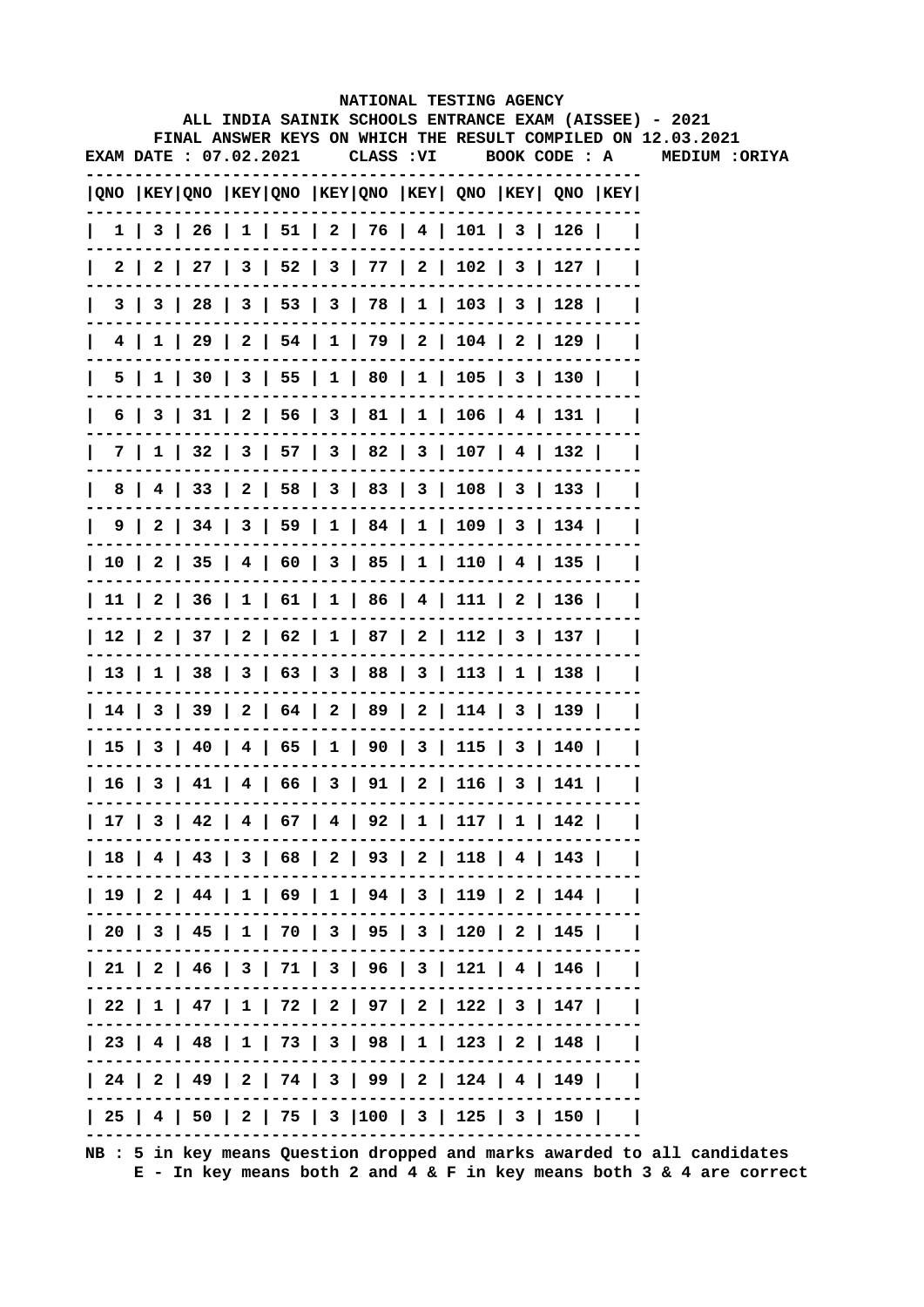|  |                        |  |           |  | NATIONAL TESTING AGENCY                                                               |  | ALL INDIA SAINIK SCHOOLS ENTRANCE EXAM (AISSEE) - 2021       |
|--|------------------------|--|-----------|--|---------------------------------------------------------------------------------------|--|--------------------------------------------------------------|
|  |                        |  |           |  |                                                                                       |  | FINAL ANSWER KEYS ON WHICH THE RESULT COMPILED ON 12.03.2021 |
|  | EXAM DATE : 07.02.2021 |  | CLASS :VI |  | BOOK CODE : B                                                                         |  | <b>MEDIUM :ORIYA</b>                                         |
|  |                        |  |           |  | $ QNO $ KEY $ QNO $ KEY $ QNO $ KEY $ QNO $ KEY $ QNO $ KEY $ QNO $ KEY $ QNO $ KEY   |  |                                                              |
|  |                        |  |           |  | $1 \mid 2 \mid 26 \mid 2 \mid 51 \mid 4 \mid 76 \mid 2 \mid 101 \mid 4 \mid 126 \mid$ |  |                                                              |
|  |                        |  |           |  | $2 \mid 1 \mid 27 \mid 3 \mid 52 \mid 2 \mid 77 \mid 1 \mid 102 \mid 4 \mid 127 \mid$ |  |                                                              |
|  |                        |  |           |  | 3   3   28   2   53   1   78   2   103   3   128                                      |  |                                                              |
|  |                        |  |           |  | 4   2   29   1   54   3   79   1   104   3   129                                      |  |                                                              |
|  |                        |  |           |  | 5   3   30   4   55   3   80   4   105   2   130                                      |  |                                                              |
|  |                        |  |           |  | $6$   3   31   4   56   2   81   3   106   3   131                                    |  |                                                              |
|  |                        |  |           |  | 7   4   32   4   57   3   82   3   107   1   132                                      |  |                                                              |
|  |                        |  |           |  | 8   3   33   1   58   3   83   1   108   3   133                                      |  |                                                              |
|  |                        |  |           |  | $9 \mid 3 \mid 34 \mid 1 \mid 59 \mid 3 \mid 84 \mid 4 \mid 109 \mid 4 \mid 134 \mid$ |  |                                                              |
|  |                        |  |           |  | 10   2   35   3   60   3   85   2   110   3   135                                     |  |                                                              |
|  |                        |  |           |  | 11   1   36   3   61   3   86   3   111   1   136                                     |  |                                                              |
|  |                        |  |           |  | 12   4   37   1   62   3   87   2   112   3   137                                     |  |                                                              |
|  |                        |  |           |  | 13   2   38   2   63   1   88   3   113   3   138                                     |  |                                                              |
|  |                        |  |           |  | 14   4   39   2   64   1   89   1   114   2   139                                     |  |                                                              |
|  |                        |  |           |  | 15   1   40   1   65   2   90   1   115   2   140                                     |  |                                                              |
|  |                        |  |           |  | 16   3   41   3   66   3   91   2   116   4   141                                     |  |                                                              |
|  |                        |  |           |  | 17   3   42   1   67   3   92   3   117   4   142                                     |  |                                                              |
|  |                        |  |           |  | 18   2   43   1   68   1   93   3   118   3   143                                     |  |                                                              |
|  |                        |  |           |  | 19   3   44   3   69   3   94   3   119   4   144                                     |  |                                                              |
|  |                        |  |           |  | 20   2   45   2   70   3   95   2   120   3   145                                     |  |                                                              |
|  |                        |  |           |  | 21   3   46   1   71   1   96   1   121   2   146                                     |  |                                                              |
|  |                        |  |           |  | 22   2   47   4   72   3   97   2   122   3   147                                     |  |                                                              |
|  |                        |  |           |  | 23   3   48   2   73   2   98   3   123   3   148                                     |  |                                                              |
|  |                        |  |           |  | 24   4   49   2   74   1   99   2   124   2   149                                     |  |                                                              |
|  |                        |  |           |  | 25   2   50   3   75   1  100   1   125   3   150                                     |  |                                                              |
|  |                        |  |           |  |                                                                                       |  |                                                              |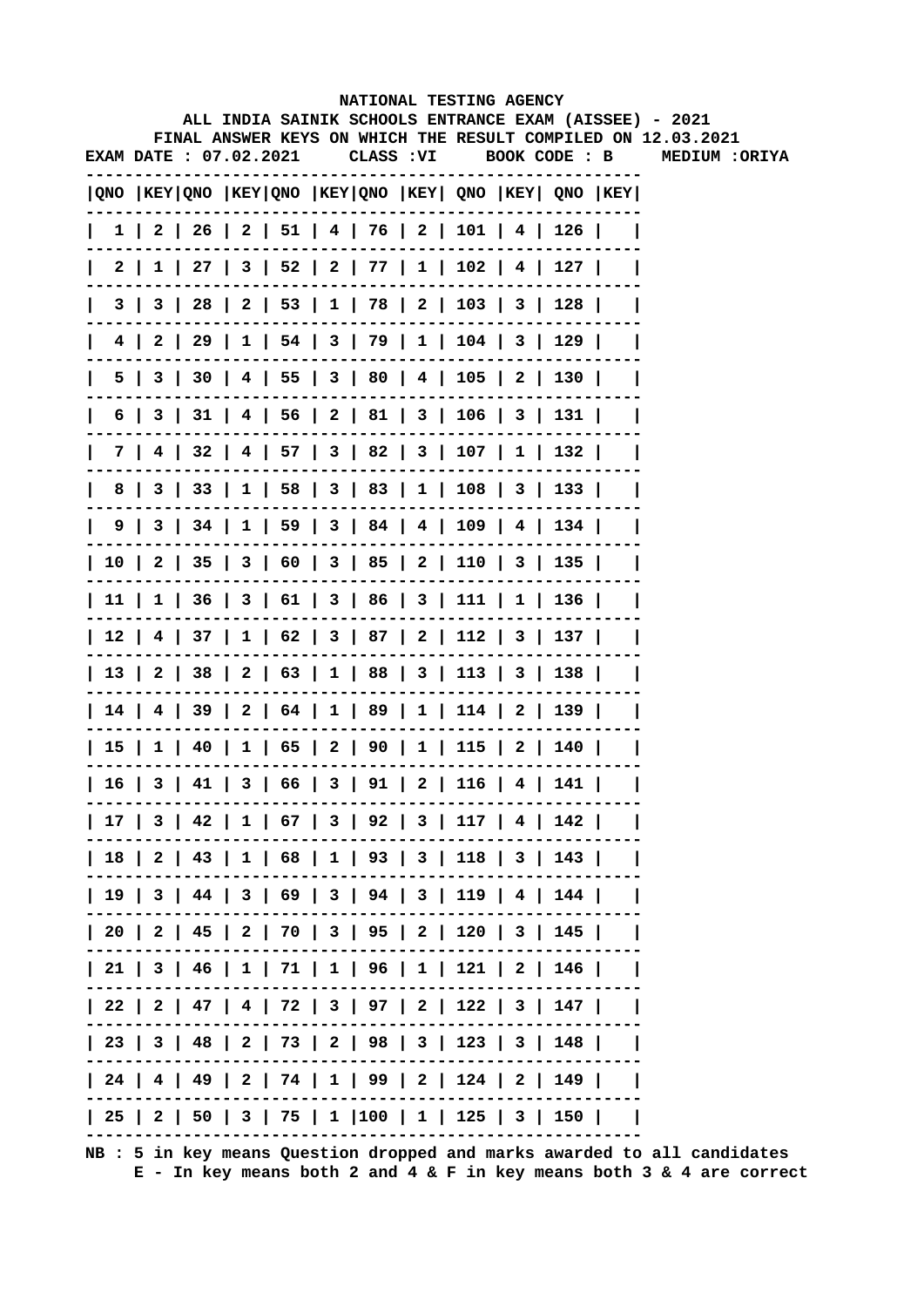|                        |   |  |  |  |           |  | NATIONAL TESTING AGENCY                                                               |  | ALL INDIA SAINIK SCHOOLS ENTRANCE EXAM (AISSEE) - 2021       |
|------------------------|---|--|--|--|-----------|--|---------------------------------------------------------------------------------------|--|--------------------------------------------------------------|
|                        |   |  |  |  |           |  |                                                                                       |  | FINAL ANSWER KEYS ON WHICH THE RESULT COMPILED ON 12.03.2021 |
| EXAM DATE : 07.02.2021 |   |  |  |  | CLASS :VI |  |                                                                                       |  | BOOK CODE : C MEDIUM : ORIYA                                 |
|                        |   |  |  |  |           |  | $ QNO $ KEY $ QNO $ KEY $ QNO $ KEY $ QNO $ KEY $ QNO $ KEY $ QNO $ KEY $ QNO $ KEY   |  |                                                              |
|                        |   |  |  |  |           |  | $1 \mid 2 \mid 26 \mid 3 \mid 51 \mid 3 \mid 76 \mid 1 \mid 101 \mid 3 \mid 126 \mid$ |  |                                                              |
|                        |   |  |  |  |           |  | 2   1   27   3   52   2   77   2   102   3   127                                      |  |                                                              |
|                        | 3 |  |  |  |           |  | 4   28   1   53   1   78   1   103   3   128                                          |  |                                                              |
|                        |   |  |  |  |           |  | $4$   2   29   2   54   1   79   4   104   1   129                                    |  |                                                              |
|                        |   |  |  |  |           |  | 5   3   30   2   55   1   80   2   105   2   130                                      |  |                                                              |
|                        | 6 |  |  |  |           |  | $1 \mid 31 \mid 1 \mid 56 \mid 1 \mid 81 \mid 3 \mid 106 \mid 2 \mid 131 \mid$        |  |                                                              |
|                        |   |  |  |  |           |  | 7   3   32   1   57   3   82   1   107   4   132                                      |  |                                                              |
|                        |   |  |  |  |           |  | 8   3   33   3   58   3   83   3   108   3   133                                      |  |                                                              |
|                        |   |  |  |  |           |  | $9 \mid 2 \mid 34 \mid 1 \mid 59 \mid 4 \mid 84 \mid 2 \mid 109 \mid 4 \mid 134 \mid$ |  |                                                              |
|                        |   |  |  |  |           |  | 10   4   35   1   60   2   85   3   110   4   135                                     |  |                                                              |
|                        |   |  |  |  |           |  | 11   2   36   3   61   3   86   2   111   3   136                                     |  |                                                              |
|                        |   |  |  |  |           |  | 12   3   37   2   62   3   87   3   112   2   137                                     |  |                                                              |
|                        |   |  |  |  |           |  | 13   2   38   4   63   3   88   1   113   3   138                                     |  |                                                              |
|                        |   |  |  |  |           |  | 14   3   39   2   64   3   89   1   114   3   139                                     |  |                                                              |
|                        |   |  |  |  |           |  | 15   3   40   2   65   2   90   4   115   2   140                                     |  |                                                              |
|                        |   |  |  |  |           |  | 16   4   41   3   66   3   91   3   116   3   141                                     |  |                                                              |
|                        |   |  |  |  |           |  | 17   2   42   1   67   3   92   3   117   4   142                                     |  |                                                              |
|                        |   |  |  |  |           |  | 18   3   43   2   68   1   93   2   118   4   143                                     |  |                                                              |
|                        |   |  |  |  |           |  | 19   2   44   1   69   1   94   1   119   3   144                                     |  |                                                              |
|                        |   |  |  |  |           |  | 20   1   45   3   70   2   95   2   120   3   145                                     |  |                                                              |
|                        |   |  |  |  |           |  | 21   2   46   2   71   3   96   3   121   4   146                                     |  |                                                              |
|                        |   |  |  |  |           |  | 22   4   47   3   72   1   97   2   122   2   147                                     |  |                                                              |
|                        |   |  |  |  |           |  | 23   4   48   4   73   3   98   1   123   3   148                                     |  |                                                              |
|                        |   |  |  |  |           |  | 24   4   49   3   74   3   99   2   124   1   149                                     |  |                                                              |
|                        |   |  |  |  |           |  | 25   1   50   3   75   3  100   3   125   3   150                                     |  |                                                              |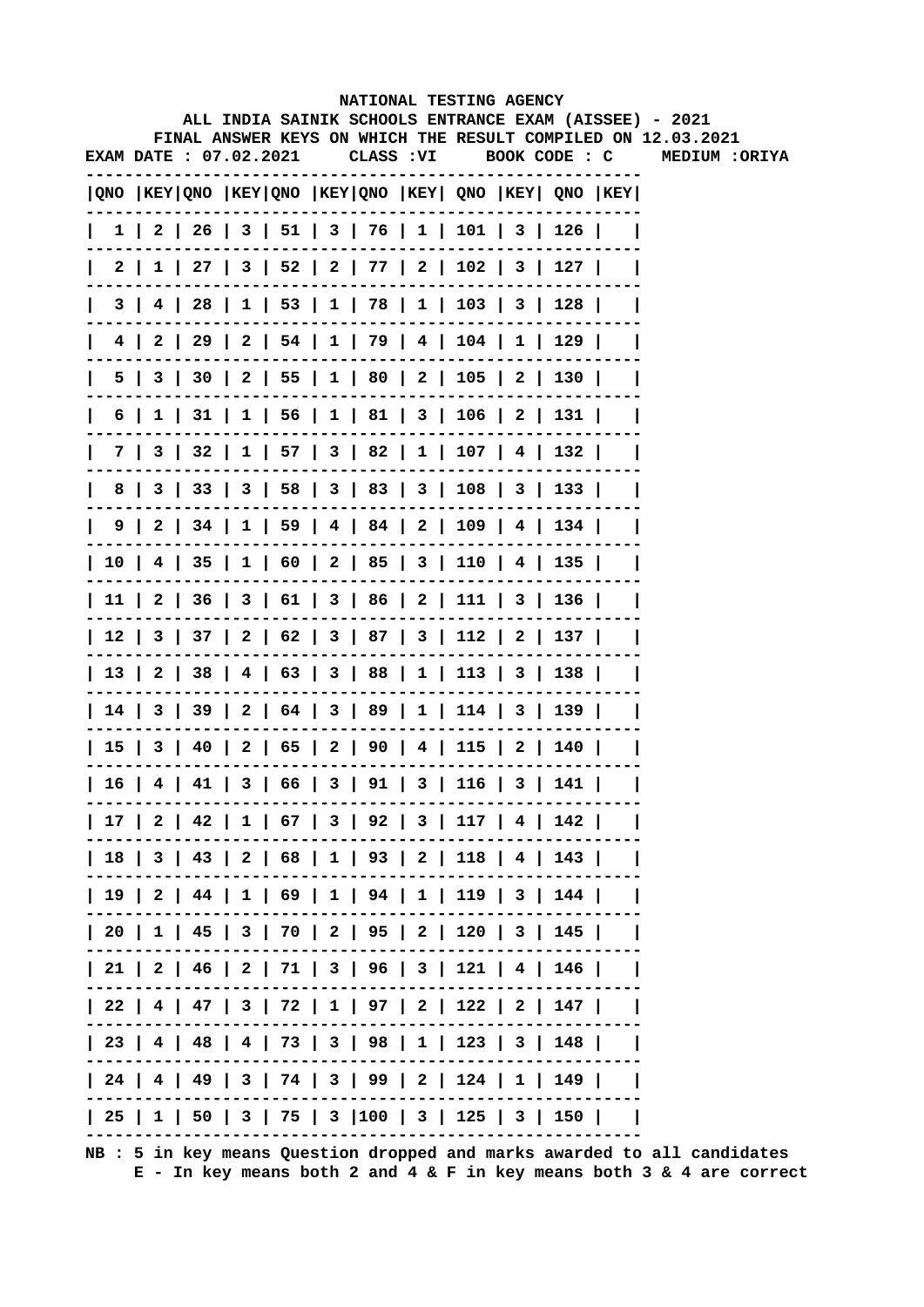|                 |  |                               |  | NATIONAL TESTING AGENCY                      |                                                                                |                                                                                                                        |
|-----------------|--|-------------------------------|--|----------------------------------------------|--------------------------------------------------------------------------------|------------------------------------------------------------------------------------------------------------------------|
|                 |  |                               |  |                                              |                                                                                | ALL INDIA SAINIK SCHOOLS ENTRANCE EXAM (AISSEE) - 2021<br>FINAL ANSWER KEYS ON WHICH THE RESULT COMPILED ON 12.03.2021 |
|                 |  | <b>EXAM DATE : 07.02.2021</b> |  |                                              |                                                                                | CLASS : VI BOOK CODE : D MEDIUM : ORIYA                                                                                |
|                 |  |                               |  |                                              | QNO  KEY QNO  KEY QNO  KEY QNO  KEY  QNO  KEY  QNO  KEY                        |                                                                                                                        |
|                 |  |                               |  |                                              | $1$   4   26   4   51   3   76   2   101   2   126                             |                                                                                                                        |
|                 |  |                               |  |                                              | 2   4   27   3   52   3   77   1   102   3   127                               |                                                                                                                        |
| 31              |  |                               |  |                                              | 4   28   3   53   3   78   4   103   1   128                                   |                                                                                                                        |
| 4 I             |  |                               |  |                                              | 3   29   3   54   3   79   2   104   3   129                                   |                                                                                                                        |
| 5               |  |                               |  |                                              | 3   30   4   55   2   80   1   105   4   130                                   |                                                                                                                        |
| 6               |  |                               |  |                                              | $1 \mid 31 \mid 2 \mid 56 \mid 3 \mid 81 \mid 3 \mid 106 \mid 3 \mid 131 \mid$ |                                                                                                                        |
| 7 I             |  |                               |  |                                              | $1 \mid 32 \mid 3 \mid 57 \mid 3 \mid 82 \mid 1 \mid 107 \mid 3 \mid 132 \mid$ |                                                                                                                        |
| 8               |  |                               |  |                                              | $1 \mid 33 \mid 2 \mid 58 \mid 1 \mid 83 \mid 3 \mid 108 \mid 1 \mid 133 \mid$ |                                                                                                                        |
|                 |  |                               |  |                                              | 9   2   34   1   59   1   84   3   109   3   134                               |                                                                                                                        |
|                 |  |                               |  |                                              | 10   2   35   3   60   2   85   2   110   2   135                              |                                                                                                                        |
|                 |  |                               |  |                                              | 11   1   36   2   61   1   86   3   111   2   136                              |                                                                                                                        |
|                 |  |                               |  |                                              | 12   2   37   4   62   3   87   1   112   4   137                              |                                                                                                                        |
|                 |  |                               |  |                                              | 13   3   38   1   63   3   88   1   113   4   138                              |                                                                                                                        |
|                 |  |                               |  |                                              | 14   1   39   3   64   3   89   4   114   3   139                              |                                                                                                                        |
|                 |  |                               |  |                                              | 15   1   40   3   65   3   90   2   115   2   140                              |                                                                                                                        |
| 16 <sup>1</sup> |  |                               |  | 3   41   2   66   3   91   2   116   4   141 |                                                                                |                                                                                                                        |
|                 |  |                               |  |                                              | 17   2   42   3   67   2   92   1   117   3   142                              |                                                                                                                        |
|                 |  |                               |  |                                              | 18   3   43   2   68   1   93   2   118   3   143                              |                                                                                                                        |
|                 |  |                               |  |                                              | 19   1   44   3   69   1   94   3   119   3   144                              |                                                                                                                        |
|                 |  |                               |  |                                              | 20   4   45   4   70   1   95   2   120   2   145                              |                                                                                                                        |
|                 |  |                               |  |                                              | 21   2   46   2   71   1   96   1   121   3   146                              |                                                                                                                        |
|                 |  |                               |  |                                              | 22   3   47   2   72   3   97   2   122   4   147                              |                                                                                                                        |
|                 |  |                               |  |                                              | 23   2   48   3   73   3   98   3   123   4   148                              |                                                                                                                        |
|                 |  |                               |  |                                              | 24   2   49   2   74   4   99   3   124   3   149                              |                                                                                                                        |
|                 |  |                               |  |                                              | 25   1   50   1   75   2  100   3   125   3   150                              |                                                                                                                        |
|                 |  |                               |  |                                              |                                                                                |                                                                                                                        |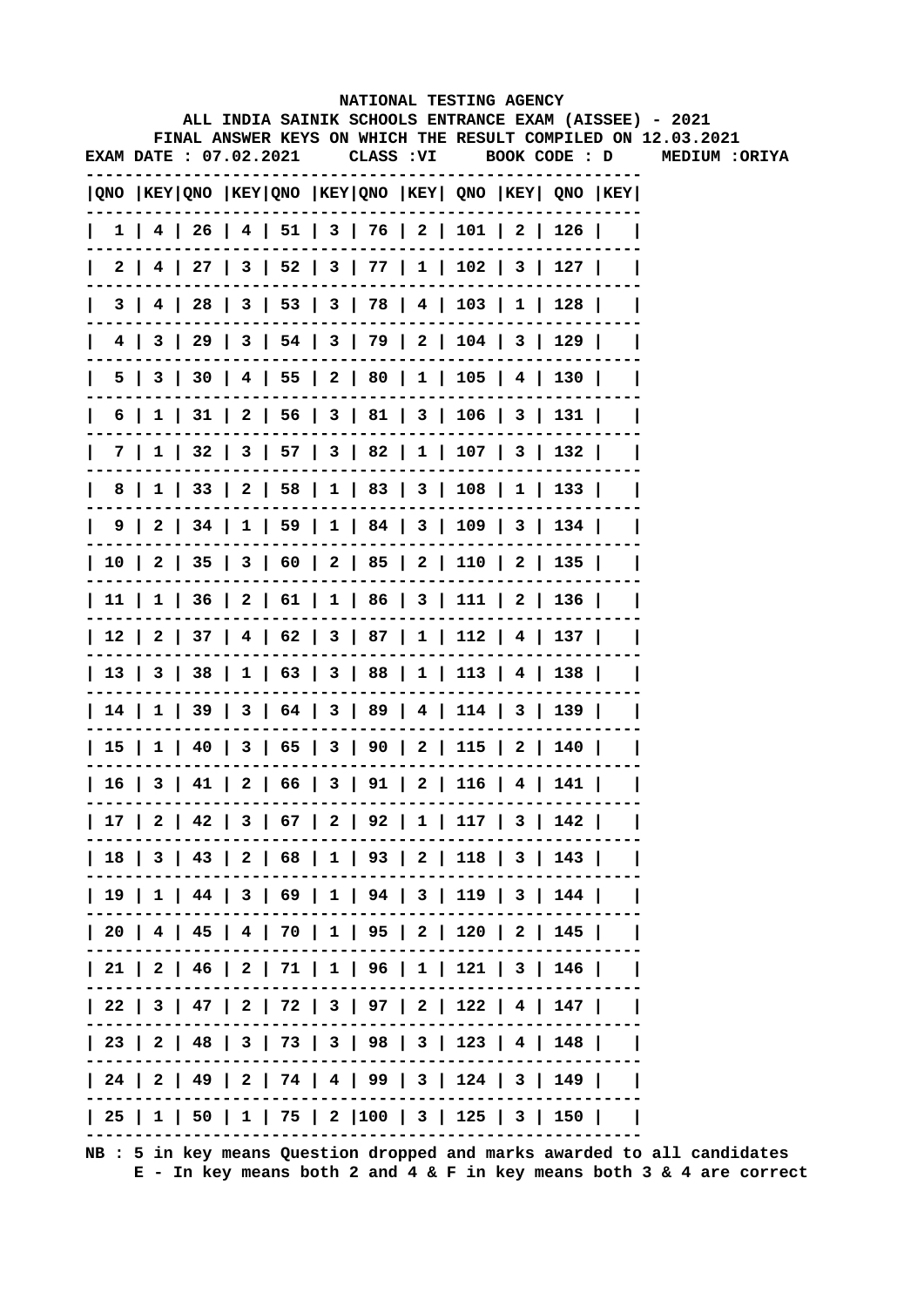|              |     |                        |  |            |  | NATIONAL TESTING AGENCY                                 |  |                                                                                                                        |
|--------------|-----|------------------------|--|------------|--|---------------------------------------------------------|--|------------------------------------------------------------------------------------------------------------------------|
|              |     |                        |  |            |  |                                                         |  | ALL INDIA SAINIK SCHOOLS ENTRANCE EXAM (AISSEE) - 2021<br>FINAL ANSWER KEYS ON WHICH THE RESULT COMPILED ON 12.03.2021 |
|              |     | EXAM DATE : 07.02.2021 |  | CLASS : VI |  | BOOK CODE : A                                           |  | MEDIUM : PUNJABI                                                                                                       |
|              |     |                        |  |            |  | QNO  KEY QNO  KEY QNO  KEY QNO  KEY  QNO  KEY  QNO  KEY |  |                                                                                                                        |
| $\mathbf{I}$ |     |                        |  |            |  | 1   3   26   1   51   2   76   3   101   3   126        |  |                                                                                                                        |
| 2 I          |     |                        |  |            |  | 2   27   3   52   3   77   1   102   3   127            |  |                                                                                                                        |
| 3 I          |     |                        |  |            |  | $3   28   3   53   3   78   1   103   3   128$          |  |                                                                                                                        |
|              |     |                        |  |            |  | 4   1   29   2   54   1   79   3   104   2   129        |  |                                                                                                                        |
|              | 5   |                        |  |            |  | $1$   30   3   55   1   80   4   105   3   130          |  |                                                                                                                        |
| 6            |     |                        |  |            |  | 3   31   2   56   3   81   4   106   4   131            |  |                                                                                                                        |
|              | 7 I |                        |  |            |  | $1$   32   3   57   3   82   3   107   4   132          |  |                                                                                                                        |
| 8            |     |                        |  |            |  | 4   33   2   58   3   83   4   108   3   133            |  |                                                                                                                        |
|              |     |                        |  |            |  | 9   2   34   3   59   1   84   2   109   3   134        |  |                                                                                                                        |
|              |     |                        |  |            |  | 10   2   35   4   60   3   85   1   110   4   135       |  |                                                                                                                        |
|              |     |                        |  |            |  | 11   2   36   1   61   1   86   2   111   2   136       |  |                                                                                                                        |
|              |     |                        |  |            |  | 12   2   37   2   62   1   87   3   112   3   137       |  |                                                                                                                        |
|              |     |                        |  |            |  | 13   1   38   3   63   3   88   4   113   1   138       |  |                                                                                                                        |
|              |     |                        |  |            |  | 14   3   39   2   64   2   89   3   114   3   139       |  |                                                                                                                        |
|              |     |                        |  |            |  | 15   3   40   4   65   1   90   2   115   3   140       |  |                                                                                                                        |
|              |     |                        |  |            |  | 16   3   41   4   66   3   91   4   116   3   141       |  |                                                                                                                        |
|              |     |                        |  |            |  | 17   3   42   4   67   4   92   2   117   1   142       |  |                                                                                                                        |
|              |     |                        |  |            |  | 18   4   43   3   68   2   93   4   118   4   143       |  |                                                                                                                        |
|              |     |                        |  |            |  | 19   2   44   1   69   1   94   1   119   2   144       |  |                                                                                                                        |
|              |     |                        |  |            |  | 20   3   45   1   70   3   95   2   120   2   145       |  |                                                                                                                        |
|              |     |                        |  |            |  | 21   2   46   3   71   3   96   2   121   4   146       |  |                                                                                                                        |
|              |     |                        |  |            |  | 22   1   47   1   72   2   97   3   122   3   147       |  |                                                                                                                        |
|              |     |                        |  |            |  | 23   4   48   1   73   3   98   2   123   2   148       |  |                                                                                                                        |
|              |     |                        |  |            |  | 24   2   49   2   74   3   99   2   124   4   149       |  |                                                                                                                        |
|              |     |                        |  |            |  | 25   4   50   2   75   3  100   3   125   3   150       |  |                                                                                                                        |
|              |     |                        |  |            |  |                                                         |  |                                                                                                                        |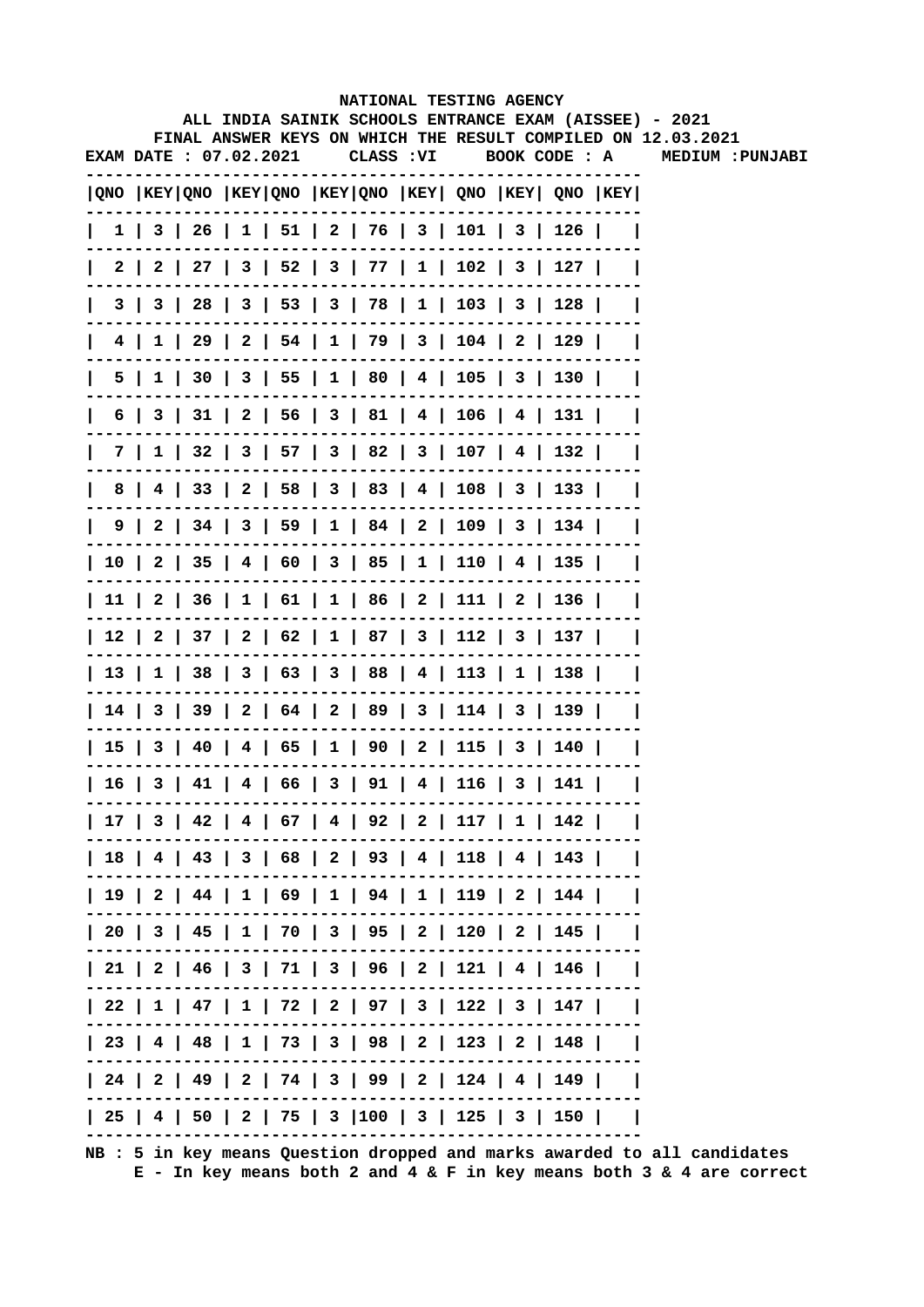|      |     |                               |  |            | NATIONAL TESTING AGENCY                      |  |                                                                                       |                                                                                                                        |
|------|-----|-------------------------------|--|------------|----------------------------------------------|--|---------------------------------------------------------------------------------------|------------------------------------------------------------------------------------------------------------------------|
|      |     |                               |  |            |                                              |  |                                                                                       | ALL INDIA SAINIK SCHOOLS ENTRANCE EXAM (AISSEE) - 2021<br>FINAL ANSWER KEYS ON WHICH THE RESULT COMPILED ON 12.03.2021 |
|      |     | <b>EXAM DATE : 07.02.2021</b> |  | CLASS : VI |                                              |  | BOOK CODE : B                                                                         | MEDIUM : PUNJABI                                                                                                       |
|      |     |                               |  |            |                                              |  | $ QNO $ KEY $ QNO $ KEY $ QNO $ KEY $ QNO $ KEY $ QNO $ KEY $ QNO $ KEY $ QNO $ KEY   |                                                                                                                        |
|      |     |                               |  |            |                                              |  | $1 \mid 2 \mid 26 \mid 2 \mid 51 \mid 4 \mid 76 \mid 1 \mid 101 \mid 4 \mid 126 \mid$ |                                                                                                                        |
| 2 I  |     |                               |  |            |                                              |  | $1$   27   3   52   2   77   1   102   4   127                                        |                                                                                                                        |
| 31   | 3 I |                               |  |            |                                              |  | 28   2   53   1   78   3   103   3   128                                              |                                                                                                                        |
| 4 I  | 2   |                               |  |            |                                              |  | 29   1   54   3   79   4   104   3   129                                              |                                                                                                                        |
| 5.   | 3   |                               |  |            |                                              |  | 30   4   55   3   80   3   105   2   130                                              |                                                                                                                        |
| 6    | 3   |                               |  |            |                                              |  | $31$   4   56   2   81   4   106   3   131                                            |                                                                                                                        |
| 7 I  |     |                               |  |            |                                              |  | 4   32   4   57   3   82   2   107   1   132                                          |                                                                                                                        |
| 8    |     |                               |  |            |                                              |  | 3   33   1   58   3   83   1   108   3   133                                          |                                                                                                                        |
| 9    |     |                               |  |            |                                              |  | 3   34   1   59   3   84   2   109   4   134                                          |                                                                                                                        |
|      |     |                               |  |            |                                              |  | 10   2   35   3   60   3   85   3   110   3   135                                     |                                                                                                                        |
|      |     |                               |  |            |                                              |  | 11   1   36   3   61   3   86   4   111   1   136                                     |                                                                                                                        |
|      |     |                               |  |            |                                              |  | 12   4   37   1   62   3   87   3   112   3   137                                     |                                                                                                                        |
|      |     |                               |  |            |                                              |  | 13   2   38   2   63   1   88   2   113   3   138                                     |                                                                                                                        |
|      |     |                               |  |            |                                              |  | 14   4   39   2   64   1   89   4   114   2   139                                     |                                                                                                                        |
|      |     |                               |  |            |                                              |  | 15   1   40   1   65   2   90   3   115   2   140                                     |                                                                                                                        |
| 16 I |     |                               |  |            | 3   41   3   66   3   91   4   116   4   141 |  |                                                                                       |                                                                                                                        |
|      |     |                               |  |            |                                              |  | 17   3   42   1   67   3   92   1   117   4   142                                     |                                                                                                                        |
|      |     |                               |  |            |                                              |  | 18   2   43   1   68   1   93   2   118   3   143                                     |                                                                                                                        |
|      |     |                               |  |            |                                              |  | 19   3   44   3   69   3   94   2   119   4   144                                     |                                                                                                                        |
|      |     |                               |  |            |                                              |  | 20   2   45   2   70   3   95   3   120   3   145                                     |                                                                                                                        |
|      |     |                               |  |            |                                              |  | 21   3   46   1   71   1   96   2   121   2   146                                     |                                                                                                                        |
|      |     |                               |  |            |                                              |  | 22   2   47   4   72   3   97   2   122   3   147                                     |                                                                                                                        |
|      |     |                               |  |            |                                              |  | 23   3   48   2   73   2   98   3   123   3   148                                     |                                                                                                                        |
|      |     |                               |  |            |                                              |  | 24   4   49   2   74   1   99   4   124   2   149                                     |                                                                                                                        |
|      |     |                               |  |            |                                              |  | 25   2   50   3   75   1  100   2   125   3   150                                     |                                                                                                                        |
|      |     |                               |  |            |                                              |  |                                                                                       |                                                                                                                        |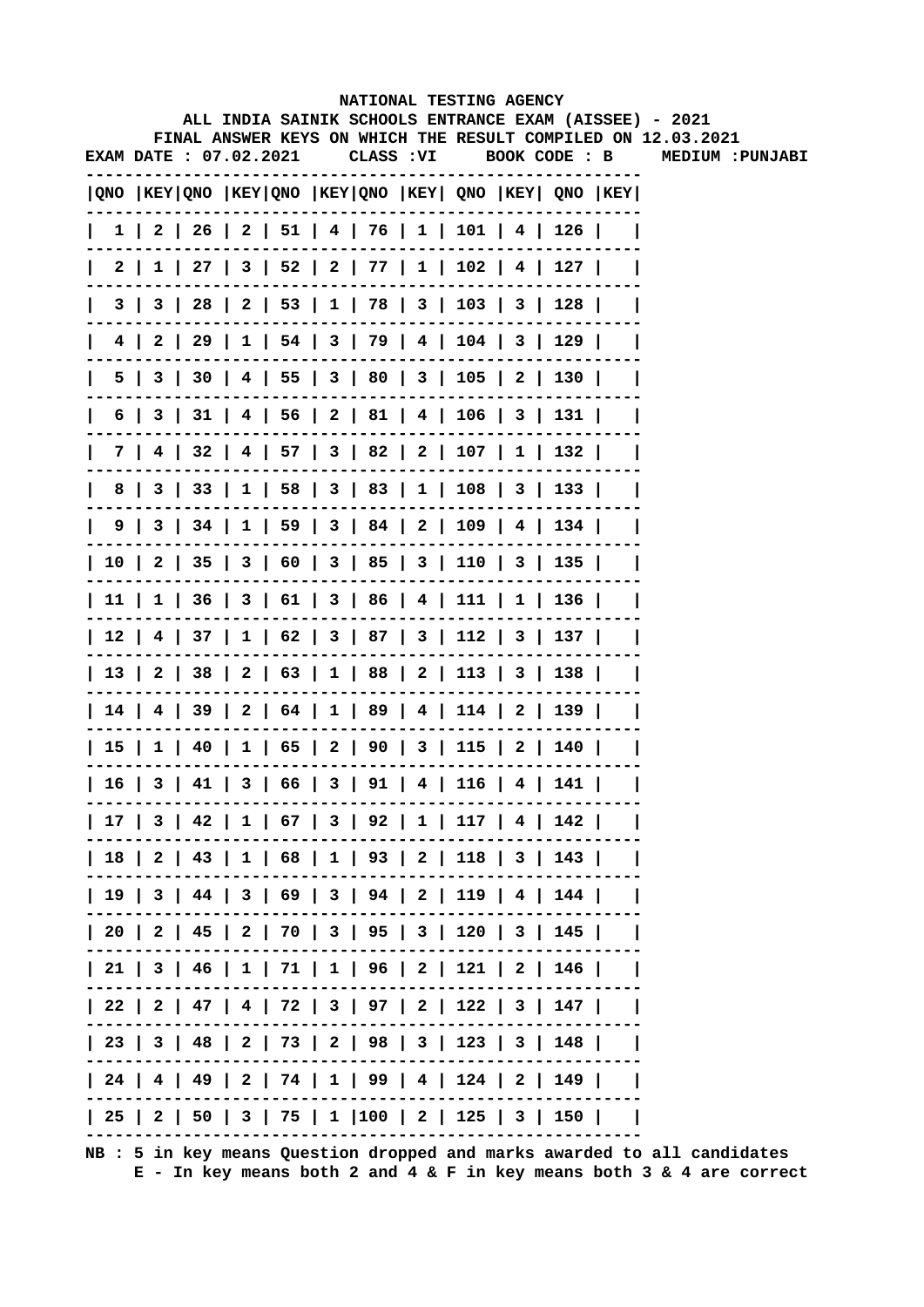|              |                        |  |            |  | NATIONAL TESTING AGENCY                                                               |  |                                                                                                                        |
|--------------|------------------------|--|------------|--|---------------------------------------------------------------------------------------|--|------------------------------------------------------------------------------------------------------------------------|
|              |                        |  |            |  |                                                                                       |  | ALL INDIA SAINIK SCHOOLS ENTRANCE EXAM (AISSEE) - 2021<br>FINAL ANSWER KEYS ON WHICH THE RESULT COMPILED ON 12.03.2021 |
|              | EXAM DATE : 07.02.2021 |  | CLASS : VI |  | BOOK CODE : C                                                                         |  | MEDIUM : PUNJABI                                                                                                       |
|              |                        |  |            |  |                                                                                       |  |                                                                                                                        |
|              |                        |  |            |  | QNO  KEY QNO  KEY QNO  KEY QNO  KEY  QNO  KEY  QNO  KEY                               |  |                                                                                                                        |
| $\mathbf{L}$ |                        |  |            |  | $1 \mid 2 \mid 26 \mid 3 \mid 51 \mid 3 \mid 76 \mid 1 \mid 101 \mid 3 \mid 126 \mid$ |  |                                                                                                                        |
|              |                        |  |            |  | 2   1   27   3   52   2   77   3   102   3   127                                      |  |                                                                                                                        |
|              |                        |  |            |  | 3   4   28   1   53   1   78   4   103   3   128                                      |  |                                                                                                                        |
|              |                        |  |            |  | 4   2   29   2   54   1   79   3   104   1   129                                      |  |                                                                                                                        |
|              |                        |  |            |  | 5   3   30   2   55   1   80   1   105   2   130                                      |  |                                                                                                                        |
| 6            |                        |  |            |  | 1   31   1   56   1   81   1   106   2   131                                          |  |                                                                                                                        |
|              |                        |  |            |  | 7   3   32   1   57   3   82   2   107   4   132                                      |  |                                                                                                                        |
| 8            |                        |  |            |  | 3   33   3   58   3   83   2   108   3   133                                          |  |                                                                                                                        |
|              |                        |  |            |  | $9 \mid 2 \mid 34 \mid 1 \mid 59 \mid 4 \mid 84 \mid 3 \mid 109 \mid 4 \mid 134 \mid$ |  |                                                                                                                        |
|              |                        |  |            |  | 10   4   35   1   60   2   85   2   110   4   135                                     |  |                                                                                                                        |
|              |                        |  |            |  | 11   2   36   3   61   3   86   2   111   3   136                                     |  |                                                                                                                        |
|              |                        |  |            |  | 12   3   37   2   62   3   87   3   112   2   137                                     |  |                                                                                                                        |
|              |                        |  |            |  | 13   2   38   4   63   3   88   4   113   3   138                                     |  |                                                                                                                        |
|              |                        |  |            |  | 14   3   39   2   64   3   89   2   114   3   139                                     |  |                                                                                                                        |
|              |                        |  |            |  | 15   3   40   2   65   2   90   4   115   2   140                                     |  |                                                                                                                        |
|              |                        |  |            |  | 16   4   41   3   66   3   91   2   116   3   141                                     |  |                                                                                                                        |
|              |                        |  |            |  | 17   2   42   1   67   3   92   3   117   4   142                                     |  |                                                                                                                        |
|              |                        |  |            |  | 18   3   43   2   68   1   93   4   118   4   143                                     |  |                                                                                                                        |
|              |                        |  |            |  | 19   2   44   1   69   1   94   3   119   3   144                                     |  |                                                                                                                        |
|              |                        |  |            |  | 20   1   45   3   70   2   95   2   120   3   145                                     |  |                                                                                                                        |
|              |                        |  |            |  | 21   2   46   2   71   3   96   4   121   4   146                                     |  |                                                                                                                        |
|              |                        |  |            |  | 22   4   47   3   72   1   97   3   122   2   147                                     |  |                                                                                                                        |
|              |                        |  |            |  | 23   4   48   4   73   3   98   4   123   3   148                                     |  |                                                                                                                        |
|              |                        |  |            |  | 24   4   49   3   74   3   99   2   124   1   149                                     |  |                                                                                                                        |
|              |                        |  |            |  | 25   1   50   3   75   3  100   1   125   3   150                                     |  |                                                                                                                        |
|              |                        |  |            |  |                                                                                       |  |                                                                                                                        |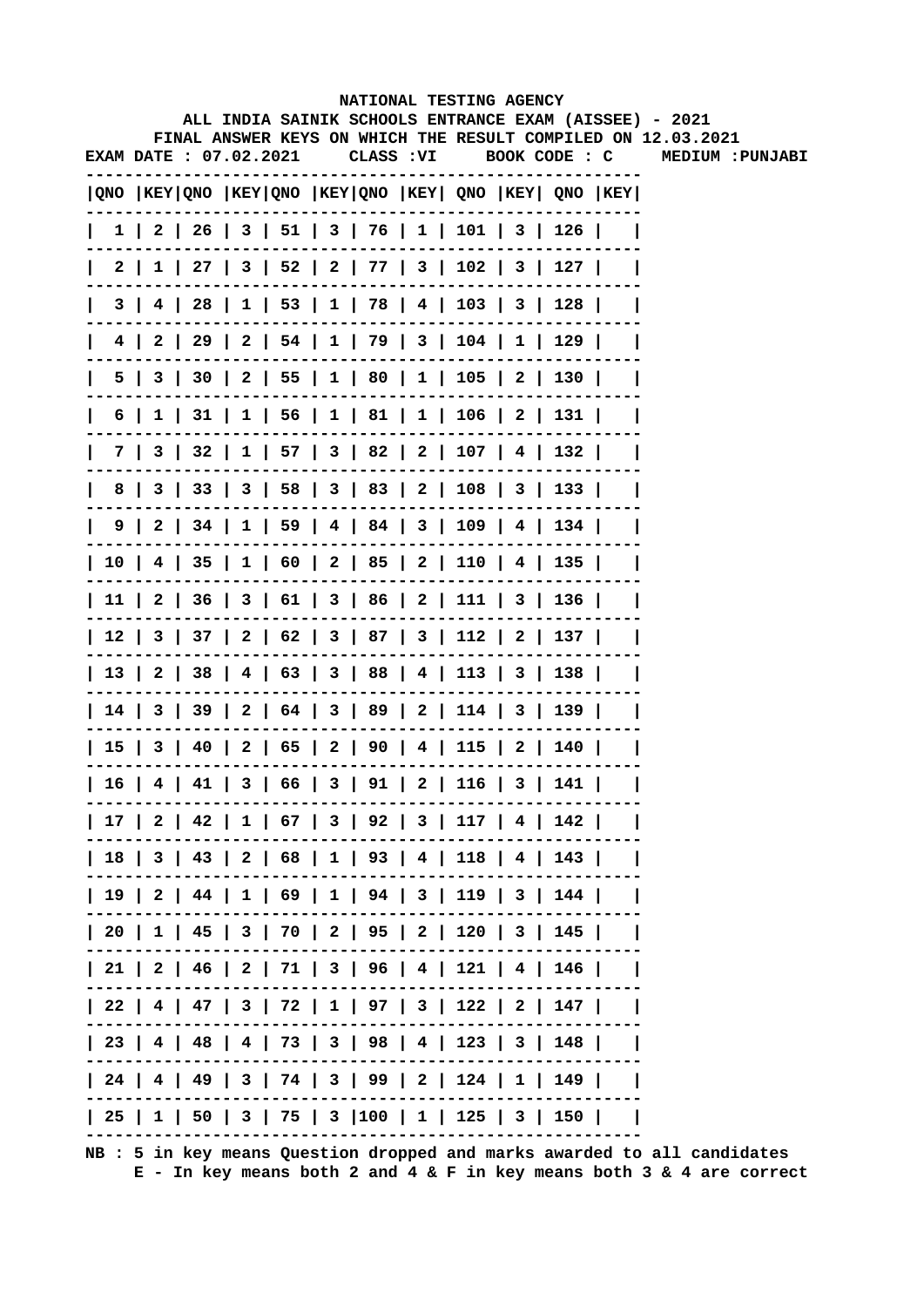|                       |                 |  |  |            |  | NATIONAL TESTING AGENCY                      |                                                                                     |                                                                                                                        |
|-----------------------|-----------------|--|--|------------|--|----------------------------------------------|-------------------------------------------------------------------------------------|------------------------------------------------------------------------------------------------------------------------|
|                       |                 |  |  |            |  |                                              |                                                                                     | ALL INDIA SAINIK SCHOOLS ENTRANCE EXAM (AISSEE) - 2021<br>FINAL ANSWER KEYS ON WHICH THE RESULT COMPILED ON 12.03.2021 |
| EXAM DATE: 07.02.2021 |                 |  |  | CLASS : VI |  |                                              | BOOK CODE : D                                                                       | MEDIUM : PUNJABI                                                                                                       |
|                       |                 |  |  |            |  |                                              | $ QNO $ KEY $ QNO $ KEY $ QNO $ KEY $ QNO $ KEY $ QNO $ KEY $ QNO $ KEY $ QNO $ KEY |                                                                                                                        |
|                       |                 |  |  |            |  |                                              | $1$   4   26   4   51   3   76   3   101   2   126                                  |                                                                                                                        |
| 2 I                   |                 |  |  |            |  |                                              | 4   27   3   52   3   77   4   102   3   127                                        |                                                                                                                        |
| 3                     |                 |  |  |            |  | 4   28   3   53   3   78   3   103   1   128 |                                                                                     |                                                                                                                        |
| 4 I                   |                 |  |  |            |  |                                              | 3   29   3   54   3   79   1   104   3   129                                        |                                                                                                                        |
|                       |                 |  |  |            |  |                                              | 5   3   30   4   55   2   80   1   105   4   130                                    |                                                                                                                        |
|                       | 6  <br>$1 \mid$ |  |  |            |  |                                              | $31 \mid 2 \mid 56 \mid 3 \mid 81 \mid 3 \mid 106 \mid 3 \mid 131 \mid$             |                                                                                                                        |
|                       |                 |  |  |            |  |                                              | 7   1   32   3   57   3   82   4   107   3   132                                    |                                                                                                                        |
| 8                     |                 |  |  |            |  |                                              | 1   33   2   58   1   83   3   108   1   133                                        |                                                                                                                        |
| 9                     |                 |  |  |            |  |                                              | 2   34   1   59   1   84   2   109   3   134                                        |                                                                                                                        |
|                       |                 |  |  |            |  |                                              | 10   2   35   3   60   2   85   4   110   2   135                                   |                                                                                                                        |
|                       |                 |  |  |            |  |                                              | 11   1   36   2   61   1   86   3   111   2   136                                   |                                                                                                                        |
|                       |                 |  |  |            |  |                                              | 12   2   37   4   62   3   87   4   112   4   137                                   |                                                                                                                        |
|                       |                 |  |  |            |  |                                              | 13   3   38   1   63   3   88   2   113   4   138                                   |                                                                                                                        |
|                       |                 |  |  |            |  |                                              | 14   1   39   3   64   3   89   1   114   3   139                                   |                                                                                                                        |
|                       |                 |  |  |            |  |                                              | 15   1   40   3   65   3   90   2   115   2   140                                   |                                                                                                                        |
| 16 I                  |                 |  |  |            |  | 3   41   2   66   3   91   2   116   4   141 |                                                                                     |                                                                                                                        |
|                       |                 |  |  |            |  |                                              | 17   2   42   3   67   2   92   3   117   3   142                                   |                                                                                                                        |
|                       |                 |  |  |            |  |                                              | 18   3   43   2   68   1   93   2   118   3   143                                   |                                                                                                                        |
|                       |                 |  |  |            |  |                                              | 19   1   44   3   69   1   94   2   119   3   144                                   |                                                                                                                        |
|                       |                 |  |  |            |  |                                              | 20   4   45   4   70   1   95   3   120   2   145                                   |                                                                                                                        |
|                       |                 |  |  |            |  |                                              | 21   2   46   2   71   1   96   4   121   3   146                                   |                                                                                                                        |
|                       |                 |  |  |            |  |                                              | 22   3   47   2   72   3   97   2   122   4   147                                   |                                                                                                                        |
|                       |                 |  |  |            |  |                                              | 23   2   48   3   73   3   98   4   123   4   148                                   |                                                                                                                        |
|                       |                 |  |  |            |  |                                              | 24   2   49   2   74   4   99   1   124   3   149                                   |                                                                                                                        |
|                       |                 |  |  |            |  |                                              | 25   1   50   1   75   2  100   2   125   3   150                                   |                                                                                                                        |
|                       |                 |  |  |            |  |                                              |                                                                                     |                                                                                                                        |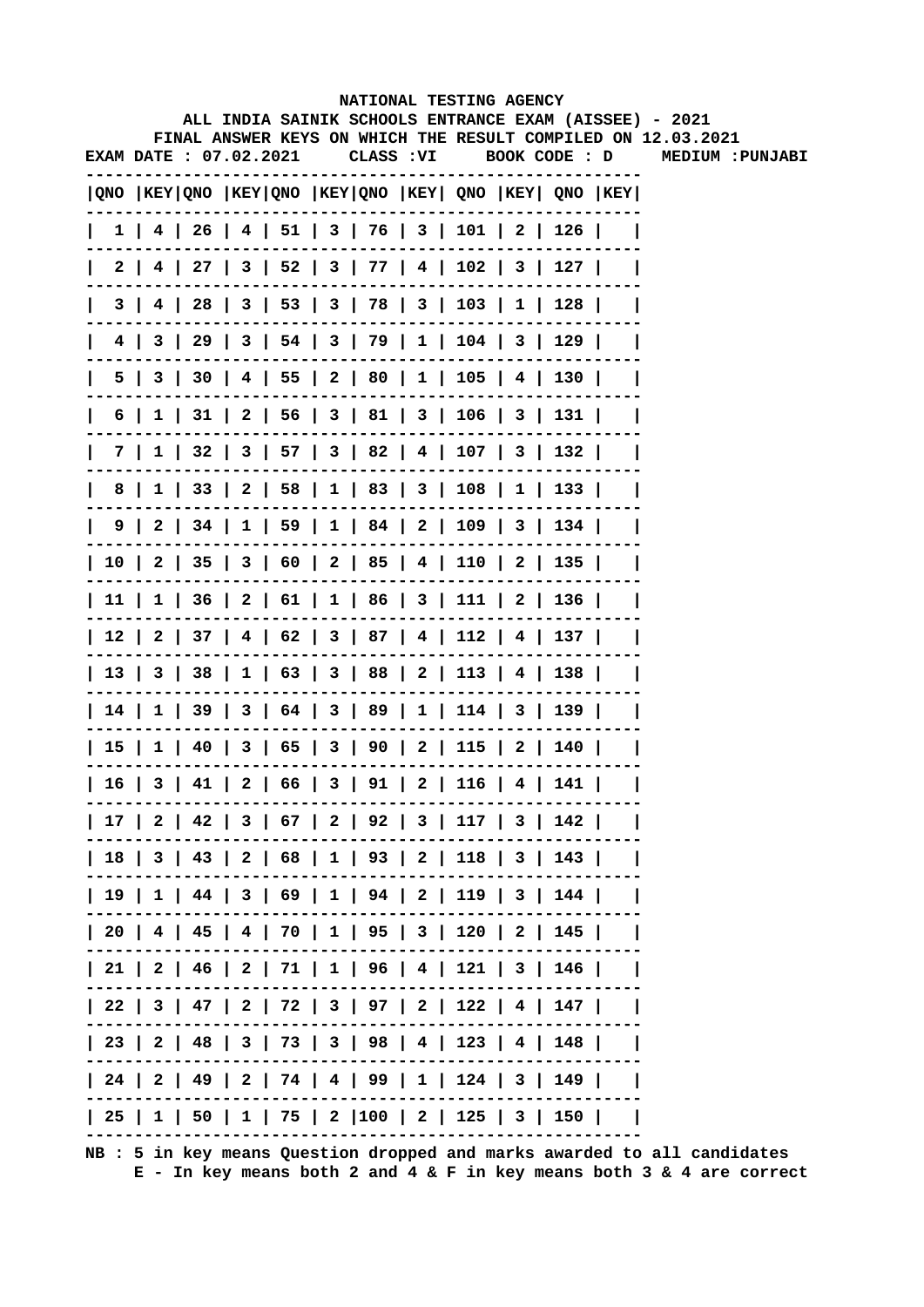|                       |  |  |  | NATIONAL TESTING AGENCY                                 |  |                                                                                                                        |  |
|-----------------------|--|--|--|---------------------------------------------------------|--|------------------------------------------------------------------------------------------------------------------------|--|
|                       |  |  |  |                                                         |  | ALL INDIA SAINIK SCHOOLS ENTRANCE EXAM (AISSEE) - 2021<br>FINAL ANSWER KEYS ON WHICH THE RESULT COMPILED ON 12.03.2021 |  |
| EXAM DATE: 07.02.2021 |  |  |  |                                                         |  | CLASS :VI        BOOK CODE :  A          MEDIUM  : TAMIL                                                               |  |
|                       |  |  |  | QNO  KEY QNO  KEY QNO  KEY QNO  KEY  QNO  KEY  QNO  KEY |  |                                                                                                                        |  |
|                       |  |  |  | 1   3   26   1   51   2   76   2   101   3   126        |  |                                                                                                                        |  |
| 2 I                   |  |  |  | 2   27   3   52   3   77   1   102   3   127            |  |                                                                                                                        |  |
|                       |  |  |  | 3   3   28   3   53   3   78   1   103   3   128        |  |                                                                                                                        |  |
|                       |  |  |  | 4   1   29   2   54   1   79   1   104   2   129        |  |                                                                                                                        |  |
|                       |  |  |  | 5   1   30   3   55   1   80   2   105   3   130        |  |                                                                                                                        |  |
|                       |  |  |  | $6$   3   31   2   56   3   81   1   106   4   131      |  |                                                                                                                        |  |
|                       |  |  |  | 7   1   32   3   57   3   82   1   107   4   132        |  |                                                                                                                        |  |
|                       |  |  |  | 8   4   33   2   58   3   83   2   108   3   133        |  |                                                                                                                        |  |
|                       |  |  |  | 9   2   34   3   59   1   84   4   109   3   134        |  |                                                                                                                        |  |
|                       |  |  |  | 10   2   35   4   60   3   85   2   110   4   135       |  |                                                                                                                        |  |
|                       |  |  |  | 11   2   36   1   61   1   86   3   111   2   136       |  |                                                                                                                        |  |
|                       |  |  |  | 12   2   37   2   62   1   87   1   112   3   137       |  |                                                                                                                        |  |
|                       |  |  |  | 13   1   38   3   63   3   88   3   113   1   138       |  |                                                                                                                        |  |
|                       |  |  |  | 14   3   39   2   64   2   89   4   114   3   139       |  |                                                                                                                        |  |
|                       |  |  |  | 15   3   40   4   65   1   90   1   115   3   140       |  |                                                                                                                        |  |
|                       |  |  |  | 16   3   41   4   66   3   91   4   116   3   141       |  |                                                                                                                        |  |
|                       |  |  |  | 17   3   42   4   67   4   92   2   117   1   142       |  |                                                                                                                        |  |
|                       |  |  |  | 18   4   43   3   68   2   93   2   118   4   143       |  |                                                                                                                        |  |
|                       |  |  |  | 19   2   44   1   69   1   94   4   119   2   144       |  |                                                                                                                        |  |
|                       |  |  |  | 20   3   45   1   70   3   95   1   120   2   145       |  |                                                                                                                        |  |
|                       |  |  |  | 21   2   46   3   71   3   96   4   121   4   146       |  |                                                                                                                        |  |
|                       |  |  |  | 22   1   47   1   72   2   97   2   122   3   147       |  |                                                                                                                        |  |
|                       |  |  |  | 23   4   48   1   73   3   98   1   123   2   148       |  |                                                                                                                        |  |
|                       |  |  |  | 24   2   49   2   74   3   99   1   124   4   149       |  |                                                                                                                        |  |
|                       |  |  |  | 25   4   50   2   75   3  100   3   125   3   150       |  |                                                                                                                        |  |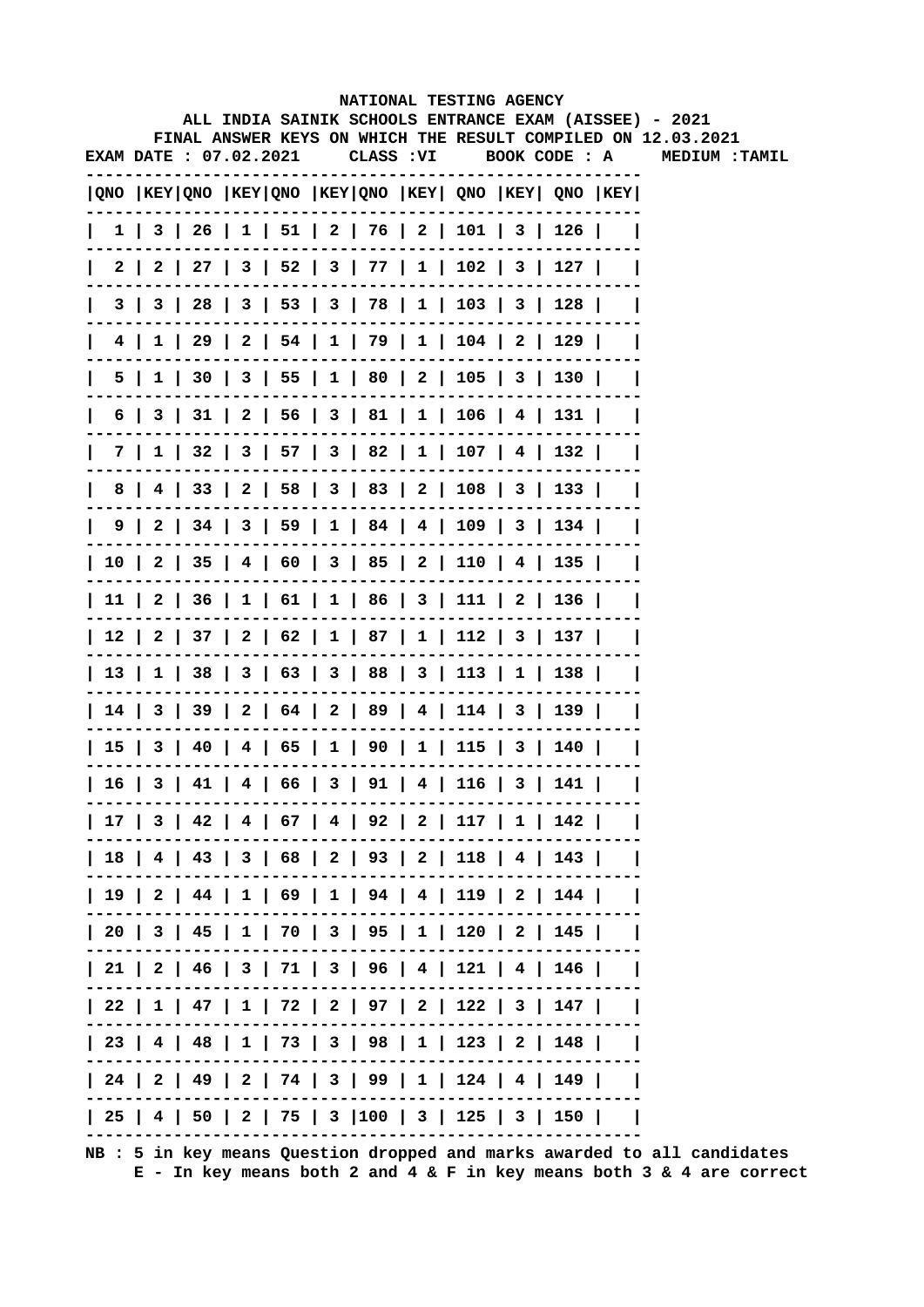|   |                        |  |  |  | NATIONAL TESTING AGENCY                                                                |  |                                                                                                                        |
|---|------------------------|--|--|--|----------------------------------------------------------------------------------------|--|------------------------------------------------------------------------------------------------------------------------|
|   |                        |  |  |  |                                                                                        |  | ALL INDIA SAINIK SCHOOLS ENTRANCE EXAM (AISSEE) - 2021<br>FINAL ANSWER KEYS ON WHICH THE RESULT COMPILED ON 12.03.2021 |
|   | EXAM DATE : 07.02.2021 |  |  |  |                                                                                        |  | CLASS: VI BOOK CODE: B MEDIUM: TAMIL                                                                                   |
|   |                        |  |  |  | QNO  KEY QNO  KEY QNO  KEY QNO  KEY  QNO  KEY  QNO  KEY                                |  |                                                                                                                        |
|   |                        |  |  |  | $1 \mid 2 \mid 26 \mid 2 \mid 51 \mid 4 \mid 76 \mid 1 \mid 101 \mid 4 \mid 126 \mid$  |  |                                                                                                                        |
|   | 2 I                    |  |  |  | $1 \mid 27 \mid 3 \mid 52 \mid 2 \mid 77 \mid 1 \mid 102 \mid 4 \mid 127 \mid$         |  |                                                                                                                        |
|   | 3                      |  |  |  | 3   28   2   53   1   78   2   103   3   128                                           |  |                                                                                                                        |
| 4 |                        |  |  |  | 2   29   1   54   3   79   2   104   3   129                                           |  |                                                                                                                        |
|   | 5                      |  |  |  | 3   30   4   55   3   80   1   105   2   130                                           |  |                                                                                                                        |
| 6 |                        |  |  |  | 3   31   4   56   2   81   1   106   3   131                                           |  |                                                                                                                        |
|   |                        |  |  |  | 7   4   32   4   57   3   82   2   107   1   132                                       |  |                                                                                                                        |
| 8 |                        |  |  |  | 3   33   1   58   3   83   1   108   3   133                                           |  |                                                                                                                        |
|   |                        |  |  |  | 9   3   34   1   59   3   84   2   109   4   134                                       |  |                                                                                                                        |
|   |                        |  |  |  | 10   2   35   3   60   3   85   3   110   3   135                                      |  |                                                                                                                        |
|   |                        |  |  |  | $11 \mid 1 \mid 36 \mid 3 \mid 61 \mid 3 \mid 86 \mid 1 \mid 111 \mid 1 \mid 136 \mid$ |  |                                                                                                                        |
|   |                        |  |  |  | $12$   4   37   1   62   3   87   3   112   3   137                                    |  |                                                                                                                        |
|   |                        |  |  |  | 13   2   38   2   63   1   88   4   113   3   138                                      |  |                                                                                                                        |
|   |                        |  |  |  | 14   4   39   2   64   1   89   4   114   2   139                                      |  |                                                                                                                        |
|   |                        |  |  |  | 15   1   40   1   65   2   90   2   115   2   140                                      |  |                                                                                                                        |
|   |                        |  |  |  | $16$   3   41   3   66   3   91   2   116   4   141                                    |  |                                                                                                                        |
|   |                        |  |  |  | 17   3   42   1   67   3   92   4   117   4   142                                      |  |                                                                                                                        |
|   |                        |  |  |  | 18   2   43   1   68   1   93   1   118   3   143                                      |  |                                                                                                                        |
|   |                        |  |  |  | 19   3   44   3   69   3   94   4   119   4   144                                      |  |                                                                                                                        |
|   |                        |  |  |  | 20   2   45   2   70   3   95   2   120   3   145                                      |  |                                                                                                                        |
|   |                        |  |  |  | 21   3   46   1   71   1   96   1   121   2   146                                      |  |                                                                                                                        |
|   |                        |  |  |  | 22   2   47   4   72   3   97   1   122   3   147                                      |  |                                                                                                                        |
|   |                        |  |  |  | 23   3   48   2   73   2   98   3   123   3   148                                      |  |                                                                                                                        |
|   |                        |  |  |  | 24   4   49   2   74   1   99   4   124   2   149                                      |  |                                                                                                                        |
|   |                        |  |  |  | 25   2   50   3   75   1  100   1   125   3   150                                      |  |                                                                                                                        |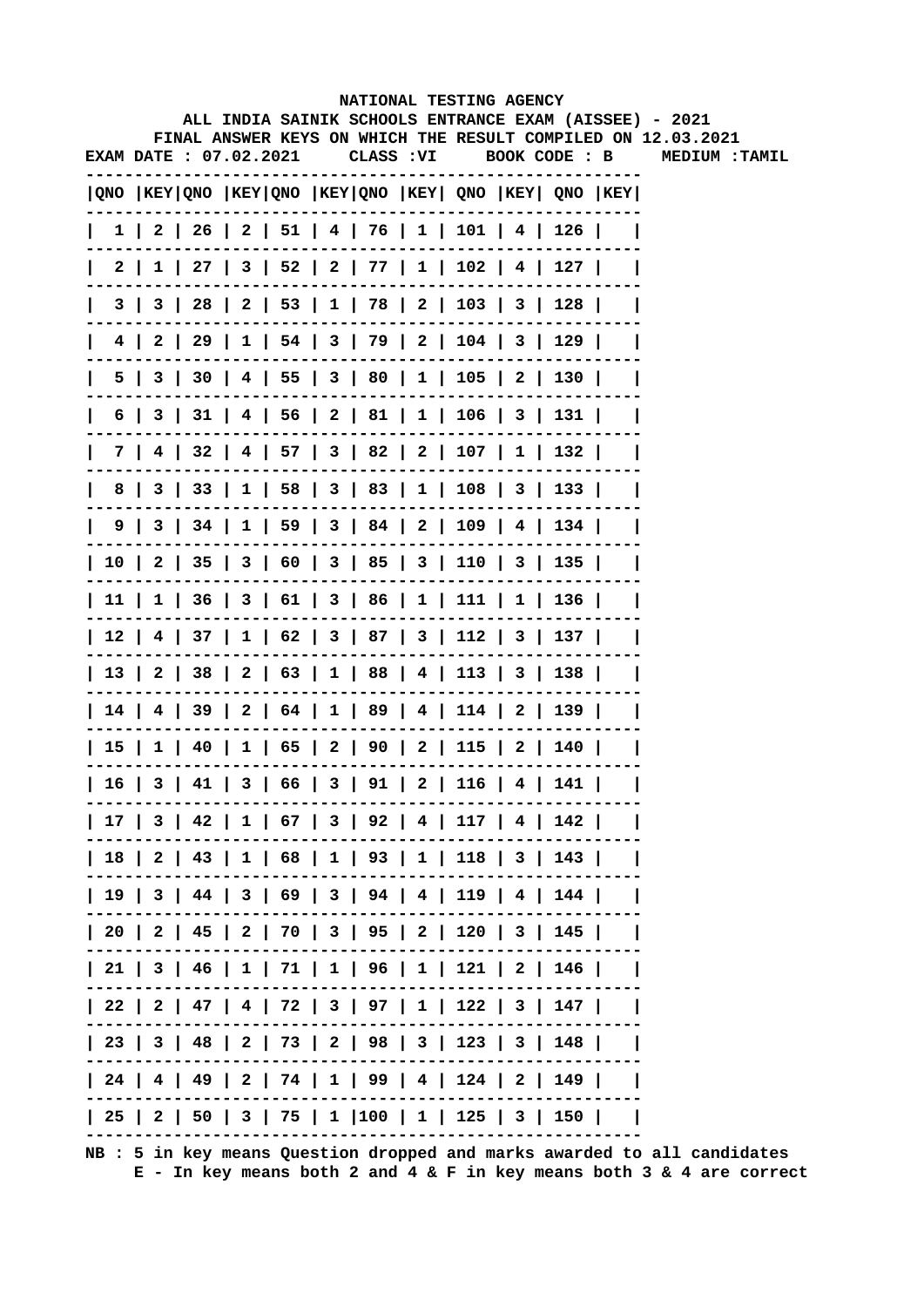|                        |  |  |  |  |  |  | NATIONAL TESTING AGENCY<br>ALL INDIA SAINIK SCHOOLS ENTRANCE EXAM (AISSEE) - 2021<br>FINAL ANSWER KEYS ON WHICH THE RESULT COMPILED ON 12.03.2021 |  |  |  |                       |  |
|------------------------|--|--|--|--|--|--|---------------------------------------------------------------------------------------------------------------------------------------------------|--|--|--|-----------------------|--|
| EXAM DATE : 07.02.2021 |  |  |  |  |  |  | CLASS: VI BOOK CODE: C                                                                                                                            |  |  |  | <b>MEDIUM : TAMIL</b> |  |
|                        |  |  |  |  |  |  | QNO  KEY QNO  KEY QNO  KEY QNO  KEY  QNO  KEY  QNO  KEY                                                                                           |  |  |  |                       |  |
|                        |  |  |  |  |  |  | $  1   2   26   3   51   3   76   2   101   3   126  $                                                                                            |  |  |  |                       |  |
|                        |  |  |  |  |  |  | 2   1   27   3   52   2   77   2   102   3   127                                                                                                  |  |  |  |                       |  |
| $\mathbf{I}$           |  |  |  |  |  |  | $3   4   28   1   53   1   78   1   103   3   128  $                                                                                              |  |  |  |                       |  |
|                        |  |  |  |  |  |  | 4   2   29   2   54   1   79   1   104   1   129                                                                                                  |  |  |  |                       |  |
|                        |  |  |  |  |  |  | 5   3   30   2   55   1   80   1   105   2   130                                                                                                  |  |  |  |                       |  |
| $\mathbf{I}$           |  |  |  |  |  |  | 6   1   31   1   56   1   81   2   106   2   131                                                                                                  |  |  |  |                       |  |
|                        |  |  |  |  |  |  | 7   3   32   1   57   3   82   1   107   4   132                                                                                                  |  |  |  |                       |  |
|                        |  |  |  |  |  |  | 8   3   33   3   58   3   83   1   108   3   133                                                                                                  |  |  |  |                       |  |
|                        |  |  |  |  |  |  | 9   2   34   1   59   4   84   3   109   4   134                                                                                                  |  |  |  |                       |  |
|                        |  |  |  |  |  |  | 10   4   35   1   60   2   85   1   110   4   135                                                                                                 |  |  |  |                       |  |
|                        |  |  |  |  |  |  | 11   2   36   3   61   3   86   3   111   3   136                                                                                                 |  |  |  |                       |  |
|                        |  |  |  |  |  |  | 12   3   37   2   62   3   87   4   112   2   137                                                                                                 |  |  |  |                       |  |
|                        |  |  |  |  |  |  | 13   2   38   4   63   3   88   2   113   3   138                                                                                                 |  |  |  |                       |  |
|                        |  |  |  |  |  |  | 14   3   39   2   64   3   89   4   114   3   139                                                                                                 |  |  |  |                       |  |
|                        |  |  |  |  |  |  | 15   3   40   2   65   2   90   1   115   2   140                                                                                                 |  |  |  |                       |  |
|                        |  |  |  |  |  |  | $  16   4   41   3   66   3   91   4   116   3   141  $                                                                                           |  |  |  |                       |  |
|                        |  |  |  |  |  |  | 17   2   42   1   67   3   92   2   117   4   142                                                                                                 |  |  |  |                       |  |
|                        |  |  |  |  |  |  | 18   3   43   2   68   1   93   1   118   4   143                                                                                                 |  |  |  |                       |  |
|                        |  |  |  |  |  |  | 19   2   44   1   69   1   94   1   119   3   144                                                                                                 |  |  |  |                       |  |
|                        |  |  |  |  |  |  | 20   1   45   3   70   2   95   3   120   3   145                                                                                                 |  |  |  |                       |  |
|                        |  |  |  |  |  |  | 21   2   46   2   71   3   96   4   121   4   146                                                                                                 |  |  |  |                       |  |
|                        |  |  |  |  |  |  | 22   4   47   3   72   1   97   1   122   2   147                                                                                                 |  |  |  |                       |  |
|                        |  |  |  |  |  |  | 23   4   48   4   73   3   98   4   123   3   148                                                                                                 |  |  |  |                       |  |
|                        |  |  |  |  |  |  | 24   4   49   3   74   3   99   2   124   1   149                                                                                                 |  |  |  |                       |  |
|                        |  |  |  |  |  |  | 25   1   50   3   75   3   100   2   125   3   150                                                                                                |  |  |  |                       |  |
|                        |  |  |  |  |  |  |                                                                                                                                                   |  |  |  |                       |  |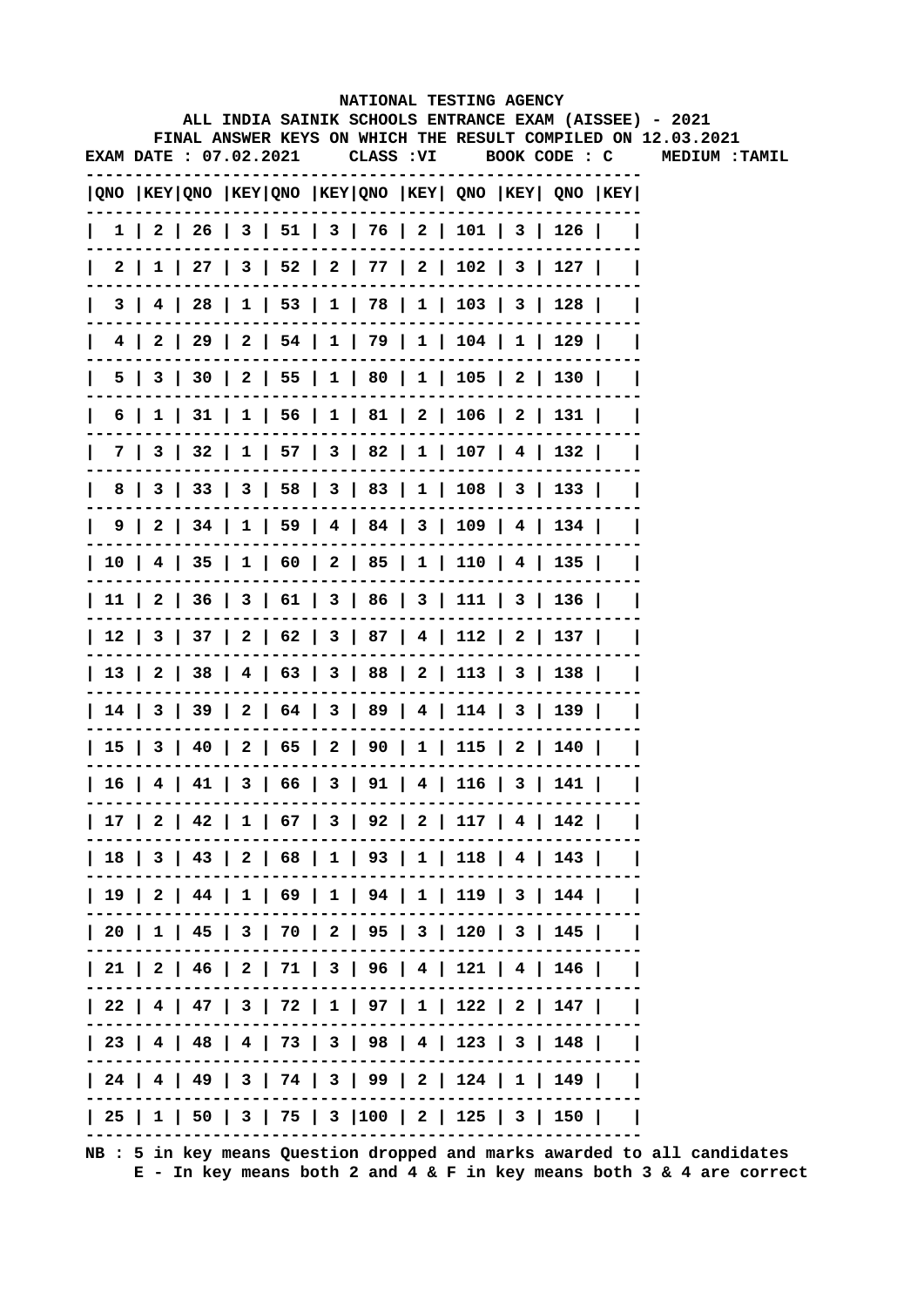|                        |  |  | NATIONAL TESTING AGENCY                                                             |  |  |                                                              |  |
|------------------------|--|--|-------------------------------------------------------------------------------------|--|--|--------------------------------------------------------------|--|
|                        |  |  | ALL INDIA SAINIK SCHOOLS ENTRANCE EXAM (AISSEE) - 2021                              |  |  | FINAL ANSWER KEYS ON WHICH THE RESULT COMPILED ON 12.03.2021 |  |
| EXAM DATE : 07.02.2021 |  |  |                                                                                     |  |  | CLASS: VI BOOK CODE: D MEDIUM: TAMIL                         |  |
|                        |  |  | $ QNO $ KEY $ QNO $ KEY $ QNO $ KEY $ QNO $ KEY $ QNO $ KEY $ QNO $ KEY $ QNO $ KEY |  |  |                                                              |  |
|                        |  |  | $1$   4   26   4   51   3   76   1   101   2   126                                  |  |  |                                                              |  |
|                        |  |  | 2   4   27   3   52   3   77   1   102   3   127                                    |  |  |                                                              |  |
| 3 I                    |  |  | 4   28   3   53   3   78   2   103   1   128                                        |  |  |                                                              |  |
|                        |  |  | 4   3   29   3   54   3   79   2   104   3   129                                    |  |  |                                                              |  |
|                        |  |  | 5   3   30   4   55   2   80   1   105   4   130                                    |  |  |                                                              |  |
|                        |  |  | $6$   1   31   2   56   3   81   1   106   3   131                                  |  |  |                                                              |  |
|                        |  |  | 7   1   32   3   57   3   82   2   107   3   132                                    |  |  |                                                              |  |
|                        |  |  | 8   1   33   2   58   1   83   1   108   1   133                                    |  |  |                                                              |  |
|                        |  |  | 9   2   34   1   59   1   84   1   109   3   134                                    |  |  |                                                              |  |
|                        |  |  | 10   2   35   3   60   2   85   3   110   2   135                                   |  |  |                                                              |  |
|                        |  |  | 11   1   36   2   61   1   86   4   111   2   136                                   |  |  |                                                              |  |
|                        |  |  | 12   2   37   4   62   3   87   2   112   4   137                                   |  |  |                                                              |  |
|                        |  |  | 13   3   38   1   63   3   88   3   113   4   138                                   |  |  |                                                              |  |
|                        |  |  | 14   1   39   3   64   3   89   4   114   3   139                                   |  |  |                                                              |  |
|                        |  |  | 15   1   40   3   65   3   90   2   115   2   140                                   |  |  |                                                              |  |
|                        |  |  | 16   3   41   2   66   3   91   1   116   4   141                                   |  |  |                                                              |  |
|                        |  |  | 17   2   42   3   67   2   92   1   117   3   142                                   |  |  |                                                              |  |
|                        |  |  | 18   3   43   2   68   1   93   3   118   3   143                                   |  |  |                                                              |  |
|                        |  |  | 19   1   44   3   69   1   94   4   119   3   144                                   |  |  |                                                              |  |
|                        |  |  | 20   4   45   4   70   1   95   1   120   2   145                                   |  |  |                                                              |  |
|                        |  |  | 21   2   46   2   71   1   96   4   121   3   146                                   |  |  |                                                              |  |
|                        |  |  | 22   3   47   2   72   3   97   2   122   4   147                                   |  |  |                                                              |  |
|                        |  |  | 23   2   48   3   73   3   98   2   123   4   148                                   |  |  |                                                              |  |
|                        |  |  | 24   2   49   2   74   4   99   4   124   3   149                                   |  |  |                                                              |  |
|                        |  |  | 25   1   50   1   75   2  100   1   125   3   150                                   |  |  |                                                              |  |
|                        |  |  |                                                                                     |  |  |                                                              |  |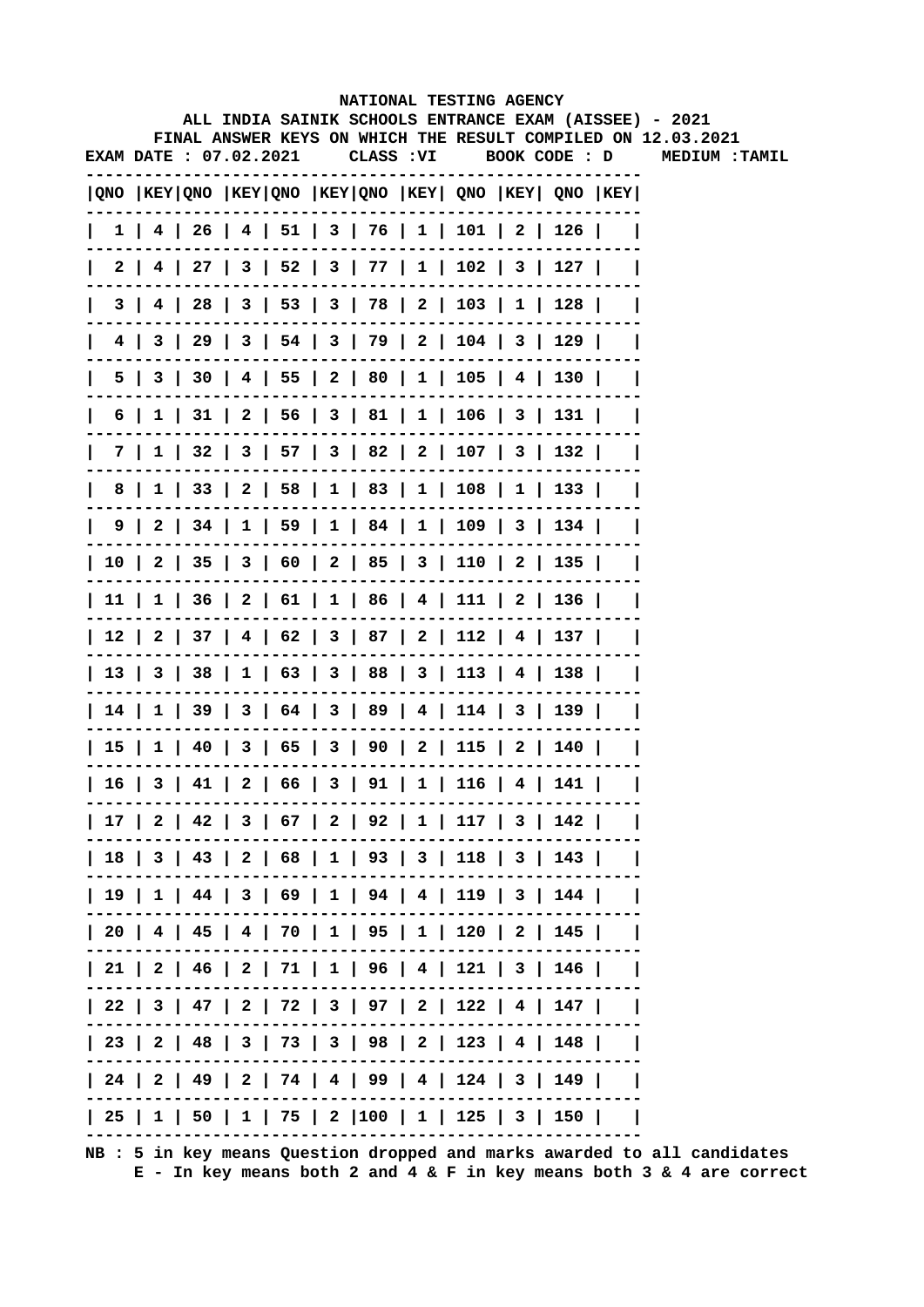|   |                        |  |  |            | NATIONAL TESTING AGENCY                                                               |  |                                                                                                                        |
|---|------------------------|--|--|------------|---------------------------------------------------------------------------------------|--|------------------------------------------------------------------------------------------------------------------------|
|   |                        |  |  |            |                                                                                       |  | ALL INDIA SAINIK SCHOOLS ENTRANCE EXAM (AISSEE) - 2021<br>FINAL ANSWER KEYS ON WHICH THE RESULT COMPILED ON 12.03.2021 |
|   | EXAM DATE : 07.02.2021 |  |  | CLASS : VI | BOOK CODE : A                                                                         |  | <b>MEDIUM :TELUGU</b>                                                                                                  |
|   |                        |  |  |            | $ QNO $ KEY $ QNO $ KEY $ QNO $ KEY $ QNO $ KEY $ QNO $ KEY $ QNO $ KEY $ QNO $ KEY   |  |                                                                                                                        |
|   |                        |  |  |            | $1 \mid 3 \mid 26 \mid 1 \mid 51 \mid 2 \mid 76 \mid 2 \mid 101 \mid 3 \mid 126 \mid$ |  |                                                                                                                        |
|   | 2 I                    |  |  |            | 2   27   3   52   3   77   2   102   3   127                                          |  |                                                                                                                        |
|   | 3 I<br>3               |  |  |            | 28   3   53   3   78   3   103   3   128                                              |  |                                                                                                                        |
|   | 4 I                    |  |  |            | $1 \mid 29 \mid 2 \mid 54 \mid 1 \mid 79 \mid 4 \mid 104 \mid 2 \mid 129 \mid$        |  |                                                                                                                        |
|   | 5                      |  |  |            | $1$   30   3   55   1   80   1   105   3   130                                        |  |                                                                                                                        |
| 6 |                        |  |  |            | 3   31   2   56   3   81   4   106   4   131                                          |  |                                                                                                                        |
|   | 7 I                    |  |  |            | $1 \mid 32 \mid 3 \mid 57 \mid 3 \mid 82 \mid 3 \mid 107 \mid 4 \mid 132 \mid$        |  |                                                                                                                        |
| 8 |                        |  |  |            | 4   33   2   58   3   83   3   108   3   133                                          |  |                                                                                                                        |
|   |                        |  |  |            | 9   2   34   3   59   1   84   2   109   3   134                                      |  |                                                                                                                        |
|   |                        |  |  |            | 10   2   35   4   60   3   85   2   110   4   135                                     |  |                                                                                                                        |
|   |                        |  |  |            | 11   2   36   1   61   1   86   2   111   2   136                                     |  |                                                                                                                        |
|   |                        |  |  |            | 12   2   37   2   62   1   87   4   112   3   137                                     |  |                                                                                                                        |
|   |                        |  |  |            | 13   1   38   3   63   3   88   3   113   1   138                                     |  |                                                                                                                        |
|   |                        |  |  |            | 14   3   39   2   64   2   89   1   114   3   139                                     |  |                                                                                                                        |
|   |                        |  |  |            | 15   3   40   4   65   1   90   3   115   3   140                                     |  |                                                                                                                        |
|   |                        |  |  |            | 16   3   41   4   66   3   91   4   116   3   141                                     |  |                                                                                                                        |
|   |                        |  |  |            | 17   3   42   4   67   4   92   2   117   1   142                                     |  |                                                                                                                        |
|   |                        |  |  |            | 18   4   43   3   68   2   93   4   118   4   143                                     |  |                                                                                                                        |
|   |                        |  |  |            | 19   2   44   1   69   1   94   2   119   2   144                                     |  |                                                                                                                        |
|   |                        |  |  |            | 20   3   45   1   70   3   95   1   120   2   145                                     |  |                                                                                                                        |
|   |                        |  |  |            | 21   2   46   3   71   3   96   2   121   4   146                                     |  |                                                                                                                        |
|   |                        |  |  |            | 22   1   47   1   72   2   97   1   122   3   147                                     |  |                                                                                                                        |
|   |                        |  |  |            | 23   4   48   1   73   3   98   4   123   2   148                                     |  |                                                                                                                        |
|   |                        |  |  |            | 24   2   49   2   74   3   99   5   124   4   149                                     |  |                                                                                                                        |
|   |                        |  |  |            | 25   4   50   2   75   3  100   2   125   3   150                                     |  |                                                                                                                        |
|   |                        |  |  |            |                                                                                       |  |                                                                                                                        |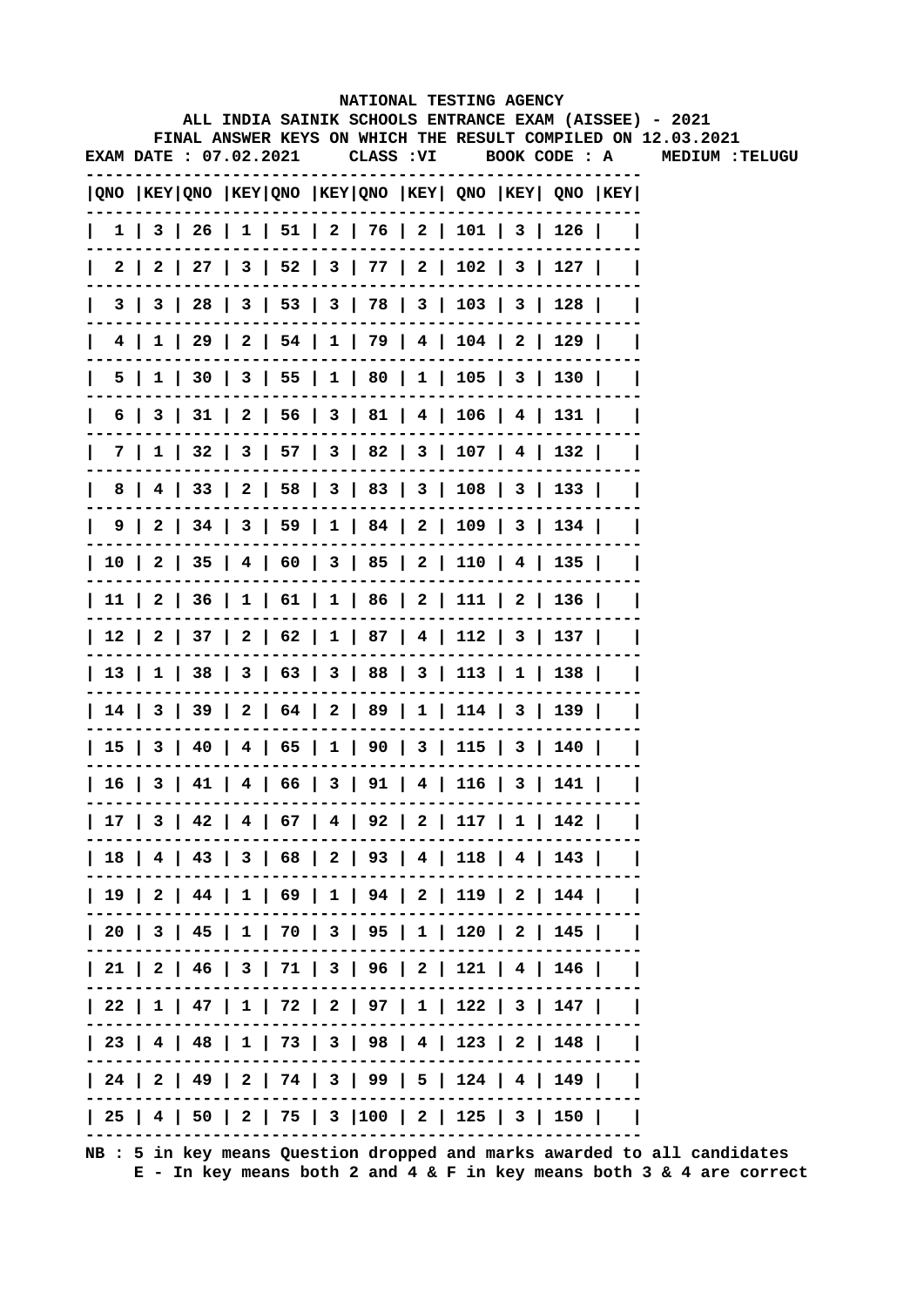|                        |  |  |            |  | NATIONAL TESTING AGENCY |                                                                                         | ALL INDIA SAINIK SCHOOLS ENTRANCE EXAM (AISSEE) - 2021       |
|------------------------|--|--|------------|--|-------------------------|-----------------------------------------------------------------------------------------|--------------------------------------------------------------|
|                        |  |  |            |  |                         |                                                                                         | FINAL ANSWER KEYS ON WHICH THE RESULT COMPILED ON 12.03.2021 |
| EXAM DATE : 07.02.2021 |  |  | CLASS : VI |  |                         | BOOK CODE : B                                                                           | <b>MEDIUM :TELUGU</b>                                        |
|                        |  |  |            |  |                         | $ QNO $ KEY $ QNO $ KEY $ QNO $ KEY $ QNO $ KEY $ QNO $ KEY $ QNO $ KEY $ QNO $ KEY $ $ |                                                              |
|                        |  |  |            |  |                         | $1 \mid 2 \mid 26 \mid 2 \mid 51 \mid 4 \mid 76 \mid 2 \mid 101 \mid 4 \mid 126 \mid$   |                                                              |
| 2                      |  |  |            |  |                         | $1 \mid 27 \mid 3 \mid 52 \mid 2 \mid 77 \mid 2 \mid 102 \mid 4 \mid 127 \mid$          |                                                              |
|                        |  |  |            |  |                         | 3   3   28   2   53   1   78   3   103   3   128                                        |                                                              |
|                        |  |  |            |  |                         | 4   2   29   1   54   3   79   4   104   3   129                                        |                                                              |
|                        |  |  |            |  |                         | 5   3   30   4   55   3   80   1   105   2   130                                        |                                                              |
|                        |  |  |            |  |                         | $6$   3   31   4   56   2   81   1   106   3   131                                      |                                                              |
|                        |  |  |            |  |                         | 7   4   32   4   57   3   82   2   107   1   132                                        |                                                              |
|                        |  |  |            |  |                         | 8   3   33   1   58   3   83   1   108   3   133                                        |                                                              |
|                        |  |  |            |  |                         | $9 \mid 3 \mid 34 \mid 1 \mid 59 \mid 3 \mid 84 \mid 4 \mid 109 \mid 4 \mid 134 \mid$   |                                                              |
|                        |  |  |            |  |                         | 10   2   35   3   60   3   85   5   110   3   135                                       |                                                              |
|                        |  |  |            |  |                         | 11   1   36   3   61   3   86   2   111   1   136                                       |                                                              |
|                        |  |  |            |  |                         | 12   4   37   1   62   3   87   2   112   3   137                                       |                                                              |
|                        |  |  |            |  |                         | 13   2   38   2   63   1   88   4   113   3   138                                       |                                                              |
|                        |  |  |            |  |                         | 14   4   39   2   64   1   89   2   114   2   139                                       |                                                              |
|                        |  |  |            |  |                         | 15   1   40   1   65   2   90   3   115   2   140                                       |                                                              |
|                        |  |  |            |  |                         | 16   3   41   3   66   3   91   2   116   4   141                                       |                                                              |
|                        |  |  |            |  |                         | 17   3   42   1   67   3   92   2   117   4   142                                       |                                                              |
|                        |  |  |            |  |                         | 18   2   43   1   68   1   93   2   118   3   143                                       |                                                              |
|                        |  |  |            |  |                         | 19   3   44   3   69   3   94   4   119   4   144                                       |                                                              |
|                        |  |  |            |  |                         | 20   2   45   2   70   3   95   3   120   3   145                                       |                                                              |
|                        |  |  |            |  |                         | 21   3   46   1   71   1   96   1   121   2   146                                       |                                                              |
|                        |  |  |            |  |                         | 22   2   47   4   72   3   97   3   122   3   147                                       |                                                              |
|                        |  |  |            |  |                         | 23   3   48   2   73   2   98   4   123   3   148                                       |                                                              |
|                        |  |  |            |  |                         | 24   4   49   2   74   1   99   4   124   2   149                                       |                                                              |
|                        |  |  |            |  |                         | 25   2   50   3   75   1  100   3   125   3   150                                       |                                                              |
|                        |  |  |            |  |                         |                                                                                         |                                                              |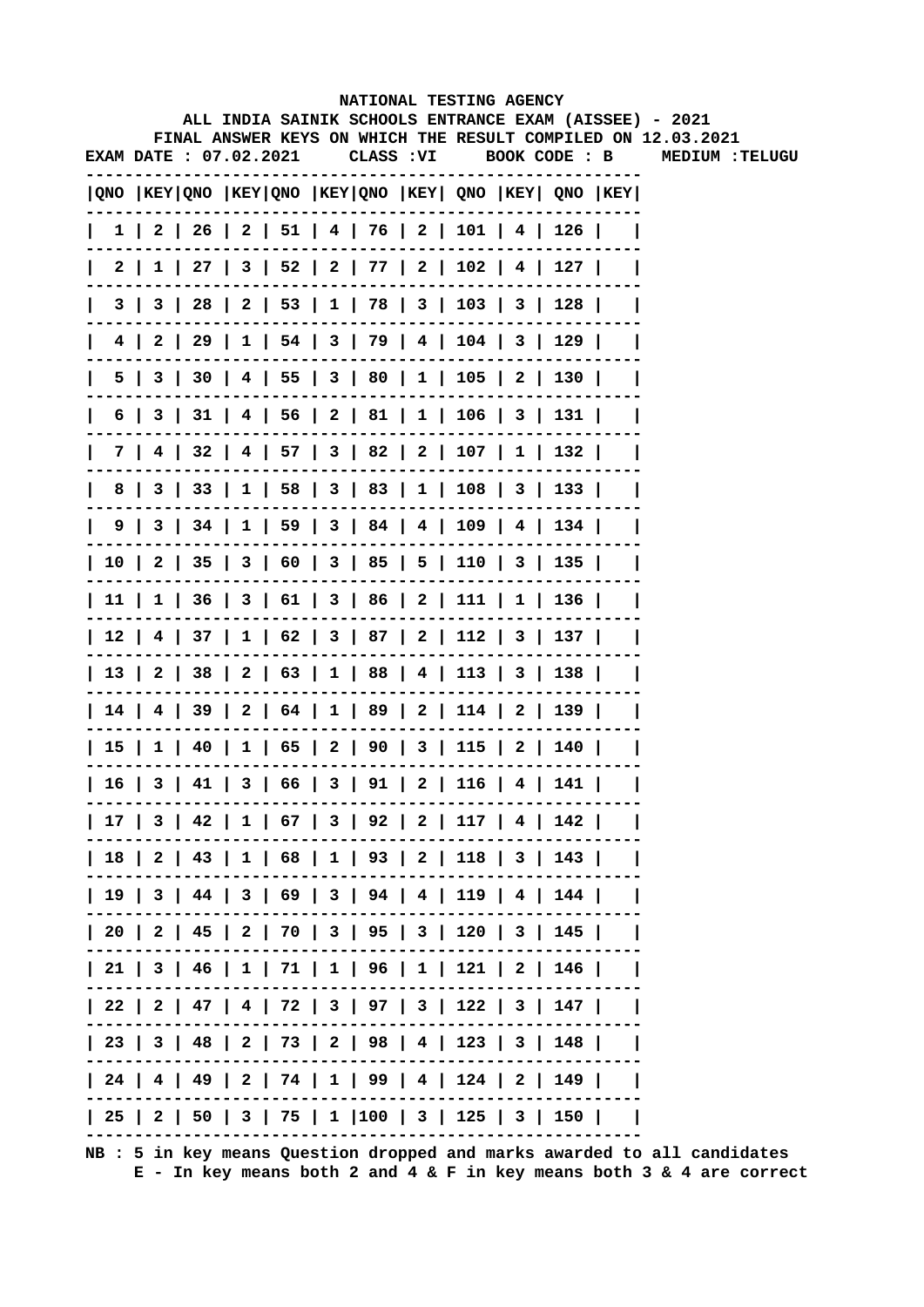|                        |  |  |            |  | NATIONAL TESTING AGENCY                                                                 |  | ALL INDIA SAINIK SCHOOLS ENTRANCE EXAM (AISSEE) - 2021       |
|------------------------|--|--|------------|--|-----------------------------------------------------------------------------------------|--|--------------------------------------------------------------|
|                        |  |  |            |  |                                                                                         |  | FINAL ANSWER KEYS ON WHICH THE RESULT COMPILED ON 12.03.2021 |
| EXAM DATE : 07.02.2021 |  |  | CLASS : VI |  | BOOK CODE : C                                                                           |  | <b>MEDIUM :TELUGU</b>                                        |
|                        |  |  |            |  | $ QNO $ KEY $ QNO $ KEY $ QNO $ KEY $ QNO $ KEY $ QNO $ KEY $ QNO $ KEY $ QNO $ KEY $ $ |  |                                                              |
|                        |  |  |            |  | $1 \mid 2 \mid 26 \mid 3 \mid 51 \mid 3 \mid 76 \mid 2 \mid 101 \mid 3 \mid 126 \mid$   |  |                                                              |
| 2                      |  |  |            |  | $1 \mid 27 \mid 3 \mid 52 \mid 2 \mid 77 \mid 2 \mid 102 \mid 3 \mid 127 \mid$          |  |                                                              |
| 3                      |  |  |            |  | 4   28   1   53   1   78   3   103   3   128                                            |  |                                                              |
|                        |  |  |            |  | 4   2   29   2   54   1   79   4   104   1   129                                        |  |                                                              |
|                        |  |  |            |  | 5   3   30   2   55   1   80   1   105   2   130                                        |  |                                                              |
| 6                      |  |  |            |  | $1 \mid 31 \mid 1 \mid 56 \mid 1 \mid 81 \mid 2 \mid 106 \mid 2 \mid 131 \mid$          |  |                                                              |
|                        |  |  |            |  | 7   3   32   1   57   3   82   4   107   4   132                                        |  |                                                              |
|                        |  |  |            |  | 8   3   33   3   58   3   83   3   108   3   133                                        |  |                                                              |
|                        |  |  |            |  | $9$   2   34   1   59   4   84   1   109   4   134                                      |  |                                                              |
|                        |  |  |            |  | 10   4   35   1   60   2   85   3   110   4   135                                       |  |                                                              |
|                        |  |  |            |  | 11   2   36   3   61   3   86   4   111   3   136                                       |  |                                                              |
|                        |  |  |            |  | 12   3   37   2   62   3   87   4   112   2   137                                       |  |                                                              |
|                        |  |  |            |  | 13   2   38   4   63   3   88   3   113   3   138                                       |  |                                                              |
|                        |  |  |            |  | 14   3   39   2   64   3   89   3   114   3   139                                       |  |                                                              |
|                        |  |  |            |  | 15   3   40   2   65   2   90   2   115   2   140                                       |  |                                                              |
|                        |  |  |            |  | 16   4   41   3   66   3   91   2   116   3   141                                       |  |                                                              |
|                        |  |  |            |  | 17   2   42   1   67   3   92   1   117   4   142                                       |  |                                                              |
|                        |  |  |            |  | 18   3   43   2   68   1   93   2   118   4   143                                       |  |                                                              |
|                        |  |  |            |  | 19   2   44   1   69   1   94   1   119   3   144                                       |  |                                                              |
|                        |  |  |            |  | 20   1   45   3   70   2   95   4   120   3   145                                       |  |                                                              |
|                        |  |  |            |  | 21   2   46   2   71   3   96   5   121   4   146                                       |  |                                                              |
|                        |  |  |            |  | 22   4   47   3   72   1   97   2   122   2   147                                       |  |                                                              |
|                        |  |  |            |  | 23   4   48   4   73   3   98   2   123   3   148                                       |  |                                                              |
|                        |  |  |            |  | 24   4   49   3   74   3   99   4   124   1   149                                       |  |                                                              |
|                        |  |  |            |  | 25   1   50   3   75   3  100   2   125   3   150                                       |  |                                                              |
|                        |  |  |            |  |                                                                                         |  |                                                              |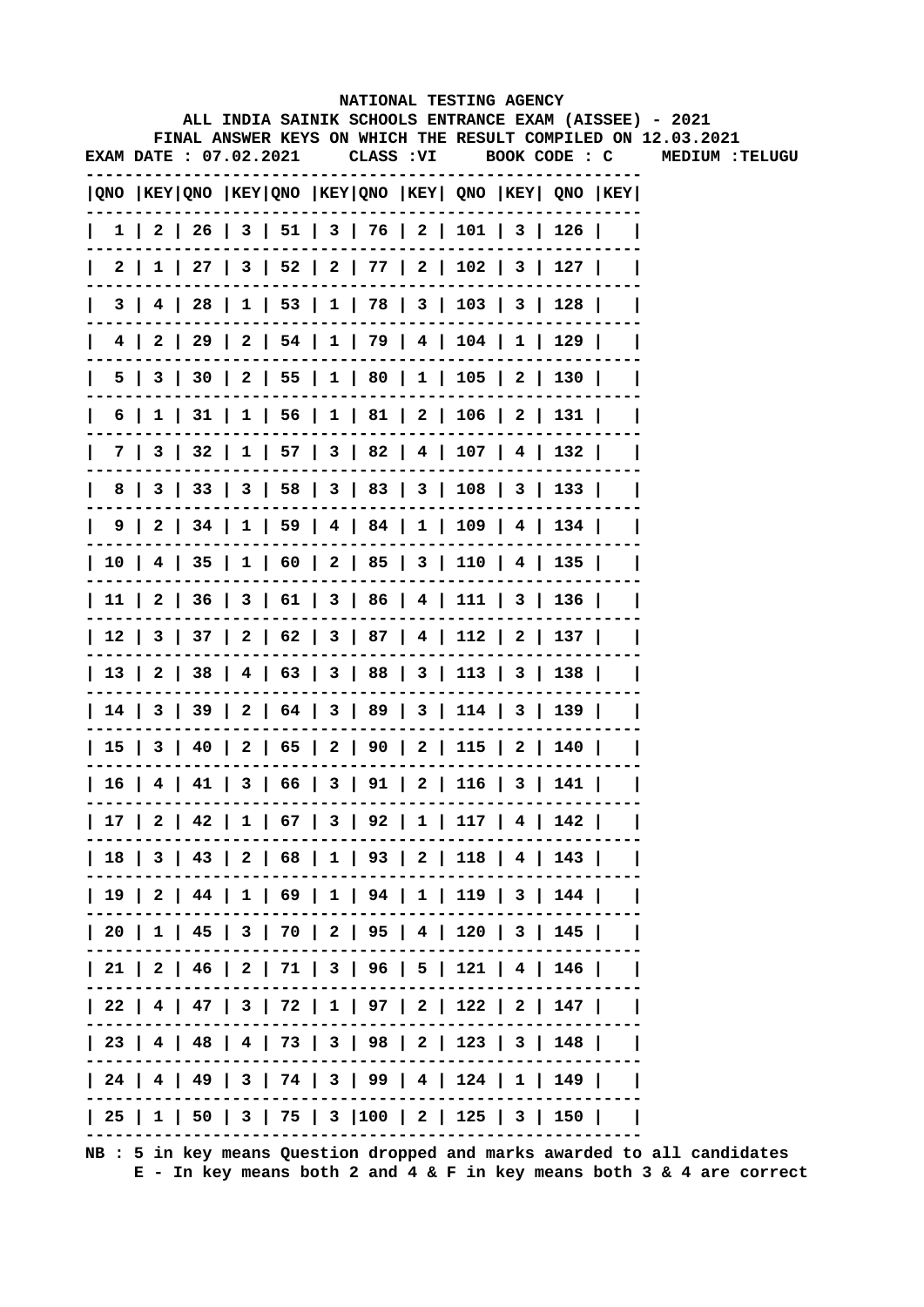|    |                        |  |  |            | NATIONAL TESTING AGENCY                                                   |  |                                                         |                |                                                                                                                        |
|----|------------------------|--|--|------------|---------------------------------------------------------------------------|--|---------------------------------------------------------|----------------|------------------------------------------------------------------------------------------------------------------------|
|    |                        |  |  |            |                                                                           |  |                                                         |                | ALL INDIA SAINIK SCHOOLS ENTRANCE EXAM (AISSEE) - 2021<br>FINAL ANSWER KEYS ON WHICH THE RESULT COMPILED ON 12.03.2021 |
|    | EXAM DATE : 07.02.2021 |  |  | CLASS : VI |                                                                           |  |                                                         |                | BOOK CODE : D MEDIUM : TELUGU                                                                                          |
|    |                        |  |  |            |                                                                           |  |                                                         |                |                                                                                                                        |
|    |                        |  |  |            |                                                                           |  | QNO  KEY QNO  KEY QNO  KEY QNO  KEY  QNO  KEY  QNO  KEY |                |                                                                                                                        |
|    |                        |  |  |            | $1$   4   26   4   51   3   76   2   101   2   126                        |  |                                                         | $\perp$        |                                                                                                                        |
|    |                        |  |  |            |                                                                           |  | 2   4   27   3   52   3   77   2   102   3   127        |                |                                                                                                                        |
|    |                        |  |  |            | 3   4   28   3   53   3   78   3   103   1   128                          |  |                                                         | $\blacksquare$ |                                                                                                                        |
|    |                        |  |  |            | 4   3   29   3   54   3   79   4   104   3   129                          |  |                                                         | - 1            |                                                                                                                        |
| 5. |                        |  |  |            | 3   30   4   55   2   80   1   105   4   130                              |  |                                                         |                |                                                                                                                        |
| 6  | 11                     |  |  |            | $31 \mid 2 \mid 56 \mid 3 \mid 81 \mid 3 \mid 106 \mid 3 \mid 131$        |  |                                                         |                |                                                                                                                        |
|    | 7 I                    |  |  |            | $1 \mid 32 \mid 3 \mid 57 \mid 3 \mid 82 \mid 1 \mid 107 \mid 3 \mid 132$ |  |                                                         |                |                                                                                                                        |
| 8  |                        |  |  |            | $1 \mid 33 \mid 2 \mid 58 \mid 1 \mid 83 \mid 3 \mid 108 \mid 1 \mid 133$ |  |                                                         |                |                                                                                                                        |
|    |                        |  |  |            |                                                                           |  | 9   2   34   1   59   1   84   4   109   3   134        |                |                                                                                                                        |
|    |                        |  |  |            |                                                                           |  | 10   2   35   3   60   2   85   4   110   2   135       |                |                                                                                                                        |
|    |                        |  |  |            |                                                                           |  | 11   1   36   2   61   1   86   3   111   2   136       |                |                                                                                                                        |
|    |                        |  |  |            |                                                                           |  | 12   2   37   4   62   3   87   3   112   4   137       |                |                                                                                                                        |
|    |                        |  |  |            |                                                                           |  | 13   3   38   1   63   3   88   2   113   4   138       |                |                                                                                                                        |
|    |                        |  |  |            |                                                                           |  | 14   1   39   3   64   3   89   2   114   3   139       |                |                                                                                                                        |
|    |                        |  |  |            |                                                                           |  | $1   40   3   65   3   90   2   115   2   140  $        |                |                                                                                                                        |
| 16 | 3                      |  |  |            | $41 \mid 2 \mid 66 \mid 3 \mid 91 \mid 4 \mid 116 \mid 4 \mid 141$        |  |                                                         |                |                                                                                                                        |
|    |                        |  |  |            |                                                                           |  | 17   2   42   3   67   2   92   4   117   3   142       |                |                                                                                                                        |
|    |                        |  |  |            |                                                                           |  | 18   3   43   2   68   1   93   5   118   3   143       |                |                                                                                                                        |
|    |                        |  |  |            |                                                                           |  | 19   1   44   3   69   1   94   2   119   3   144       |                |                                                                                                                        |
|    |                        |  |  |            |                                                                           |  | 20   4   45   4   70   1   95   2   120   2   145       |                |                                                                                                                        |
|    |                        |  |  |            |                                                                           |  | 21   2   46   2   71   1   96   4   121   3   146       |                |                                                                                                                        |
|    |                        |  |  |            |                                                                           |  | 22   3   47   2   72   3   97   2   122   4   147       |                |                                                                                                                        |
|    |                        |  |  |            |                                                                           |  | 23   2   48   3   73   3   98   1   123   4   148       |                |                                                                                                                        |
|    |                        |  |  |            |                                                                           |  | 24   2   49   2   74   4   99   2   124   3   149       |                |                                                                                                                        |
|    |                        |  |  |            |                                                                           |  | 25   1   50   1   75   2  100   1   125   3   150       |                |                                                                                                                        |
|    |                        |  |  |            |                                                                           |  |                                                         |                |                                                                                                                        |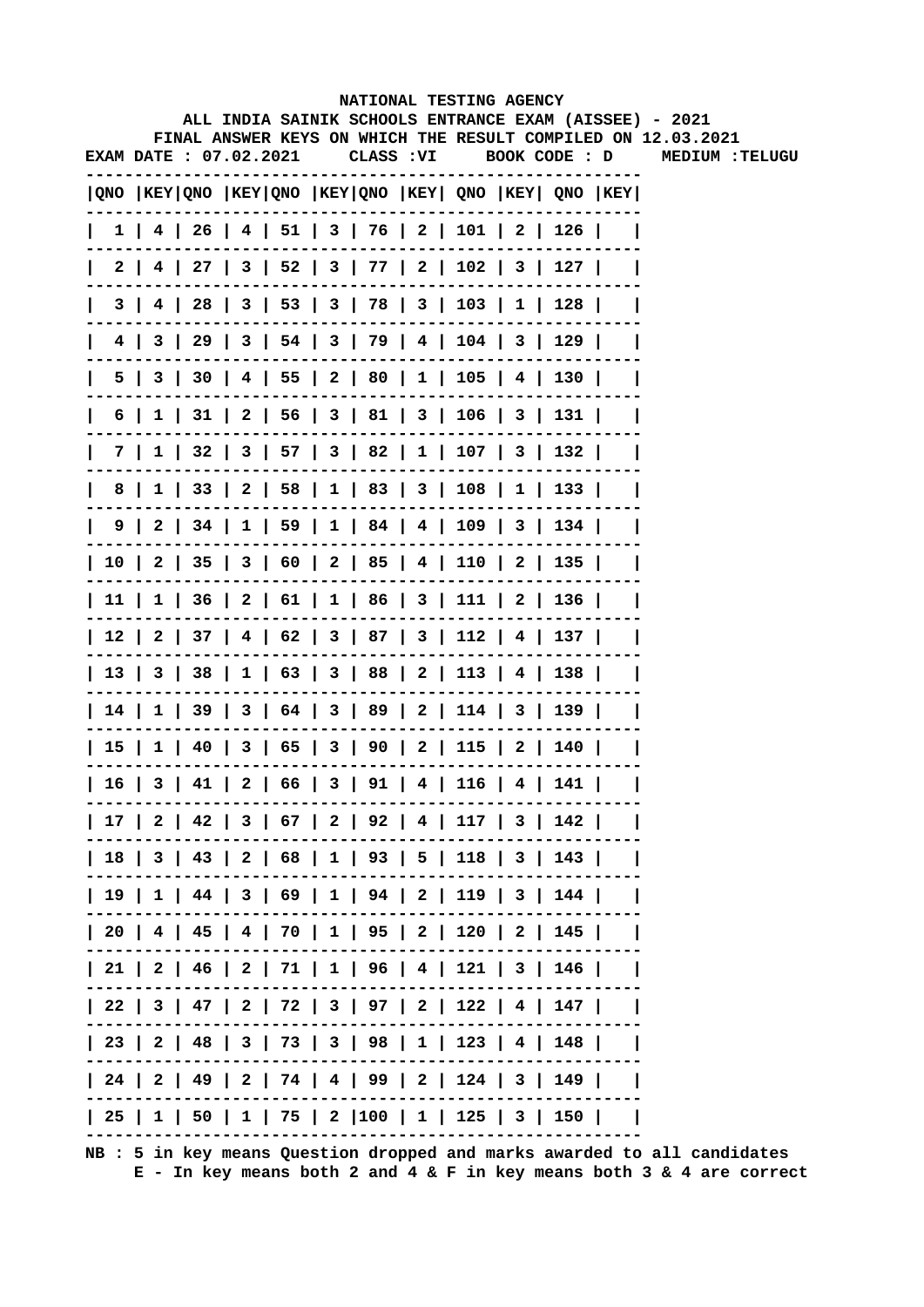|  |                       |                                                                       | NATIONAL TESTING AGENCY |  |               |                                                                              |
|--|-----------------------|-----------------------------------------------------------------------|-------------------------|--|---------------|------------------------------------------------------------------------------|
|  |                       |                                                                       |                         |  |               | ALL INDIA SAINIK SCHOOLS ENTRANCE EXAM (AISSEE) - 2021                       |
|  | EXAM DATE: 07.02.2021 | CLASS : VI                                                            |                         |  | BOOK CODE : A | FINAL ANSWER KEYS ON WHICH THE RESULT COMPILED ON 12.03.2021<br>MEDIUM :URDU |
|  |                       |                                                                       |                         |  |               |                                                                              |
|  |                       | QNO   KEY   QNO   KEY   QNO   KEY   QNO   KEY   QNO   KEY   QNO   KEY |                         |  |               |                                                                              |
|  |                       | 1   3   26   1   51   2   76   3   101   3   126                      |                         |  |               |                                                                              |
|  |                       | 2   2   27   3   52   3   77   2   102   3   127                      |                         |  |               |                                                                              |
|  |                       | $3   3   28   3   53   3   78   1   103   3   128  $                  |                         |  |               |                                                                              |
|  |                       | $4$   1   29   2   54   1   79   1   104   2   129                    |                         |  |               |                                                                              |
|  |                       | 5   1   30   3   55   1   80   3   105   3   130                      |                         |  |               |                                                                              |
|  |                       | 6   3   31   2   56   3   81   1   106   4   131                      |                         |  |               |                                                                              |
|  |                       | 7   1   32   3   57   3   82   1   107   4   132                      |                         |  |               |                                                                              |
|  |                       | 8   4   33   2   58   3   83   1   108   3   133   1                  |                         |  |               |                                                                              |
|  |                       | 9   2   34   3   59   1   84   1   109   3   134                      |                         |  |               |                                                                              |
|  |                       | 10   2   35   4   60   3   85   1   110   4   135                     |                         |  |               |                                                                              |
|  |                       | 11   2   36   1   61   1   86   2   111   2   136                     |                         |  |               |                                                                              |
|  |                       | 12   2   37   2   62   1   87   3   112   3   137                     |                         |  |               |                                                                              |
|  |                       | 13   1   38   3   63   3   88   1   113   1   138                     |                         |  |               |                                                                              |
|  |                       | 14   3   39   2   64   2   89   2   114   3   139                     |                         |  |               |                                                                              |
|  |                       | 15   3   40   4   65   1   90   2   115   3   140                     |                         |  |               |                                                                              |
|  |                       | 16   3   41   4   66   3   91   4   116   3   141                     |                         |  |               |                                                                              |
|  |                       | 17   3   42   4   67   4   92   4   117   1   142                     |                         |  |               |                                                                              |
|  |                       | 18   4   43   3   68   2   93   3   118   4   143                     |                         |  |               |                                                                              |
|  |                       | 19   2   44   1   69   1   94   4   119   2   144                     |                         |  |               |                                                                              |
|  |                       | 20   3   45   1   70   3   95   3   120   2   145                     |                         |  |               |                                                                              |
|  |                       | 21   2   46   3   71   3   96   2   121   4   146                     |                         |  |               |                                                                              |
|  |                       | 22   1   47   1   72   2   97   3   122   3   147                     |                         |  |               |                                                                              |
|  |                       | 23   4   48   1   73   3   98   1   123   2   148                     |                         |  |               |                                                                              |
|  |                       | 24   2   49   2   74   3   99   1   124   4   149                     |                         |  |               |                                                                              |
|  |                       | 25   4   50   2   75   3  100   4   125   3   150                     |                         |  |               |                                                                              |
|  |                       |                                                                       |                         |  |               |                                                                              |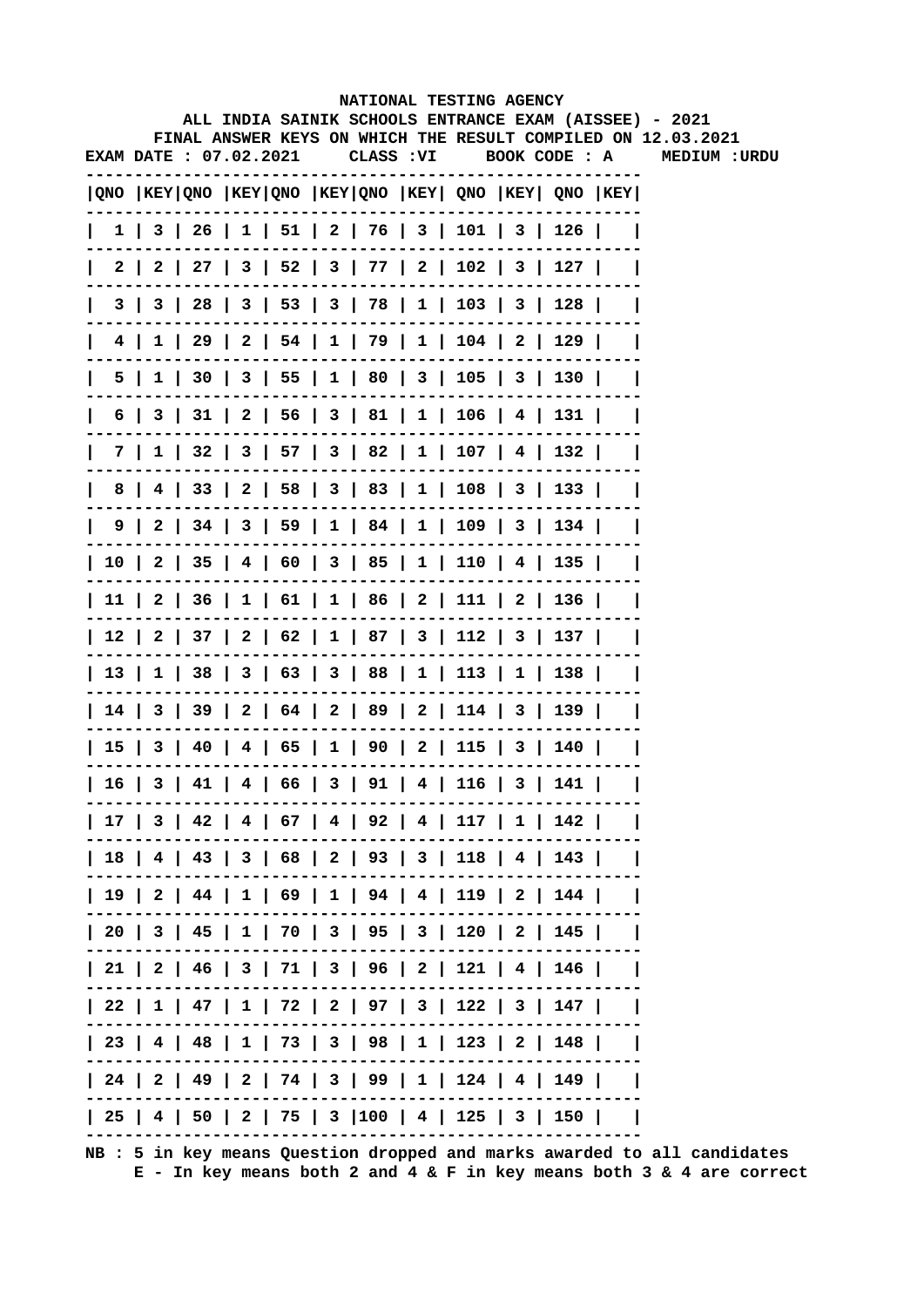|     |     |                               |  |            | NATIONAL TESTING AGENCY                                                                |  | ALL INDIA SAINIK SCHOOLS ENTRANCE EXAM (AISSEE) - 2021       |
|-----|-----|-------------------------------|--|------------|----------------------------------------------------------------------------------------|--|--------------------------------------------------------------|
|     |     |                               |  |            |                                                                                        |  | FINAL ANSWER KEYS ON WHICH THE RESULT COMPILED ON 12.03.2021 |
|     |     | <b>EXAM DATE : 07.02.2021</b> |  | CLASS : VI |                                                                                        |  | BOOK CODE : B MEDIUM :URDU                                   |
|     |     |                               |  |            | QNO  KEY QNO  KEY QNO  KEY QNO  KEY  QNO  KEY  QNO  KEY                                |  |                                                              |
|     |     |                               |  |            | $1 \mid 2 \mid 26 \mid 2 \mid 51 \mid 4 \mid 76 \mid 2 \mid 101 \mid 4 \mid 126 \mid$  |  |                                                              |
| 2 I |     |                               |  |            | $1 \mid 27 \mid 3 \mid 52 \mid 2 \mid 77 \mid 1 \mid 102 \mid 4 \mid 127 \mid$         |  |                                                              |
|     | 3   |                               |  |            | 3   28   2   53   1   78   1   103   3   128                                           |  |                                                              |
| 4   |     |                               |  |            | 2   29   1   54   3   79   3   104   3   129                                           |  |                                                              |
|     |     |                               |  |            | 5   3   30   4   55   3   80   3   105   2   130                                       |  |                                                              |
| 6   |     |                               |  |            | $3 \mid 31 \mid 4 \mid 56 \mid 2 \mid 81 \mid 1 \mid 106 \mid 3 \mid 131 \mid$         |  |                                                              |
|     | 7 I |                               |  |            | 4   32   4   57   3   82   1   107   1   132                                           |  |                                                              |
| 8   |     |                               |  |            | 3   33   1   58   3   83   1   108   3   133                                           |  |                                                              |
|     |     |                               |  |            | 9   3   34   1   59   3   84   2   109   4   134                                       |  |                                                              |
|     |     |                               |  |            | $10 \mid 2 \mid 35 \mid 3 \mid 60 \mid 3 \mid 85 \mid 3 \mid 110 \mid 3 \mid 135 \mid$ |  |                                                              |
|     |     |                               |  |            | $11 \mid 1 \mid 36 \mid 3 \mid 61 \mid 3 \mid 86 \mid 1 \mid 111 \mid 1 \mid 136 \mid$ |  |                                                              |
|     |     |                               |  |            | 12   4   37   1   62   3   87   1   112   3   137                                      |  |                                                              |
|     |     |                               |  |            | 13   2   38   2   63   1   88   4   113   3   138                                      |  |                                                              |
|     |     |                               |  |            | 14   4   39   2   64   1   89   3   114   2   139                                      |  |                                                              |
|     |     |                               |  |            | 15   1   40   1   65   2   90   4   115   2   140                                      |  |                                                              |
|     |     |                               |  |            | 16   3   41   3   66   3   91   3   116   4   141                                      |  |                                                              |
|     |     |                               |  |            | 17   3   42   1   67   3   92   2   117   4   142                                      |  |                                                              |
|     |     |                               |  |            | 18   2   43   1   68   1   93   3   118   3   143                                      |  |                                                              |
|     |     |                               |  |            | 19   3   44   3   69   3   94   1   119   4   144                                      |  |                                                              |
|     |     |                               |  |            | 20   2   45   2   70   3   95   2   120   3   145                                      |  |                                                              |
|     |     |                               |  |            | 21   3   46   1   71   1   96   2   121   2   146                                      |  |                                                              |
|     |     |                               |  |            | 22   2   47   4   72   3   97   4   122   3   147                                      |  |                                                              |
|     |     |                               |  |            | 23   3   48   2   73   2   98   4   123   3   148                                      |  |                                                              |
|     |     |                               |  |            | 24   4   49   2   74   1   99   1   124   2   149                                      |  |                                                              |
|     |     |                               |  |            | 25   2   50   3   75   1  100   1   125   3   150                                      |  |                                                              |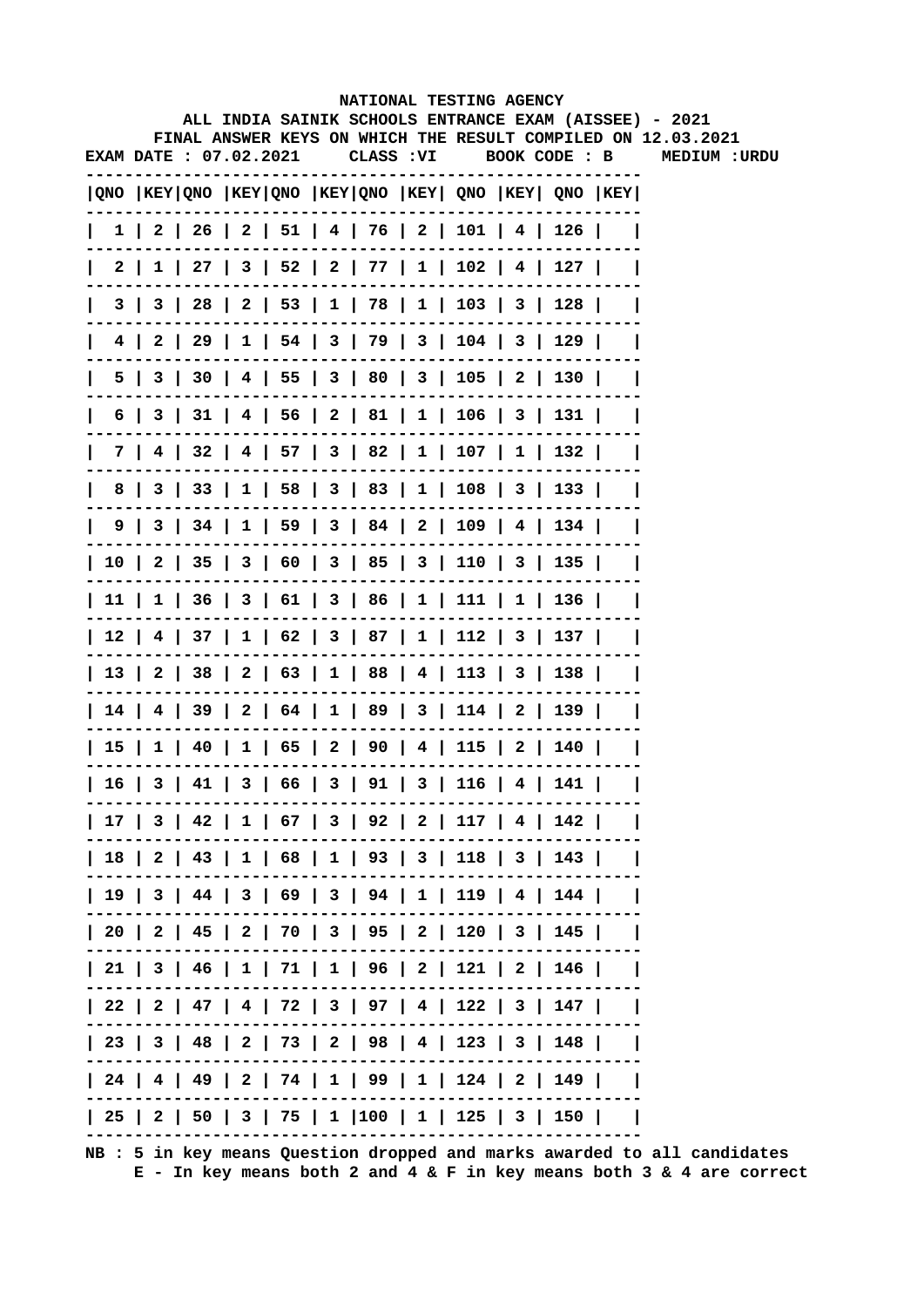|  |                       | NATIONAL TESTING AGENCY                                                    |  |  |                             |  |
|--|-----------------------|----------------------------------------------------------------------------|--|--|-----------------------------|--|
|  |                       | ALL INDIA SAINIK SCHOOLS ENTRANCE EXAM (AISSEE) - 2021                     |  |  |                             |  |
|  | EXAM DATE: 07.02.2021 | FINAL ANSWER KEYS ON WHICH THE RESULT COMPILED ON 12.03.2021<br>CLASS : VI |  |  | BOOK CODE : C MEDIUM : URDU |  |
|  |                       |                                                                            |  |  |                             |  |
|  |                       | QNO  KEY QNO  KEY QNO  KEY QNO  KEY  QNO  KEY  QNO  KEY                    |  |  |                             |  |
|  |                       | 1   2   26   3   51   3   76   1   101   3   126                           |  |  |                             |  |
|  |                       | 2   1   27   3   52   2   77   1   102   3   127                           |  |  |                             |  |
|  |                       | $3   4   28   1   53   1   78   3   103   3   128  $                       |  |  |                             |  |
|  |                       | $4$   2   29   2   54   1   79   3   104   1   129                         |  |  |                             |  |
|  |                       | 5   3   30   2   55   1   80   2   105   2   130                           |  |  |                             |  |
|  |                       | 6   1   31   1   56   1   81   1   106   2   131                           |  |  |                             |  |
|  |                       | 7   3   32   1   57   3   82   1   107   4   132                           |  |  |                             |  |
|  |                       | 8   3   33   3   58   3   83   1   108   3   133                           |  |  |                             |  |
|  |                       | 9   2   34   1   59   4   84   3   109   4   134                           |  |  |                             |  |
|  |                       | 10   4   35   1   60   2   85   1   110   4   135                          |  |  |                             |  |
|  |                       | 11   2   36   3   61   3   86   2   111   3   136                          |  |  |                             |  |
|  |                       | 12   3   37   2   62   3   87   2   112   2   137                          |  |  |                             |  |
|  |                       | 13   2   38   4   63   3   88   4   113   3   138                          |  |  |                             |  |
|  |                       | 14   3   39   2   64   3   89   4   114   3   139                          |  |  |                             |  |
|  |                       | 15   3   40   2   65   2   90   1   115   2   140                          |  |  |                             |  |
|  |                       | $  16   4   41   3   66   3   91   1   116   3   141  $                    |  |  |                             |  |
|  |                       | 17   2   42   1   67   3   92   2   117   4   142                          |  |  |                             |  |
|  |                       | 18   3   43   2   68   1   93   3   118   4   143                          |  |  |                             |  |
|  |                       | 19   2   44   1   69   1   94   1   119   3   144                          |  |  |                             |  |
|  |                       | 20   1   45   3   70   2   95   1   120   3   145                          |  |  |                             |  |
|  |                       | 21   2   46   2   71   3   96   4   121   4   146                          |  |  |                             |  |
|  |                       | 22   4   47   3   72   1   97   3   122   2   147                          |  |  |                             |  |
|  |                       | 23   4   48   4   73   3   98   4   123   3   148                          |  |  |                             |  |
|  |                       | 24   4   49   3   74   3   99   3   124   1   149                          |  |  |                             |  |
|  |                       | 25   1   50   3   75   3  100   2   125   3   150                          |  |  |                             |  |
|  |                       |                                                                            |  |  |                             |  |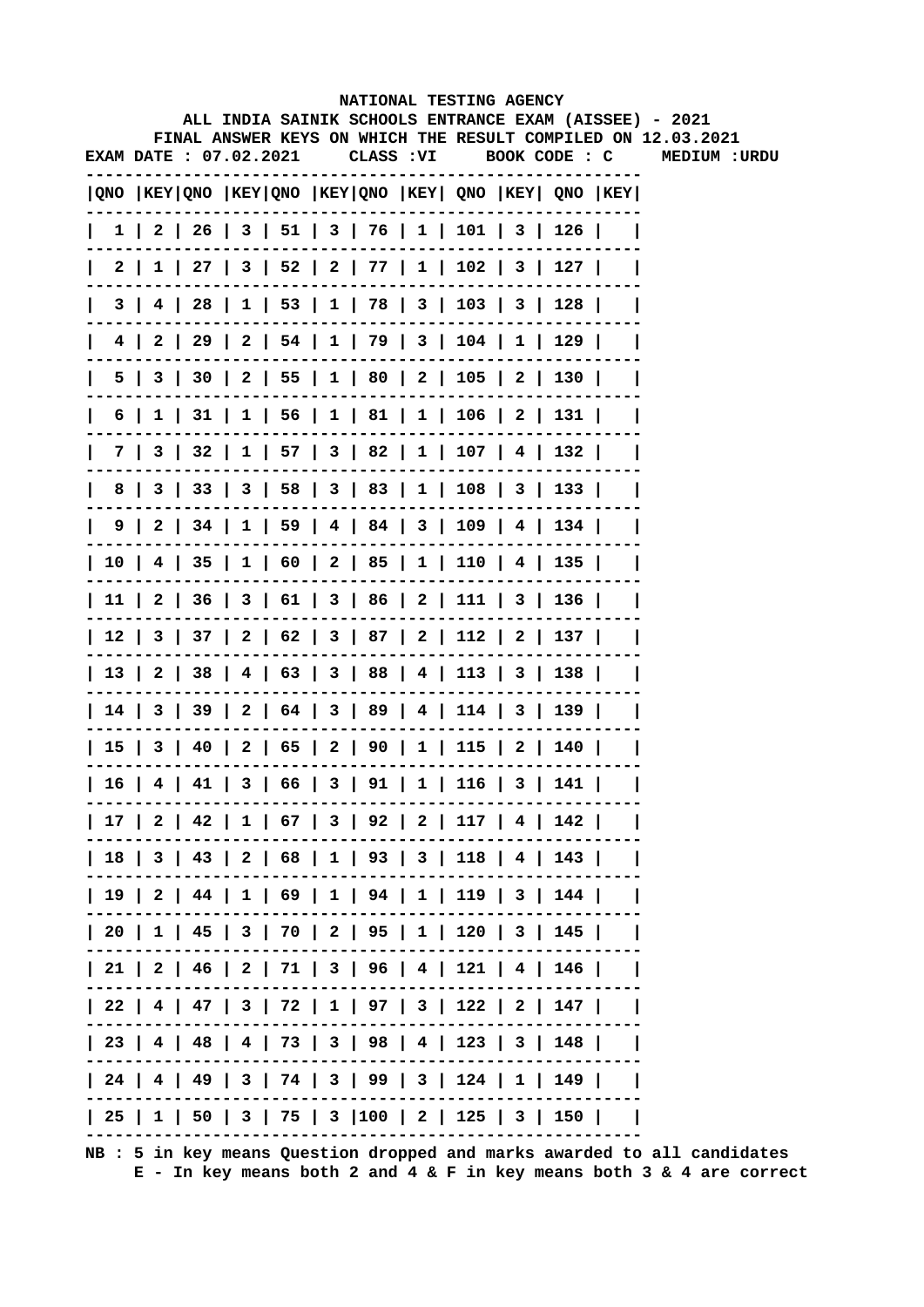|  |                        |                                                                                       | NATIONAL TESTING AGENCY |  |               |                                                                              |
|--|------------------------|---------------------------------------------------------------------------------------|-------------------------|--|---------------|------------------------------------------------------------------------------|
|  |                        | ALL INDIA SAINIK SCHOOLS ENTRANCE EXAM (AISSEE) - 2021                                |                         |  |               |                                                                              |
|  | EXAM DATE : 07.02.2021 |                                                                                       | CLASS : VI              |  | BOOK CODE : D | FINAL ANSWER KEYS ON WHICH THE RESULT COMPILED ON 12.03.2021<br>MEDIUM :URDU |
|  |                        | $ QNO $ KEY $ QNO $ KEY $ QNO $ KEY $ QNO $ KEY $ QNO $ KEY $ QNO $ KEY $ QNO $ KEY   |                         |  |               |                                                                              |
|  |                        | $1$   4   26   4   51   3   76   1   101   2   126                                    |                         |  |               |                                                                              |
|  |                        | $2$   4   27   3   52   3   77   3   102   3   127                                    |                         |  |               |                                                                              |
|  |                        | 3   4   28   3   53   3   78   3   103   1   128                                      |                         |  |               |                                                                              |
|  |                        | 4   3   29   3   54   3   79   2   104   3   129                                      |                         |  |               |                                                                              |
|  |                        | 5   3   30   4   55   2   80   1   105   4   130                                      |                         |  |               |                                                                              |
|  |                        | $6$   1   31   2   56   3   81   1   106   3   131                                    |                         |  |               |                                                                              |
|  |                        | 7   1   32   3   57   3   82   1   107   3   132                                      |                         |  |               |                                                                              |
|  |                        | 8   1   33   2   58   1   83   1   108   1   133                                      |                         |  |               |                                                                              |
|  |                        | $9 \mid 2 \mid 34 \mid 1 \mid 59 \mid 1 \mid 84 \mid 2 \mid 109 \mid 3 \mid 134 \mid$ |                         |  |               |                                                                              |
|  |                        | 10   2   35   3   60   2   85   2   110   2   135                                     |                         |  |               |                                                                              |
|  |                        | 11   1   36   2   61   1   86   4   111   2   136                                     |                         |  |               |                                                                              |
|  |                        | 12   2   37   4   62   3   87   4   112   4   137                                     |                         |  |               |                                                                              |
|  |                        | 13   3   38   1   63   3   88   1   113   4   138                                     |                         |  |               |                                                                              |
|  |                        | 14   1   39   3   64   3   89   1   114   3   139                                     |                         |  |               |                                                                              |
|  |                        | 15   1   40   3   65   3   90   2   115   2   140                                     |                         |  |               |                                                                              |
|  |                        | 16   3   41   2   66   3   91   3   116   4   141                                     |                         |  |               |                                                                              |
|  |                        | 17   2   42   3   67   2   92   1   117   3   142                                     |                         |  |               |                                                                              |
|  |                        | 18   3   43   2   68   1   93   3   118   3   143                                     |                         |  |               |                                                                              |
|  |                        | 19   1   44   3   69   1   94   2   119   3   144                                     |                         |  |               |                                                                              |
|  |                        | 20   4   45   4   70   1   95   3   120   2   145                                     |                         |  |               |                                                                              |
|  |                        | 21   2   46   2   71   1   96   1   121   3   146                                     |                         |  |               |                                                                              |
|  |                        | 22   3   47   2   72   3   97   1   122   4   147                                     |                         |  |               |                                                                              |
|  |                        | 23   2   48   3   73   3   98   4   123   4   148                                     |                         |  |               |                                                                              |
|  |                        | 24   2   49   2   74   4   99   3   124   3   149                                     |                         |  |               |                                                                              |
|  |                        | 25   1   50   1   75   2  100   4   125   3   150                                     |                         |  |               |                                                                              |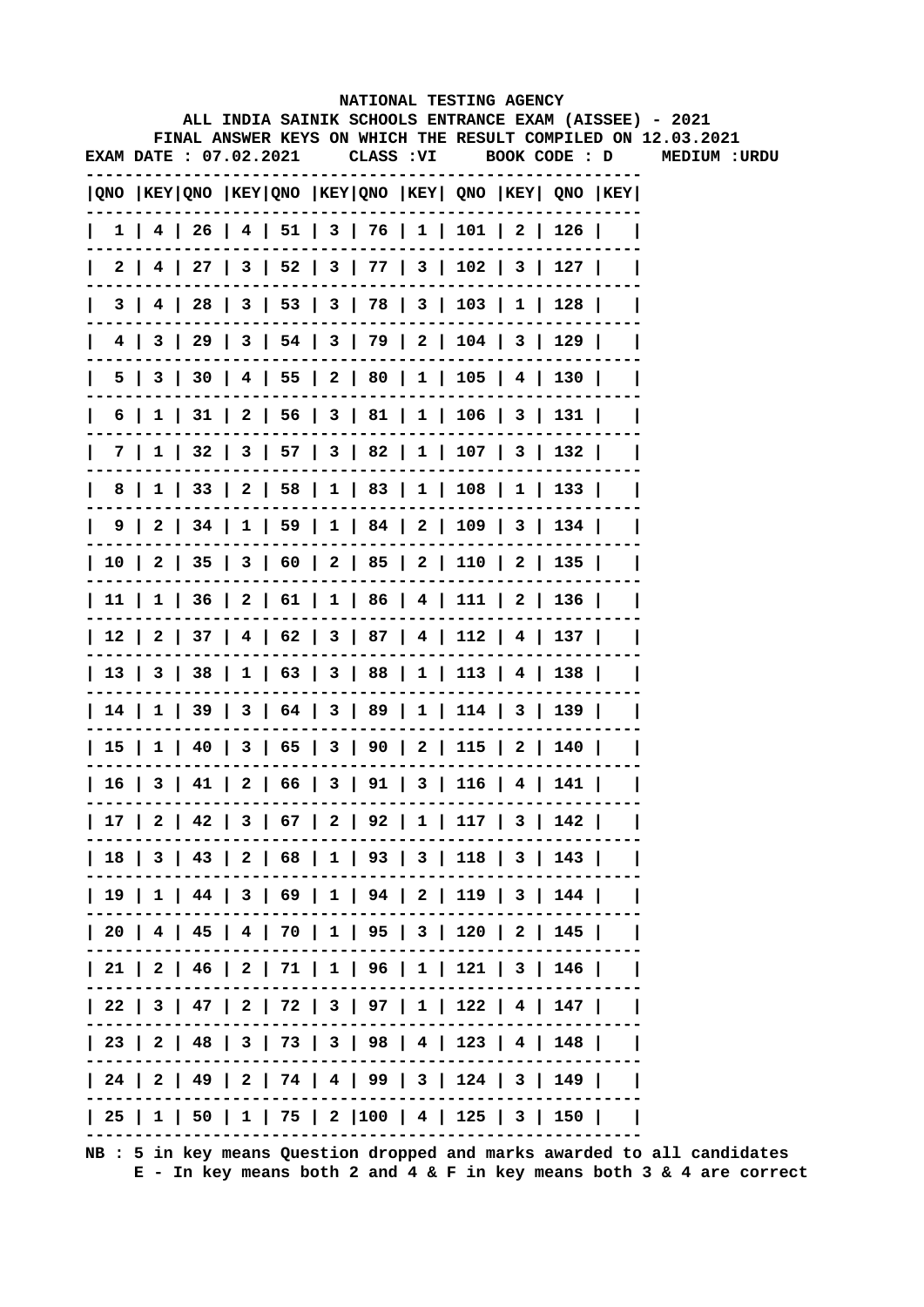|              |                        |  |  |            | NATIONAL TESTING AGENCY                                                               |  |                                                                                                                        |
|--------------|------------------------|--|--|------------|---------------------------------------------------------------------------------------|--|------------------------------------------------------------------------------------------------------------------------|
|              |                        |  |  |            |                                                                                       |  | ALL INDIA SAINIK SCHOOLS ENTRANCE EXAM (AISSEE) - 2021<br>FINAL ANSWER KEYS ON WHICH THE RESULT COMPILED ON 12.03.2021 |
|              | EXAM DATE : 14.02.2021 |  |  | CLASS : VI | BOOK CODE : A                                                                         |  | MEDIUM : BENGALI                                                                                                       |
|              |                        |  |  |            | QNO  KEY QNO  KEY QNO  KEY QNO  KEY  QNO  KEY  QNO  KEY                               |  |                                                                                                                        |
| $\mathbf{I}$ |                        |  |  |            | $1 \mid 1 \mid 26 \mid 3 \mid 51 \mid 4 \mid 76 \mid 3 \mid 101 \mid 2 \mid 126 \mid$ |  |                                                                                                                        |
|              | 2                      |  |  |            | $1$   27   3   52   3   77   4   102   3   127                                        |  |                                                                                                                        |
|              | 3 I                    |  |  |            | 3   28   3   53   4   78   3   103   3   128                                          |  |                                                                                                                        |
|              |                        |  |  |            | 4   3   29   2   54   1   79   3   104   2   129                                      |  |                                                                                                                        |
| 5            |                        |  |  |            | 2   30   1   55   3   80   1   105   2   130                                          |  |                                                                                                                        |
| 6            | ı.                     |  |  |            | 31   3   56   2   81   3   106   4   131                                              |  |                                                                                                                        |
|              |                        |  |  |            | 7   1   32   3   57   4   82   1   107   2   132                                      |  |                                                                                                                        |
| 8            |                        |  |  |            | 3   33   2   58   1   83   3   108   4   133                                          |  |                                                                                                                        |
|              |                        |  |  |            | 9   3   34   2   59   2   84   2   109   3   134                                      |  |                                                                                                                        |
|              |                        |  |  |            | 10   2   35   1   60   1   85   2   110   2   135                                     |  |                                                                                                                        |
|              |                        |  |  |            | 11   2   36   1   61   4   86   4   111   4   136                                     |  |                                                                                                                        |
|              |                        |  |  |            | 12   4   37   1   62   2   87   1   112   2   137                                     |  |                                                                                                                        |
|              |                        |  |  |            | 13   1   38   2   63   3   88   3   113   3   138                                     |  |                                                                                                                        |
|              |                        |  |  |            | 14   3   39   3   64   3   89   1   114   1   139                                     |  |                                                                                                                        |
|              |                        |  |  |            | 15   1   40   1   65   3   90   4   115   3   140                                     |  |                                                                                                                        |
|              |                        |  |  |            | 16   1   41   4   66   2   91   2   116   4   141                                     |  |                                                                                                                        |
|              |                        |  |  |            | 17   4   42   3   67   1   92   2   117   2   142                                     |  |                                                                                                                        |
|              |                        |  |  |            | 18   2   43   1   68   2   93   3   118   2   143                                     |  |                                                                                                                        |
|              |                        |  |  |            | 19   2   44   3   69   4   94   3   119   4   144                                     |  |                                                                                                                        |
|              |                        |  |  |            | 20   4   45   4   70   1   95   3   120   4   145                                     |  |                                                                                                                        |
|              |                        |  |  |            | 21   3   46   4   71   1   96   4   121   3   146                                     |  |                                                                                                                        |
|              |                        |  |  |            | 22   4   47   4   72   E   97   2   122   4   147                                     |  |                                                                                                                        |
|              |                        |  |  |            | 23   1   48   4   73   1   98   3   123   2   148                                     |  |                                                                                                                        |
|              |                        |  |  |            | 24   4   49   4   74   3   99   1   124   3   149                                     |  |                                                                                                                        |
|              |                        |  |  |            | 25   1   50   1   75   4  100   2   125   2   150                                     |  |                                                                                                                        |
|              |                        |  |  |            |                                                                                       |  |                                                                                                                        |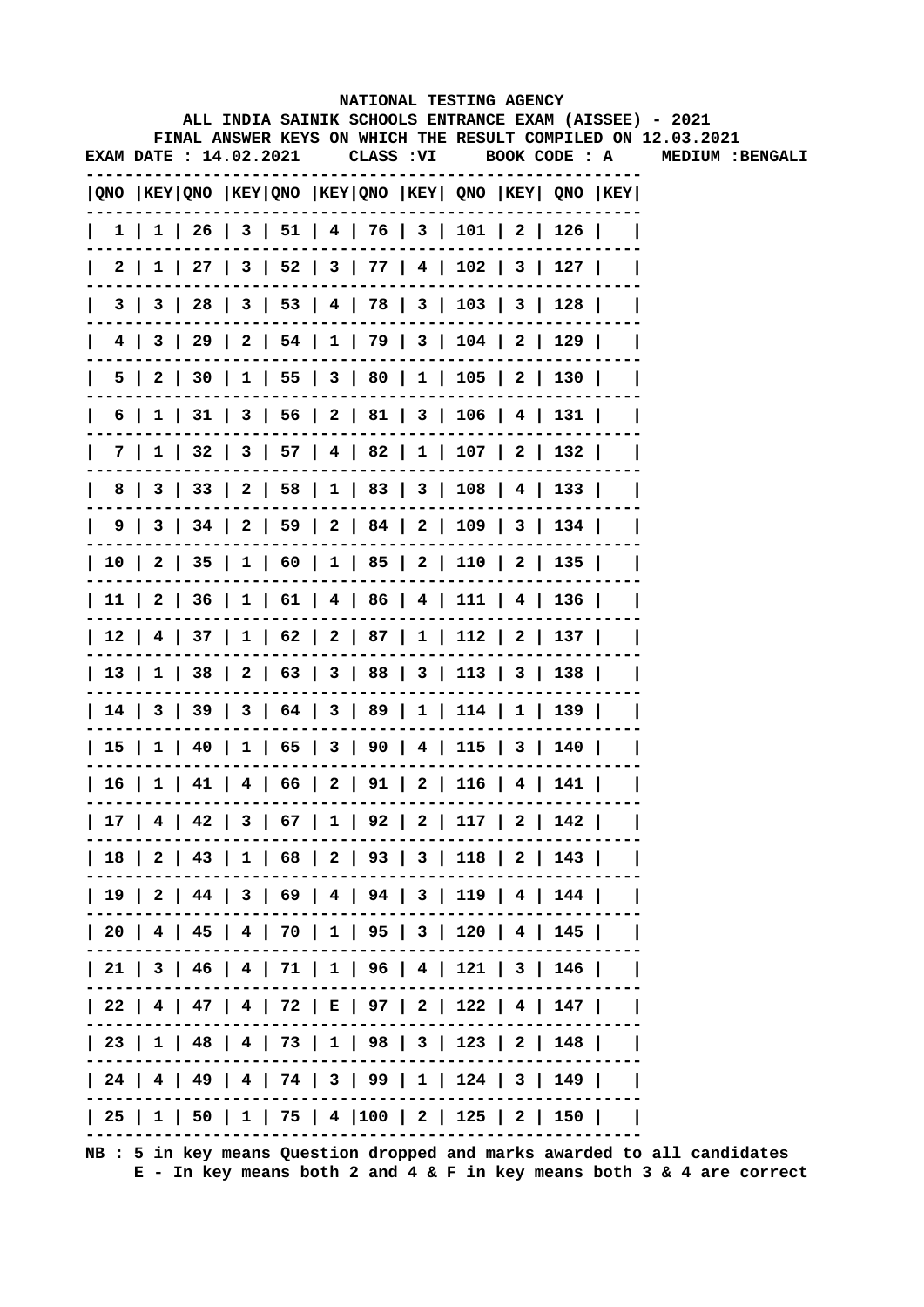|   |                               |  |            | NATIONAL TESTING AGENCY                           |  |                                                                                       |                                                                                                                        |
|---|-------------------------------|--|------------|---------------------------------------------------|--|---------------------------------------------------------------------------------------|------------------------------------------------------------------------------------------------------------------------|
|   |                               |  |            |                                                   |  |                                                                                       | ALL INDIA SAINIK SCHOOLS ENTRANCE EXAM (AISSEE) - 2021<br>FINAL ANSWER KEYS ON WHICH THE RESULT COMPILED ON 12.03.2021 |
|   | <b>EXAM DATE : 14.02.2021</b> |  | CLASS : VI |                                                   |  | BOOK CODE : B                                                                         | MEDIUM : BENGALI                                                                                                       |
|   |                               |  |            |                                                   |  |                                                                                       |                                                                                                                        |
|   |                               |  |            |                                                   |  | $ QNO $ KEY $ QNO $ KEY $ QNO $ KEY $ QNO $ KEY $ QNO $ KEY $ QNO $ KEY $ QNO $ KEY   |                                                                                                                        |
|   |                               |  |            |                                                   |  | $1$   4   26   2   51   1   76   3   101   4   126                                    |                                                                                                                        |
|   |                               |  |            |                                                   |  | 2   1   27   1   52   3   77   1   102   2   127                                      |                                                                                                                        |
|   |                               |  |            |                                                   |  | 3   3   28   1   53   4   78   3   103   3   128                                      |                                                                                                                        |
|   |                               |  |            |                                                   |  | 4   3   29   1   54   1   79   2   104   2   129                                      |                                                                                                                        |
| 5 |                               |  |            |                                                   |  | 3   30   2   55   1   80   2   105   4   130                                          |                                                                                                                        |
| 6 |                               |  |            |                                                   |  | 2   31   3   56   E   81   4   106   3   131                                          |                                                                                                                        |
|   |                               |  |            |                                                   |  | 7   1   32   1   57   1   82   1   107   2   132                                      |                                                                                                                        |
| 8 |                               |  |            |                                                   |  | 3   33   4   58   2   83   3   108   4   133                                          |                                                                                                                        |
|   |                               |  |            |                                                   |  | $9 \mid 1 \mid 34 \mid 1 \mid 59 \mid 4 \mid 84 \mid 4 \mid 109 \mid 3 \mid 134 \mid$ |                                                                                                                        |
|   |                               |  |            |                                                   |  | 10   1   35   4   60   2   85   2   110   4   135                                     |                                                                                                                        |
|   |                               |  |            |                                                   |  | 11   3   36   2   61   4   86   3   111   2   136                                     |                                                                                                                        |
|   |                               |  |            |                                                   |  | 12   3   37   2   62   1   87   1   112   2   137                                     |                                                                                                                        |
|   |                               |  |            |                                                   |  | 13   2   38   4   63   4   88   2   113   3   138                                     |                                                                                                                        |
|   |                               |  |            |                                                   |  | 14   1   39   3   64   3   89   3   114   1   139                                     |                                                                                                                        |
|   |                               |  |            |                                                   |  | 15   1   40   4   65   4   90   4   115   3   140                                     |                                                                                                                        |
|   |                               |  |            | 16   3   41   1   66   1   91   3   116   2   141 |  |                                                                                       |                                                                                                                        |
|   |                               |  |            |                                                   |  | 17   3   42   3   67   3   92   3   117   4   142                                     |                                                                                                                        |
|   |                               |  |            |                                                   |  | 18   2   43   1   68   3   93   1   118   2   143                                     |                                                                                                                        |
|   |                               |  |            |                                                   |  | 19   2   44   3   69   2   94   3   119   4   144                                     |                                                                                                                        |
|   |                               |  |            |                                                   |  | 20   4   45   4   70   2   95   1   120   2   145                                     |                                                                                                                        |
|   |                               |  |            |                                                   |  | 21   1   46   4   71   3   96   4   121   4   146                                     |                                                                                                                        |
|   |                               |  |            |                                                   |  | 22   3   47   4   72   3   97   2   122   2   147                                     |                                                                                                                        |
|   |                               |  |            |                                                   |  | 23   1   48   4   73   2   98   2   123   3   148                                     |                                                                                                                        |
|   |                               |  |            |                                                   |  | 24   3   49   4   74   1   99   3   124   3   149                                     |                                                                                                                        |
|   |                               |  |            |                                                   |  | 25   2   50   1   75   4  100   3   125   2   150                                     |                                                                                                                        |
|   |                               |  |            |                                                   |  |                                                                                       |                                                                                                                        |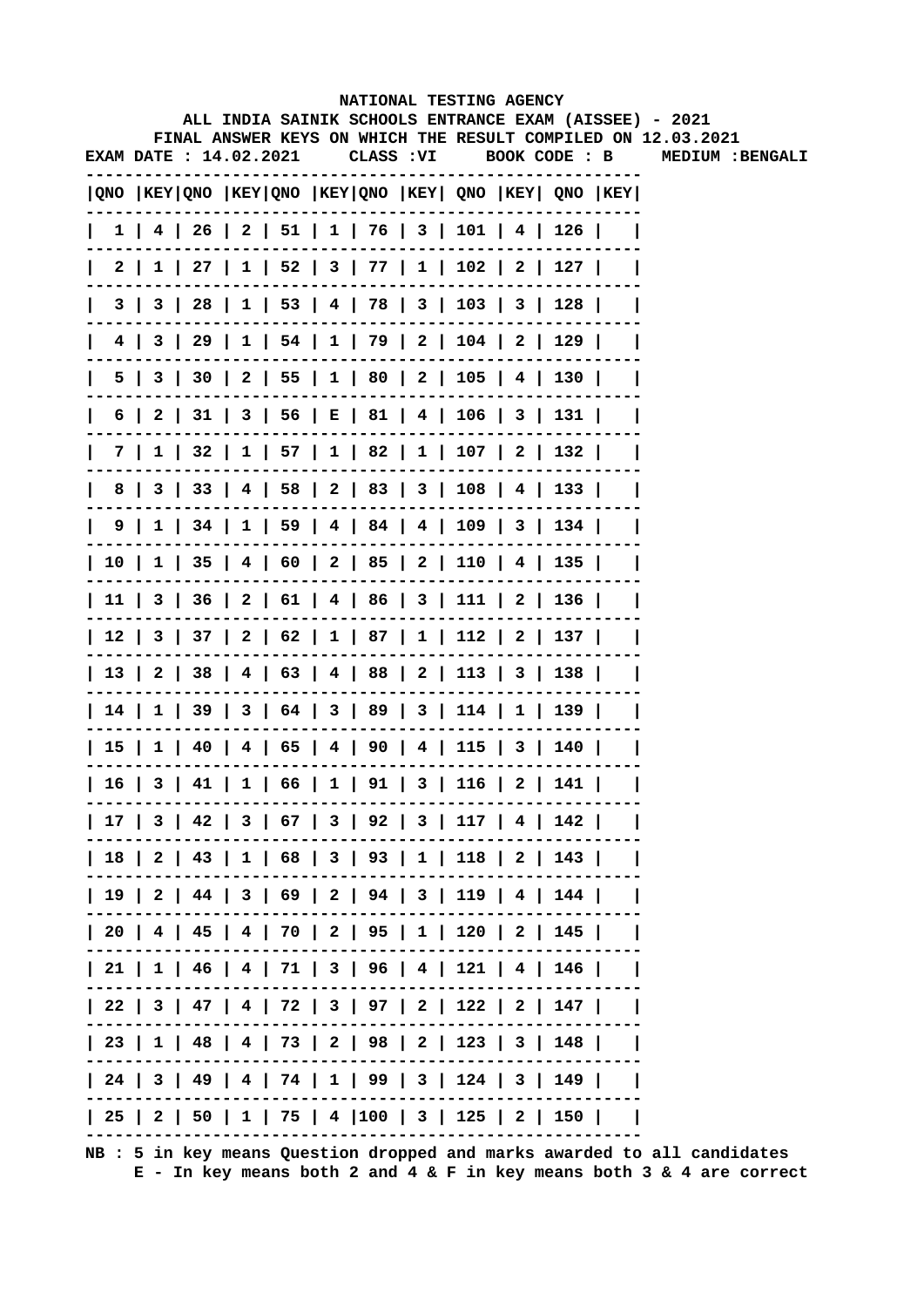|              |     |                        |  |            |  | NATIONAL TESTING AGENCY                      |                                                                                       |                                                                                                                        |
|--------------|-----|------------------------|--|------------|--|----------------------------------------------|---------------------------------------------------------------------------------------|------------------------------------------------------------------------------------------------------------------------|
|              |     |                        |  |            |  |                                              |                                                                                       | ALL INDIA SAINIK SCHOOLS ENTRANCE EXAM (AISSEE) - 2021<br>FINAL ANSWER KEYS ON WHICH THE RESULT COMPILED ON 12.03.2021 |
|              |     | EXAM DATE : 14.02.2021 |  | CLASS : VI |  |                                              | BOOK CODE : C                                                                         | MEDIUM : BENGALI                                                                                                       |
|              |     |                        |  |            |  |                                              | QNO  KEY QNO  KEY QNO  KEY QNO  KEY  QNO  KEY  QNO  KEY                               |                                                                                                                        |
| $\mathbf{I}$ |     |                        |  |            |  |                                              | $1 \mid 1 \mid 26 \mid 3 \mid 51 \mid 3 \mid 76 \mid 3 \mid 101 \mid 3 \mid 126 \mid$ |                                                                                                                        |
|              |     |                        |  |            |  |                                              | 2   3   27   1   52   2   77   1   102   4   127                                      |                                                                                                                        |
|              | 3 I |                        |  |            |  | 3   28   4   53   2   78   4   103   2   128 |                                                                                       |                                                                                                                        |
|              |     |                        |  |            |  |                                              | 4   2   29   2   54   3   79   2   104   2   129                                      |                                                                                                                        |
| 5 I          |     |                        |  |            |  |                                              | 2   30   2   55   3   80   2   105   3   130                                          |                                                                                                                        |
| 6            |     |                        |  |            |  |                                              | 31   4   56   2   81   3   106   1   131                                              |                                                                                                                        |
|              | 7 I |                        |  |            |  |                                              | 1   32   3   57   1   82   3   107   3   132                                          |                                                                                                                        |
| 8            |     |                        |  |            |  |                                              | 3   33   4   58   4   83   3   108   2   133                                          |                                                                                                                        |
|              |     |                        |  |            |  |                                              | $9 \mid 1 \mid 34 \mid 1 \mid 59 \mid 1 \mid 84 \mid 4 \mid 109 \mid 4 \mid 134 \mid$ |                                                                                                                        |
|              |     |                        |  |            |  |                                              | 10   3   35   1   60   3   85   3   110   2   135                                     |                                                                                                                        |
|              |     |                        |  |            |  |                                              | 11   1   36   1   61   4   86   3   111   4   136                                     |                                                                                                                        |
|              |     |                        |  |            |  |                                              | 12   3   37   3   62   1   87   1   112   2   137                                     |                                                                                                                        |
|              |     |                        |  |            |  |                                              | 13   4   38   3   63   1   88   3   113   4   138                                     |                                                                                                                        |
|              |     |                        |  |            |  |                                              | 14   4   39   2   64   E   89   4   114   2   139                                     |                                                                                                                        |
|              |     |                        |  |            |  |                                              | 15   4   40   1   65   1   90   2   115   3   140                                     |                                                                                                                        |
|              |     |                        |  |            |  |                                              | 16   4   41   3   66   2   91   3   116   3   141                                     |                                                                                                                        |
|              |     |                        |  |            |  |                                              | 17   4   42   2   67   4   92   1   117   2   142                                     |                                                                                                                        |
|              |     |                        |  |            |  |                                              | 18   1   43   2   68   2   93   2   118   4   143                                     |                                                                                                                        |
|              |     |                        |  |            |  |                                              | 19   4   44   1   69   4   94   3   119   2   144                                     |                                                                                                                        |
|              |     |                        |  |            |  |                                              | 20   1   45   1   70   1   95   1   120   3   145                                     |                                                                                                                        |
|              |     |                        |  |            |  |                                              | 21   3   46   1   71   4   96   3   121   2   146                                     |                                                                                                                        |
|              |     |                        |  |            |  |                                              | 22   3   47   2   72   3   97   2   122   4   147                                     |                                                                                                                        |
|              |     |                        |  |            |  |                                              | 23   3   48   3   73   4   98   2   123   3   148                                     |                                                                                                                        |
|              |     |                        |  |            |  |                                              | 24   2   49   1   74   1   99   4   124   2   149                                     |                                                                                                                        |
|              |     |                        |  |            |  |                                              | 25   1   50   4   75   3  100   1   125   4   150                                     |                                                                                                                        |
|              |     |                        |  |            |  |                                              |                                                                                       |                                                                                                                        |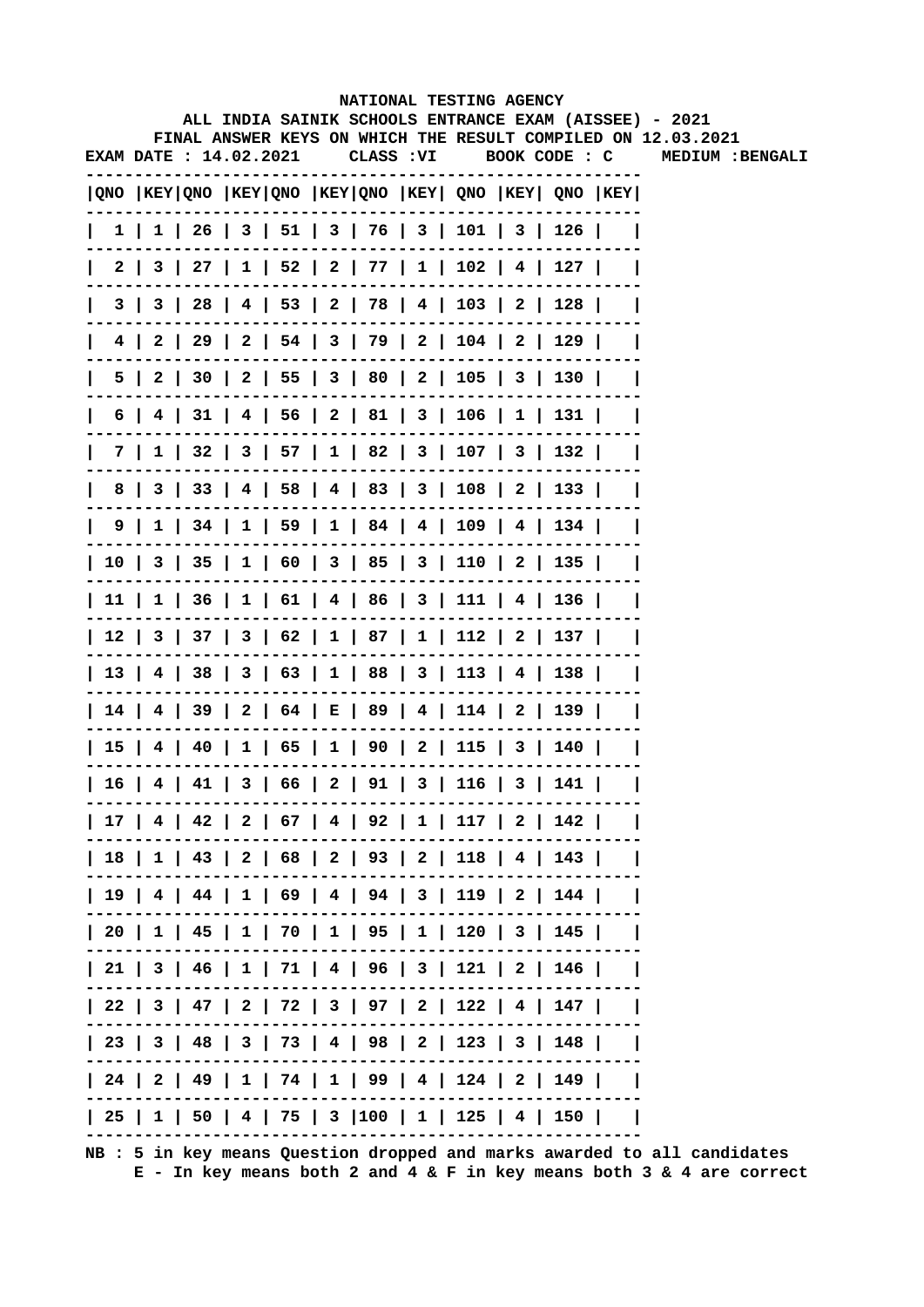|              |     |                        |  |            |  | NATIONAL TESTING AGENCY                                                               |  |                                                                                                                        |
|--------------|-----|------------------------|--|------------|--|---------------------------------------------------------------------------------------|--|------------------------------------------------------------------------------------------------------------------------|
|              |     |                        |  |            |  |                                                                                       |  | ALL INDIA SAINIK SCHOOLS ENTRANCE EXAM (AISSEE) - 2021<br>FINAL ANSWER KEYS ON WHICH THE RESULT COMPILED ON 12.03.2021 |
|              |     | EXAM DATE : 14.02.2021 |  | CLASS : VI |  | BOOK CODE : D                                                                         |  | MEDIUM : BENGALI                                                                                                       |
|              |     |                        |  |            |  | $ QNO $ KEY $ QNO $ KEY $ QNO $ KEY $ QNO $ KEY $ QNO $ KEY $ QNO $ KEY $ QNO $ KEY   |  |                                                                                                                        |
| $\mathbf{I}$ |     |                        |  |            |  | 1   3   26   1   51   2   76   3   101   2   126                                      |  |                                                                                                                        |
| 2 I          |     |                        |  |            |  | $1 \mid 27 \mid 4 \mid 52 \mid 4 \mid 77 \mid 4 \mid 102 \mid 4 \mid 127 \mid$        |  |                                                                                                                        |
|              | 3 I |                        |  |            |  | 3   28   1   53   1   78   2   103   2   128                                          |  |                                                                                                                        |
|              |     |                        |  |            |  | 4   4   29   1   54   4   79   3   104   4   129                                      |  |                                                                                                                        |
| 5 I          |     |                        |  |            |  | 4   30   3   55   3   80   1   105   2   130                                          |  |                                                                                                                        |
| 6            |     |                        |  |            |  | 31   3   56   4   81   2   106   3   131                                              |  |                                                                                                                        |
| 7 I          |     |                        |  |            |  | 4   32   2   57   1   82   3   107   3   132                                          |  |                                                                                                                        |
| 8            |     |                        |  |            |  | 4   33   1   58   3   83   1   108   2   133                                          |  |                                                                                                                        |
|              |     |                        |  |            |  | $9 \mid 1 \mid 34 \mid 1 \mid 59 \mid 1 \mid 84 \mid 4 \mid 109 \mid 4 \mid 134 \mid$ |  |                                                                                                                        |
|              |     |                        |  |            |  | 10   4   35   3   60   3   85   2   110   2   135                                     |  |                                                                                                                        |
|              |     |                        |  |            |  | 11   1   36   3   61   4   86   2   111   3   136                                     |  |                                                                                                                        |
|              |     |                        |  |            |  | 12   3   37   2   62   1   87   3   112   2   137                                     |  |                                                                                                                        |
|              |     |                        |  |            |  | 13   3   38   2   63   1   88   3   113   4   138                                     |  |                                                                                                                        |
|              |     |                        |  |            |  | 14   3   39   4   64   E   89   3   114   3   139                                     |  |                                                                                                                        |
|              |     |                        |  |            |  | 15   2   40   1   65   1   90   1   115   2   140                                     |  |                                                                                                                        |
|              |     |                        |  |            |  | 16   1   41   3   66   2   91   3   116   4   141                                     |  |                                                                                                                        |
|              |     |                        |  |            |  | 17   3   42   1   67   4   92   2   117   3   142                                     |  |                                                                                                                        |
|              |     |                        |  |            |  | 18   3   43   1   68   3   93   2   118   4   143                                     |  |                                                                                                                        |
|              |     |                        |  |            |  | 19   2   44   4   69   2   94   4   119   2   144                                     |  |                                                                                                                        |
|              |     |                        |  |            |  | 20   2   45   2   70   2   95   1   120   2   145                                     |  |                                                                                                                        |
|              |     |                        |  |            |  | 21   1   46   2   71   3   96   3   121   3   146                                     |  |                                                                                                                        |
|              |     |                        |  |            |  | 22   1   47   4   72   3   97   4   122   1   147                                     |  |                                                                                                                        |
|              |     |                        |  |            |  | 23   1   48   3   73   2   98   3   123   3   148                                     |  |                                                                                                                        |
|              |     |                        |  |            |  | 24   2   49   4   74   1   99   3   124   2   149                                     |  |                                                                                                                        |
|              |     |                        |  |            |  | 25   3   50   1   75   4  100   1   125   4   150                                     |  |                                                                                                                        |
|              |     |                        |  |            |  |                                                                                       |  |                                                                                                                        |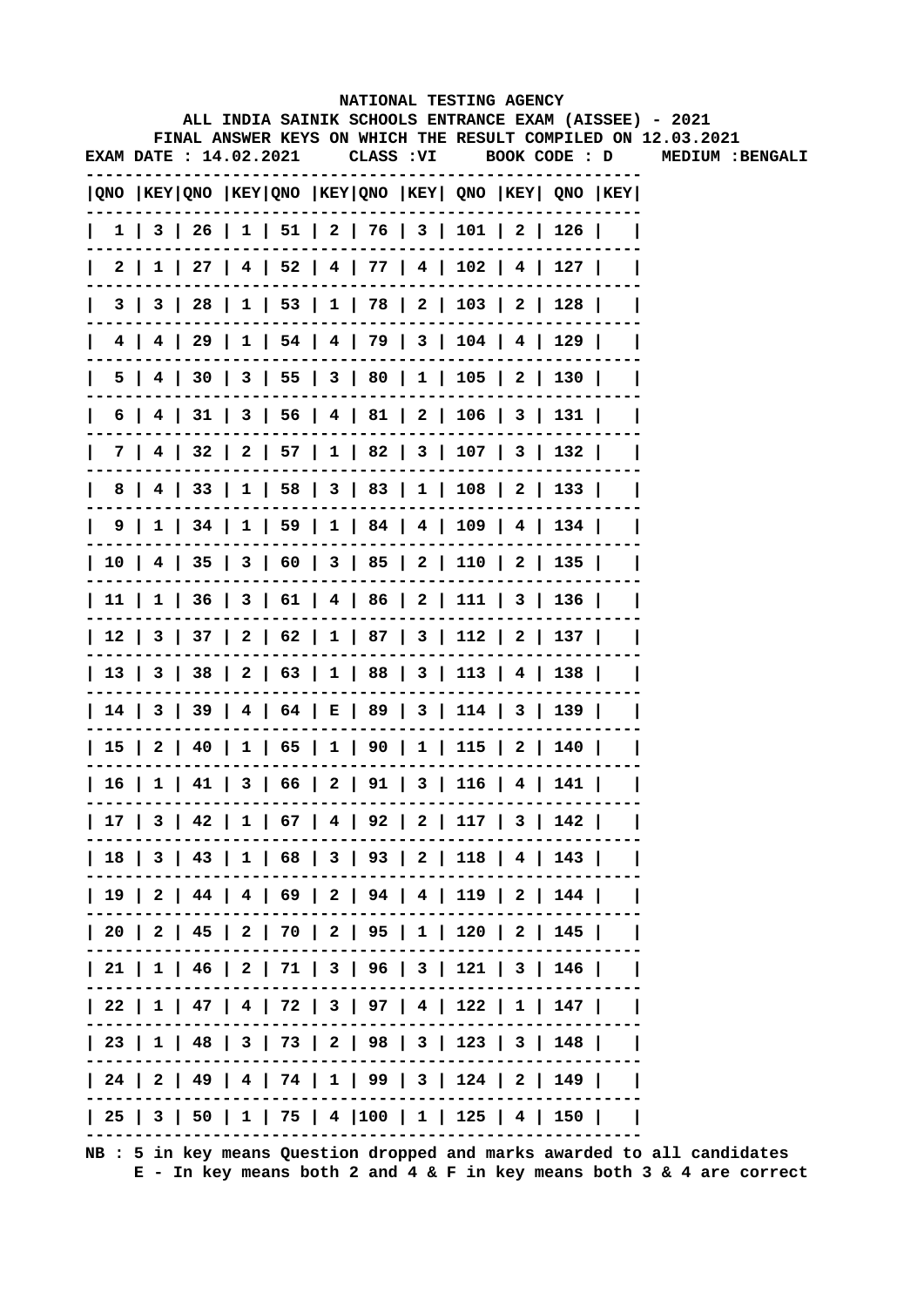|                       |  |  |            | NATIONAL TESTING AGENCY                                                               |  | ALL INDIA SAINIK SCHOOLS ENTRANCE EXAM (AISSEE) - 2021       |
|-----------------------|--|--|------------|---------------------------------------------------------------------------------------|--|--------------------------------------------------------------|
|                       |  |  |            |                                                                                       |  | FINAL ANSWER KEYS ON WHICH THE RESULT COMPILED ON 12.03.2021 |
| EXAM DATE: 14.02.2021 |  |  | CLASS : VI | BOOK CODE : A                                                                         |  | MEDIUM : ENGLISH                                             |
|                       |  |  |            | QNO  KEY QNO  KEY QNO  KEY QNO  KEY  QNO  KEY  QNO  KEY                               |  |                                                              |
|                       |  |  |            | $1 \mid 1 \mid 26 \mid 3 \mid 51 \mid 4 \mid 76 \mid 2 \mid 101 \mid 2 \mid 126 \mid$ |  |                                                              |
|                       |  |  |            | 2   1   27   3   52   3   77   4   102   3   127                                      |  |                                                              |
|                       |  |  |            | 3   3   28   3   53   4   78   3   103   3   128                                      |  |                                                              |
|                       |  |  |            | 4   3   29   2   54   1   79   3   104   2   129                                      |  |                                                              |
|                       |  |  |            | 5   2   30   1   55   3   80   4   105   2   130                                      |  |                                                              |
|                       |  |  |            | 6   1   31   3   56   2   81   2   106   4   131                                      |  |                                                              |
|                       |  |  |            | 7   1   32   3   57   4   82   3   107   2   132                                      |  |                                                              |
|                       |  |  |            | 8   3   33   2   58   1   83   4   108   4   133                                      |  |                                                              |
|                       |  |  |            | 9   3   34   2   59   2   84   3   109   3   134                                      |  |                                                              |
|                       |  |  |            | 10   2   35   1   60   1   85   1   110   2   135                                     |  |                                                              |
|                       |  |  |            | 11   2   36   1   61   4   86   2   111   4   136                                     |  |                                                              |
|                       |  |  |            | 12   4   37   1   62   2   87   1   112   2   137                                     |  |                                                              |
|                       |  |  |            | 13   1   38   2   63   3   88   3   113   3   138                                     |  |                                                              |
|                       |  |  |            | 14   3   39   3   64   3   89   2   114   1   139                                     |  |                                                              |
|                       |  |  |            | 15   1   40   1   65   3   90   4   115   3   140                                     |  |                                                              |
|                       |  |  |            | 16   1   41   4   66   2   91   2   116   4   141                                     |  |                                                              |
|                       |  |  |            | 17   4   42   3   67   1   92   3   117   2   142                                     |  |                                                              |
|                       |  |  |            | 18   2   43   1   68   2   93   3   118   2   143                                     |  |                                                              |
|                       |  |  |            | 19   2   44   3   69   4   94   2   119   4   144                                     |  |                                                              |
|                       |  |  |            | 20   4   45   4   70   1   95   3   120   4   145                                     |  |                                                              |
|                       |  |  |            | 21   3   46   4   71   1   96   4   121   3   146                                     |  |                                                              |
|                       |  |  |            | 22   4   47   4   72   E   97   3   122   4   147                                     |  |                                                              |
|                       |  |  |            | 23   1   48   4   73   1   98   2   123   2   148                                     |  |                                                              |
|                       |  |  |            | 24   4   49   4   74   3   99   1   124   3   149                                     |  |                                                              |
|                       |  |  |            | 25   1   50   1   75   4  100   4   125   2   150                                     |  |                                                              |
|                       |  |  |            |                                                                                       |  |                                                              |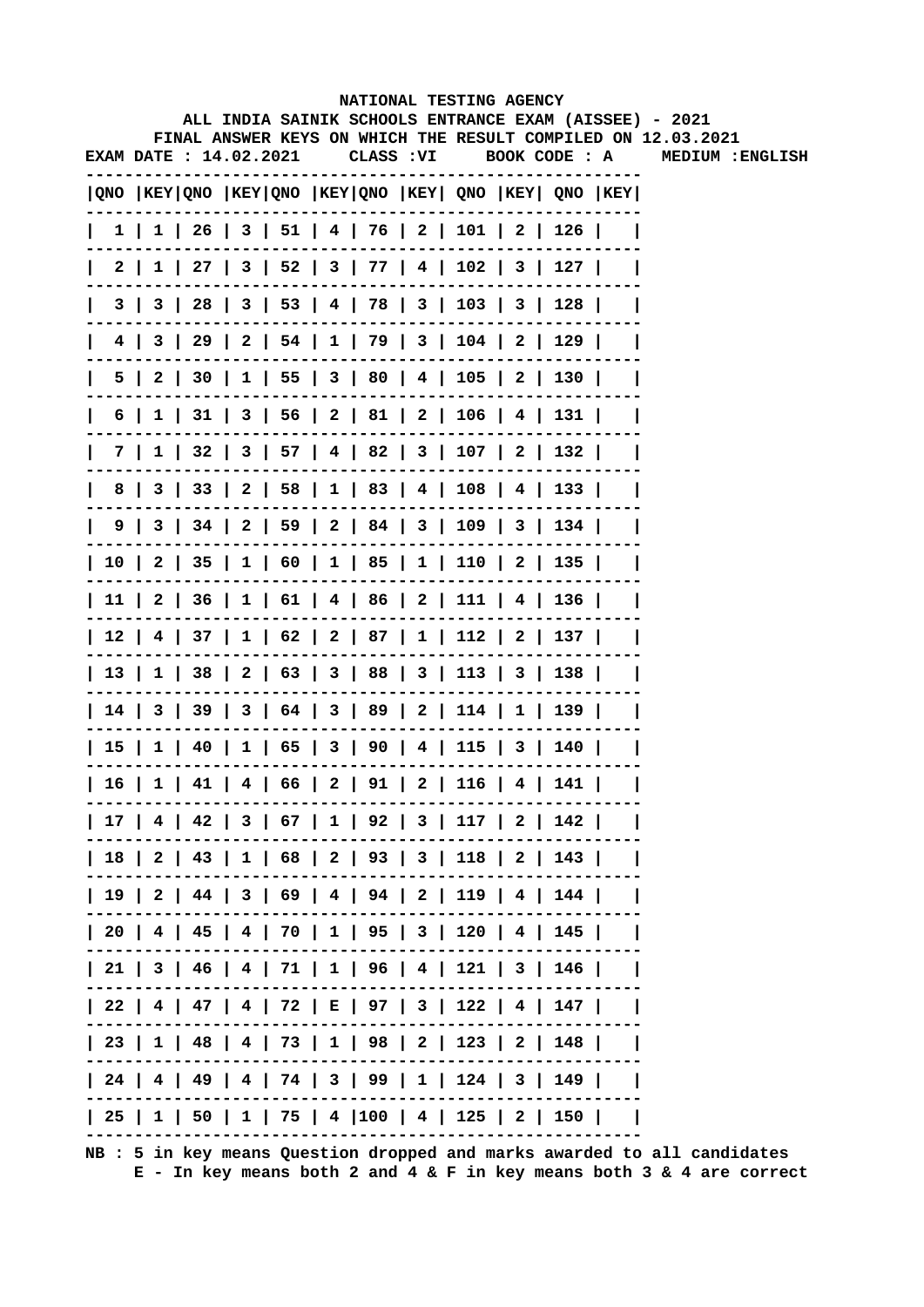|   |                        |  |  | NATIONAL TESTING AGENCY                                                               |               |  | ALL INDIA SAINIK SCHOOLS ENTRANCE EXAM (AISSEE) - 2021       |
|---|------------------------|--|--|---------------------------------------------------------------------------------------|---------------|--|--------------------------------------------------------------|
|   |                        |  |  |                                                                                       |               |  | FINAL ANSWER KEYS ON WHICH THE RESULT COMPILED ON 12.03.2021 |
|   | EXAM DATE : 14.02.2021 |  |  | CLASS : VI                                                                            | BOOK CODE : B |  | MEDIUM : ENGLISH                                             |
|   |                        |  |  | QNO  KEY QNO  KEY QNO  KEY QNO  KEY  QNO  KEY  QNO  KEY                               |               |  |                                                              |
|   |                        |  |  | $1$   4   26   2   51   1   76   2   101   4   126                                    |               |  |                                                              |
|   |                        |  |  | 2   1   27   1   52   3   77   3   102   2   127                                      |               |  |                                                              |
|   |                        |  |  | 3   3   28   1   53   4   78   4   103   3   128                                      |               |  |                                                              |
|   |                        |  |  | 4   3   29   1   54   1   79   3   104   2   129                                      |               |  |                                                              |
|   |                        |  |  | 5   3   30   2   55   1   80   1   105   4   130                                      |               |  |                                                              |
|   |                        |  |  | 6   2   31   3   56   E   81   2   106   3   131                                      |               |  |                                                              |
|   |                        |  |  | 7   1   32   1   57   1   82   1   107   2   132                                      |               |  |                                                              |
| 8 |                        |  |  | 3   33   4   58   2   83   3   108   4   133                                          |               |  |                                                              |
|   |                        |  |  | $9 \mid 1 \mid 34 \mid 1 \mid 59 \mid 4 \mid 84 \mid 4 \mid 109 \mid 3 \mid 134 \mid$ |               |  |                                                              |
|   |                        |  |  | 10   1   35   4   60   2   85   3   110   4   135                                     |               |  |                                                              |
|   |                        |  |  | 11   3   36   2   61   4   86   2   111   2   136                                     |               |  |                                                              |
|   |                        |  |  | 12   3   37   2   62   1   87   1   112   2   137                                     |               |  |                                                              |
|   |                        |  |  | 13   2   38   4   63   4   88   4   113   3   138                                     |               |  |                                                              |
|   |                        |  |  | 14   1   39   3   64   3   89   2   114   1   139                                     |               |  |                                                              |
|   |                        |  |  | 15   1   40   4   65   4   90   4   115   3   140                                     |               |  |                                                              |
|   |                        |  |  | 16   3   41   1   66   1   91   3   116   2   141                                     |               |  |                                                              |
|   |                        |  |  | 17   3   42   3   67   3   92   3   117   4   142                                     |               |  |                                                              |
|   |                        |  |  | 18   2   43   1   68   3   93   4   118   2   143                                     |               |  |                                                              |
|   |                        |  |  | 19   2   44   3   69   2   94   3   119   4   144                                     |               |  |                                                              |
|   |                        |  |  | 20   4   45   4   70   2   95   2   120   2   145                                     |               |  |                                                              |
|   |                        |  |  | 21   1   46   4   71   3   96   4   121   4   146                                     |               |  |                                                              |
|   |                        |  |  | 22   3   47   4   72   3   97   2   122   2   147                                     |               |  |                                                              |
|   |                        |  |  | 23   1   48   4   73   2   98   3   123   3   148                                     |               |  |                                                              |
|   |                        |  |  | 24   3   49   4   74   1   99   3   124   3   149                                     |               |  |                                                              |
|   |                        |  |  | 25   2   50   1   75   4  100   2   125   2   150                                     |               |  |                                                              |
|   |                        |  |  |                                                                                       |               |  |                                                              |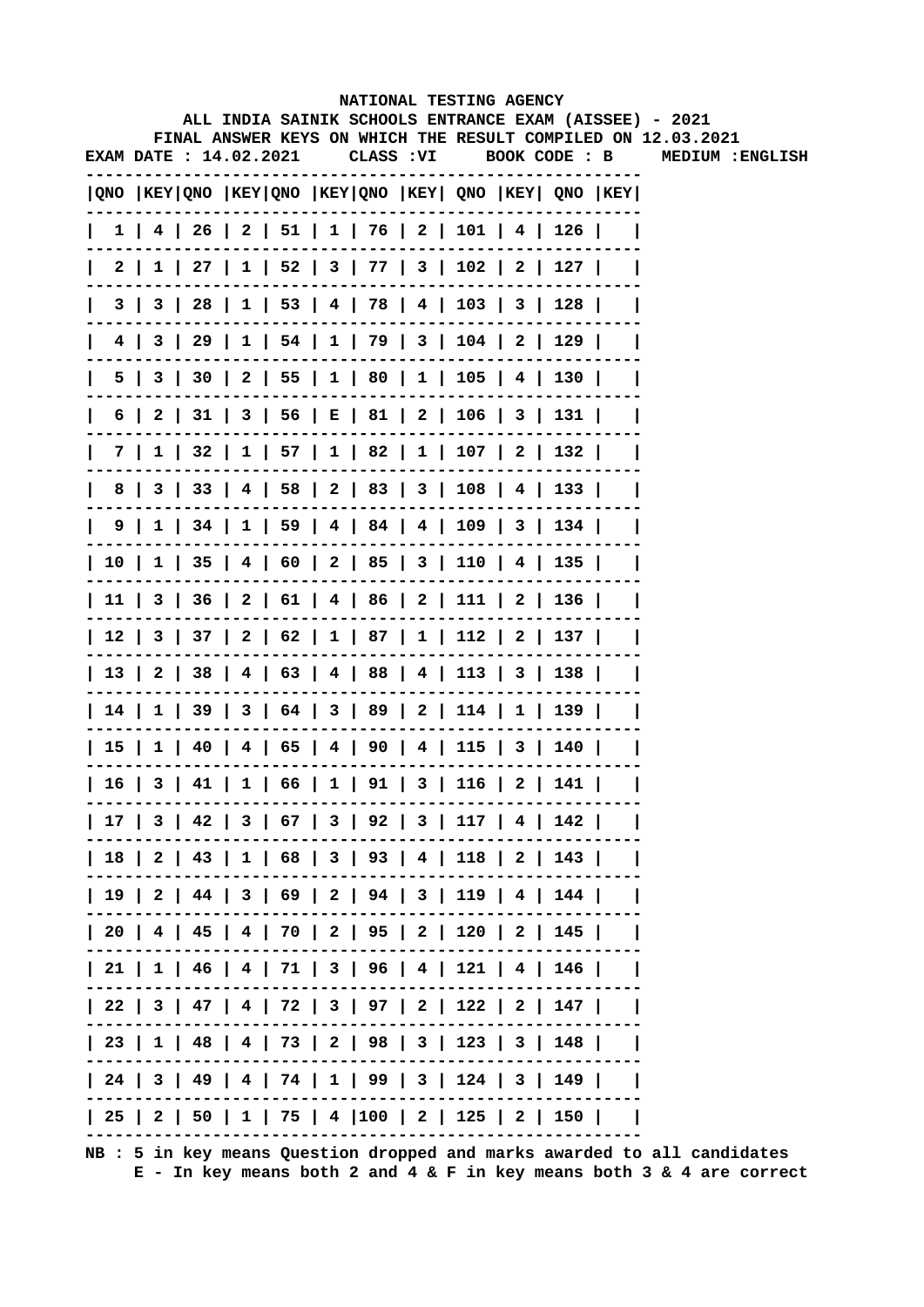|   |  |                              |  | NATIONAL TESTING AGENCY                                                               |               |  | ALL INDIA SAINIK SCHOOLS ENTRANCE EXAM (AISSEE) - 2021       |
|---|--|------------------------------|--|---------------------------------------------------------------------------------------|---------------|--|--------------------------------------------------------------|
|   |  |                              |  |                                                                                       |               |  | FINAL ANSWER KEYS ON WHICH THE RESULT COMPILED ON 12.03.2021 |
|   |  | <b>EXAM DATE: 14.02.2021</b> |  | CLASS : VI                                                                            | BOOK CODE : C |  | MEDIUM : ENGLISH                                             |
|   |  |                              |  | QNO  KEY QNO  KEY QNO  KEY QNO  KEY  QNO  KEY  QNO  KEY                               |               |  |                                                              |
|   |  |                              |  | $1 \mid 1 \mid 26 \mid 3 \mid 51 \mid 3 \mid 76 \mid 3 \mid 101 \mid 3 \mid 126 \mid$ |               |  |                                                              |
|   |  |                              |  | 2   3   27   1   52   2   77   2   102   4   127                                      |               |  |                                                              |
|   |  |                              |  | 3   3   28   4   53   2   78   4   103   2   128                                      |               |  |                                                              |
|   |  |                              |  | 4   2   29   2   54   3   79   2   104   2   129                                      |               |  |                                                              |
|   |  |                              |  | 5   2   30   2   55   3   80   3   105   3   130                                      |               |  |                                                              |
| 6 |  |                              |  | 4   31   4   56   2   81   3   106   1   131                                          |               |  |                                                              |
|   |  |                              |  | 7   1   32   3   57   1   82   2   107   3   132                                      |               |  |                                                              |
| 8 |  |                              |  | 3   33   4   58   4   83   2   108   2   133                                          |               |  |                                                              |
|   |  |                              |  | $9 \mid 1 \mid 34 \mid 1 \mid 59 \mid 1 \mid 84 \mid 4 \mid 109 \mid 4 \mid 134 \mid$ |               |  |                                                              |
|   |  |                              |  | 10   3   35   1   60   3   85   3   110   2   135                                     |               |  |                                                              |
|   |  |                              |  | 11   1   36   1   61   4   86   3   111   4   136                                     |               |  |                                                              |
|   |  |                              |  | 12   3   37   3   62   1   87   4   112   2   137                                     |               |  |                                                              |
|   |  |                              |  | 13   4   38   3   63   1   88   3   113   4   138                                     |               |  |                                                              |
|   |  |                              |  | 14   4   39   2   64   E   89   4   114   2   139                                     |               |  |                                                              |
|   |  |                              |  | 15   4   40   1   65   1   90   3   115   3   140                                     |               |  |                                                              |
|   |  |                              |  | 16   4   41   3   66   2   91   2   116   3   141                                     |               |  |                                                              |
|   |  |                              |  | 17   4   42   2   67   4   92   1   117   2   142                                     |               |  |                                                              |
|   |  |                              |  | 18   1   43   2   68   2   93   4   118   4   143                                     |               |  |                                                              |
|   |  |                              |  | 19   4   44   1   69   4   94   2   119   2   144                                     |               |  |                                                              |
|   |  |                              |  | 20   1   45   1   70   1   95   3   120   3   145                                     |               |  |                                                              |
|   |  |                              |  | 21   3   46   1   71   4   96   4   121   2   146                                     |               |  |                                                              |
|   |  |                              |  | 22   3   47   2   72   3   97   3   122   4   147                                     |               |  |                                                              |
|   |  |                              |  | 23   3   48   3   73   4   98   1   123   3   148                                     |               |  |                                                              |
|   |  |                              |  | 24   2   49   1   74   1   99   2   124   2   149                                     |               |  |                                                              |
|   |  |                              |  | 25   1   50   4   75   3  100   1   125   4   150                                     |               |  |                                                              |
|   |  |                              |  |                                                                                       |               |  |                                                              |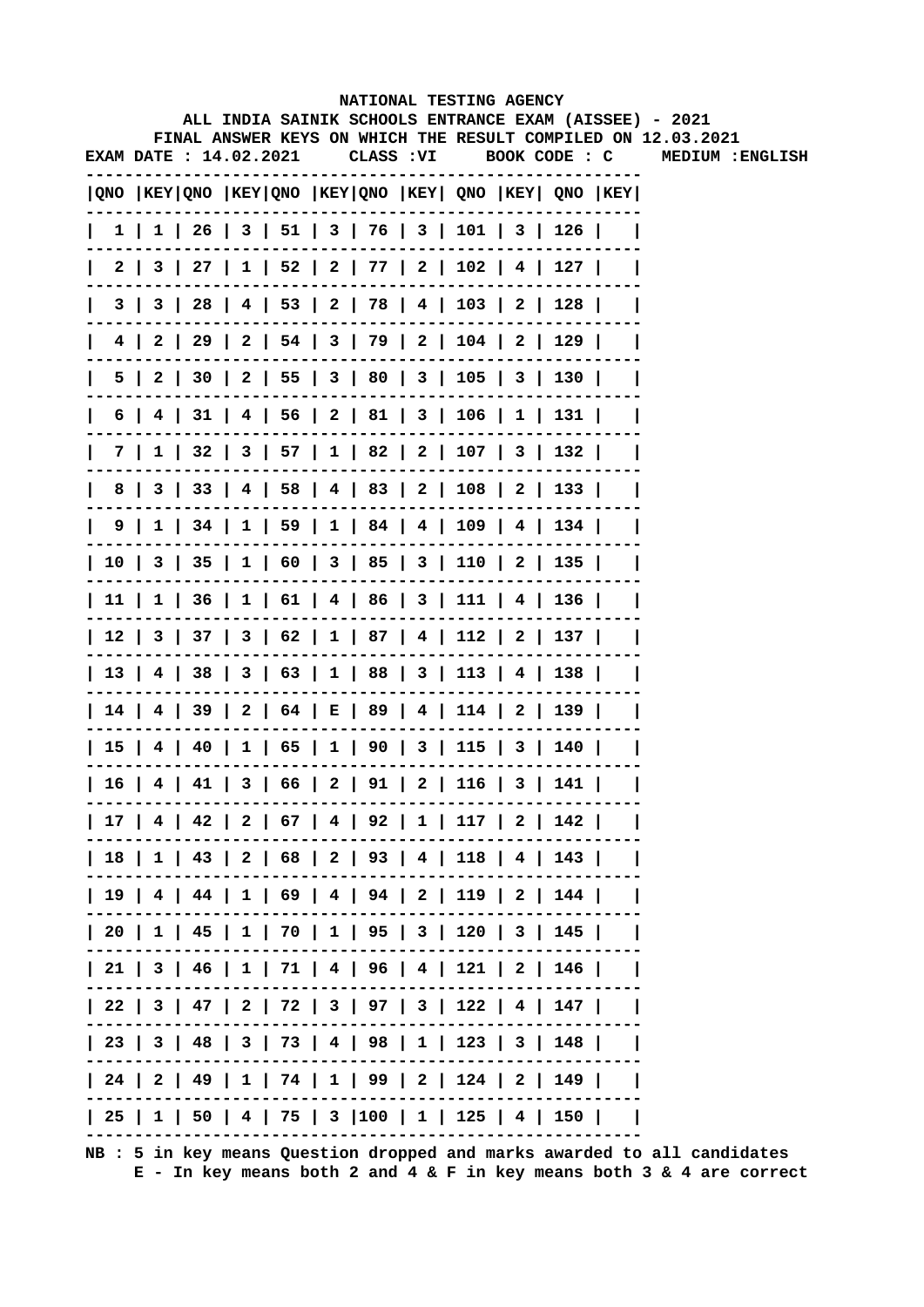|     |                       |  |  |            | NATIONAL TESTING AGENCY                                                               |  | ALL INDIA SAINIK SCHOOLS ENTRANCE EXAM (AISSEE) - 2021       |
|-----|-----------------------|--|--|------------|---------------------------------------------------------------------------------------|--|--------------------------------------------------------------|
|     |                       |  |  |            |                                                                                       |  | FINAL ANSWER KEYS ON WHICH THE RESULT COMPILED ON 12.03.2021 |
|     | EXAM DATE: 14.02.2021 |  |  | CLASS : VI | BOOK CODE : D                                                                         |  | MEDIUM : ENGLISH                                             |
|     |                       |  |  |            | QNO  KEY QNO  KEY QNO  KEY QNO  KEY  QNO  KEY  QNO  KEY                               |  |                                                              |
|     |                       |  |  |            | $1 \mid 3 \mid 26 \mid 1 \mid 51 \mid 2 \mid 76 \mid 3 \mid 101 \mid 2 \mid 126 \mid$ |  |                                                              |
|     |                       |  |  |            | 2   1   27   4   52   4   77   4   102   4   127                                      |  |                                                              |
|     |                       |  |  |            | 3   3   28   1   53   1   78   3   103   2   128                                      |  |                                                              |
|     |                       |  |  |            | 4   4   29   1   54   4   79   2   104   4   129                                      |  |                                                              |
| 5 I |                       |  |  |            | 4   30   3   55   3   80   1   105   2   130                                          |  |                                                              |
| 6 I |                       |  |  |            | 4   31   3   56   4   81   4   106   3   131                                          |  |                                                              |
|     |                       |  |  |            | 7   4   32   2   57   1   82   3   107   3   132                                      |  |                                                              |
| 8   |                       |  |  |            | 4   33   1   58   3   83   2   108   2   133                                          |  |                                                              |
|     |                       |  |  |            | 9   1   34   1   59   1   84   4   109   4   134                                      |  |                                                              |
|     |                       |  |  |            | 10   4   35   3   60   3   85   2   110   2   135                                     |  |                                                              |
|     |                       |  |  |            | 11   1   36   3   61   4   86   3   111   3   136                                     |  |                                                              |
|     |                       |  |  |            | 12   3   37   2   62   1   87   3   112   2   137                                     |  |                                                              |
|     |                       |  |  |            | 13   3   38   2   63   1   88   2   113   4   138                                     |  |                                                              |
|     |                       |  |  |            | 14   3   39   4   64   E   89   2   114   3   139                                     |  |                                                              |
|     |                       |  |  |            | 15   2   40   1   65   1   90   3   115   2   140                                     |  |                                                              |
|     |                       |  |  |            | 16   1   41   3   66   2   91   4   116   4   141                                     |  |                                                              |
|     |                       |  |  |            | 17   3   42   1   67   4   92   3   117   3   142                                     |  |                                                              |
|     |                       |  |  |            | 18   3   43   1   68   3   93   1   118   4   143                                     |  |                                                              |
|     |                       |  |  |            | 19   2   44   4   69   2   94   2   119   2   144                                     |  |                                                              |
|     |                       |  |  |            | 20   2   45   2   70   2   95   1   120   2   145                                     |  |                                                              |
|     |                       |  |  |            | 21   1   46   2   71   3   96   2   121   3   146                                     |  |                                                              |
|     |                       |  |  |            | 22   1   47   4   72   3   97   4   122   1   147                                     |  |                                                              |
|     |                       |  |  |            | 23   1   48   3   73   2   98   3   123   3   148                                     |  |                                                              |
|     |                       |  |  |            | 24   2   49   4   74   1   99   3   124   2   149                                     |  |                                                              |
|     |                       |  |  |            | 25   3   50   1   75   4  100   4   125   4   150                                     |  |                                                              |
|     |                       |  |  |            |                                                                                       |  |                                                              |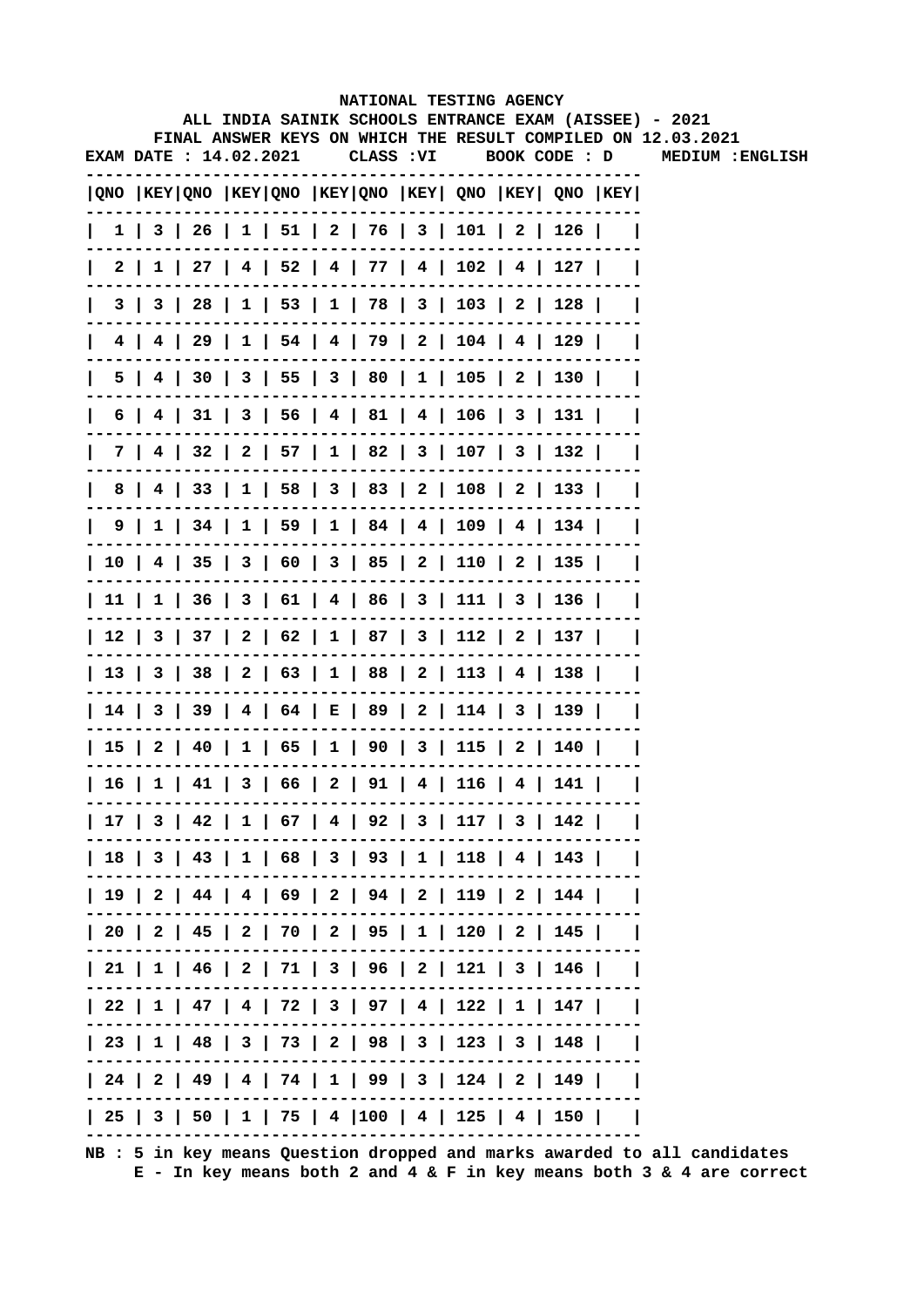|              |  |                        |  |  |  |  |  | NATIONAL TESTING AGENCY<br>ALL INDIA SAINIK SCHOOLS ENTRANCE EXAM (AISSEE) - 2021<br>FINAL ANSWER KEYS ON WHICH THE RESULT COMPILED ON 12.03.2021 |  |  |  |  |               |  |  |
|--------------|--|------------------------|--|--|--|--|--|---------------------------------------------------------------------------------------------------------------------------------------------------|--|--|--|--|---------------|--|--|
|              |  | EXAM DATE : 14.02.2021 |  |  |  |  |  | CLASS: VI BOOK CODE: A                                                                                                                            |  |  |  |  | MEDIUM :HINDI |  |  |
|              |  |                        |  |  |  |  |  | QNO  KEY QNO  KEY QNO  KEY QNO  KEY  QNO  KEY  QNO  KEY                                                                                           |  |  |  |  |               |  |  |
|              |  |                        |  |  |  |  |  | 1   1   26   3   51   4   76   2   101   2   126                                                                                                  |  |  |  |  |               |  |  |
|              |  |                        |  |  |  |  |  | 2   1   27   3   52   3   77   1   102   3   127                                                                                                  |  |  |  |  |               |  |  |
| $\mathbf{I}$ |  |                        |  |  |  |  |  | $3 \mid 3 \mid 28 \mid 3 \mid 53 \mid 4 \mid 78 \mid 3 \mid 103 \mid 3 \mid 128 \mid$                                                             |  |  |  |  |               |  |  |
| $\mathbf{I}$ |  |                        |  |  |  |  |  | 4   3   29   2   54   1   79   3   104   2   129                                                                                                  |  |  |  |  |               |  |  |
|              |  |                        |  |  |  |  |  | 5   2   30   1   55   3   80   4   105   2   130                                                                                                  |  |  |  |  |               |  |  |
| $\mathbf{I}$ |  |                        |  |  |  |  |  | 6   1   31   3   56   2   81   2   106   4   131                                                                                                  |  |  |  |  |               |  |  |
|              |  |                        |  |  |  |  |  | 7   1   32   3   57   4   82   4   107   2   132                                                                                                  |  |  |  |  |               |  |  |
|              |  |                        |  |  |  |  |  | 8   3   33   2   58   1   83   4   108   4   133                                                                                                  |  |  |  |  |               |  |  |
|              |  |                        |  |  |  |  |  | 9   3   34   2   59   2   84   2   109   3   134                                                                                                  |  |  |  |  |               |  |  |
|              |  |                        |  |  |  |  |  | 10   2   35   1   60   1   85   1   110   2   135                                                                                                 |  |  |  |  |               |  |  |
|              |  |                        |  |  |  |  |  | 11   2   36   1   61   4   86   2   111   4   136                                                                                                 |  |  |  |  |               |  |  |
|              |  |                        |  |  |  |  |  | 12   4   37   1   62   2   87   1   112   2   137                                                                                                 |  |  |  |  |               |  |  |
|              |  |                        |  |  |  |  |  | 13   1   38   2   63   3   88   4   113   3   138                                                                                                 |  |  |  |  |               |  |  |
|              |  |                        |  |  |  |  |  | 14   3   39   3   64   3   89   2   114   1   139                                                                                                 |  |  |  |  |               |  |  |
|              |  |                        |  |  |  |  |  | 15   1   40   1   65   3   90   4   115   3   140                                                                                                 |  |  |  |  |               |  |  |
|              |  |                        |  |  |  |  |  | $  16   1   41   4   66   2   91   3   116   4   141  $                                                                                           |  |  |  |  |               |  |  |
|              |  |                        |  |  |  |  |  | 17   4   42   3   67   1   92   3   117   2   142                                                                                                 |  |  |  |  |               |  |  |
|              |  |                        |  |  |  |  |  | 18   2   43   1   68   2   93   3   118   2   143                                                                                                 |  |  |  |  |               |  |  |
|              |  |                        |  |  |  |  |  | 19   2   44   3   69   4   94   2   119   4   144                                                                                                 |  |  |  |  |               |  |  |
|              |  |                        |  |  |  |  |  | 20   4   45   4   70   1   95   3   120   4   145                                                                                                 |  |  |  |  |               |  |  |
|              |  |                        |  |  |  |  |  | 21   3   46   4   71   1   96   4   121   3   146                                                                                                 |  |  |  |  |               |  |  |
|              |  |                        |  |  |  |  |  | 22   4   47   4   72   E   97   3   122   4   147                                                                                                 |  |  |  |  |               |  |  |
|              |  |                        |  |  |  |  |  | 23   1   48   4   73   1   98   3   123   2   148                                                                                                 |  |  |  |  |               |  |  |
|              |  |                        |  |  |  |  |  | 24   4   49   4   74   3   99   1   124   3   149                                                                                                 |  |  |  |  |               |  |  |
|              |  |                        |  |  |  |  |  | 25   1   50   1   75   4  100   4   125   2   150                                                                                                 |  |  |  |  |               |  |  |
|              |  |                        |  |  |  |  |  |                                                                                                                                                   |  |  |  |  |               |  |  |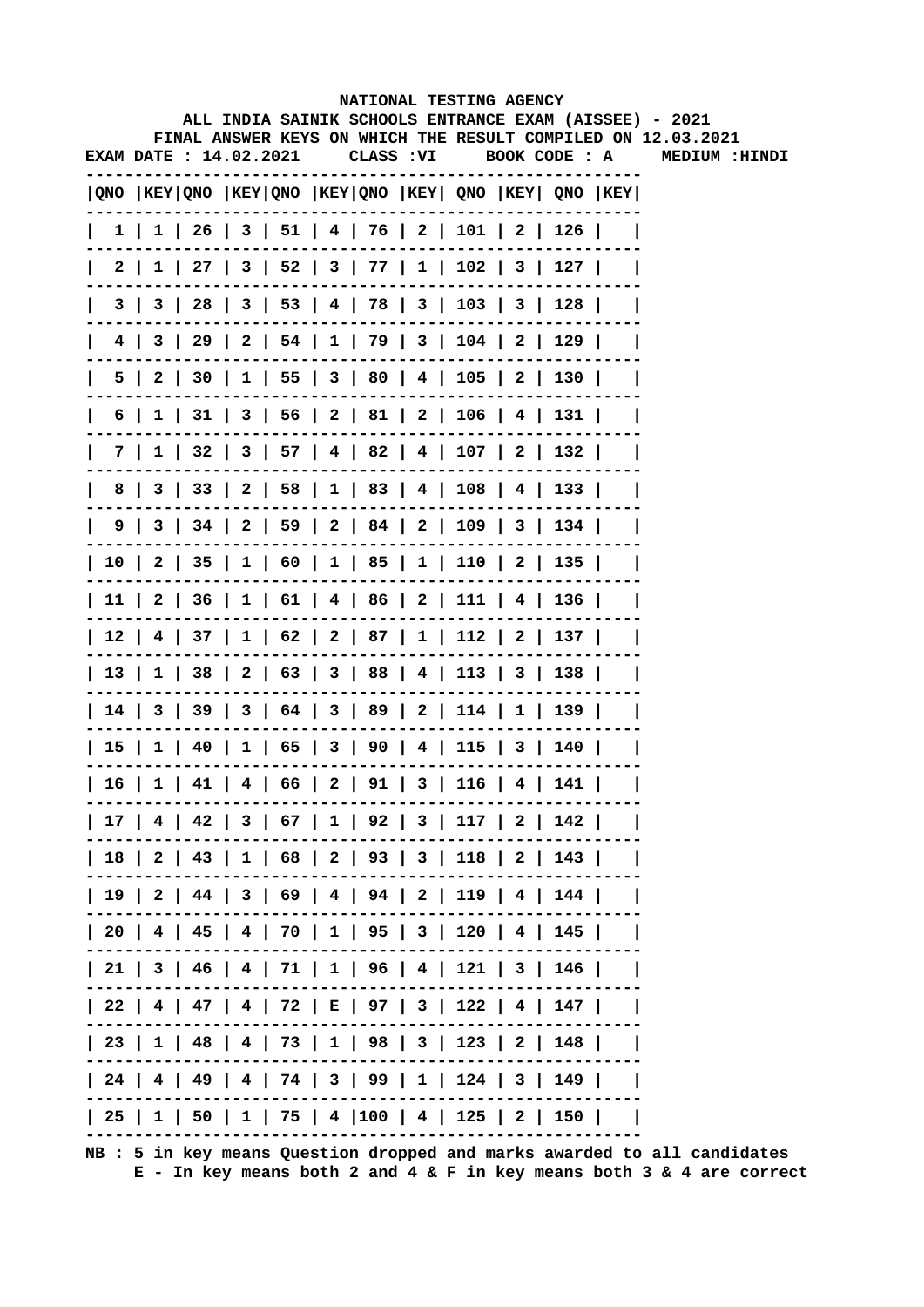|                        |  |  | NATIONAL TESTING AGENCY                                                                                                |  |  |                             |  |
|------------------------|--|--|------------------------------------------------------------------------------------------------------------------------|--|--|-----------------------------|--|
|                        |  |  | ALL INDIA SAINIK SCHOOLS ENTRANCE EXAM (AISSEE) - 2021<br>FINAL ANSWER KEYS ON WHICH THE RESULT COMPILED ON 12.03.2021 |  |  |                             |  |
| EXAM DATE : 14.02.2021 |  |  | CLASS : VI                                                                                                             |  |  | BOOK CODE : B MEDIUM :HINDI |  |
|                        |  |  | $ QNO $ KEY $ QNO $ KEY $ QNO $ KEY $ QNO $ KEY $ QNO $ KEY $ QNO $ KEY $ QNO $ KEY                                    |  |  |                             |  |
|                        |  |  | $1$   4   26   2   51   1   76   2   101   4   126                                                                     |  |  |                             |  |
|                        |  |  | $2 \mid 1 \mid 27 \mid 1 \mid 52 \mid 3 \mid 77 \mid 4 \mid 102 \mid 2 \mid 127 \mid$                                  |  |  |                             |  |
|                        |  |  | 3   3   28   1   53   4   78   4   103   3   128                                                                       |  |  |                             |  |
|                        |  |  | 4   3   29   1   54   1   79   2   104   2   129                                                                       |  |  |                             |  |
|                        |  |  | 5   3   30   2   55   1   80   1   105   4   130                                                                       |  |  |                             |  |
|                        |  |  | 6   2   31   3   56   E   81   2   106   3   131                                                                       |  |  |                             |  |
|                        |  |  | 7   1   32   1   57   1   82   1   107   2   132                                                                       |  |  |                             |  |
|                        |  |  | 8   3   33   4   58   2   83   3   108   4   133                                                                       |  |  |                             |  |
|                        |  |  | $9 \mid 1 \mid 34 \mid 1 \mid 59 \mid 4 \mid 84 \mid 4 \mid 109 \mid 3 \mid 134 \mid$                                  |  |  |                             |  |
|                        |  |  | 10   1   35   4   60   2   85   3   110   4   135                                                                      |  |  |                             |  |
|                        |  |  | 11   3   36   2   61   4   86   3   111   2   136                                                                      |  |  |                             |  |
|                        |  |  | 12   3   37   2   62   1   87   1   112   2   137                                                                      |  |  |                             |  |
|                        |  |  | 13   2   38   4   63   4   88   4   113   3   138                                                                      |  |  |                             |  |
|                        |  |  | 14   1   39   3   64   3   89   2   114   1   139                                                                      |  |  |                             |  |
|                        |  |  | 15   1   40   4   65   4   90   1   115   3   140                                                                      |  |  |                             |  |
|                        |  |  | 16   3   41   1   66   1   91   3   116   2   141                                                                      |  |  |                             |  |
|                        |  |  | 17   3   42   3   67   3   92   3   117   4   142                                                                      |  |  |                             |  |
|                        |  |  | 18   2   43   1   68   3   93   4   118   2   143                                                                      |  |  |                             |  |
|                        |  |  | 19   2   44   3   69   2   94   4   119   4   144                                                                      |  |  |                             |  |
|                        |  |  | 20   4   45   4   70   2   95   2   120   2   145                                                                      |  |  |                             |  |
|                        |  |  | 21   1   46   4   71   3   96   4   121   4   146                                                                      |  |  |                             |  |
|                        |  |  | 22   3   47   4   72   3   97   3   122   2   147                                                                      |  |  |                             |  |
|                        |  |  | 23   1   48   4   73   2   98   3   123   3   148                                                                      |  |  |                             |  |
|                        |  |  | 24   3   49   4   74   1   99   3   124   3   149                                                                      |  |  |                             |  |
|                        |  |  | 25   2   50   1   75   4  100   2   125   2   150                                                                      |  |  |                             |  |
|                        |  |  |                                                                                                                        |  |  |                             |  |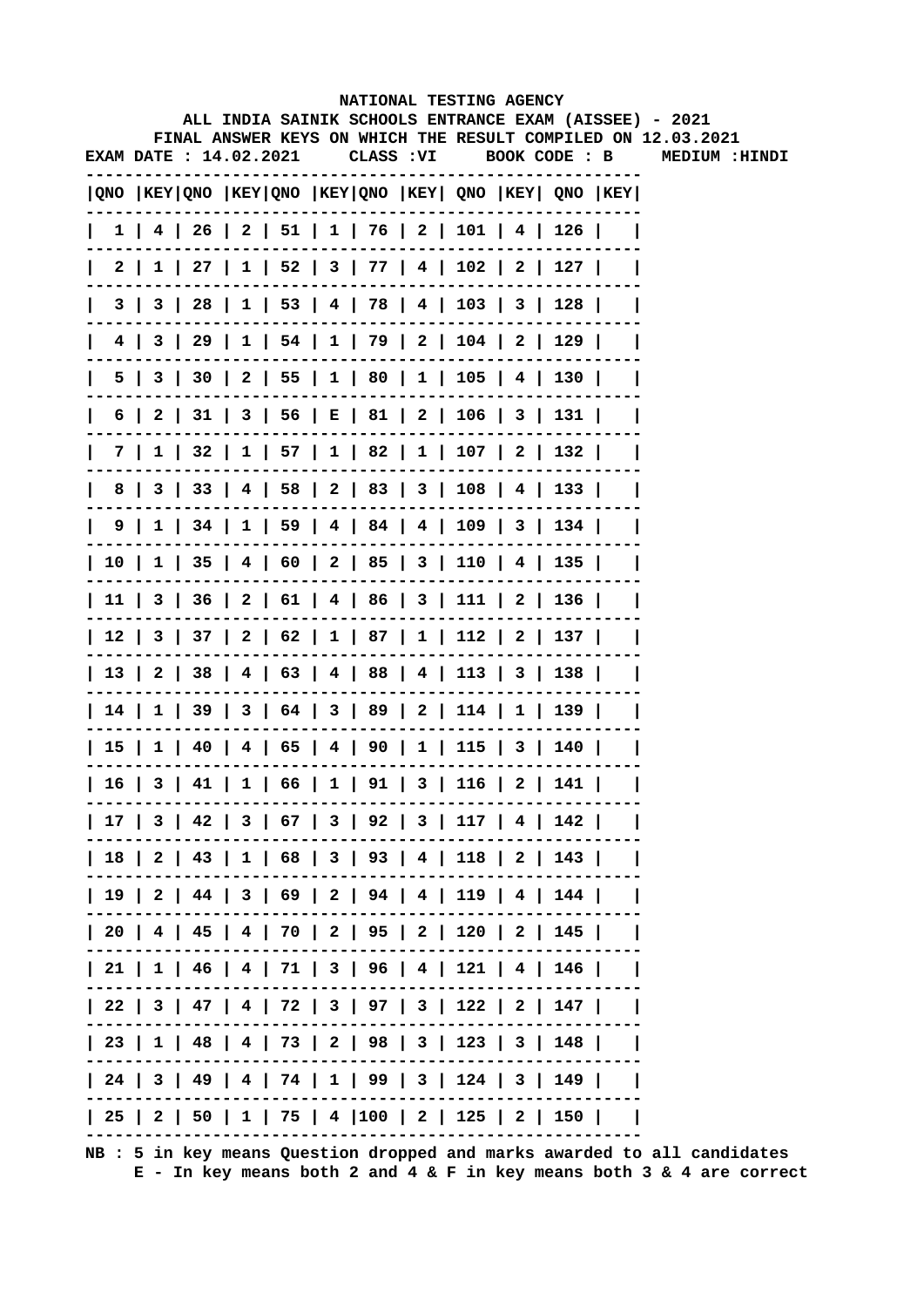|  |                       |  |  |  |  |  | NATIONAL TESTING AGENCY<br>ALL INDIA SAINIK SCHOOLS ENTRANCE EXAM (AISSEE) - 2021<br>FINAL ANSWER KEYS ON WHICH THE RESULT COMPILED ON 12.03.2021 |  |  |  |  |                |  |  |
|--|-----------------------|--|--|--|--|--|---------------------------------------------------------------------------------------------------------------------------------------------------|--|--|--|--|----------------|--|--|
|  | EXAM DATE: 14.02.2021 |  |  |  |  |  | CLASS: VI BOOK CODE: C                                                                                                                            |  |  |  |  | MEDIUM : HINDI |  |  |
|  |                       |  |  |  |  |  | QNO  KEY QNO  KEY QNO  KEY QNO  KEY  QNO  KEY  QNO  KEY                                                                                           |  |  |  |  |                |  |  |
|  |                       |  |  |  |  |  | 1   1   26   3   51   3   76   4   101   3   126                                                                                                  |  |  |  |  |                |  |  |
|  |                       |  |  |  |  |  | 2   3   27   1   52   2   77   2   102   4   127                                                                                                  |  |  |  |  |                |  |  |
|  |                       |  |  |  |  |  | $3   3   28   4   53   2   78   4   103   2   128  $                                                                                              |  |  |  |  |                |  |  |
|  |                       |  |  |  |  |  | $4$   2   29   2   54   3   79   3   104   2   129                                                                                                |  |  |  |  |                |  |  |
|  |                       |  |  |  |  |  | $5$   2   30   2   55   3   80   3   105   3   130                                                                                                |  |  |  |  |                |  |  |
|  |                       |  |  |  |  |  | 6   4   31   4   56   2   81   3   106   1   131                                                                                                  |  |  |  |  |                |  |  |
|  |                       |  |  |  |  |  | 7   1   32   3   57   1   82   2   107   3   132                                                                                                  |  |  |  |  |                |  |  |
|  |                       |  |  |  |  |  | 8   3   33   4   58   4   83   2   108   2   133                                                                                                  |  |  |  |  |                |  |  |
|  |                       |  |  |  |  |  | 9   1   34   1   59   1   84   1   109   4   134                                                                                                  |  |  |  |  |                |  |  |
|  |                       |  |  |  |  |  | 10   3   35   1   60   3   85   3   110   2   135                                                                                                 |  |  |  |  |                |  |  |
|  |                       |  |  |  |  |  | 11   1   36   1   61   4   86   3   111   4   136                                                                                                 |  |  |  |  |                |  |  |
|  |                       |  |  |  |  |  | 12   3   37   3   62   1   87   4   112   2   137                                                                                                 |  |  |  |  |                |  |  |
|  |                       |  |  |  |  |  | 13   4   38   3   63   1   88   3   113   4   138                                                                                                 |  |  |  |  |                |  |  |
|  |                       |  |  |  |  |  | 14   4   39   2   64   E   89   4   114   2   139                                                                                                 |  |  |  |  |                |  |  |
|  |                       |  |  |  |  |  | 15   4   40   1   65   1   90   3   115   3   140                                                                                                 |  |  |  |  |                |  |  |
|  |                       |  |  |  |  |  | 16   4   41   3   66   2   91   3   116   3   141                                                                                                 |  |  |  |  |                |  |  |
|  |                       |  |  |  |  |  | 17   4   42   2   67   4   92   1   117   2   142                                                                                                 |  |  |  |  |                |  |  |
|  |                       |  |  |  |  |  | 18   1   43   2   68   2   93   4   118   4   143                                                                                                 |  |  |  |  |                |  |  |
|  |                       |  |  |  |  |  | 19   4   44   1   69   4   94   2   119   2   144                                                                                                 |  |  |  |  |                |  |  |
|  |                       |  |  |  |  |  | 20   1   45   1   70   1   95   4   120   3   145                                                                                                 |  |  |  |  |                |  |  |
|  |                       |  |  |  |  |  | 21   3   46   1   71   4   96   4   121   2   146                                                                                                 |  |  |  |  |                |  |  |
|  |                       |  |  |  |  |  | 22   3   47   2   72   3   97   2   122   4   147                                                                                                 |  |  |  |  |                |  |  |
|  |                       |  |  |  |  |  | 23   3   48   3   73   4   98   1   123   3   148                                                                                                 |  |  |  |  |                |  |  |
|  |                       |  |  |  |  |  | 24   2   49   1   74   1   99   2   124   2   149                                                                                                 |  |  |  |  |                |  |  |
|  |                       |  |  |  |  |  | 25   1   50   4   75   3  100   1   125   4   150                                                                                                 |  |  |  |  |                |  |  |
|  |                       |  |  |  |  |  |                                                                                                                                                   |  |  |  |  |                |  |  |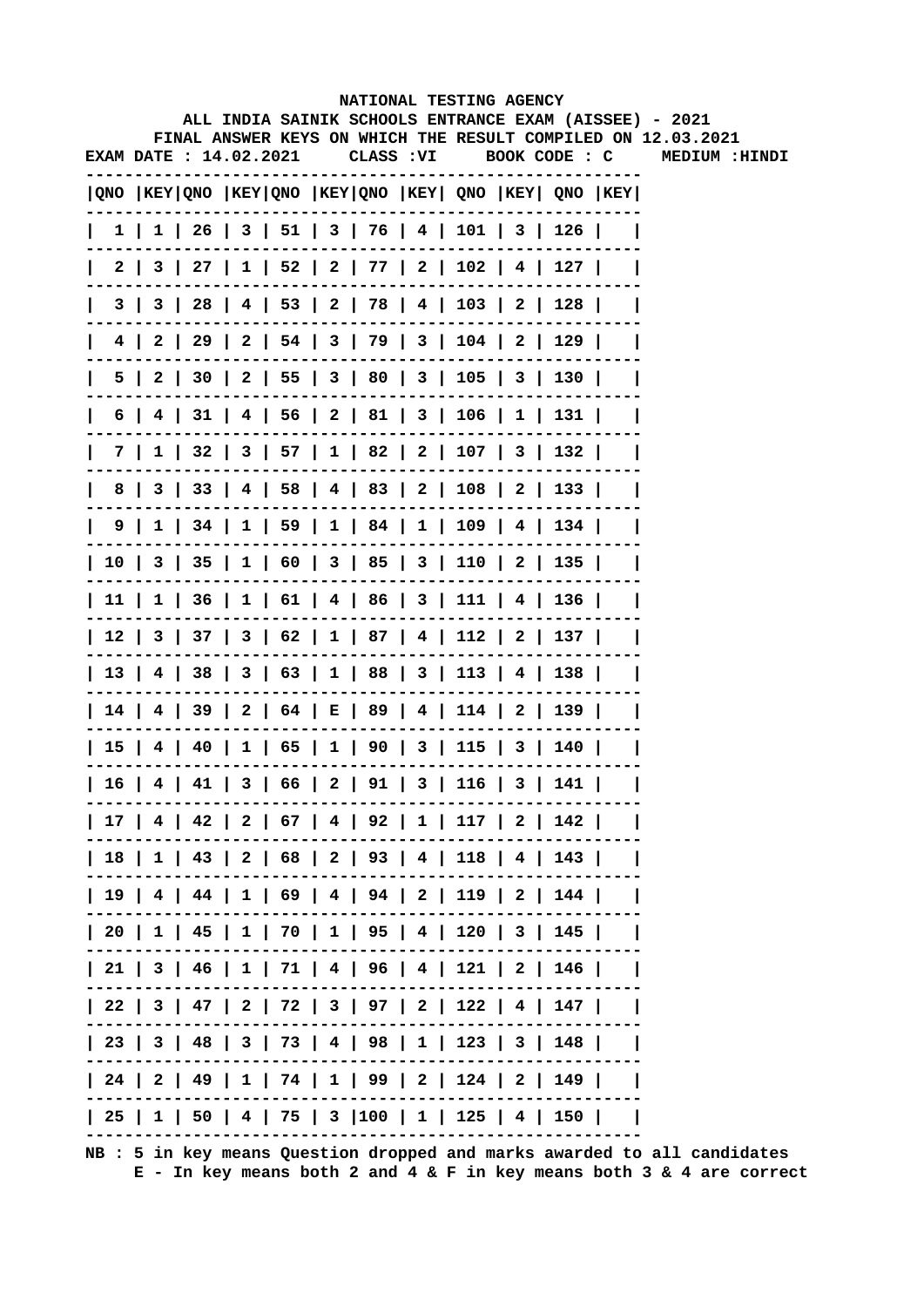|                        |  |  | NATIONAL TESTING AGENCY                                                               |  |  |                                                              |  |
|------------------------|--|--|---------------------------------------------------------------------------------------|--|--|--------------------------------------------------------------|--|
|                        |  |  | ALL INDIA SAINIK SCHOOLS ENTRANCE EXAM (AISSEE) - 2021                                |  |  | FINAL ANSWER KEYS ON WHICH THE RESULT COMPILED ON 12.03.2021 |  |
| EXAM DATE : 14.02.2021 |  |  |                                                                                       |  |  | CLASS: VI BOOK CODE: D MEDIUM: HINDI                         |  |
|                        |  |  | QNO  KEY QNO  KEY QNO  KEY QNO  KEY  QNO  KEY  QNO  KEY                               |  |  |                                                              |  |
|                        |  |  | 1   3   26   1   51   2   76   3   101   2   126                                      |  |  |                                                              |  |
| 2 I                    |  |  | $1 \mid 27 \mid 4 \mid 52 \mid 4 \mid 77 \mid 4 \mid 102 \mid 4 \mid 127 \mid$        |  |  |                                                              |  |
| 3                      |  |  | 3   28   1   53   1   78   3   103   2   128                                          |  |  |                                                              |  |
|                        |  |  | 4   4   29   1   54   4   79   3   104   4   129                                      |  |  |                                                              |  |
|                        |  |  | 5   4   30   3   55   3   80   1   105   2   130                                      |  |  |                                                              |  |
|                        |  |  | $6$   4   31   3   56   4   81   4   106   3   131                                    |  |  |                                                              |  |
|                        |  |  | 7   4   32   2   57   1   82   4   107   3   132                                      |  |  |                                                              |  |
|                        |  |  | 8   4   33   1   58   3   83   2   108   2   133                                      |  |  |                                                              |  |
|                        |  |  | $9 \mid 1 \mid 34 \mid 1 \mid 59 \mid 1 \mid 84 \mid 4 \mid 109 \mid 4 \mid 134 \mid$ |  |  |                                                              |  |
|                        |  |  | 10   4   35   3   60   3   85   3   110   2   135                                     |  |  |                                                              |  |
|                        |  |  | 11   1   36   3   61   4   86   3   111   3   136                                     |  |  |                                                              |  |
|                        |  |  | 12   3   37   2   62   1   87   3   112   2   137                                     |  |  |                                                              |  |
|                        |  |  | 13   3   38   2   63   1   88   2   113   4   138                                     |  |  |                                                              |  |
|                        |  |  | 14   3   39   4   64   E   89   2   114   3   139                                     |  |  |                                                              |  |
|                        |  |  | 15   2   40   1   65   1   90   4   115   2   140                                     |  |  |                                                              |  |
|                        |  |  | 16   1   41   3   66   2   91   4   116   4   141                                     |  |  |                                                              |  |
|                        |  |  | 17   3   42   1   67   4   92   2   117   3   142                                     |  |  |                                                              |  |
|                        |  |  | 18   3   43   1   68   3   93   1   118   4   143                                     |  |  |                                                              |  |
|                        |  |  | 19   2   44   4   69   2   94   2   119   2   144                                     |  |  |                                                              |  |
|                        |  |  | 20   2   45   2   70   2   95   1   120   2   145                                     |  |  |                                                              |  |
|                        |  |  | 21   1   46   2   71   3   96   2   121   3   146                                     |  |  |                                                              |  |
|                        |  |  | 22   1   47   4   72   3   97   1   122   1   147                                     |  |  |                                                              |  |
|                        |  |  | 23   1   48   3   73   2   98   3   123   3   148                                     |  |  |                                                              |  |
|                        |  |  | 24   2   49   4   74   1   99   3   124   2   149                                     |  |  |                                                              |  |
|                        |  |  | 25   3   50   1   75   4  100   4   125   4   150                                     |  |  |                                                              |  |
|                        |  |  |                                                                                       |  |  |                                                              |  |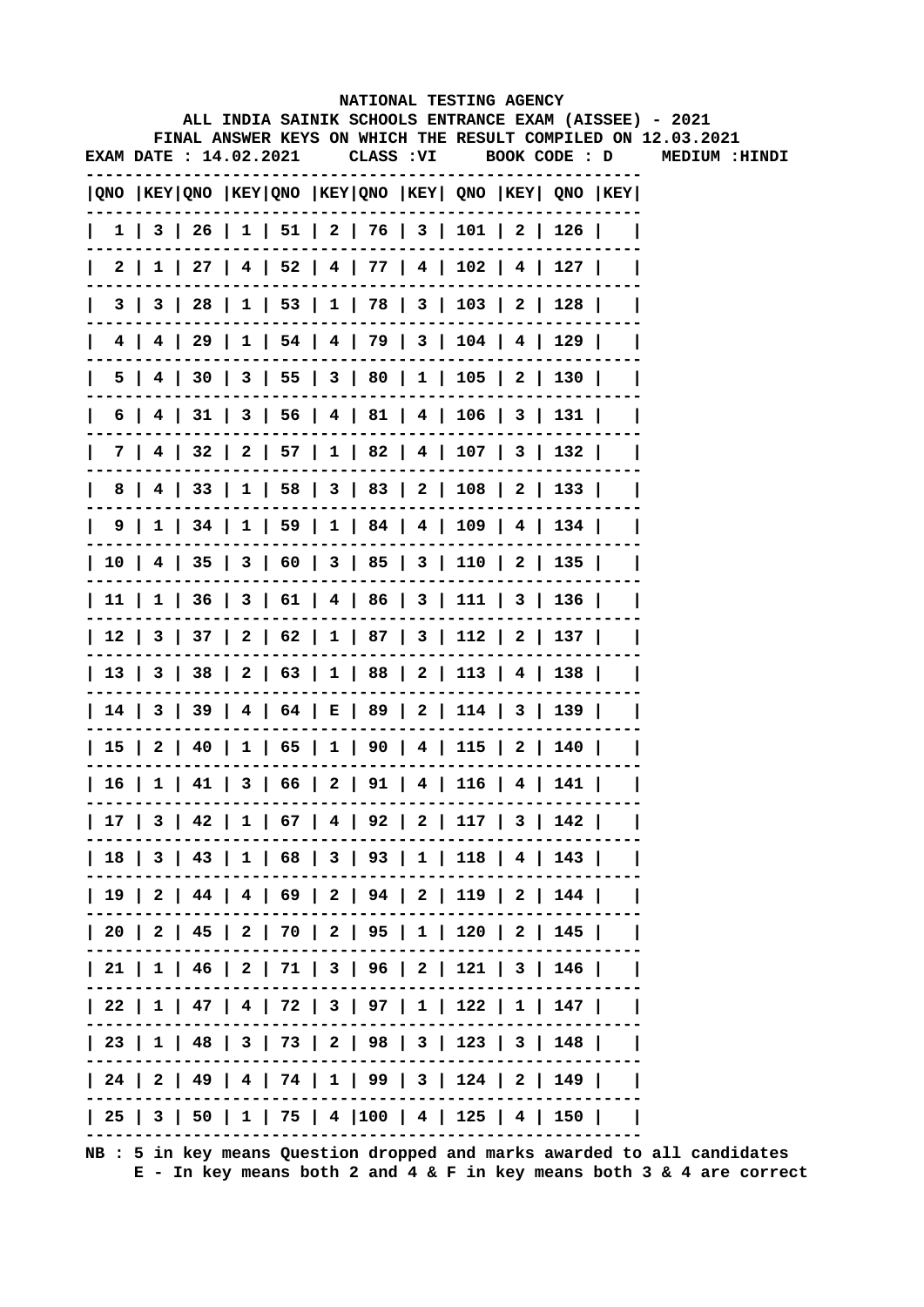|   |  |                        |  |            | NATIONAL TESTING AGENCY                                                               |  | ALL INDIA SAINIK SCHOOLS ENTRANCE EXAM (AISSEE) - 2021       |
|---|--|------------------------|--|------------|---------------------------------------------------------------------------------------|--|--------------------------------------------------------------|
|   |  |                        |  |            |                                                                                       |  | FINAL ANSWER KEYS ON WHICH THE RESULT COMPILED ON 12.03.2021 |
|   |  | EXAM DATE : 14.02.2021 |  | CLASS : VI | BOOK CODE : A                                                                         |  | <b>MEDIUM: KANNADA</b>                                       |
|   |  |                        |  |            | QNO  KEY QNO  KEY QNO  KEY QNO  KEY  QNO  KEY  QNO  KEY                               |  |                                                              |
|   |  |                        |  |            | $1 \mid 1 \mid 26 \mid 3 \mid 51 \mid 4 \mid 76 \mid 4 \mid 101 \mid 2 \mid 126 \mid$ |  |                                                              |
|   |  |                        |  |            | 2   1   27   3   52   3   77   2   102   3   127                                      |  |                                                              |
|   |  |                        |  |            | 3   3   28   3   53   4   78   3   103   3   128                                      |  |                                                              |
|   |  |                        |  |            | 4   3   29   2   54   1   79   4   104   2   129                                      |  |                                                              |
|   |  |                        |  |            | 5   2   30   1   55   3   80   2   105   2   130                                      |  |                                                              |
|   |  |                        |  |            | 6   1   31   3   56   2   81   3   106   4   131                                      |  |                                                              |
|   |  |                        |  |            | 7   1   32   3   57   4   82   1   107   2   132                                      |  |                                                              |
| 8 |  |                        |  |            | 3   33   2   58   1   83   2   108   4   133                                          |  |                                                              |
|   |  |                        |  |            | $9 \mid 3 \mid 34 \mid 2 \mid 59 \mid 2 \mid 84 \mid 4 \mid 109 \mid 3 \mid 134 \mid$ |  |                                                              |
|   |  |                        |  |            | 10   2   35   1   60   1   85   2   110   2   135                                     |  |                                                              |
|   |  |                        |  |            | 11   2   36   1   61   4   86   2   111   4   136                                     |  |                                                              |
|   |  |                        |  |            | 12   4   37   1   62   2   87   3   112   2   137                                     |  |                                                              |
|   |  |                        |  |            | 13   1   38   2   63   3   88   1   113   3   138                                     |  |                                                              |
|   |  |                        |  |            | 14   3   39   3   64   3   89   3   114   1   139                                     |  |                                                              |
|   |  |                        |  |            | 15   1   40   1   65   3   90   2   115   3   140                                     |  |                                                              |
|   |  |                        |  |            | 16   1   41   4   66   2   91   3   116   4   141                                     |  |                                                              |
|   |  |                        |  |            | 17   4   42   3   67   1   92   4   117   2   142                                     |  |                                                              |
|   |  |                        |  |            | 18   2   43   1   68   2   93   4   118   2   143                                     |  |                                                              |
|   |  |                        |  |            | 19   2   44   3   69   4   94   2   119   4   144                                     |  |                                                              |
|   |  |                        |  |            | 20   4   45   4   70   1   95   4   120   4   145                                     |  |                                                              |
|   |  |                        |  |            | 21   3   46   4   71   1   96   3   121   3   146                                     |  |                                                              |
|   |  |                        |  |            | 22   4   47   4   72   E   97   2   122   4   147                                     |  |                                                              |
|   |  |                        |  |            | 23   1   48   4   73   1   98   3   123   2   148                                     |  |                                                              |
|   |  |                        |  |            | 24   4   49   4   74   3   99   4   124   3   149                                     |  |                                                              |
|   |  |                        |  |            | 25   1   50   1   75   4  100   4   125   2   150                                     |  |                                                              |
|   |  |                        |  |            |                                                                                       |  |                                                              |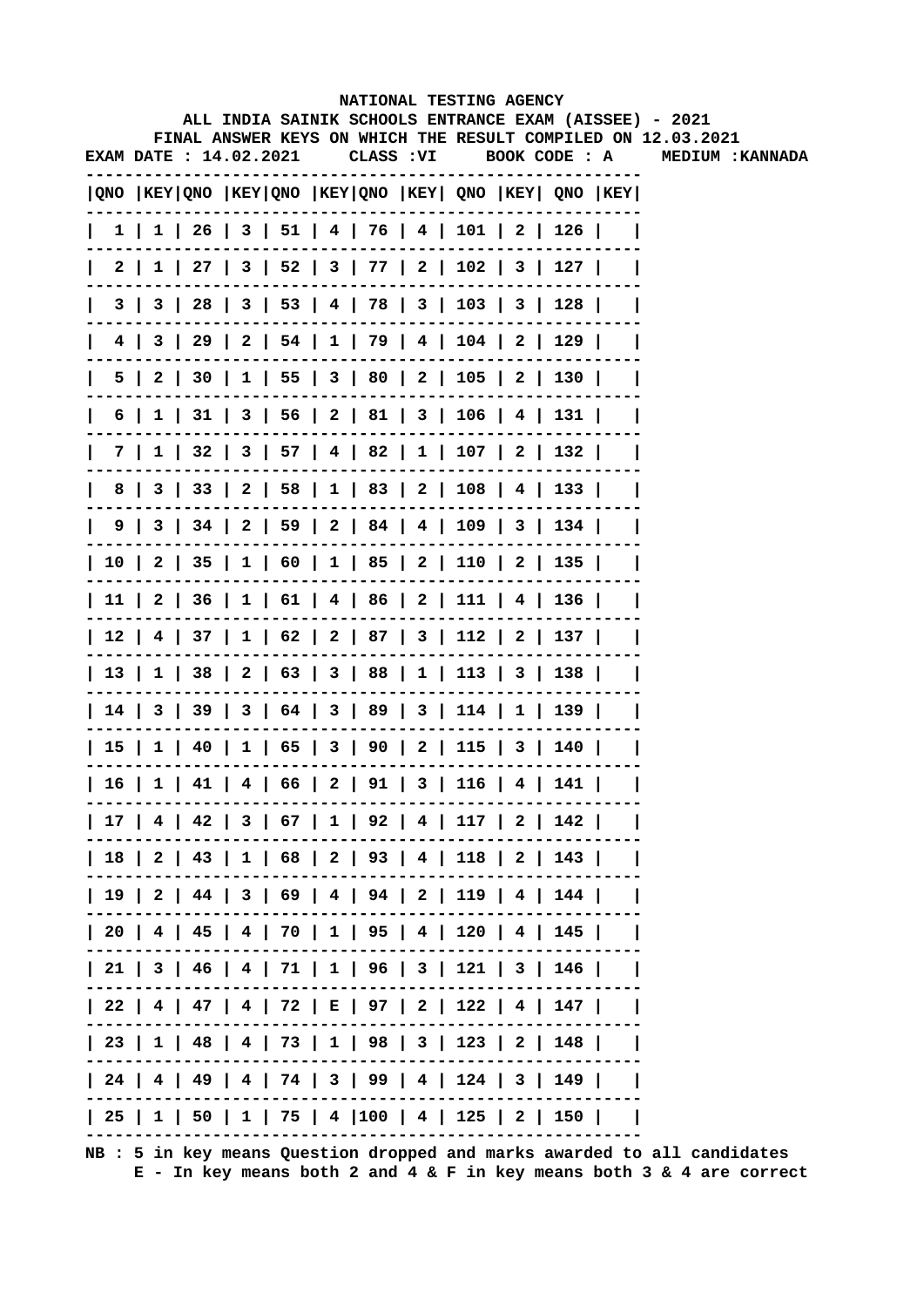|      |                        |  |  |            |                                        | NATIONAL TESTING AGENCY                           |                                                         |                                                                                                                        |
|------|------------------------|--|--|------------|----------------------------------------|---------------------------------------------------|---------------------------------------------------------|------------------------------------------------------------------------------------------------------------------------|
|      |                        |  |  |            |                                        |                                                   |                                                         | ALL INDIA SAINIK SCHOOLS ENTRANCE EXAM (AISSEE) - 2021<br>FINAL ANSWER KEYS ON WHICH THE RESULT COMPILED ON 12.03.2021 |
|      | EXAM DATE : 14.02.2021 |  |  | CLASS : VI |                                        |                                                   |                                                         | BOOK CODE : B MEDIUM : KANNADA                                                                                         |
|      |                        |  |  |            |                                        |                                                   | QNO  KEY QNO  KEY QNO  KEY QNO  KEY  QNO  KEY  QNO  KEY |                                                                                                                        |
|      |                        |  |  |            |                                        |                                                   | $1$   4   26   2   51   1   76   3   101   4   126      |                                                                                                                        |
|      |                        |  |  |            |                                        |                                                   | 2   1   27   1   52   3   77   1   102   2   127        |                                                                                                                        |
|      |                        |  |  |            |                                        | 3   3   28   1   53   4   78   2   103   3   128  |                                                         |                                                                                                                        |
| 4 I  |                        |  |  |            |                                        | 3   29   1   54   1   79   4   104   2   129      |                                                         |                                                                                                                        |
|      |                        |  |  |            |                                        | 5   3   30   2   55   1   80   2   105   4   130  |                                                         |                                                                                                                        |
|      |                        |  |  |            |                                        |                                                   | 6   2   31   3   56   E   81   2   106   3   131        |                                                                                                                        |
|      |                        |  |  |            |                                        | 7   1   32   1   57   1   82   3   107   2   132  |                                                         |                                                                                                                        |
| 8    |                        |  |  |            |                                        | 3   33   4   58   2   83   4   108   4   133      |                                                         |                                                                                                                        |
|      |                        |  |  |            |                                        | 9   1   34   1   59   4   84   3   109   3   134  |                                                         |                                                                                                                        |
|      |                        |  |  |            |                                        | 10   1   35   4   60   2   85   2   110   4   135 | $\mathbf{I}$                                            |                                                                                                                        |
|      |                        |  |  |            |                                        | 11   3   36   2   61   4   86   3   111   2   136 |                                                         |                                                                                                                        |
|      |                        |  |  |            |                                        |                                                   | 12   3   37   2   62   1   87   4   112   2   137       |                                                                                                                        |
|      |                        |  |  |            |                                        | 13   2   38   4   63   4   88   4   113   3   138 | $\mathbf{I}$                                            |                                                                                                                        |
|      |                        |  |  |            |                                        | 14   1   39   3   64   3   89   4   114   1   139 | $\mathbf{I}$                                            |                                                                                                                        |
|      |                        |  |  |            |                                        | 15   1   40   4   65   4   90   2   115   3   140 |                                                         |                                                                                                                        |
| 16 I |                        |  |  |            | 3   41   1   66   1   91   3   116   2 |                                                   | -141                                                    |                                                                                                                        |
|      |                        |  |  |            |                                        |                                                   | 17   3   42   3   67   3   92   4   117   4   142       |                                                                                                                        |
|      |                        |  |  |            |                                        |                                                   | 18   2   43   1   68   3   93   2   118   2   143       |                                                                                                                        |
|      |                        |  |  |            |                                        |                                                   | 19   2   44   3   69   2   94   1   119   4   144       |                                                                                                                        |
|      |                        |  |  |            |                                        |                                                   | 20   4   45   4   70   2   95   3   120   2   145       |                                                                                                                        |
|      |                        |  |  |            |                                        |                                                   | 21   1   46   4   71   3   96   2   121   4   146       |                                                                                                                        |
|      |                        |  |  |            |                                        |                                                   | 22   3   47   4   72   3   97   3   122   2   147       |                                                                                                                        |
|      |                        |  |  |            |                                        |                                                   | 23   1   48   4   73   2   98   4   123   3   148       |                                                                                                                        |
|      |                        |  |  |            |                                        |                                                   | 24   3   49   4   74   1   99   4   124   3   149       |                                                                                                                        |
|      |                        |  |  |            |                                        |                                                   | 25   2   50   1   75   4  100   2   125   2   150       |                                                                                                                        |
|      |                        |  |  |            |                                        |                                                   |                                                         |                                                                                                                        |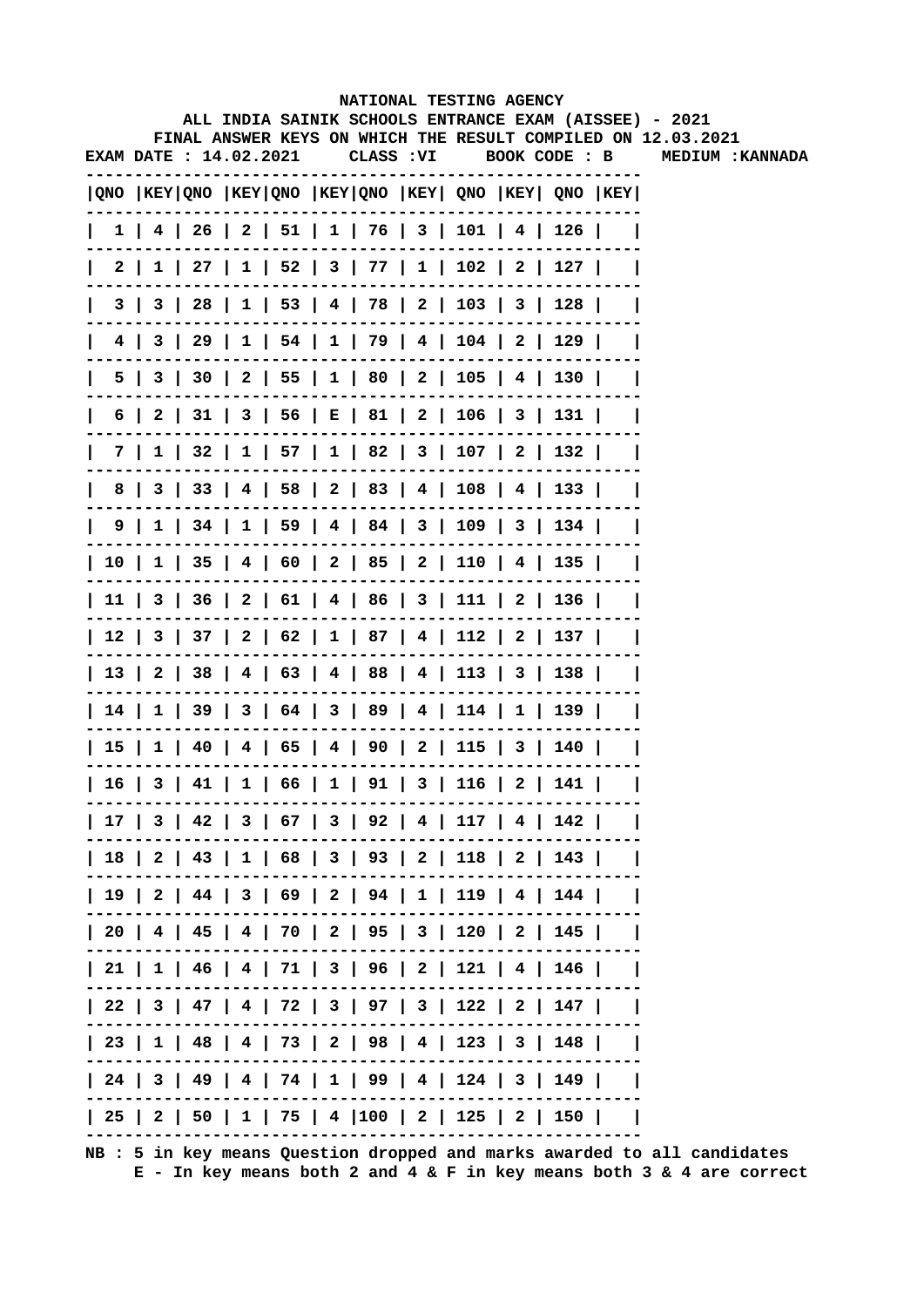|   |                        |  |  | NATIONAL TESTING AGENCY                                                               |               |  | ALL INDIA SAINIK SCHOOLS ENTRANCE EXAM (AISSEE) - 2021       |
|---|------------------------|--|--|---------------------------------------------------------------------------------------|---------------|--|--------------------------------------------------------------|
|   |                        |  |  |                                                                                       |               |  | FINAL ANSWER KEYS ON WHICH THE RESULT COMPILED ON 12.03.2021 |
|   | EXAM DATE : 14.02.2021 |  |  | CLASS : VI                                                                            | BOOK CODE : C |  | <b>MEDIUM: KANNADA</b>                                       |
|   |                        |  |  | QNO  KEY QNO  KEY QNO  KEY QNO  KEY  QNO  KEY  QNO  KEY                               |               |  |                                                              |
|   |                        |  |  | $1 \mid 1 \mid 26 \mid 3 \mid 51 \mid 3 \mid 76 \mid 1 \mid 101 \mid 3 \mid 126 \mid$ |               |  |                                                              |
|   |                        |  |  | 2   3   27   1   52   2   77   3   102   4   127                                      |               |  |                                                              |
|   |                        |  |  | 3   3   28   4   53   2   78   2   103   2   128                                      |               |  |                                                              |
|   |                        |  |  | 4   2   29   2   54   3   79   3   104   2   129                                      |               |  |                                                              |
|   |                        |  |  | 5   2   30   2   55   3   80   4   105   3   130                                      |               |  |                                                              |
|   |                        |  |  | 6   4   31   4   56   2   81   4   106   1   131                                      |               |  |                                                              |
|   |                        |  |  | 7   1   32   3   57   1   82   2   107   3   132                                      |               |  |                                                              |
| 8 |                        |  |  | 3   33   4   58   4   83   4   108   2   133                                          |               |  |                                                              |
|   |                        |  |  | $9 \mid 1 \mid 34 \mid 1 \mid 59 \mid 1 \mid 84 \mid 2 \mid 109 \mid 4 \mid 134 \mid$ |               |  |                                                              |
|   |                        |  |  | 10   3   35   1   60   3   85   3   110   2   135                                     |               |  |                                                              |
|   |                        |  |  | 11   1   36   1   61   4   86   4   111   4   136                                     |               |  |                                                              |
|   |                        |  |  | 12   3   37   3   62   1   87   2   112   2   137                                     |               |  |                                                              |
|   |                        |  |  | 13   4   38   3   63   1   88   4   113   4   138                                     |               |  |                                                              |
|   |                        |  |  | 14   4   39   2   64   E   89   3   114   2   139                                     |               |  |                                                              |
|   |                        |  |  | 15   4   40   1   65   1   90   2   115   3   140                                     |               |  |                                                              |
|   |                        |  |  | 16   4   41   3   66   2   91   3   116   3   141                                     |               |  |                                                              |
|   |                        |  |  | 17   4   42   2   67   4   92   4   117   2   142                                     |               |  |                                                              |
|   |                        |  |  | 18   1   43   2   68   2   93   4   118   4   143                                     |               |  |                                                              |
|   |                        |  |  | 19   4   44   1   69   4   94   3   119   2   144                                     |               |  |                                                              |
|   |                        |  |  | 20   1   45   1   70   1   95   1   120   3   145                                     |               |  |                                                              |
|   |                        |  |  | 21   3   46   1   71   4   96   2   121   2   146                                     |               |  |                                                              |
|   |                        |  |  | 22   3   47   2   72   3   97   4   122   4   147                                     |               |  |                                                              |
|   |                        |  |  | 23   3   48   3   73   4   98   2   123   3   148                                     |               |  |                                                              |
|   |                        |  |  | 24   2   49   1   74   1   99   2   124   2   149                                     |               |  |                                                              |
|   |                        |  |  | 25   1   50   4   75   3  100   3   125   4   150                                     |               |  |                                                              |
|   |                        |  |  |                                                                                       |               |  |                                                              |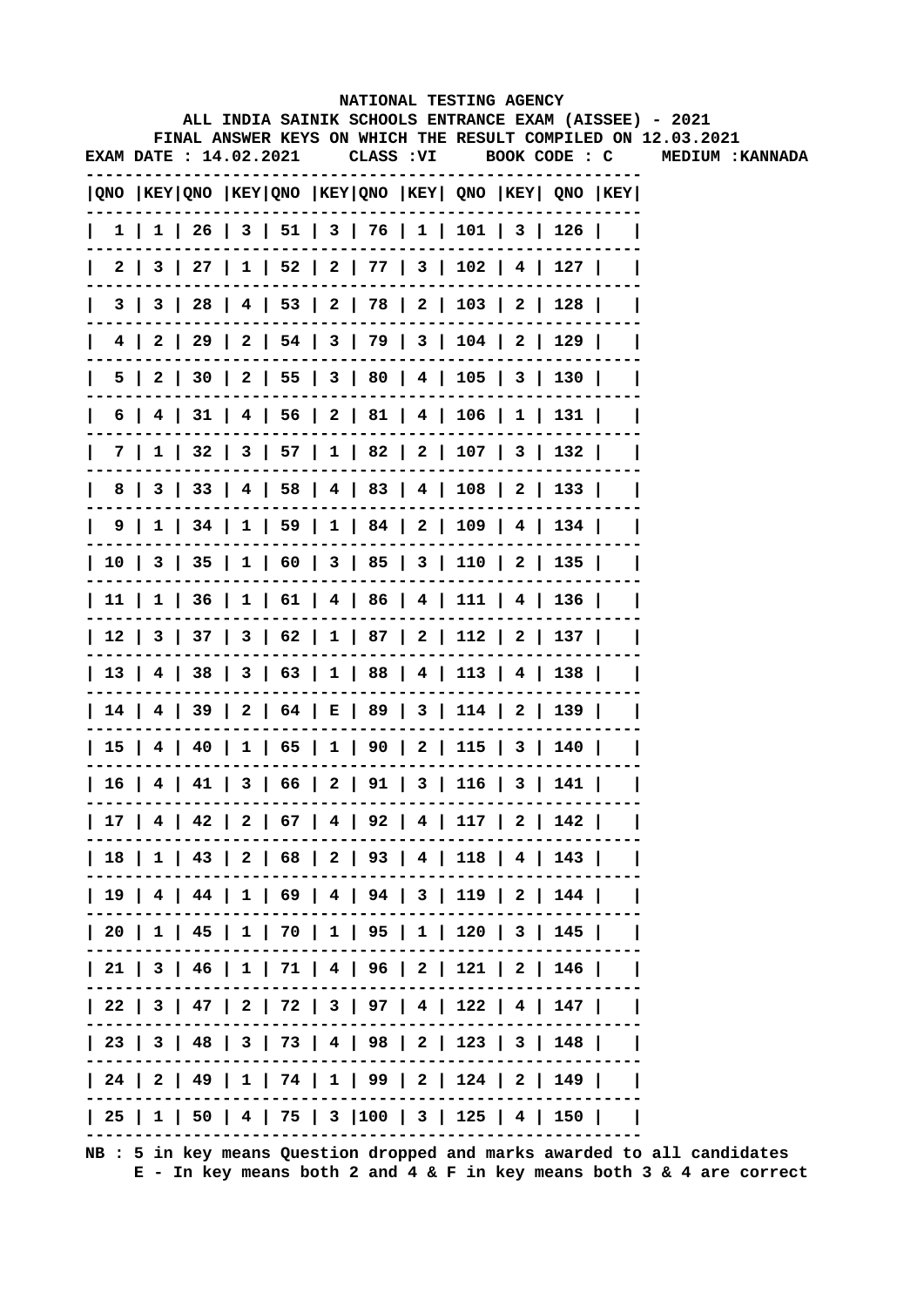| ALL INDIA SAINIK SCHOOLS ENTRANCE EXAM (AISSEE) - 2021<br>FINAL ANSWER KEYS ON WHICH THE RESULT COMPILED ON 12.03.2021<br>CLASS : VI<br>BOOK CODE : D<br> QNO  KEY QNO  KEY QNO  KEY QNO  KEY  QNO  KEY  QNO  KEY <br>$1 \mid 3 \mid 26 \mid 1 \mid 51 \mid 2 \mid 76 \mid 4 \mid 101 \mid 2 \mid 126 \mid$<br>$2 \mid 1 \mid 27 \mid 4 \mid 52 \mid 4 \mid 77 \mid 3 \mid 102 \mid 4 \mid 127 \mid$<br>3   3   28   1   53   1   78   2   103   2   128  <br>4   4   29   1   54   4   79   3   104   4   129  <br>4   30   3   55   3   80   4   105   2   130  <br>5  <br>6   4   31   3   56   4   81   4   106   3   131  <br>7   4   32   2   57   1   82   1   107   3   132  <br>8   4   33   1   58   3   83   3   108   2   133  <br>9   1   34   1   59   1   84   2   109   4   134  <br>  10   4   35   3   60   3   85   3   110   2   135  <br>  11   1   36   3   61   4   86   4   111   3   136  <br>  12   3   37   2   62   1   87   4   112   2   137  <br>  13   3   38   2   63   1   88   2   113   4   138  <br>  14   3   39   4   64   E   89   3   114   3   139  <br>  15   2   40   1   65   1   90   1   115   2   140  <br>  16   1   41   3   66   2   91   2   116   4   141<br>  25   3   50   1   75   4  100   2   125   4   150 |  |  |  |  | NATIONAL TESTING AGENCY |  |                  |
|-----------------------------------------------------------------------------------------------------------------------------------------------------------------------------------------------------------------------------------------------------------------------------------------------------------------------------------------------------------------------------------------------------------------------------------------------------------------------------------------------------------------------------------------------------------------------------------------------------------------------------------------------------------------------------------------------------------------------------------------------------------------------------------------------------------------------------------------------------------------------------------------------------------------------------------------------------------------------------------------------------------------------------------------------------------------------------------------------------------------------------------------------------------------------------------------------------------------------------------------------------------------------|--|--|--|--|-------------------------|--|------------------|
| EXAM DATE: 14.02.2021<br>  17   3   42   1   67   4   92   4   117   3   142  <br>  18   3   43   1   68   3   93   2   118   4   143  <br>  19   2   44   4   69   2   94   2   119   2   144  <br>  20   2   45   2   70   2   95   3   120   2   145  <br>  21   1   46   2   71   3   96   4   121   3   146  <br>  22   1   47   4   72   3   97   2   122   1   147  <br>  23   1   48   3   73   2   98   3   123   3   148  <br>  24   2   49   4   74   1   99   4   124   2   149                                                                                                                                                                                                                                                                                                                                                                                                                                                                                                                                                                                                                                                                                                                                                                           |  |  |  |  |                         |  |                  |
|                                                                                                                                                                                                                                                                                                                                                                                                                                                                                                                                                                                                                                                                                                                                                                                                                                                                                                                                                                                                                                                                                                                                                                                                                                                                       |  |  |  |  |                         |  | MEDIUM : KANNADA |
|                                                                                                                                                                                                                                                                                                                                                                                                                                                                                                                                                                                                                                                                                                                                                                                                                                                                                                                                                                                                                                                                                                                                                                                                                                                                       |  |  |  |  |                         |  |                  |
|                                                                                                                                                                                                                                                                                                                                                                                                                                                                                                                                                                                                                                                                                                                                                                                                                                                                                                                                                                                                                                                                                                                                                                                                                                                                       |  |  |  |  |                         |  |                  |
|                                                                                                                                                                                                                                                                                                                                                                                                                                                                                                                                                                                                                                                                                                                                                                                                                                                                                                                                                                                                                                                                                                                                                                                                                                                                       |  |  |  |  |                         |  |                  |
|                                                                                                                                                                                                                                                                                                                                                                                                                                                                                                                                                                                                                                                                                                                                                                                                                                                                                                                                                                                                                                                                                                                                                                                                                                                                       |  |  |  |  |                         |  |                  |
|                                                                                                                                                                                                                                                                                                                                                                                                                                                                                                                                                                                                                                                                                                                                                                                                                                                                                                                                                                                                                                                                                                                                                                                                                                                                       |  |  |  |  |                         |  |                  |
|                                                                                                                                                                                                                                                                                                                                                                                                                                                                                                                                                                                                                                                                                                                                                                                                                                                                                                                                                                                                                                                                                                                                                                                                                                                                       |  |  |  |  |                         |  |                  |
|                                                                                                                                                                                                                                                                                                                                                                                                                                                                                                                                                                                                                                                                                                                                                                                                                                                                                                                                                                                                                                                                                                                                                                                                                                                                       |  |  |  |  |                         |  |                  |
|                                                                                                                                                                                                                                                                                                                                                                                                                                                                                                                                                                                                                                                                                                                                                                                                                                                                                                                                                                                                                                                                                                                                                                                                                                                                       |  |  |  |  |                         |  |                  |
|                                                                                                                                                                                                                                                                                                                                                                                                                                                                                                                                                                                                                                                                                                                                                                                                                                                                                                                                                                                                                                                                                                                                                                                                                                                                       |  |  |  |  |                         |  |                  |
|                                                                                                                                                                                                                                                                                                                                                                                                                                                                                                                                                                                                                                                                                                                                                                                                                                                                                                                                                                                                                                                                                                                                                                                                                                                                       |  |  |  |  |                         |  |                  |
|                                                                                                                                                                                                                                                                                                                                                                                                                                                                                                                                                                                                                                                                                                                                                                                                                                                                                                                                                                                                                                                                                                                                                                                                                                                                       |  |  |  |  |                         |  |                  |
|                                                                                                                                                                                                                                                                                                                                                                                                                                                                                                                                                                                                                                                                                                                                                                                                                                                                                                                                                                                                                                                                                                                                                                                                                                                                       |  |  |  |  |                         |  |                  |
|                                                                                                                                                                                                                                                                                                                                                                                                                                                                                                                                                                                                                                                                                                                                                                                                                                                                                                                                                                                                                                                                                                                                                                                                                                                                       |  |  |  |  |                         |  |                  |
|                                                                                                                                                                                                                                                                                                                                                                                                                                                                                                                                                                                                                                                                                                                                                                                                                                                                                                                                                                                                                                                                                                                                                                                                                                                                       |  |  |  |  |                         |  |                  |
|                                                                                                                                                                                                                                                                                                                                                                                                                                                                                                                                                                                                                                                                                                                                                                                                                                                                                                                                                                                                                                                                                                                                                                                                                                                                       |  |  |  |  |                         |  |                  |
|                                                                                                                                                                                                                                                                                                                                                                                                                                                                                                                                                                                                                                                                                                                                                                                                                                                                                                                                                                                                                                                                                                                                                                                                                                                                       |  |  |  |  |                         |  |                  |
|                                                                                                                                                                                                                                                                                                                                                                                                                                                                                                                                                                                                                                                                                                                                                                                                                                                                                                                                                                                                                                                                                                                                                                                                                                                                       |  |  |  |  |                         |  |                  |
|                                                                                                                                                                                                                                                                                                                                                                                                                                                                                                                                                                                                                                                                                                                                                                                                                                                                                                                                                                                                                                                                                                                                                                                                                                                                       |  |  |  |  |                         |  |                  |
|                                                                                                                                                                                                                                                                                                                                                                                                                                                                                                                                                                                                                                                                                                                                                                                                                                                                                                                                                                                                                                                                                                                                                                                                                                                                       |  |  |  |  |                         |  |                  |
|                                                                                                                                                                                                                                                                                                                                                                                                                                                                                                                                                                                                                                                                                                                                                                                                                                                                                                                                                                                                                                                                                                                                                                                                                                                                       |  |  |  |  |                         |  |                  |
|                                                                                                                                                                                                                                                                                                                                                                                                                                                                                                                                                                                                                                                                                                                                                                                                                                                                                                                                                                                                                                                                                                                                                                                                                                                                       |  |  |  |  |                         |  |                  |
|                                                                                                                                                                                                                                                                                                                                                                                                                                                                                                                                                                                                                                                                                                                                                                                                                                                                                                                                                                                                                                                                                                                                                                                                                                                                       |  |  |  |  |                         |  |                  |
|                                                                                                                                                                                                                                                                                                                                                                                                                                                                                                                                                                                                                                                                                                                                                                                                                                                                                                                                                                                                                                                                                                                                                                                                                                                                       |  |  |  |  |                         |  |                  |
|                                                                                                                                                                                                                                                                                                                                                                                                                                                                                                                                                                                                                                                                                                                                                                                                                                                                                                                                                                                                                                                                                                                                                                                                                                                                       |  |  |  |  |                         |  |                  |
|                                                                                                                                                                                                                                                                                                                                                                                                                                                                                                                                                                                                                                                                                                                                                                                                                                                                                                                                                                                                                                                                                                                                                                                                                                                                       |  |  |  |  |                         |  |                  |
|                                                                                                                                                                                                                                                                                                                                                                                                                                                                                                                                                                                                                                                                                                                                                                                                                                                                                                                                                                                                                                                                                                                                                                                                                                                                       |  |  |  |  |                         |  |                  |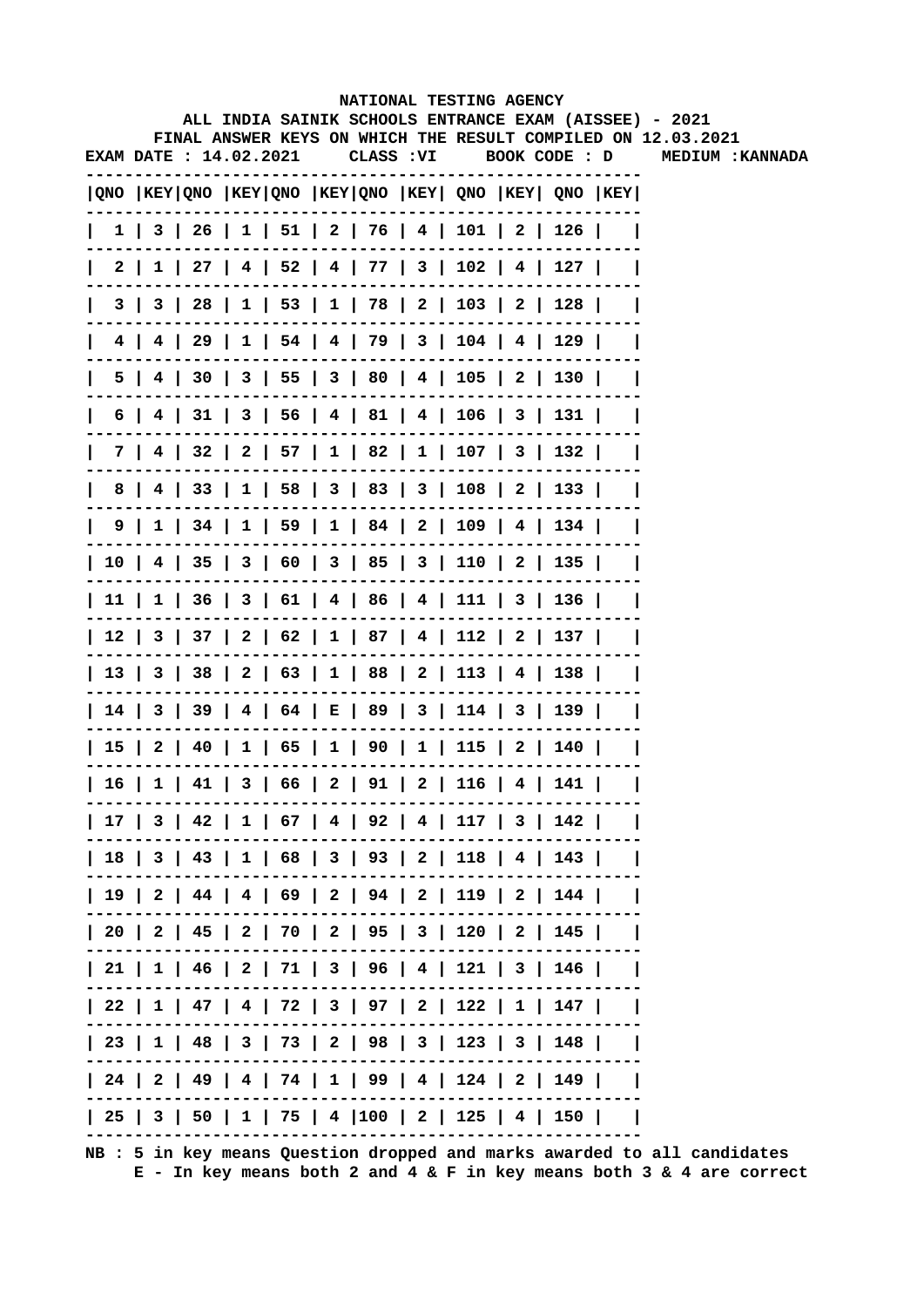|    |                                  |  |  |            |                                                   | NATIONAL TESTING AGENCY |                                                                                       |                                                                                                                        |
|----|----------------------------------|--|--|------------|---------------------------------------------------|-------------------------|---------------------------------------------------------------------------------------|------------------------------------------------------------------------------------------------------------------------|
|    |                                  |  |  |            |                                                   |                         |                                                                                       | ALL INDIA SAINIK SCHOOLS ENTRANCE EXAM (AISSEE) - 2021<br>FINAL ANSWER KEYS ON WHICH THE RESULT COMPILED ON 12.03.2021 |
|    | <b>EXAM DATE : 14.02.2021</b>    |  |  | CLASS : VI |                                                   |                         | BOOK CODE : A                                                                         | <b>MEDIUM: MARATHI</b>                                                                                                 |
|    |                                  |  |  |            |                                                   |                         |                                                                                       |                                                                                                                        |
|    |                                  |  |  |            |                                                   |                         | $ QNO $ KEY $ QNO $ KEY $ QNO $ KEY $ QNO $ KEY $ QNO $ KEY $ QNO $ KEY $ QNO $ KEY   |                                                                                                                        |
|    |                                  |  |  |            |                                                   |                         | $1 \mid 1 \mid 26 \mid 3 \mid 51 \mid 4 \mid 76 \mid 2 \mid 101 \mid 2 \mid 126 \mid$ |                                                                                                                        |
|    |                                  |  |  |            |                                                   |                         | 2   1   27   3   52   3   77   3   102   3   127                                      |                                                                                                                        |
|    |                                  |  |  |            |                                                   |                         | 3   3   28   3   53   4   78   1   103   3   128                                      |                                                                                                                        |
|    |                                  |  |  |            |                                                   |                         | 4   3   29   2   54   1   79   1   104   2   129                                      |                                                                                                                        |
| 5. | $\begin{array}{ccc} \end{array}$ |  |  |            |                                                   |                         | 30   1   55   3   80   1   105   2   130                                              |                                                                                                                        |
| 6  |                                  |  |  |            |                                                   |                         | 1   31   3   56   2   81   4   106   4   131                                          |                                                                                                                        |
|    |                                  |  |  |            |                                                   |                         | 7   1   32   3   57   4   82   3   107   2   132                                      |                                                                                                                        |
| 8  |                                  |  |  |            |                                                   |                         | 3   33   2   58   1   83   3   108   4   133                                          |                                                                                                                        |
|    |                                  |  |  |            |                                                   |                         | 9   3   34   2   59   2   84   3   109   3   134                                      |                                                                                                                        |
|    |                                  |  |  |            |                                                   |                         | 10   2   35   1   60   1   85   3   110   2   135                                     |                                                                                                                        |
|    |                                  |  |  |            |                                                   |                         | 11   2   36   1   61   4   86   4   111   4   136                                     |                                                                                                                        |
|    |                                  |  |  |            |                                                   |                         | 12   4   37   1   62   2   87   4   112   2   137                                     |                                                                                                                        |
|    |                                  |  |  |            |                                                   |                         | 13   1   38   2   63   3   88   1   113   3   138                                     |                                                                                                                        |
|    |                                  |  |  |            |                                                   |                         | 14   3   39   3   64   3   89   2   114   1   139                                     |                                                                                                                        |
|    |                                  |  |  |            |                                                   |                         | 15   1   40   1   65   3   90   3   115   3   140                                     |                                                                                                                        |
|    |                                  |  |  |            | 16   1   41   4   66   2   91   4   116   4   141 |                         |                                                                                       |                                                                                                                        |
|    |                                  |  |  |            |                                                   |                         | 17   4   42   3   67   1   92   2   117   2   142                                     |                                                                                                                        |
|    |                                  |  |  |            |                                                   |                         | 18   2   43   1   68   2   93   2   118   2   143                                     |                                                                                                                        |
|    |                                  |  |  |            |                                                   |                         | 19   2   44   3   69   4   94   2   119   4   144                                     |                                                                                                                        |
|    |                                  |  |  |            |                                                   |                         | 20   4   45   4   70   1   95   1   120   4   145                                     |                                                                                                                        |
|    |                                  |  |  |            |                                                   |                         | 21   3   46   4   71   1   96   3   121   3   146                                     |                                                                                                                        |
|    |                                  |  |  |            |                                                   |                         | 22   4   47   4   72   E   97   2   122   4   147                                     |                                                                                                                        |
|    |                                  |  |  |            |                                                   |                         | 23   1   48   4   73   1   98   3   123   2   148                                     |                                                                                                                        |
|    |                                  |  |  |            |                                                   |                         | 24   4   49   4   74   3   99   3   124   3   149                                     |                                                                                                                        |
|    |                                  |  |  |            |                                                   |                         | 25   1   50   1   75   4  100   3   125   2   150                                     |                                                                                                                        |
|    |                                  |  |  |            |                                                   |                         |                                                                                       |                                                                                                                        |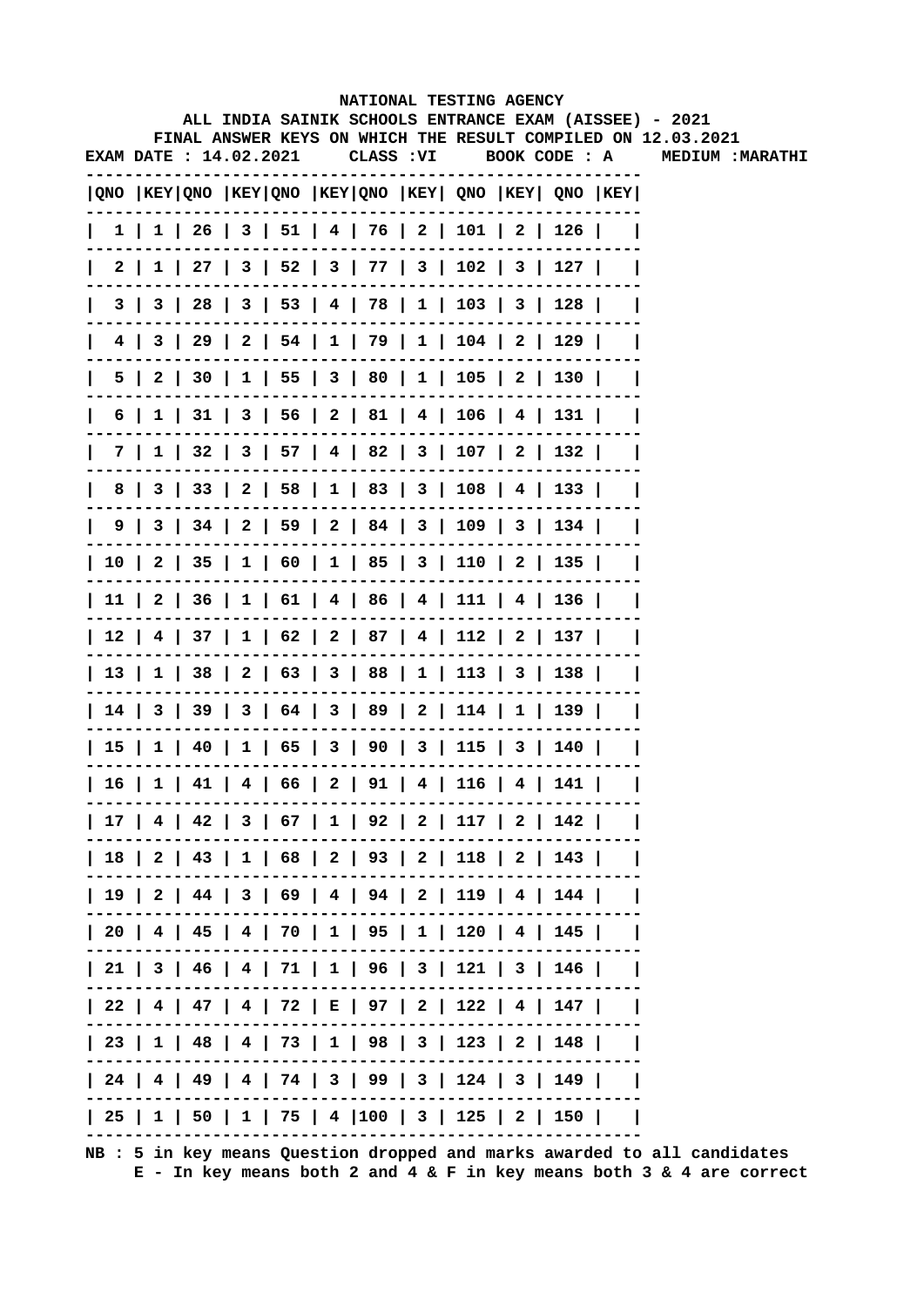|    |                        |  |            | NATIONAL TESTING AGENCY                      |  |                                                         |                                                                                                                        |
|----|------------------------|--|------------|----------------------------------------------|--|---------------------------------------------------------|------------------------------------------------------------------------------------------------------------------------|
|    |                        |  |            |                                              |  |                                                         | ALL INDIA SAINIK SCHOOLS ENTRANCE EXAM (AISSEE) - 2021<br>FINAL ANSWER KEYS ON WHICH THE RESULT COMPILED ON 12.03.2021 |
|    | EXAM DATE : 14.02.2021 |  | CLASS : VI |                                              |  | BOOK CODE : B                                           | <b>MEDIUM: MARATHI</b>                                                                                                 |
|    |                        |  |            |                                              |  |                                                         |                                                                                                                        |
|    |                        |  |            |                                              |  | QNO  KEY QNO  KEY QNO  KEY QNO  KEY  QNO  KEY  QNO  KEY |                                                                                                                        |
|    |                        |  |            |                                              |  | $1$   4   26   2   51   1   76   4   101   4   126      |                                                                                                                        |
|    |                        |  |            |                                              |  | 2   1   27   1   52   3   77   3   102   2   127        |                                                                                                                        |
|    |                        |  |            |                                              |  | 3   3   28   1   53   4   78   3   103   3   128        |                                                                                                                        |
|    |                        |  |            |                                              |  | 4   3   29   1   54   1   79   3   104   2   129        |                                                                                                                        |
|    |                        |  |            |                                              |  | 5   3   30   2   55   1   80   3   105   4   130        |                                                                                                                        |
|    |                        |  |            |                                              |  | 6   2   31   3   56   E   81   4   106   3   131        |                                                                                                                        |
|    |                        |  |            |                                              |  | 7   1   32   1   57   1   82   4   107   2   132        |                                                                                                                        |
| 8  |                        |  |            |                                              |  | 3   33   4   58   2   83   1   108   4   133            |                                                                                                                        |
|    |                        |  |            |                                              |  | 9   1   34   1   59   4   84   3   109   3   134        |                                                                                                                        |
|    |                        |  |            |                                              |  | 10   1   35   4   60   2   85   2   110   4   135       |                                                                                                                        |
|    |                        |  |            |                                              |  | 11   3   36   2   61   4   86   3   111   2   136       |                                                                                                                        |
|    |                        |  |            |                                              |  | 12   3   37   2   62   1   87   3   112   2   137       |                                                                                                                        |
|    |                        |  |            |                                              |  | 13   2   38   4   63   4   88   3   113   3   138       |                                                                                                                        |
|    |                        |  |            |                                              |  | 14   1   39   3   64   3   89   2   114   1   139       |                                                                                                                        |
|    |                        |  |            |                                              |  | 15   1   40   4   65   4   90   3   115   3   140       |                                                                                                                        |
| 16 |                        |  |            | 3   41   1   66   1   91   1   116   2   141 |  |                                                         |                                                                                                                        |
|    |                        |  |            |                                              |  | 17   3   42   3   67   3   92   1   117   4   142       |                                                                                                                        |
|    |                        |  |            |                                              |  | 18   2   43   1   68   3   93   1   118   2   143       |                                                                                                                        |
|    |                        |  |            |                                              |  | 19   2   44   3   69   2   94   1   119   4   144       |                                                                                                                        |
|    |                        |  |            |                                              |  | 20   4   45   4   70   2   95   2   120   2   145       |                                                                                                                        |
|    |                        |  |            |                                              |  | 21   1   46   4   71   3   96   3   121   4   146       |                                                                                                                        |
|    |                        |  |            |                                              |  | 22   3   47   4   72   3   97   4   122   2   147       |                                                                                                                        |
|    |                        |  |            |                                              |  | 23   1   48   4   73   2   98   2   123   3   148       |                                                                                                                        |
|    |                        |  |            |                                              |  | 24   3   49   4   74   1   99   2   124   3   149       |                                                                                                                        |
|    |                        |  |            |                                              |  | 25   2   50   1   75   4  100   2   125   2   150       |                                                                                                                        |
|    |                        |  |            |                                              |  |                                                         |                                                                                                                        |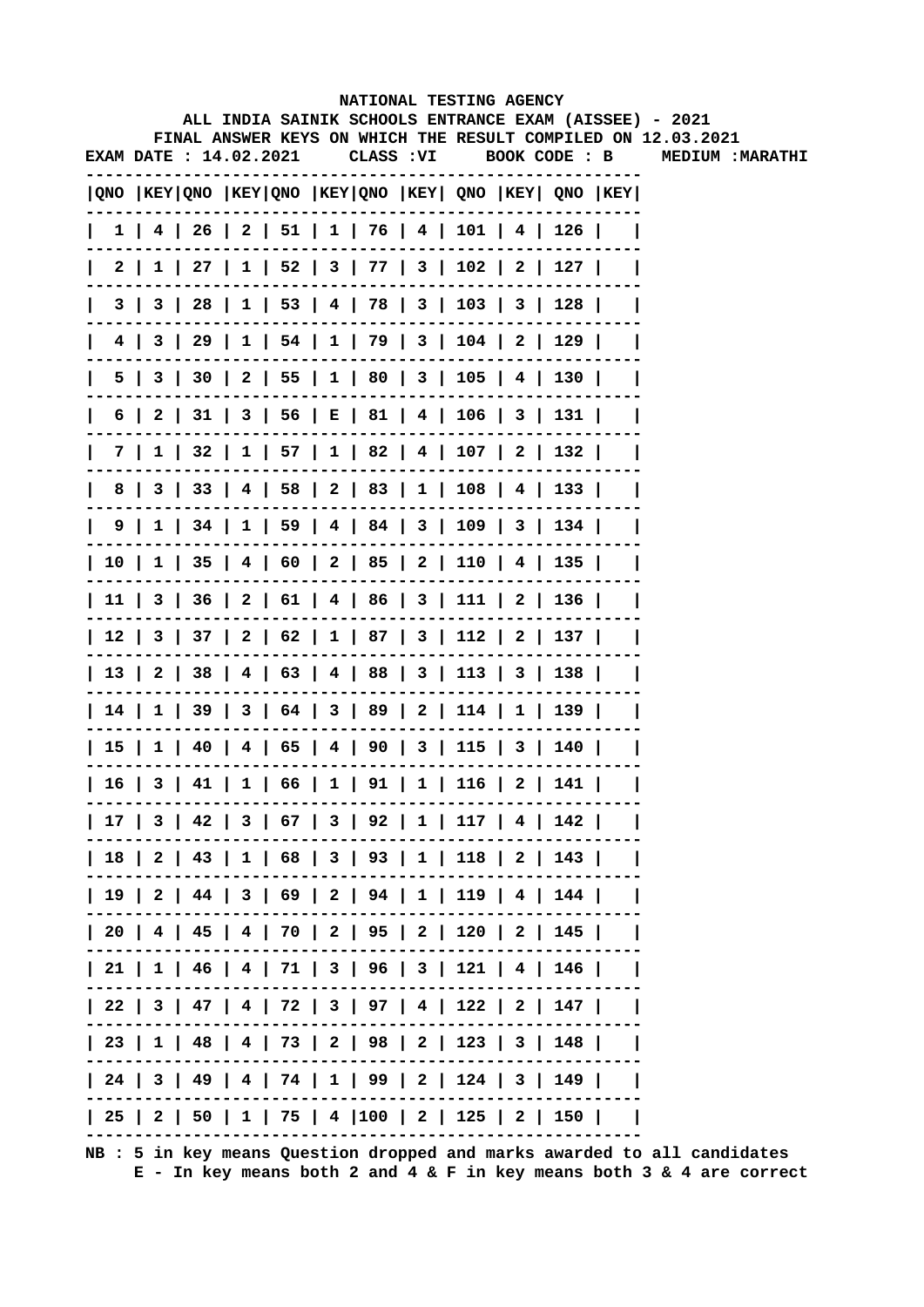|    |                               |  |  |            | NATIONAL TESTING AGENCY                           |  |                                                                                       |                                                                                                                        |
|----|-------------------------------|--|--|------------|---------------------------------------------------|--|---------------------------------------------------------------------------------------|------------------------------------------------------------------------------------------------------------------------|
|    |                               |  |  |            |                                                   |  |                                                                                       | ALL INDIA SAINIK SCHOOLS ENTRANCE EXAM (AISSEE) - 2021<br>FINAL ANSWER KEYS ON WHICH THE RESULT COMPILED ON 12.03.2021 |
|    | <b>EXAM DATE : 14.02.2021</b> |  |  | CLASS : VI |                                                   |  | BOOK CODE : C                                                                         | <b>MEDIUM :MARATHI</b>                                                                                                 |
|    |                               |  |  |            |                                                   |  | QNO  KEY QNO  KEY QNO  KEY QNO  KEY  QNO  KEY  QNO  KEY                               |                                                                                                                        |
|    |                               |  |  |            |                                                   |  | $1 \mid 1 \mid 26 \mid 3 \mid 51 \mid 3 \mid 76 \mid 1 \mid 101 \mid 3 \mid 126 \mid$ |                                                                                                                        |
|    |                               |  |  |            |                                                   |  | 2   3   27   1   52   2   77   2   102   4   127                                      |                                                                                                                        |
|    |                               |  |  |            |                                                   |  | 3   3   28   4   53   2   78   3   103   2   128                                      |                                                                                                                        |
| 4  | - 2                           |  |  |            |                                                   |  | 29   2   54   3   79   4   104   2   129                                              |                                                                                                                        |
| 5. |                               |  |  |            |                                                   |  | 2   30   2   55   3   80   2   105   3   130                                          |                                                                                                                        |
| 6  |                               |  |  |            |                                                   |  | 4   31   4   56   2   81   2   106   1   131                                          |                                                                                                                        |
|    |                               |  |  |            |                                                   |  | 7   1   32   3   57   1   82   2   107   3   132                                      |                                                                                                                        |
| 8  |                               |  |  |            |                                                   |  | 3   33   4   58   4   83   2   108   2   133                                          |                                                                                                                        |
|    |                               |  |  |            |                                                   |  | 9   1   34   1   59   1   84   3   109   4   134                                      |                                                                                                                        |
|    |                               |  |  |            |                                                   |  | 10   3   35   1   60   3   85   1   110   2   135                                     |                                                                                                                        |
|    |                               |  |  |            |                                                   |  | 11   1   36   1   61   4   86   1   111   4   136                                     |                                                                                                                        |
|    |                               |  |  |            |                                                   |  | 12   3   37   3   62   1   87   1   112   2   137                                     |                                                                                                                        |
|    |                               |  |  |            |                                                   |  | 13   4   38   3   63   1   88   1   113   4   138                                     |                                                                                                                        |
|    |                               |  |  |            |                                                   |  | 14   4   39   2   64   E   89   3   114   2   139                                     |                                                                                                                        |
|    |                               |  |  |            |                                                   |  | 15   4   40   1   65   1   90   2   115   3   140                                     |                                                                                                                        |
|    |                               |  |  |            | 16   4   41   3   66   2   91   3   116   3   141 |  |                                                                                       |                                                                                                                        |
|    |                               |  |  |            |                                                   |  | 17   4   42   2   67   4   92   3   117   2   142                                     |                                                                                                                        |
|    |                               |  |  |            |                                                   |  | 18   1   43   2   68   2   93   3   118   4   143                                     |                                                                                                                        |
|    |                               |  |  |            |                                                   |  | 19   4   44   1   69   4   94   4   119   2   144                                     |                                                                                                                        |
|    |                               |  |  |            |                                                   |  | 20   1   45   1   70   1   95   3   120   3   145                                     |                                                                                                                        |
|    |                               |  |  |            |                                                   |  | 21   3   46   1   71   4   96   3   121   2   146                                     |                                                                                                                        |
|    |                               |  |  |            |                                                   |  | 22   3   47   2   72   3   97   3   122   4   147                                     |                                                                                                                        |
|    |                               |  |  |            |                                                   |  | 23   3   48   3   73   4   98   3   123   3   148                                     |                                                                                                                        |
|    |                               |  |  |            |                                                   |  | 24   2   49   1   74   1   99   4   124   2   149                                     |                                                                                                                        |
|    |                               |  |  |            |                                                   |  | 25   1   50   4   75   3  100   4   125   4   150                                     |                                                                                                                        |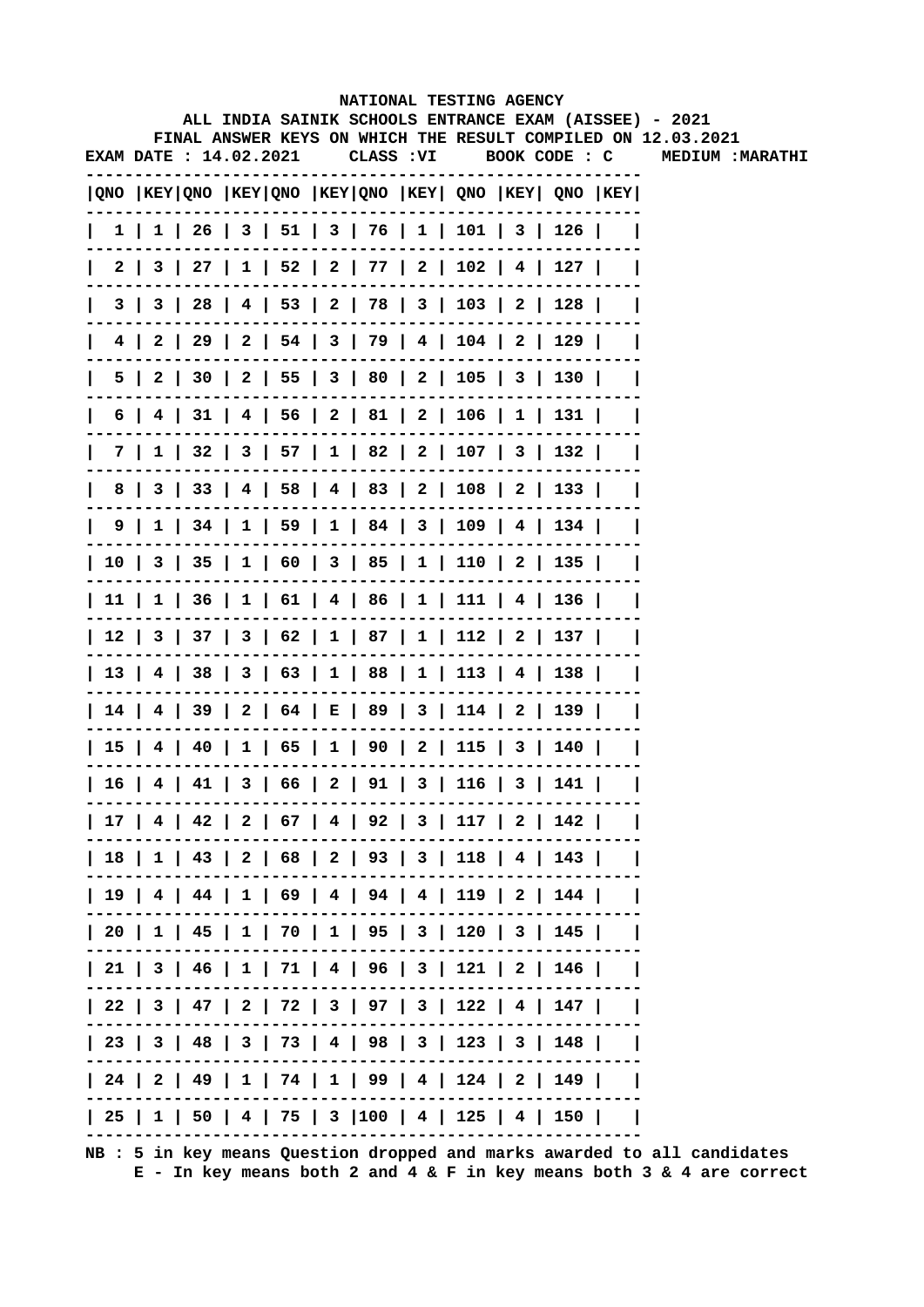|      |     |                        |  |            |  | NATIONAL TESTING AGENCY                                 |  |                                                                                                                        |
|------|-----|------------------------|--|------------|--|---------------------------------------------------------|--|------------------------------------------------------------------------------------------------------------------------|
|      |     |                        |  |            |  |                                                         |  | ALL INDIA SAINIK SCHOOLS ENTRANCE EXAM (AISSEE) - 2021<br>FINAL ANSWER KEYS ON WHICH THE RESULT COMPILED ON 12.03.2021 |
|      |     | EXAM DATE : 14.02.2021 |  | CLASS : VI |  | BOOK CODE : D                                           |  | MEDIUM: MARATHI                                                                                                        |
|      |     |                        |  |            |  | QNO  KEY QNO  KEY QNO  KEY QNO  KEY  QNO  KEY  QNO  KEY |  |                                                                                                                        |
|      |     |                        |  |            |  | 1   3   26   1   51   2   76   1   101   2   126        |  |                                                                                                                        |
| 2 I  |     |                        |  |            |  | $1$   27   4   52   4   77   3   102   4   127          |  |                                                                                                                        |
|      | 3 I |                        |  |            |  | 3   28   1   53   1   78   2   103   2   128            |  |                                                                                                                        |
|      |     |                        |  |            |  | 4   4   29   1   54   4   79   3   104   4   129        |  |                                                                                                                        |
| 5.   |     |                        |  |            |  | 4   30   3   55   3   80   3   105   2   130            |  |                                                                                                                        |
| 6    |     |                        |  |            |  | 31   3   56   4   81   3   106   3   131                |  |                                                                                                                        |
| 7    |     |                        |  |            |  | 4   32   2   57   1   82   1   107   3   132            |  |                                                                                                                        |
| 8    |     |                        |  |            |  | 4   33   1   58   3   83   2   108   2   133            |  |                                                                                                                        |
|      |     |                        |  |            |  | 9   1   34   1   59   1   84   3   109   4   134        |  |                                                                                                                        |
|      |     |                        |  |            |  | 10   4   35   3   60   3   85   4   110   2   135       |  |                                                                                                                        |
|      |     |                        |  |            |  | 11   1   36   3   61   4   86   2   111   3   136       |  |                                                                                                                        |
|      |     |                        |  |            |  | 12   3   37   2   62   1   87   2   112   2   137       |  |                                                                                                                        |
|      |     |                        |  |            |  | 13   3   38   2   63   1   88   2   113   4   138       |  |                                                                                                                        |
|      |     |                        |  |            |  | 14   3   39   4   64   E   89   4   114   3   139       |  |                                                                                                                        |
|      |     |                        |  |            |  | 15   2   40   1   65   1   90   3   115   2   140       |  |                                                                                                                        |
| 16 l |     |                        |  |            |  | $1   41   3   66   2   91   3   116   4   141$          |  |                                                                                                                        |
|      |     |                        |  |            |  | 17   3   42   1   67   4   92   3   117   3   142       |  |                                                                                                                        |
|      |     |                        |  |            |  | 18   3   43   1   68   3   93   3   118   4   143       |  |                                                                                                                        |
|      |     |                        |  |            |  | 19   2   44   4   69   2   94   4   119   2   144       |  |                                                                                                                        |
|      |     |                        |  |            |  | 20   2   45   2   70   2   95   4   120   2   145       |  |                                                                                                                        |
|      |     |                        |  |            |  | 21   1   46   2   71   3   96   2   121   3   146       |  |                                                                                                                        |
|      |     |                        |  |            |  | 22   1   47   4   72   3   97   3   122   1   147       |  |                                                                                                                        |
|      |     |                        |  |            |  | 23   1   48   3   73   2   98   1   123   3   148       |  |                                                                                                                        |
|      |     |                        |  |            |  | 24   2   49   4   74   1   99   1   124   2   149       |  |                                                                                                                        |
|      |     |                        |  |            |  | 25   3   50   1   75   4  100   1   125   4   150       |  |                                                                                                                        |
|      |     |                        |  |            |  |                                                         |  |                                                                                                                        |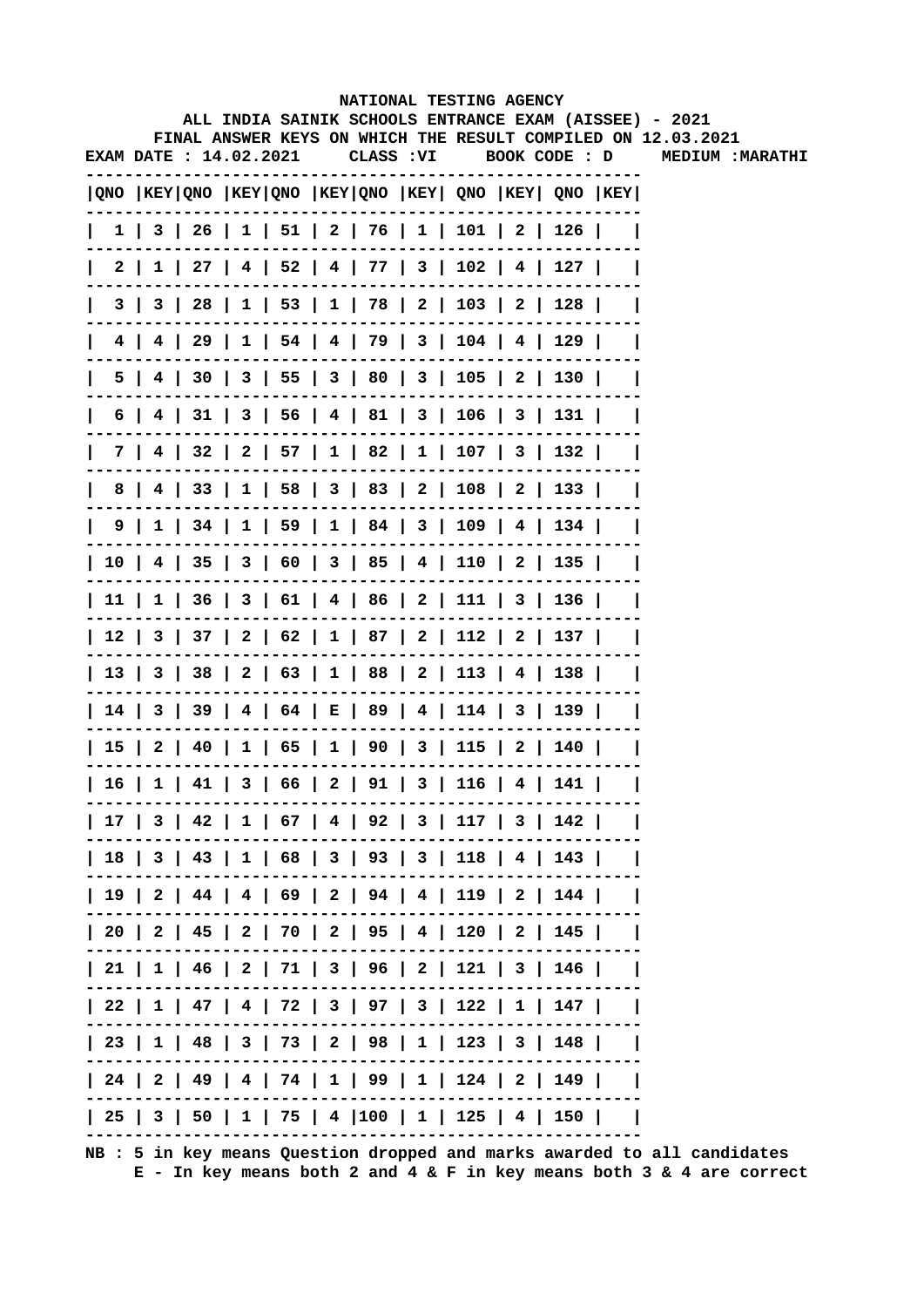|                        |  |  |           |  | NATIONAL TESTING AGENCY                                                               |  | ALL INDIA SAINIK SCHOOLS ENTRANCE EXAM (AISSEE) - 2021       |
|------------------------|--|--|-----------|--|---------------------------------------------------------------------------------------|--|--------------------------------------------------------------|
|                        |  |  |           |  |                                                                                       |  | FINAL ANSWER KEYS ON WHICH THE RESULT COMPILED ON 12.03.2021 |
| EXAM DATE : 14.02.2021 |  |  | CLASS :VI |  | BOOK CODE : A                                                                         |  | <b>MEDIUM :ORIYA</b>                                         |
|                        |  |  |           |  | $ QNO $ KEY $ QNO $ KEY $ QNO $ KEY $ QNO $ KEY $ QNO $ KEY $ QNO $ KEY $ QNO $ KEY   |  |                                                              |
|                        |  |  |           |  | $1 \mid 1 \mid 26 \mid 3 \mid 51 \mid 4 \mid 76 \mid 2 \mid 101 \mid 2 \mid 126 \mid$ |  |                                                              |
|                        |  |  |           |  | 2   1   27   3   52   3   77   3   102   3   127                                      |  |                                                              |
|                        |  |  |           |  | 3   3   28   3   53   4   78   1   103   3   128                                      |  |                                                              |
|                        |  |  |           |  | 4   3   29   2   54   1   79   1   104   2   129                                      |  |                                                              |
| 5                      |  |  |           |  | 2   30   1   55   3   80   3   105   2   130                                          |  |                                                              |
| 6                      |  |  |           |  | $1 \mid 31 \mid 3 \mid 56 \mid 2 \mid 81 \mid 2 \mid 106 \mid 4 \mid 131 \mid$        |  |                                                              |
|                        |  |  |           |  | 7   1   32   3   57   4   82   3   107   2   132                                      |  |                                                              |
|                        |  |  |           |  | 8   3   33   2   58   1   83   4   108   4   133                                      |  |                                                              |
|                        |  |  |           |  | $9 \mid 3 \mid 34 \mid 2 \mid 59 \mid 2 \mid 84 \mid 1 \mid 109 \mid 3 \mid 134 \mid$ |  |                                                              |
|                        |  |  |           |  | 10   2   35   1   60   1   85   3   110   2   135                                     |  |                                                              |
|                        |  |  |           |  | 11   2   36   1   61   4   86   3   111   4   136                                     |  |                                                              |
|                        |  |  |           |  | 12   4   37   1   62   2   87   1   112   2   137                                     |  |                                                              |
|                        |  |  |           |  | 13   1   38   2   63   3   88   4   113   3   138                                     |  |                                                              |
|                        |  |  |           |  | 14   3   39   3   64   3   89   3   114   1   139                                     |  |                                                              |
|                        |  |  |           |  | 15   1   40   1   65   3   90   3   115   3   140                                     |  |                                                              |
|                        |  |  |           |  | 16   1   41   4   66   2   91   1   116   4   141                                     |  |                                                              |
|                        |  |  |           |  | 17   4   42   3   67   1   92   2   117   2   142                                     |  |                                                              |
|                        |  |  |           |  | 18   2   43   1   68   2   93   1   118   2   143                                     |  |                                                              |
|                        |  |  |           |  | 19   2   44   3   69   4   94   2   119   4   144                                     |  |                                                              |
|                        |  |  |           |  | 20   4   45   4   70   1   95   1   120   4   145                                     |  |                                                              |
|                        |  |  |           |  | 21   3   46   4   71   1   96   3   121   3   146                                     |  |                                                              |
|                        |  |  |           |  | 22   4   47   4   72   E   97   2   122   4   147                                     |  |                                                              |
|                        |  |  |           |  | 23   1   48   4   73   1   98   2   123   2   148                                     |  |                                                              |
|                        |  |  |           |  | 24   4   49   4   74   3   99   3   124   3   149                                     |  |                                                              |
|                        |  |  |           |  | 25   1   50   1   75   4  100   1   125   2   150                                     |  |                                                              |
|                        |  |  |           |  |                                                                                       |  |                                                              |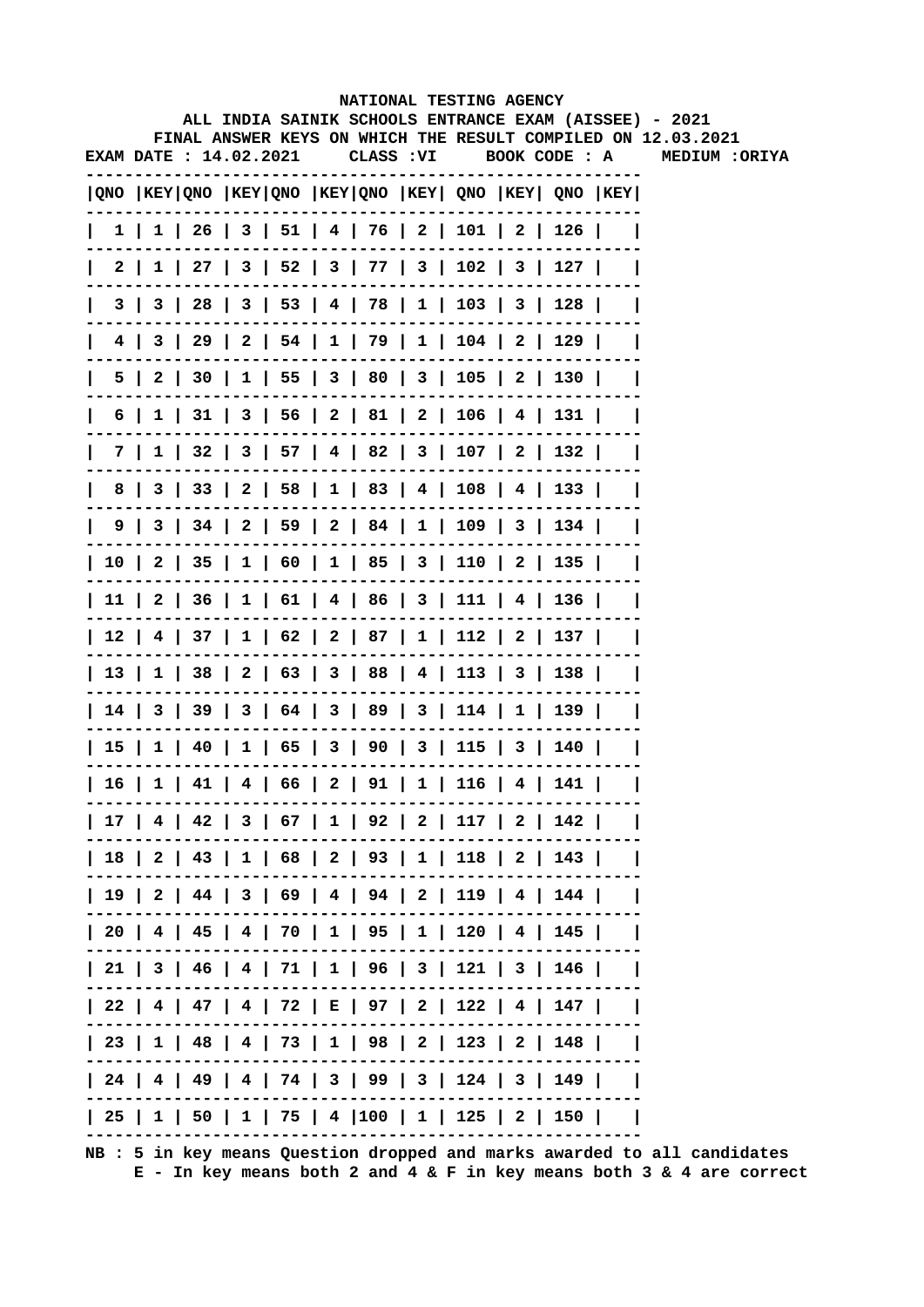|      |     |     |                               |  |  |           |  | NATIONAL TESTING AGENCY                                                                |     |                                                                                                                        |
|------|-----|-----|-------------------------------|--|--|-----------|--|----------------------------------------------------------------------------------------|-----|------------------------------------------------------------------------------------------------------------------------|
|      |     |     |                               |  |  |           |  |                                                                                        |     | ALL INDIA SAINIK SCHOOLS ENTRANCE EXAM (AISSEE) - 2021<br>FINAL ANSWER KEYS ON WHICH THE RESULT COMPILED ON 12.03.2021 |
|      |     |     | <b>EXAM DATE : 14.02.2021</b> |  |  | CLASS :VI |  | BOOK CODE : B                                                                          |     | <b>MEDIUM :ORIYA</b>                                                                                                   |
|      |     |     |                               |  |  |           |  | QNO  KEY QNO  KEY QNO  KEY QNO  KEY  QNO  KEY  QNO  KEY                                |     |                                                                                                                        |
|      |     |     |                               |  |  |           |  | $1$   4   26   2   51   1   76   2   101   4   126                                     |     |                                                                                                                        |
|      | 2 I |     |                               |  |  |           |  | $1 \mid 27 \mid 1 \mid 52 \mid 3 \mid 77 \mid 3 \mid 102 \mid 2 \mid 127 \mid$         |     |                                                                                                                        |
|      | 3 I | 3 I |                               |  |  |           |  | 28   1   53   4   78   4   103   3   128                                               |     |                                                                                                                        |
| 4    |     |     |                               |  |  |           |  | 3   29   1   54   1   79   1   104   2   129                                           |     |                                                                                                                        |
|      | 5   | 3   |                               |  |  |           |  | 30   2   55   1   80   3   105   4   130                                               |     |                                                                                                                        |
| 6    |     |     |                               |  |  |           |  | 2   31   3   56   E   81   3   106   3   131                                           |     |                                                                                                                        |
|      | 7 I |     |                               |  |  |           |  | $1 \mid 32 \mid 1 \mid 57 \mid 1 \mid 82 \mid 1 \mid 107 \mid 2 \mid 132 \mid$         |     |                                                                                                                        |
| 8    |     |     |                               |  |  |           |  | $3 \mid 33 \mid 4 \mid 58 \mid 2 \mid 83 \mid 1 \mid 108 \mid 4 \mid 133 \mid$         |     |                                                                                                                        |
|      |     |     |                               |  |  |           |  | 9   1   34   1   59   4   84   3   109   3   134                                       |     |                                                                                                                        |
| 10 I |     |     |                               |  |  |           |  | $1 \mid 35 \mid 4 \mid 60 \mid 2 \mid 85 \mid 2 \mid 110 \mid 4 \mid 135 \mid$         |     |                                                                                                                        |
|      |     |     |                               |  |  |           |  | $11 \mid 3 \mid 36 \mid 2 \mid 61 \mid 4 \mid 86 \mid 2 \mid 111 \mid 2 \mid 136 \mid$ |     |                                                                                                                        |
|      |     |     |                               |  |  |           |  | $12 \mid 3 \mid 37 \mid 2 \mid 62 \mid 1 \mid 87 \mid 3 \mid 112 \mid 2 \mid 137 \mid$ |     |                                                                                                                        |
|      |     |     |                               |  |  |           |  | 13   2   38   4   63   4   88   1   113   3   138                                      |     |                                                                                                                        |
|      |     |     |                               |  |  |           |  | 14   1   39   3   64   3   89   2   114   1   139                                      |     |                                                                                                                        |
|      |     |     |                               |  |  |           |  | 15   1   40   4   65   4   90   3   115   3   140                                      |     |                                                                                                                        |
| 16   |     | 3   |                               |  |  |           |  | $41 \mid 1 \mid 66 \mid 1 \mid 91 \mid 1 \mid 116 \mid 2 \mid$                         | 141 |                                                                                                                        |
|      |     |     |                               |  |  |           |  | 17   3   42   3   67   3   92   1   117   4   142                                      |     |                                                                                                                        |
|      |     |     |                               |  |  |           |  | 18   2   43   1   68   3   93   3   118   2   143                                      |     |                                                                                                                        |
|      |     |     |                               |  |  |           |  | 19   2   44   3   69   2   94   4   119   4   144                                      |     |                                                                                                                        |
|      |     |     |                               |  |  |           |  | 20   4   45   4   70   2   95   3   120   2   145                                      |     |                                                                                                                        |
|      |     |     |                               |  |  |           |  | 21   1   46   4   71   3   96   3   121   4   146                                      |     |                                                                                                                        |
|      |     |     |                               |  |  |           |  | 22   3   47   4   72   3   97   1   122   2   147                                      |     |                                                                                                                        |
|      |     |     |                               |  |  |           |  | 23   1   48   4   73   2   98   2   123   3   148                                      |     |                                                                                                                        |
|      |     |     |                               |  |  |           |  | 24   3   49   4   74   1   99   1   124   3   149                                      |     |                                                                                                                        |
|      |     |     |                               |  |  |           |  | 25   2   50   1   75   4  100   2   125   2   150                                      |     |                                                                                                                        |
|      |     |     |                               |  |  |           |  |                                                                                        |     |                                                                                                                        |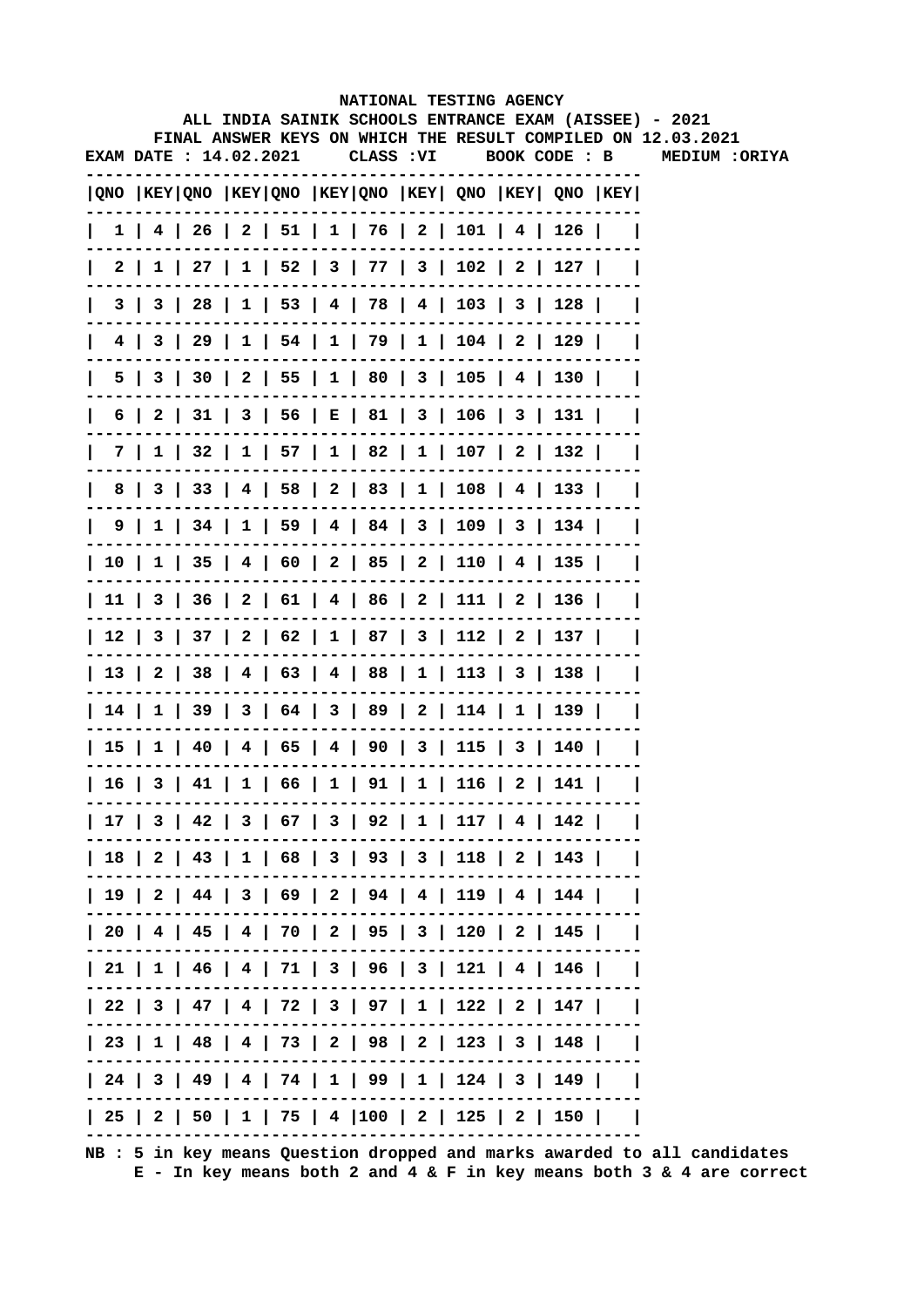|                        |  |  |           |  | NATIONAL TESTING AGENCY                                                               |  | ALL INDIA SAINIK SCHOOLS ENTRANCE EXAM (AISSEE) - 2021       |
|------------------------|--|--|-----------|--|---------------------------------------------------------------------------------------|--|--------------------------------------------------------------|
|                        |  |  |           |  |                                                                                       |  | FINAL ANSWER KEYS ON WHICH THE RESULT COMPILED ON 12.03.2021 |
| EXAM DATE : 14.02.2021 |  |  | CLASS :VI |  | BOOK CODE : C                                                                         |  | <b>MEDIUM :ORIYA</b>                                         |
|                        |  |  |           |  | $ QNO $ KEY $ QNO $ KEY $ QNO $ KEY $ QNO $ KEY $ QNO $ KEY $ QNO $ KEY $ QNO $ KEY   |  |                                                              |
|                        |  |  |           |  | $1 \mid 1 \mid 26 \mid 3 \mid 51 \mid 3 \mid 76 \mid 4 \mid 101 \mid 3 \mid 126 \mid$ |  |                                                              |
|                        |  |  |           |  | 2   3   27   1   52   2   77   3   102   4   127                                      |  |                                                              |
| 3                      |  |  |           |  | 3   28   4   53   2   78   3   103   2   128                                          |  |                                                              |
| 41                     |  |  |           |  | $2   29   2   54   3   79   1   104   2   129  $                                      |  |                                                              |
| 5                      |  |  |           |  | 2   30   2   55   3   80   2   105   3   130                                          |  |                                                              |
|                        |  |  |           |  | $6$   4   31   4   56   2   81   1   106   1   131                                    |  |                                                              |
|                        |  |  |           |  | 7   1   32   3   57   1   82   2   107   3   132                                      |  |                                                              |
|                        |  |  |           |  | 8   3   33   4   58   4   83   2   108   2   133                                      |  |                                                              |
|                        |  |  |           |  | $9 \mid 1 \mid 34 \mid 1 \mid 59 \mid 1 \mid 84 \mid 3 \mid 109 \mid 4 \mid 134 \mid$ |  |                                                              |
|                        |  |  |           |  | 10   3   35   1   60   3   85   1   110   2   135                                     |  |                                                              |
|                        |  |  |           |  | 11   1   36   1   61   4   86   1   111   4   136                                     |  |                                                              |
|                        |  |  |           |  | 12   3   37   3   62   1   87   3   112   2   137                                     |  |                                                              |
|                        |  |  |           |  | 13   4   38   3   63   1   88   1   113   4   138                                     |  |                                                              |
|                        |  |  |           |  | 14   4   39   2   64   E   89   3   114   2   139                                     |  |                                                              |
|                        |  |  |           |  | 15   4   40   1   65   1   90   2   115   3   140                                     |  |                                                              |
|                        |  |  |           |  | 16   4   41   3   66   2   91   2   116   3   141                                     |  |                                                              |
|                        |  |  |           |  | 17   4   42   2   67   4   92   3   117   2   142                                     |  |                                                              |
|                        |  |  |           |  | 18   1   43   2   68   2   93   1   118   4   143                                     |  |                                                              |
|                        |  |  |           |  | 19   4   44   1   69   4   94   2   119   2   144                                     |  |                                                              |
|                        |  |  |           |  | 20   1   45   1   70   1   95   3   120   3   145                                     |  |                                                              |
|                        |  |  |           |  | 21   3   46   1   71   4   96   4   121   2   146                                     |  |                                                              |
|                        |  |  |           |  | 22   3   47   2   72   3   97   1   122   4   147                                     |  |                                                              |
|                        |  |  |           |  | 23   3   48   3   73   4   98   3   123   3   148                                     |  |                                                              |
|                        |  |  |           |  | 24   2   49   1   74   1   99   3   124   2   149                                     |  |                                                              |
|                        |  |  |           |  | 25   1   50   4   75   3  100   1   125   4   150                                     |  |                                                              |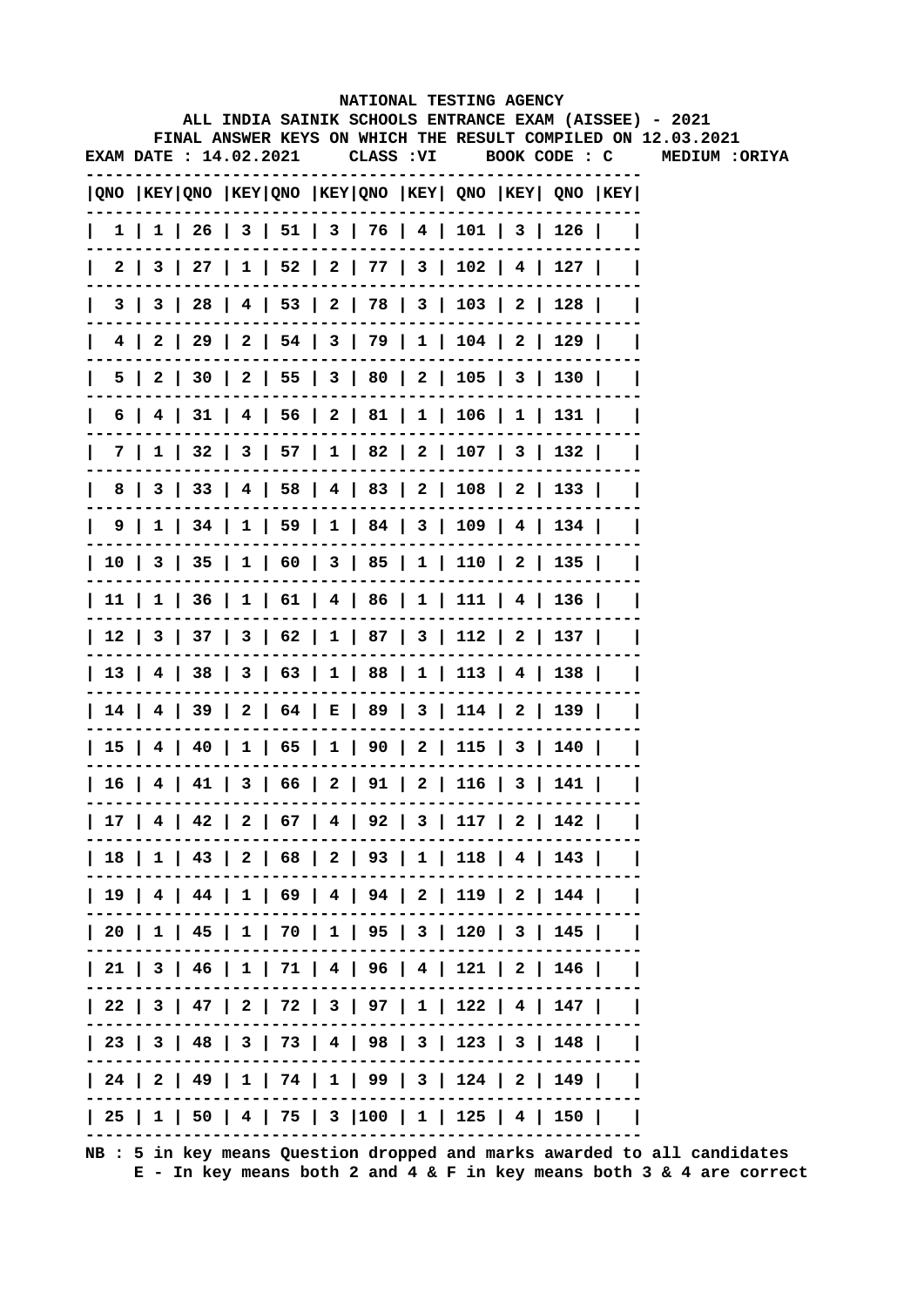|                        |  |  | NATIONAL TESTING AGENCY                                                               |  |  |                                                              |  |
|------------------------|--|--|---------------------------------------------------------------------------------------|--|--|--------------------------------------------------------------|--|
|                        |  |  | ALL INDIA SAINIK SCHOOLS ENTRANCE EXAM (AISSEE) - 2021                                |  |  | FINAL ANSWER KEYS ON WHICH THE RESULT COMPILED ON 12.03.2021 |  |
| EXAM DATE : 14.02.2021 |  |  |                                                                                       |  |  |                                                              |  |
|                        |  |  | QNO  KEY QNO  KEY QNO  KEY QNO  KEY  QNO  KEY  QNO  KEY                               |  |  |                                                              |  |
|                        |  |  | 1   3   26   1   51   2   76   1   101   2   126                                      |  |  |                                                              |  |
| 2 I                    |  |  | $1$   27   4   52   4   77   3   102   4   127                                        |  |  |                                                              |  |
| 3                      |  |  | 3   28   1   53   1   78   2   103   2   128                                          |  |  |                                                              |  |
|                        |  |  | 4   4   29   1   54   4   79   2   104   4   129                                      |  |  |                                                              |  |
|                        |  |  | 5   4   30   3   55   3   80   3   105   2   130                                      |  |  |                                                              |  |
|                        |  |  | $6$   4   31   3   56   4   81   1   106   3   131                                    |  |  |                                                              |  |
|                        |  |  | 7   4   32   2   57   1   82   4   107   3   132                                      |  |  |                                                              |  |
|                        |  |  | 8   4   33   1   58   3   83   3   108   2   133                                      |  |  |                                                              |  |
|                        |  |  | $9 \mid 1 \mid 34 \mid 1 \mid 59 \mid 1 \mid 84 \mid 3 \mid 109 \mid 4 \mid 134 \mid$ |  |  |                                                              |  |
|                        |  |  | 10   4   35   3   60   3   85   1   110   2   135                                     |  |  |                                                              |  |
|                        |  |  | 11   1   36   3   61   4   86   2   111   3   136                                     |  |  |                                                              |  |
|                        |  |  | 12   3   37   2   62   1   87   1   112   2   137                                     |  |  |                                                              |  |
|                        |  |  | 13   3   38   2   63   1   88   2   113   4   138                                     |  |  |                                                              |  |
|                        |  |  | 14   3   39   4   64   E   89   2   114   3   139                                     |  |  |                                                              |  |
|                        |  |  | 15   2   40   1   65   1   90   3   115   2   140                                     |  |  |                                                              |  |
|                        |  |  | 16   1   41   3   66   2   91   4   116   4   141                                     |  |  |                                                              |  |
|                        |  |  | 17   3   42   1   67   4   92   1   117   3   142                                     |  |  |                                                              |  |
|                        |  |  | 18   3   43   1   68   3   93   3   118   4   143                                     |  |  |                                                              |  |
|                        |  |  | 19   2   44   4   69   2   94   3   119   2   144                                     |  |  |                                                              |  |
|                        |  |  | 20   2   45   2   70   2   95   1   120   2   145                                     |  |  |                                                              |  |
|                        |  |  | 21   1   46   2   71   3   96   2   121   3   146                                     |  |  |                                                              |  |
|                        |  |  | 22   1   47   4   72   3   97   3   122   1   147                                     |  |  |                                                              |  |
|                        |  |  | 23   1   48   3   73   2   98   1   123   3   148                                     |  |  |                                                              |  |
|                        |  |  | 24   2   49   4   74   1   99   1   124   2   149                                     |  |  |                                                              |  |
|                        |  |  | 25   3   50   1   75   4  100   3   125   4   150                                     |  |  |                                                              |  |
|                        |  |  |                                                                                       |  |  |                                                              |  |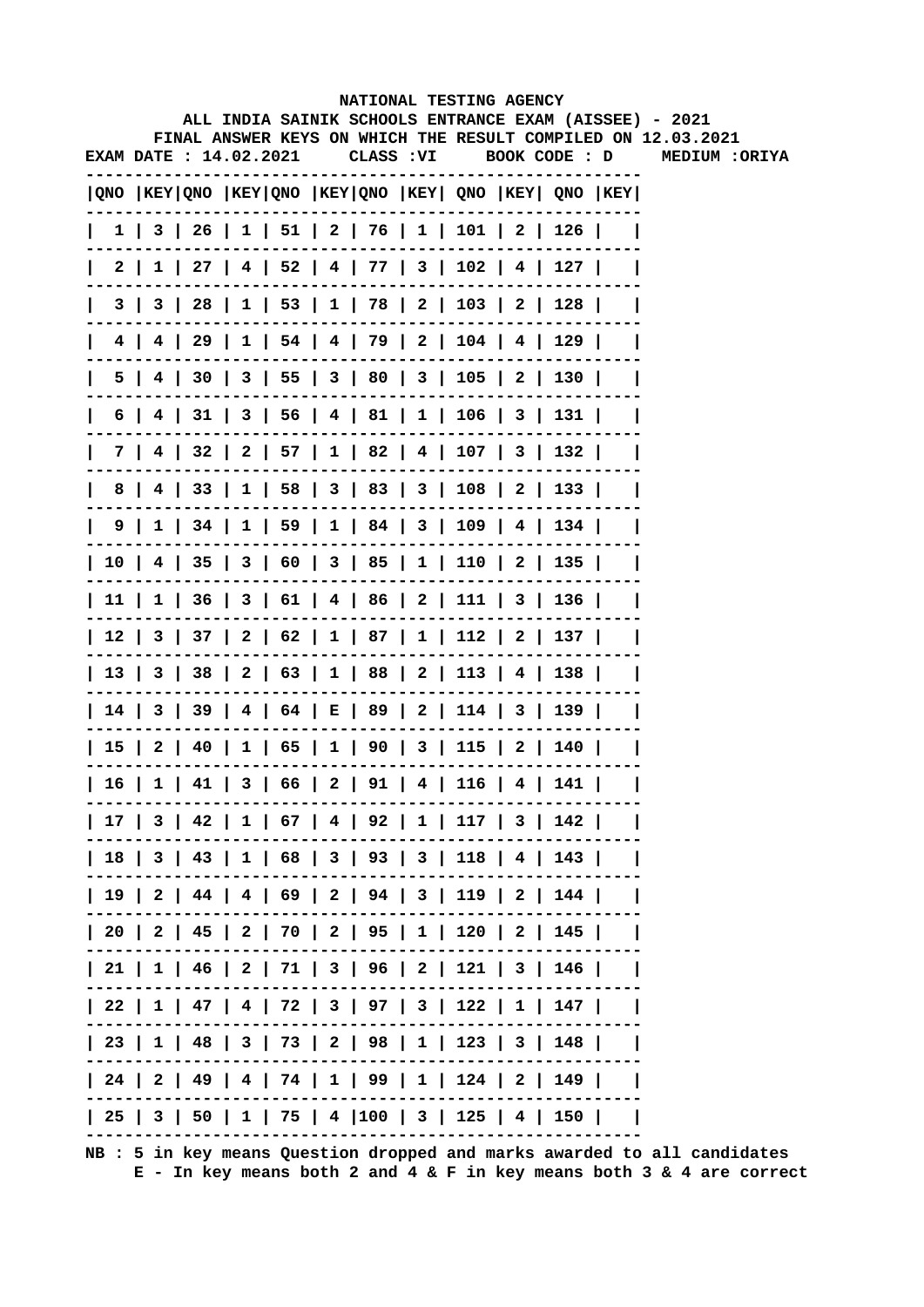|                               |  |  |            | NATIONAL TESTING AGENCY                           |  |                                                                                       |                                                                                                                        |
|-------------------------------|--|--|------------|---------------------------------------------------|--|---------------------------------------------------------------------------------------|------------------------------------------------------------------------------------------------------------------------|
|                               |  |  |            |                                                   |  |                                                                                       | ALL INDIA SAINIK SCHOOLS ENTRANCE EXAM (AISSEE) - 2021<br>FINAL ANSWER KEYS ON WHICH THE RESULT COMPILED ON 12.03.2021 |
| <b>EXAM DATE : 14.02.2021</b> |  |  | CLASS : VI |                                                   |  | BOOK CODE : A                                                                         | MEDIUM : PUNJABI                                                                                                       |
|                               |  |  |            |                                                   |  | $ QNO $ KEY $ QNO $ KEY $ QNO $ KEY $ QNO $ KEY $ QNO $ KEY $ QNO $ KEY $ QNO $ KEY   |                                                                                                                        |
|                               |  |  |            |                                                   |  | $1 \mid 1 \mid 26 \mid 3 \mid 51 \mid 4 \mid 76 \mid 1 \mid 101 \mid 2 \mid 126 \mid$ |                                                                                                                        |
|                               |  |  |            |                                                   |  | 2   1   27   3   52   3   77   3   102   3   127                                      |                                                                                                                        |
|                               |  |  |            |                                                   |  | 3   3   28   3   53   4   78   1   103   3   128                                      |                                                                                                                        |
|                               |  |  |            |                                                   |  | 4   3   29   2   54   1   79   2   104   2   129                                      |                                                                                                                        |
| 5.                            |  |  |            |                                                   |  | 2   30   1   55   3   80   3   105   2   130                                          |                                                                                                                        |
| 6                             |  |  |            |                                                   |  | 1   31   3   56   2   81   4   106   4   131                                          |                                                                                                                        |
|                               |  |  |            |                                                   |  | 7   1   32   3   57   4   82   1   107   2   132                                      |                                                                                                                        |
| 8                             |  |  |            |                                                   |  | 3   33   2   58   1   83   4   108   4   133                                          |                                                                                                                        |
|                               |  |  |            |                                                   |  | $9 \mid 3 \mid 34 \mid 2 \mid 59 \mid 2 \mid 84 \mid 4 \mid 109 \mid 3 \mid 134 \mid$ |                                                                                                                        |
|                               |  |  |            |                                                   |  | 10   2   35   1   60   1   85   3   110   2   135                                     |                                                                                                                        |
|                               |  |  |            |                                                   |  | 11   2   36   1   61   4   86   2   111   4   136                                     |                                                                                                                        |
|                               |  |  |            |                                                   |  | 12   4   37   1   62   2   87   2   112   2   137                                     |                                                                                                                        |
|                               |  |  |            |                                                   |  | 13   1   38   2   63   3   88   4   113   3   138                                     |                                                                                                                        |
|                               |  |  |            |                                                   |  | 14   3   39   3   64   3   89   2   114   1   139                                     |                                                                                                                        |
|                               |  |  |            |                                                   |  | 15   1   40   1   65   3   90   1   115   3   140                                     |                                                                                                                        |
|                               |  |  |            | 16   1   41   4   66   2   91   3   116   4   141 |  |                                                                                       |                                                                                                                        |
|                               |  |  |            |                                                   |  | 17   4   42   3   67   1   92   1   117   2   142                                     |                                                                                                                        |
|                               |  |  |            |                                                   |  | 18   2   43   1   68   2   93   4   118   2   143                                     |                                                                                                                        |
|                               |  |  |            |                                                   |  | 19   2   44   3   69   4   94   2   119   4   144                                     |                                                                                                                        |
|                               |  |  |            |                                                   |  | 20   4   45   4   70   1   95   2   120   4   145                                     |                                                                                                                        |
|                               |  |  |            |                                                   |  | 21   3   46   4   71   1   96   1   121   3   146                                     |                                                                                                                        |
|                               |  |  |            |                                                   |  | 22   4   47   4   72   E   97   3   122   4   147                                     |                                                                                                                        |
|                               |  |  |            |                                                   |  | 23   1   48   4   73   1   98   4   123   2   148                                     |                                                                                                                        |
|                               |  |  |            |                                                   |  | 24   4   49   4   74   3   99   3   124   3   149                                     |                                                                                                                        |
|                               |  |  |            |                                                   |  | 25   1   50   1   75   4  100   4   125   2   150                                     |                                                                                                                        |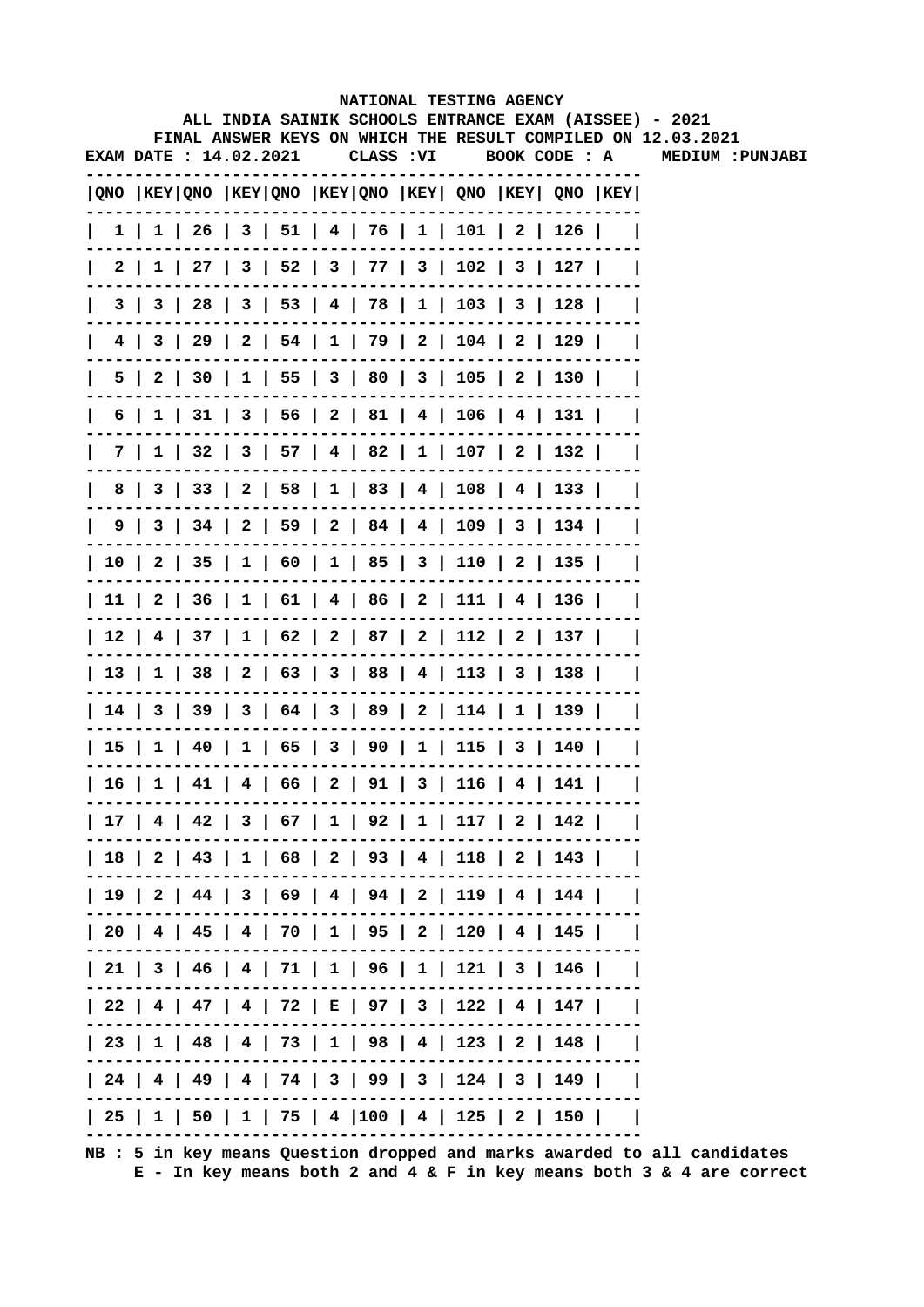|     |   |                               |  |            | NATIONAL TESTING AGENCY                                                               |  |               |                                                                                                                        |
|-----|---|-------------------------------|--|------------|---------------------------------------------------------------------------------------|--|---------------|------------------------------------------------------------------------------------------------------------------------|
|     |   |                               |  |            |                                                                                       |  |               | ALL INDIA SAINIK SCHOOLS ENTRANCE EXAM (AISSEE) - 2021<br>FINAL ANSWER KEYS ON WHICH THE RESULT COMPILED ON 12.03.2021 |
|     |   | <b>EXAM DATE : 14.02.2021</b> |  | CLASS : VI |                                                                                       |  | BOOK CODE : B | MEDIUM :PUNJABI                                                                                                        |
|     |   |                               |  |            |                                                                                       |  |               |                                                                                                                        |
|     |   |                               |  |            | $ QNO $ KEY $ QNO $ KEY $ QNO $ KEY $ QNO $ KEY $ QNO $ KEY $ QNO $ KEY $ QNO $ KEY   |  |               |                                                                                                                        |
|     |   |                               |  |            | $1$   4   26   2   51   1   76   4   101   4   126                                    |  |               |                                                                                                                        |
|     | 2 |                               |  |            | $1 \mid 27 \mid 1 \mid 52 \mid 3 \mid 77 \mid 1 \mid 102 \mid 2 \mid 127 \mid$        |  |               |                                                                                                                        |
|     | 3 |                               |  |            | 3   28   1   53   4   78   4   103   3   128                                          |  |               |                                                                                                                        |
| 4   |   |                               |  |            | 3   29   1   54   1   79   4   104   2   129                                          |  |               |                                                                                                                        |
| 5.  |   |                               |  |            | 3   30   2   55   1   80   3   105   4   130                                          |  |               |                                                                                                                        |
| 6   |   |                               |  |            | 2   31   3   56   E   81   2   106   3   131                                          |  |               |                                                                                                                        |
| 7 I |   |                               |  |            | $1 \mid 32 \mid 1 \mid 57 \mid 1 \mid 82 \mid 2 \mid 107 \mid 2 \mid 132 \mid$        |  |               |                                                                                                                        |
| 8   |   |                               |  |            | 3   33   4   58   2   83   2   108   4   133                                          |  |               |                                                                                                                        |
|     |   |                               |  |            | $9 \mid 1 \mid 34 \mid 1 \mid 59 \mid 4 \mid 84 \mid 1 \mid 109 \mid 3 \mid 134 \mid$ |  |               |                                                                                                                        |
|     |   |                               |  |            | 10   1   35   4   60   2   85   3   110   4   135                                     |  |               |                                                                                                                        |
|     |   |                               |  |            | 11   3   36   2   61   4   86   4   111   2   136                                     |  |               |                                                                                                                        |
|     |   |                               |  |            | 12   3   37   2   62   1   87   3   112   2   137                                     |  |               |                                                                                                                        |
|     |   |                               |  |            | 13   2   38   4   63   4   88   4   113   3   138                                     |  |               |                                                                                                                        |
|     |   |                               |  |            | 14   1   39   3   64   3   89   1   114   1   139                                     |  |               |                                                                                                                        |
|     |   |                               |  |            | 15   1   40   4   65   4   90   3   115   3   140                                     |  |               |                                                                                                                        |
|     |   |                               |  |            | 16   3   41   1   66   1   91   1   116   2   141                                     |  |               |                                                                                                                        |
|     |   |                               |  |            | 17   3   42   3   67   3   92   2   117   4   142                                     |  |               |                                                                                                                        |
|     |   |                               |  |            | 18   2   43   1   68   3   93   3   118   2   143                                     |  |               |                                                                                                                        |
|     |   |                               |  |            | 19   2   44   3   69   2   94   4   119   4   144                                     |  |               |                                                                                                                        |
|     |   |                               |  |            | 20   4   45   4   70   2   95   2   120   2   145                                     |  |               |                                                                                                                        |
|     |   |                               |  |            | 21   1   46   4   71   3   96   1   121   4   146                                     |  |               |                                                                                                                        |
|     |   |                               |  |            | 22   3   47   4   72   3   97   3   122   2   147                                     |  |               |                                                                                                                        |
|     |   |                               |  |            | 23   1   48   4   73   2   98   1   123   3   148                                     |  |               |                                                                                                                        |
|     |   |                               |  |            | 24   3   49   4   74   1   99   4   124   3   149                                     |  |               |                                                                                                                        |
|     |   |                               |  |            | 25   2   50   1   75   4  100   2   125   2   150                                     |  |               |                                                                                                                        |
|     |   |                               |  |            |                                                                                       |  |               |                                                                                                                        |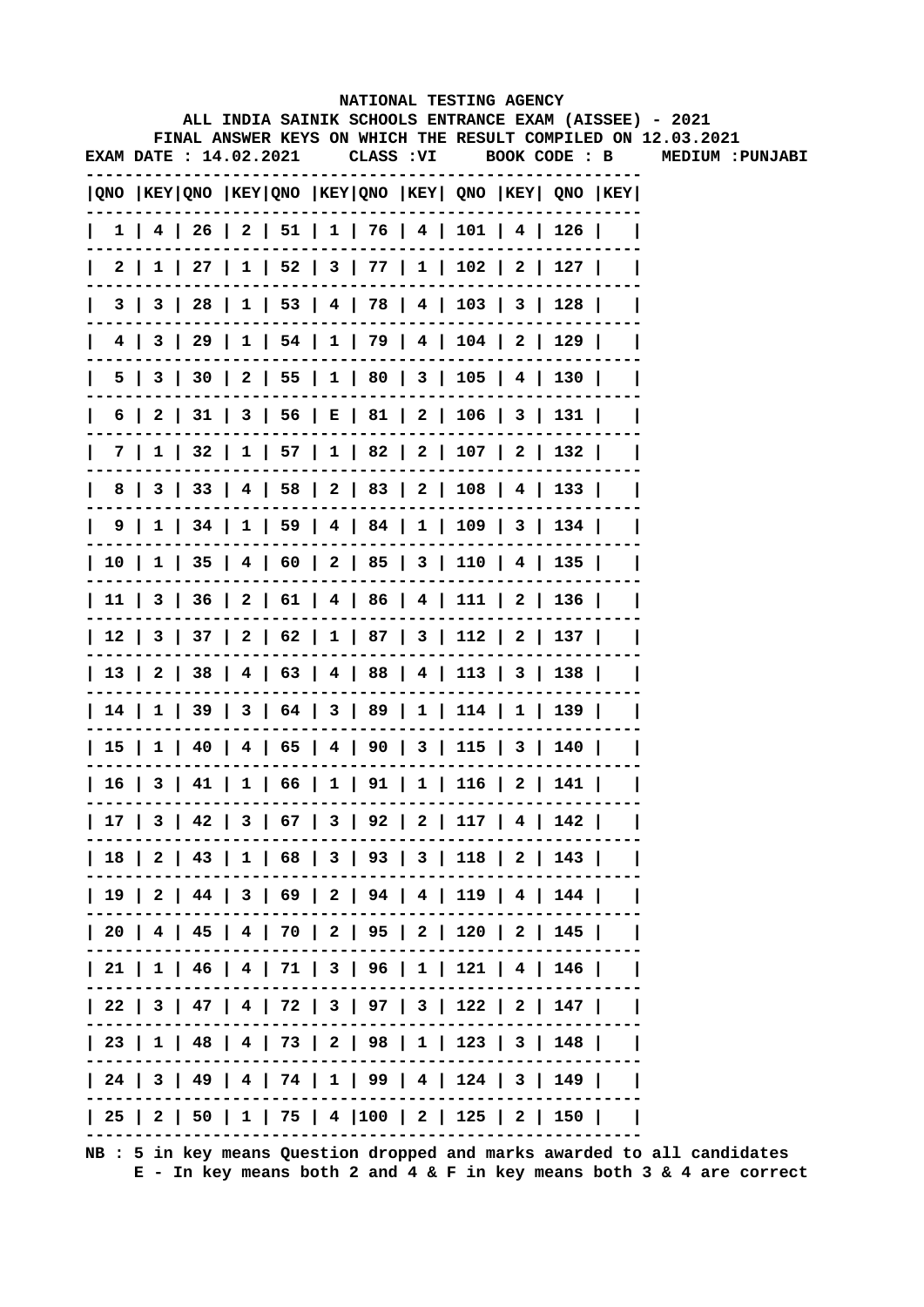|   |                        |  |  |            |  | NATIONAL TESTING AGENCY                                                               |  | ALL INDIA SAINIK SCHOOLS ENTRANCE EXAM (AISSEE) - 2021       |
|---|------------------------|--|--|------------|--|---------------------------------------------------------------------------------------|--|--------------------------------------------------------------|
|   |                        |  |  |            |  |                                                                                       |  | FINAL ANSWER KEYS ON WHICH THE RESULT COMPILED ON 12.03.2021 |
|   | EXAM DATE : 14.02.2021 |  |  | CLASS : VI |  | BOOK CODE : C                                                                         |  | MEDIUM : PUNJABI                                             |
|   |                        |  |  |            |  | QNO  KEY QNO  KEY QNO  KEY QNO  KEY  QNO  KEY  QNO  KEY                               |  |                                                              |
|   |                        |  |  |            |  | $1 \mid 1 \mid 26 \mid 3 \mid 51 \mid 3 \mid 76 \mid 4 \mid 101 \mid 3 \mid 126 \mid$ |  |                                                              |
|   |                        |  |  |            |  | 2 3 27 1 52 2 77 2 102 4 127                                                          |  |                                                              |
|   |                        |  |  |            |  | 3   3   28   4   53   2   78   1   103   2   128                                      |  |                                                              |
|   |                        |  |  |            |  | 4   2   29   2   54   3   79   3   104   2   129                                      |  |                                                              |
|   |                        |  |  |            |  | 5   2   30   2   55   3   80   1   105   3   130                                      |  |                                                              |
| 6 |                        |  |  |            |  | 4   31   4   56   2   81   4   106   1   131                                          |  |                                                              |
|   |                        |  |  |            |  | 7   1   32   3   57   1   82   2   107   3   132                                      |  |                                                              |
| 8 |                        |  |  |            |  | 3   33   4   58   4   83   1   108   2   133                                          |  |                                                              |
|   |                        |  |  |            |  | 9   1   34   1   59   1   84   3   109   4   134                                      |  |                                                              |
|   |                        |  |  |            |  | 10   3   35   1   60   3   85   1   110   2   135                                     |  |                                                              |
|   |                        |  |  |            |  | 11   1   36   1   61   4   86   2   111   4   136                                     |  |                                                              |
|   |                        |  |  |            |  | 12   3   37   3   62   1   87   3   112   2   137                                     |  |                                                              |
|   |                        |  |  |            |  | 13   4   38   3   63   1   88   2   113   4   138                                     |  |                                                              |
|   |                        |  |  |            |  | 14   4   39   2   64   E   89   1   114   2   139                                     |  |                                                              |
|   |                        |  |  |            |  | 15   4   40   1   65   1   90   3   115   3   140                                     |  |                                                              |
|   |                        |  |  |            |  | 16   4   41   3   66   2   91   4   116   3   141                                     |  |                                                              |
|   |                        |  |  |            |  | 17   4   42   2   67   4   92   3   117   2   142                                     |  |                                                              |
|   |                        |  |  |            |  | 18   1   43   2   68   2   93   4   118   4   143                                     |  |                                                              |
|   |                        |  |  |            |  | 19   4   44   1   69   4   94   4   119   2   144                                     |  |                                                              |
|   |                        |  |  |            |  | 20   1   45   1   70   1   95   1   120   3   145                                     |  |                                                              |
|   |                        |  |  |            |  | 21   3   46   1   71   4   96   4   121   2   146                                     |  |                                                              |
|   |                        |  |  |            |  | 22   3   47   2   72   3   97   4   122   4   147                                     |  |                                                              |
|   |                        |  |  |            |  | 23   3   48   3   73   4   98   3   123   3   148                                     |  |                                                              |
|   |                        |  |  |            |  | 24   2   49   1   74   1   99   2   124   2   149                                     |  |                                                              |
|   |                        |  |  |            |  | 25   1   50   4   75   3  100   2   125   4   150                                     |  |                                                              |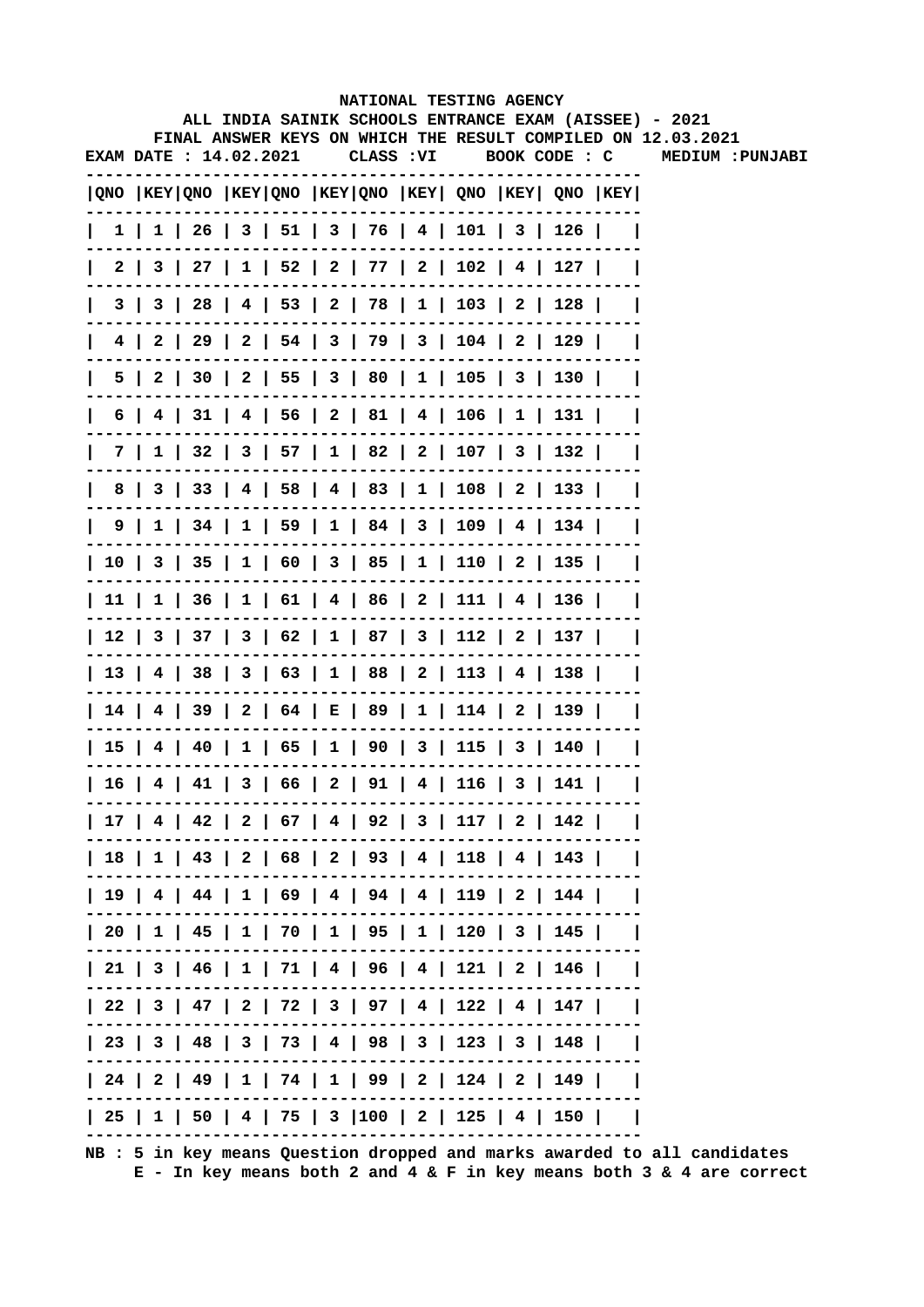|              |    |                        |  |            |  | NATIONAL TESTING AGENCY                                                             |  |                                                                                                                        |
|--------------|----|------------------------|--|------------|--|-------------------------------------------------------------------------------------|--|------------------------------------------------------------------------------------------------------------------------|
|              |    |                        |  |            |  |                                                                                     |  | ALL INDIA SAINIK SCHOOLS ENTRANCE EXAM (AISSEE) - 2021<br>FINAL ANSWER KEYS ON WHICH THE RESULT COMPILED ON 12.03.2021 |
|              |    | EXAM DATE : 14.02.2021 |  | CLASS : VI |  | BOOK CODE : D                                                                       |  | MEDIUM : PUNJABI                                                                                                       |
|              |    |                        |  |            |  | $ QNO $ KEY $ QNO $ KEY $ QNO $ KEY $ QNO $ KEY $ QNO $ KEY $ QNO $ KEY $ QNO $ KEY |  |                                                                                                                        |
| $\mathbf{I}$ |    |                        |  |            |  | 1   3   26   1   51   2   76   2   101   2   126                                    |  |                                                                                                                        |
| 2 I          |    |                        |  |            |  | $1 \mid 27 \mid 4 \mid 52 \mid 4 \mid 77 \mid 1 \mid 102 \mid 4 \mid 127 \mid$      |  |                                                                                                                        |
|              | 31 |                        |  |            |  | 3   28   1   53   1   78   3   103   2   128                                        |  |                                                                                                                        |
|              |    |                        |  |            |  | 4   4   29   1   54   4   79   4   104   4   129                                    |  |                                                                                                                        |
| 5 I          |    |                        |  |            |  | 4   30   3   55   3   80   3   105   2   130                                        |  |                                                                                                                        |
| 6            |    |                        |  |            |  | 31   3   56   4   81   4   106   3   131                                            |  |                                                                                                                        |
| 7 I          |    |                        |  |            |  | 4   32   2   57   1   82   4   107   3   132                                        |  |                                                                                                                        |
| 8            |    |                        |  |            |  | 4   33   1   58   3   83   2   108   2   133                                        |  |                                                                                                                        |
|              |    |                        |  |            |  | 9   1   34   1   59   1   84   1   109   4   134                                    |  |                                                                                                                        |
|              |    |                        |  |            |  | 10   4   35   3   60   3   85   3   110   2   135                                   |  |                                                                                                                        |
|              |    |                        |  |            |  | 11   1   36   3   61   4   86   1   111   3   136                                   |  |                                                                                                                        |
|              |    |                        |  |            |  | 12   3   37   2   62   1   87   4   112   2   137                                   |  |                                                                                                                        |
|              |    |                        |  |            |  | 13   3   38   2   63   1   88   2   113   4   138                                   |  |                                                                                                                        |
|              |    |                        |  |            |  | 14   3   39   4   64   E   89   4   114   3   139                                   |  |                                                                                                                        |
|              |    |                        |  |            |  | 15   2   40   1   65   1   90   1   115   2   140                                   |  |                                                                                                                        |
|              |    |                        |  |            |  | 16   1   41   3   66   2   91   4   116   4   141                                   |  |                                                                                                                        |
|              |    |                        |  |            |  | 17   3   42   1   67   4   92   4   117   3   142                                   |  |                                                                                                                        |
|              |    |                        |  |            |  | 18   3   43   1   68   3   93   3   118   4   143                                   |  |                                                                                                                        |
|              |    |                        |  |            |  | 19   2   44   4   69   2   94   2   119   2   144                                   |  |                                                                                                                        |
|              |    |                        |  |            |  | 20   2   45   2   70   2   95   2   120   2   145                                   |  |                                                                                                                        |
|              |    |                        |  |            |  | 21   1   46   2   71   3   96   1   121   3   146                                   |  |                                                                                                                        |
|              |    |                        |  |            |  | 22   1   47   4   72   3   97   3   122   1   147                                   |  |                                                                                                                        |
|              |    |                        |  |            |  | 23   1   48   3   73   2   98   1   123   3   148                                   |  |                                                                                                                        |
|              |    |                        |  |            |  | 24   2   49   4   74   1   99   2   124   2   149                                   |  |                                                                                                                        |
|              |    |                        |  |            |  | 25   3   50   1   75   4  100   3   125   4   150                                   |  |                                                                                                                        |
|              |    |                        |  |            |  |                                                                                     |  |                                                                                                                        |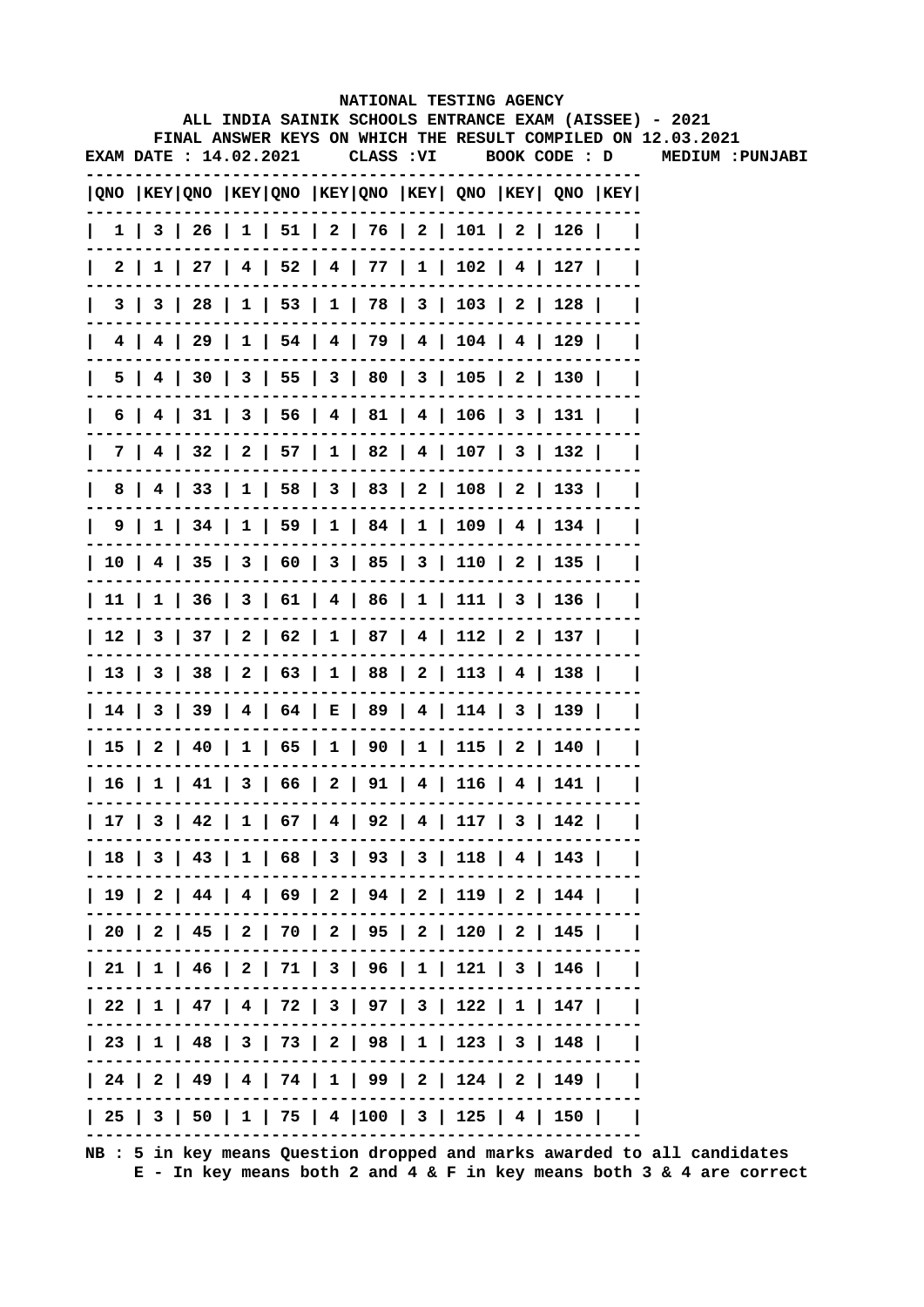|    |                        |  |  |            |  | NATIONAL TESTING AGENCY                                                               |  |                                                                                                                        |
|----|------------------------|--|--|------------|--|---------------------------------------------------------------------------------------|--|------------------------------------------------------------------------------------------------------------------------|
|    |                        |  |  |            |  |                                                                                       |  | ALL INDIA SAINIK SCHOOLS ENTRANCE EXAM (AISSEE) - 2021<br>FINAL ANSWER KEYS ON WHICH THE RESULT COMPILED ON 12.03.2021 |
|    | EXAM DATE : 14.02.2021 |  |  | CLASS : VI |  | BOOK CODE : A                                                                         |  | <b>MEDIUM :TELUGU</b>                                                                                                  |
|    |                        |  |  |            |  | QNO  KEY QNO  KEY QNO  KEY QNO  KEY  QNO  KEY  QNO  KEY                               |  |                                                                                                                        |
|    |                        |  |  |            |  | $1 \mid 1 \mid 26 \mid 3 \mid 51 \mid 4 \mid 76 \mid 3 \mid 101 \mid 2 \mid 126 \mid$ |  |                                                                                                                        |
|    | 2                      |  |  |            |  | $1 \mid 27 \mid 3 \mid 52 \mid 3 \mid 77 \mid 1 \mid 102 \mid 3 \mid 127 \mid$        |  |                                                                                                                        |
|    | 3   3                  |  |  |            |  | 28   3   53   4   78   2   103   3   128                                              |  |                                                                                                                        |
|    | 4 I                    |  |  |            |  | 3   29   2   54   1   79   1   104   2   129                                          |  |                                                                                                                        |
|    | 5 I                    |  |  |            |  | 2   30   1   55   3   80   3   105   2   130                                          |  |                                                                                                                        |
| 6  | $1 \mid$               |  |  |            |  | $31 \mid 3 \mid 56 \mid 2 \mid 81 \mid 2 \mid 106 \mid 4 \mid 131 \mid$               |  |                                                                                                                        |
|    | 7 I                    |  |  |            |  | $1 \mid 32 \mid 3 \mid 57 \mid 4 \mid 82 \mid 4 \mid 107 \mid 2 \mid 132 \mid$        |  |                                                                                                                        |
| 8  |                        |  |  |            |  | 3   33   2   58   1   83   1   108   4   133                                          |  |                                                                                                                        |
|    |                        |  |  |            |  | 9   3   34   2   59   2   84   4   109   3   134                                      |  |                                                                                                                        |
|    |                        |  |  |            |  | 10   2   35   1   60   1   85   2   110   2   135                                     |  |                                                                                                                        |
|    |                        |  |  |            |  | 11   2   36   1   61   4   86   3   111   4   136                                     |  |                                                                                                                        |
|    |                        |  |  |            |  | 12   4   37   1   62   2   87   1   112   2   137                                     |  |                                                                                                                        |
|    |                        |  |  |            |  | 13   1   38   2   63   3   88   3   113   3   138                                     |  |                                                                                                                        |
|    |                        |  |  |            |  | 14   3   39   3   64   3   89   4   114   1   139                                     |  |                                                                                                                        |
|    |                        |  |  |            |  | 15   1   40   1   65   3   90   1   115   3   140                                     |  |                                                                                                                        |
| 16 | $1 \mid$               |  |  |            |  | $41$   $4$   $66$   $2$   $91$   $2$   $116$   $4$   $141$                            |  |                                                                                                                        |
|    |                        |  |  |            |  | 17   4   42   3   67   1   92   3   117   2   142                                     |  |                                                                                                                        |
|    |                        |  |  |            |  | 18   2   43   1   68   2   93   4   118   2   143                                     |  |                                                                                                                        |
|    |                        |  |  |            |  | 19   2   44   3   69   4   94   2   119   4   144                                     |  |                                                                                                                        |
|    |                        |  |  |            |  | 20   4   45   4   70   1   95   4   120   4   145                                     |  |                                                                                                                        |
|    |                        |  |  |            |  | 21   3   46   4   71   1   96   4   121   3   146                                     |  |                                                                                                                        |
|    |                        |  |  |            |  | 22   4   47   4   72   E   97   2   122   4   147                                     |  |                                                                                                                        |
|    |                        |  |  |            |  | 23   1   48   4   73   1   98   2   123   2   148                                     |  |                                                                                                                        |
|    |                        |  |  |            |  | 24   4   49   4   74   3   99   2   124   3   149                                     |  |                                                                                                                        |
|    |                        |  |  |            |  | 25   1   50   1   75   4  100   2   125   2   150                                     |  |                                                                                                                        |
|    |                        |  |  |            |  |                                                                                       |  |                                                                                                                        |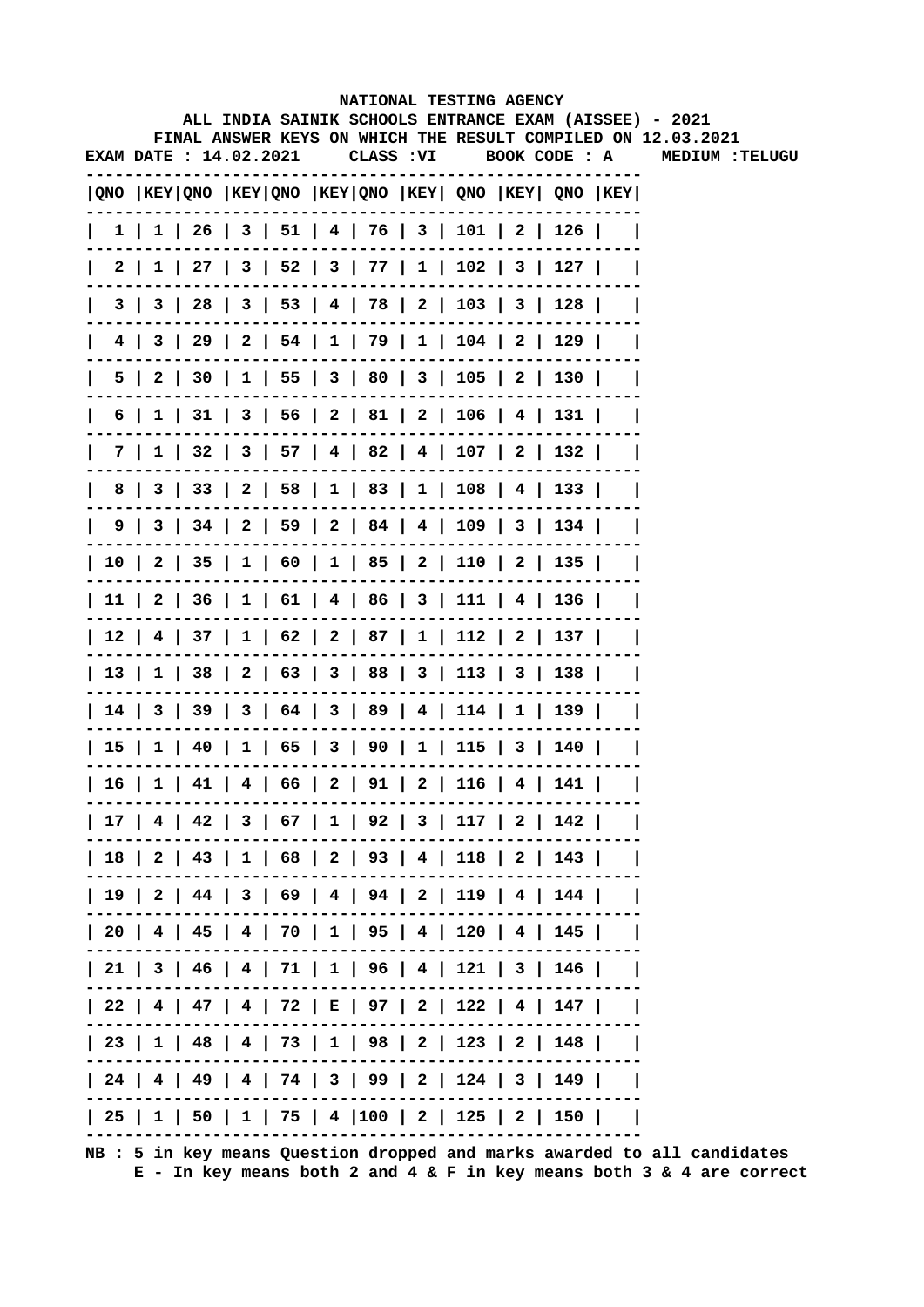|                                        |                        |  |  |            | NATIONAL TESTING AGENCY                                                             |  |                                                                                                                        |
|----------------------------------------|------------------------|--|--|------------|-------------------------------------------------------------------------------------|--|------------------------------------------------------------------------------------------------------------------------|
|                                        |                        |  |  |            |                                                                                     |  | ALL INDIA SAINIK SCHOOLS ENTRANCE EXAM (AISSEE) - 2021<br>FINAL ANSWER KEYS ON WHICH THE RESULT COMPILED ON 12.03.2021 |
|                                        | EXAM DATE : 14.02.2021 |  |  | CLASS : VI | BOOK CODE : B                                                                       |  | <b>MEDIUM :TELUGU</b>                                                                                                  |
|                                        |                        |  |  |            | $ QNO $ KEY $ QNO $ KEY $ QNO $ KEY $ QNO $ KEY $ QNO $ KEY $ QNO $ KEY $ QNO $ KEY |  |                                                                                                                        |
|                                        |                        |  |  |            | $1$   4   26   2   51   1   76   2   101   4   126                                  |  |                                                                                                                        |
|                                        | 2                      |  |  |            | $1 \mid 27 \mid 1 \mid 52 \mid 3 \mid 77 \mid 4 \mid 102 \mid 2 \mid 127 \mid$      |  |                                                                                                                        |
|                                        | 3  <br>3               |  |  |            | 28   1   53   4   78   1   103   3   128                                            |  |                                                                                                                        |
|                                        |                        |  |  |            | 4   3   29   1   54   1   79   4   104   2   129                                    |  |                                                                                                                        |
|                                        | 5                      |  |  |            | 3   30   2   55   1   80   2   105   4   130                                        |  |                                                                                                                        |
| 6                                      | 2 I                    |  |  |            | $31$   3   56   E   81   3   106   3   131                                          |  |                                                                                                                        |
|                                        | 7 I                    |  |  |            | $1 \mid 32 \mid 1 \mid 57 \mid 1 \mid 82 \mid 1 \mid 107 \mid 2 \mid 132 \mid$      |  |                                                                                                                        |
| 8                                      |                        |  |  |            | 3   33   4   58   2   83   4   108   4   133                                        |  |                                                                                                                        |
|                                        | 9                      |  |  |            | $1 \mid 34 \mid 1 \mid 59 \mid 4 \mid 84 \mid 4 \mid 109 \mid 3 \mid 134 \mid$      |  |                                                                                                                        |
| $\begin{array}{c c} 1 & 0 \end{array}$ |                        |  |  |            | $1 \mid 35 \mid 4 \mid 60 \mid 2 \mid 85 \mid 2 \mid 110 \mid 4 \mid 135 \mid$      |  |                                                                                                                        |
|                                        |                        |  |  |            | 11   3   36   2   61   4   86   2   111   2   136                                   |  |                                                                                                                        |
|                                        |                        |  |  |            | 12   3   37   2   62   1   87   2   112   2   137                                   |  |                                                                                                                        |
|                                        |                        |  |  |            | 13   2   38   4   63   4   88   2   113   3   138                                   |  |                                                                                                                        |
|                                        |                        |  |  |            | 14   1   39   3   64   3   89   3   114   1   139                                   |  |                                                                                                                        |
| 151                                    |                        |  |  |            | $1   40   4   65   4   90   1   115   3   140  $                                    |  |                                                                                                                        |
|                                        | $16$ 3                 |  |  |            | $41 \mid 1 \mid 66 \mid 1 \mid 91 \mid 2 \mid 116 \mid 2 \mid 141$                  |  |                                                                                                                        |
|                                        |                        |  |  |            | 17   3   42   3   67   3   92   1   117   4   142                                   |  |                                                                                                                        |
|                                        |                        |  |  |            | 18   2   43   1   68   3   93   3   118   2   143                                   |  |                                                                                                                        |
|                                        |                        |  |  |            | 19   2   44   3   69   2   94   3   119   4   144                                   |  |                                                                                                                        |
|                                        |                        |  |  |            | 20   4   45   4   70   2   95   4   120   2   145                                   |  |                                                                                                                        |
|                                        |                        |  |  |            | 21   1   46   4   71   3   96   1   121   4   146                                   |  |                                                                                                                        |
|                                        |                        |  |  |            | 22   3   47   4   72   3   97   2   122   2   147                                   |  |                                                                                                                        |
|                                        |                        |  |  |            | 23   1   48   4   73   2   98   3   123   3   148                                   |  |                                                                                                                        |
|                                        |                        |  |  |            | 24   3   49   4   74   1   99   4   124   3   149                                   |  |                                                                                                                        |
|                                        |                        |  |  |            | 25   2   50   1   75   4  100   2   125   2   150                                   |  |                                                                                                                        |
|                                        |                        |  |  |            |                                                                                     |  |                                                                                                                        |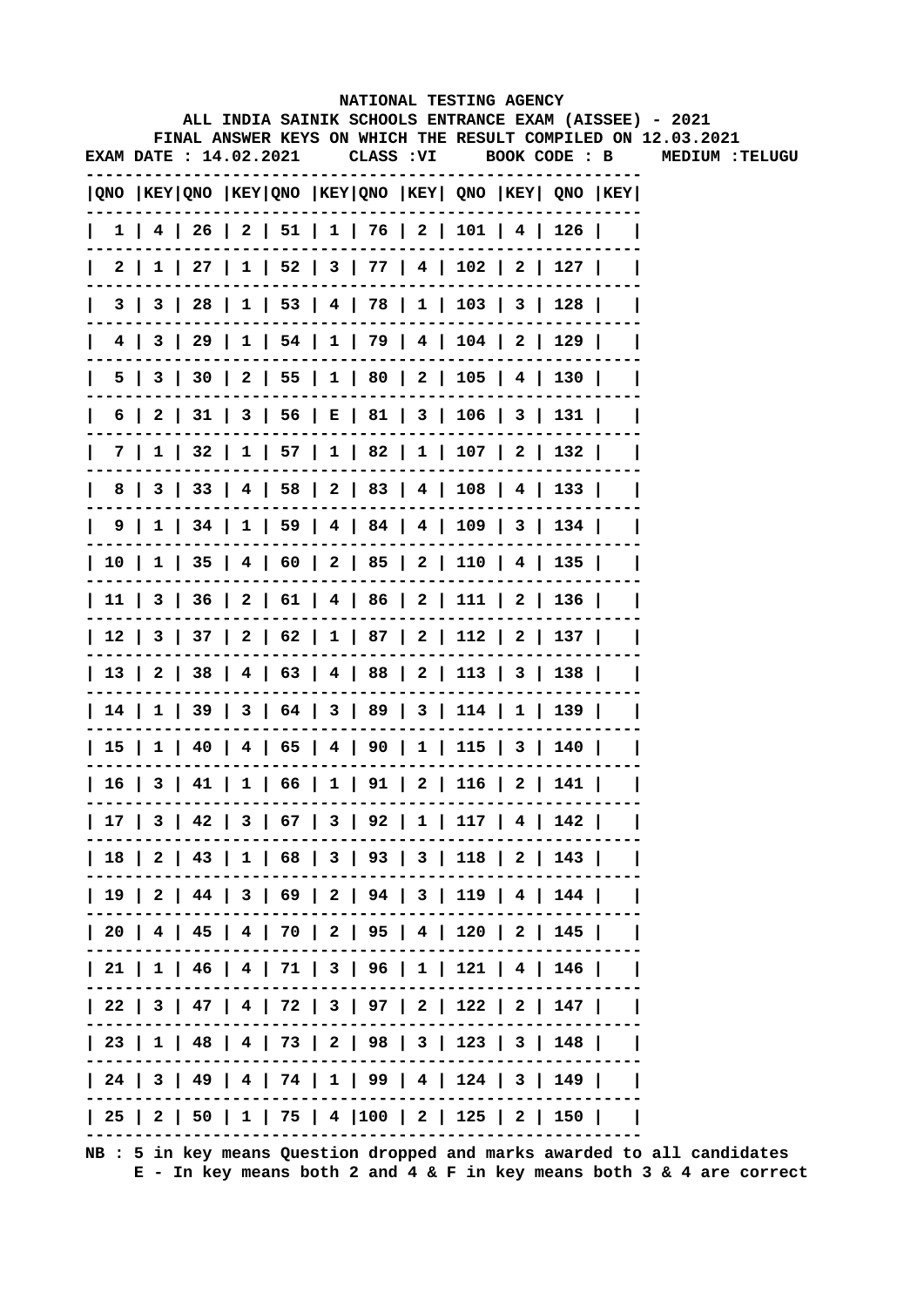|                        |  |  |            |  | NATIONAL TESTING AGENCY                                                                 |  | ALL INDIA SAINIK SCHOOLS ENTRANCE EXAM (AISSEE) - 2021       |
|------------------------|--|--|------------|--|-----------------------------------------------------------------------------------------|--|--------------------------------------------------------------|
|                        |  |  |            |  |                                                                                         |  | FINAL ANSWER KEYS ON WHICH THE RESULT COMPILED ON 12.03.2021 |
| EXAM DATE : 14.02.2021 |  |  | CLASS : VI |  | BOOK CODE : C                                                                           |  | <b>MEDIUM :TELUGU</b>                                        |
|                        |  |  |            |  | $ QNO $ KEY $ QNO $ KEY $ QNO $ KEY $ QNO $ KEY $ QNO $ KEY $ QNO $ KEY $ QNO $ KEY $ $ |  |                                                              |
|                        |  |  |            |  | 1   1   26   3   51   3   76   3   101   3   126                                        |  |                                                              |
|                        |  |  |            |  | $2 \mid 3 \mid 27 \mid 1 \mid 52 \mid 2 \mid 77 \mid 4 \mid 102 \mid 4 \mid 127 \mid$   |  |                                                              |
|                        |  |  |            |  | 3   3   28   4   53   2   78   1   103   2   128                                        |  |                                                              |
|                        |  |  |            |  | 4   2   29   2   54   3   79   2   104   2   129                                        |  |                                                              |
| 5                      |  |  |            |  | 2   30   2   55   3   80   3   105   3   130                                            |  |                                                              |
| 6                      |  |  |            |  | $4$   31   4   56   2   81   4   106   1   131                                          |  |                                                              |
|                        |  |  |            |  | 7   1   32   3   57   1   82   2   107   3   132                                        |  |                                                              |
|                        |  |  |            |  | 8   3   33   4   58   4   83   3   108   2   133                                        |  |                                                              |
|                        |  |  |            |  | $9   1   34   1   59   1   84   1   109   4   134  $                                    |  |                                                              |
|                        |  |  |            |  | 10   3   35   1   60   3   85   2   110   2   135                                       |  |                                                              |
|                        |  |  |            |  | 11   1   36   1   61   4   86   1   111   4   136                                       |  |                                                              |
|                        |  |  |            |  | 12   3   37   3   62   1   87   3   112   2   137                                       |  |                                                              |
|                        |  |  |            |  | 13   4   38   3   63   1   88   4   113   4   138                                       |  |                                                              |
|                        |  |  |            |  | 14   4   39   2   64   E   89   4   114   2   139                                       |  |                                                              |
|                        |  |  |            |  | 15   4   40   1   65   1   90   2   115   3   140                                       |  |                                                              |
|                        |  |  |            |  | 16   4   41   3   66   2   91   2   116   3   141                                       |  |                                                              |
|                        |  |  |            |  | 17   4   42   2   67   4   92   2   117   2   142                                       |  |                                                              |
|                        |  |  |            |  | 18   1   43   2   68   2   93   2   118   4   143                                       |  |                                                              |
|                        |  |  |            |  | 19   4   44   1   69   4   94   2   119   2   144                                       |  |                                                              |
|                        |  |  |            |  | 20   1   45   1   70   1   95   4   120   3   145                                       |  |                                                              |
|                        |  |  |            |  | 21   3   46   1   71   4   96   1   121   2   146                                       |  |                                                              |
|                        |  |  |            |  | 22   3   47   2   72   3   97   4   122   4   147                                       |  |                                                              |
|                        |  |  |            |  | 23   3   48   3   73   4   98   2   123   3   148                                       |  |                                                              |
|                        |  |  |            |  | 24   2   49   1   74   1   99   3   124   2   149                                       |  |                                                              |
|                        |  |  |            |  | 25   1   50   4   75   3  100   1   125   4   150                                       |  |                                                              |
|                        |  |  |            |  |                                                                                         |  |                                                              |